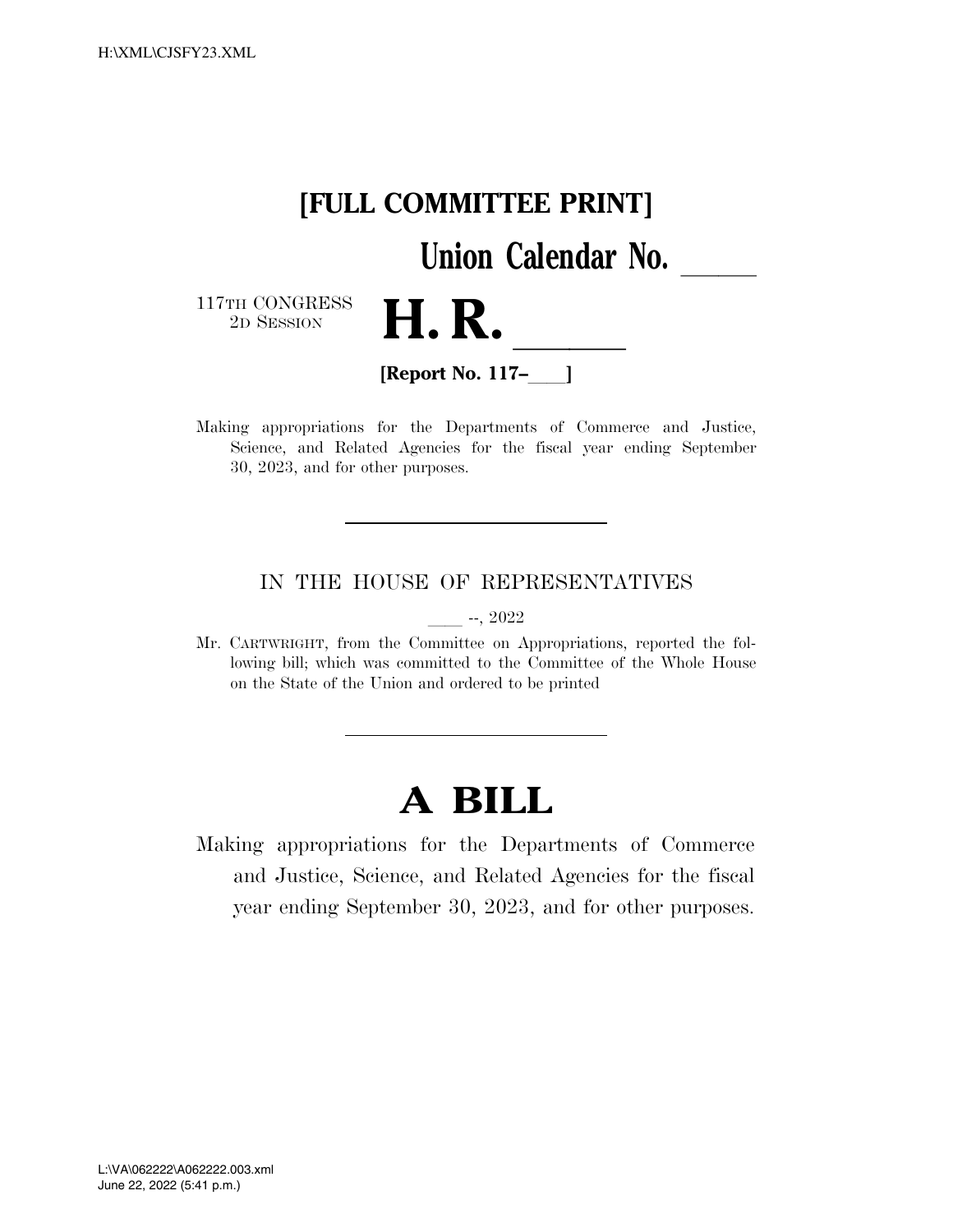*Be it enacted by the Senate and House of Representa- tives of the United States of America in Congress assembled,*  That the following sums are appropriated, out of any money in the Treasury not otherwise appropriated, for the fiscal year ending September 30, 2023, and for other pur-poses, namely:

# TITLE I

# DEPARTMENT OF COMMERCE

INTERNATIONAL TRADE ADMINISTRATION

OPERATIONS AND ADMINISTRATION

 For necessary expenses for international trade activi- ties of the Department of Commerce provided for by law, to carry out activities associated with facilitating, attract- ing, and retaining business investment in the United States, and for engaging in trade promotional activities abroad, including expenses of grants and cooperative agreements for the purpose of promoting exports of United States firms, without regard to sections 3702 and 3703 of title 44, United States Code; full medical coverage for dependent members of immediate families of employees stationed overseas and employees temporarily posted over- seas; travel and transportation of employees of the Inter- national Trade Administration between two points abroad, without regard to section 40118 of title 49, United States Code; employment of citizens of the United States and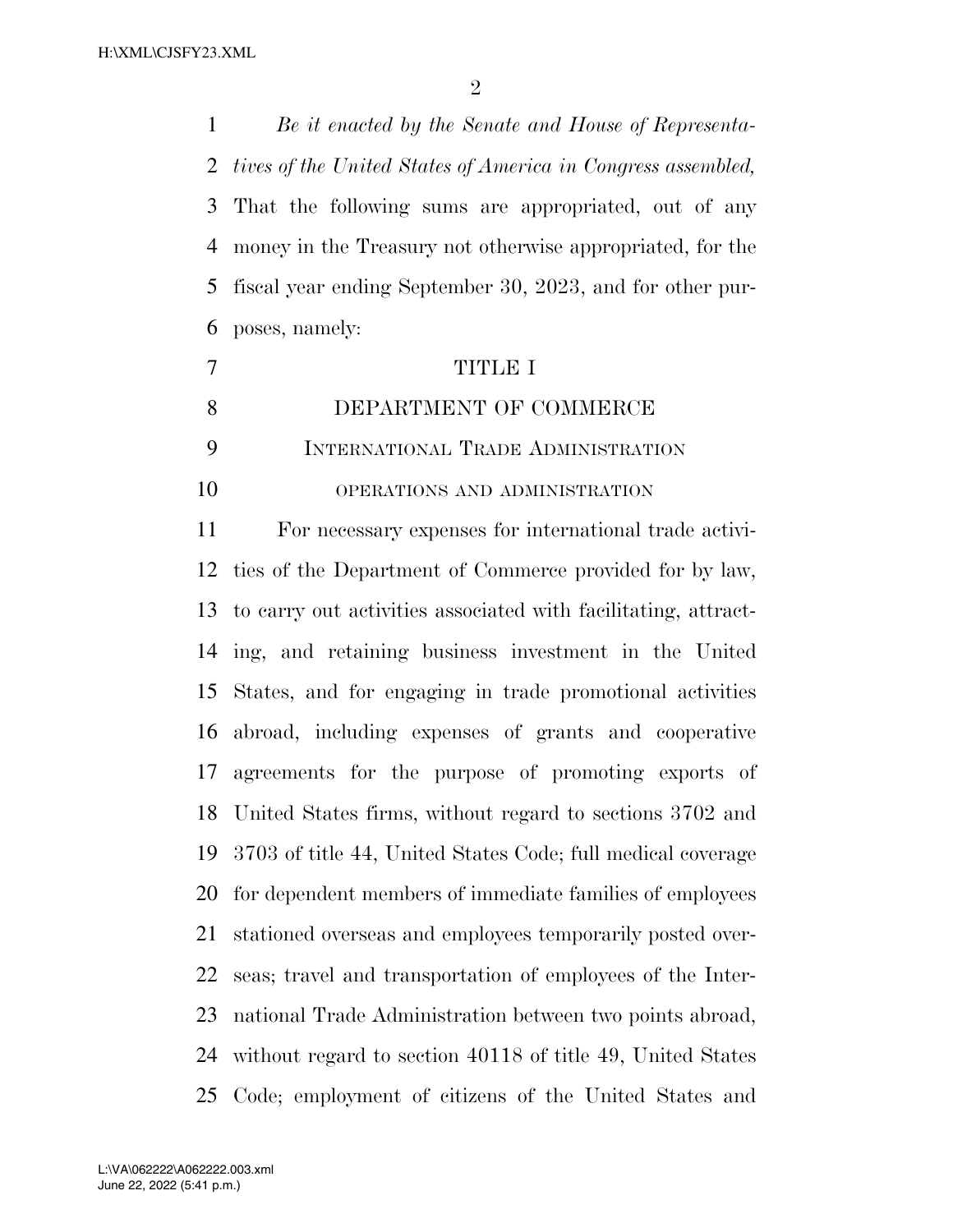aliens by contract for services; rental of space abroad for periods not exceeding 10 years, and expenses of alteration, repair, or improvement; purchase or construction of tem- porary demountable exhibition structures for use abroad; payment of tort claims, in the manner authorized in the first paragraph of section 2672 of title 28, United States Code, when such claims arise in foreign countries; not to exceed \$294,300 for official representation expenses abroad; purchase of passenger motor vehicles for official use abroad, not to exceed \$45,000 per vehicle; not to ex- ceed \$325,000 for purchase of armored vehicles without regard to the general purchase price limitations; obtaining insurance on official motor vehicles; and rental of tie lines, \$629,876,000, of which \$85,000,000 shall remain avail- able until September 30, 2024: *Provided*, That \$12,000,000 is to be derived from fees to be retained and used by the International Trade Administration, notwith- standing section 3302 of title 31, United States Code: *Pro- vided further*, That, of amounts provided under this head- ing, not less than \$16,400,000 shall be for China anti- dumping and countervailing duty enforcement and compli- ance activities: *Provided further*, That the provisions of the 23 first sentence of section  $105(f)$  and all of section  $108(e)$  of the Mutual Educational and Cultural Exchange Act of 1961 (22 U.S.C. 2455(f) and 2458(c)) shall apply in car-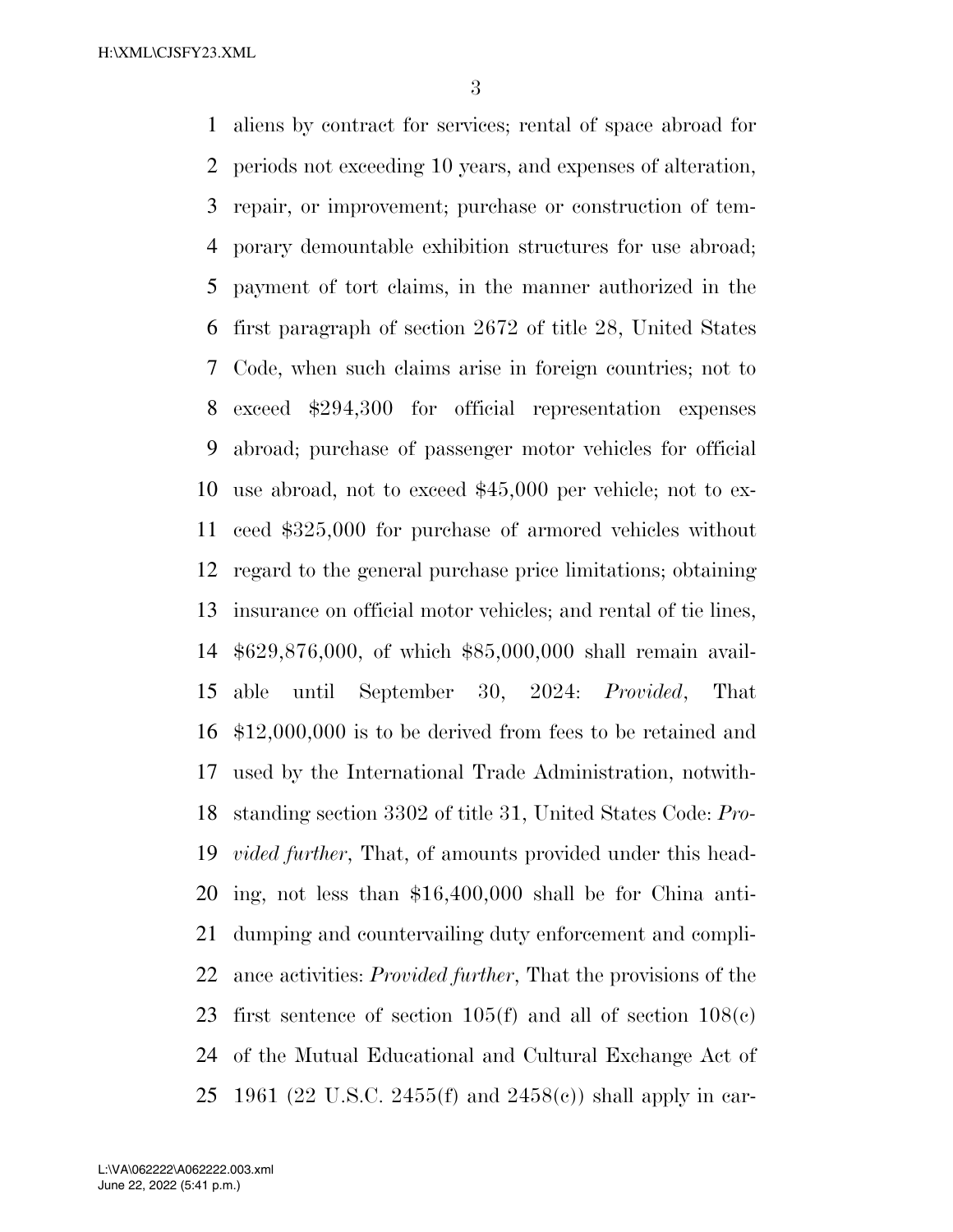rying out these activities; and that for the purpose of this Act, contributions under the provisions of the Mutual Educational and Cultural Exchange Act of 1961 shall in- clude payment for assessments for services provided as part of these activities: *Provided further,* That, of amounts provided under this heading, up to \$3,000,000, to remain available until expended, shall be for the purpose of car- rying out a pilot fellowship program of the United States Commercial Service under which the Secretary of Com- merce may make competitive grants to appropriate institu- tions of higher education or students to increase the level of knowledge and awareness of, and interest in employ- ment with, that Service among minority students: *Pro- vided further,* That any grants awarded under such pro- gram shall be made pursuant to regulations to be pre- scribed by the Secretary, which shall require as a condition of the initial receipt of grant funds, a commitment by pro- spective grantees to accept full-time employment in the Global Markets unit of the International Trade Adminis- tration upon the completion of participation in the pro-gram.

- 22 BUREAU OF INDUSTRY AND SECURITY
- OPERATIONS AND ADMINISTRATION

 For necessary expenses for export administration and national security activities of the Department of Com-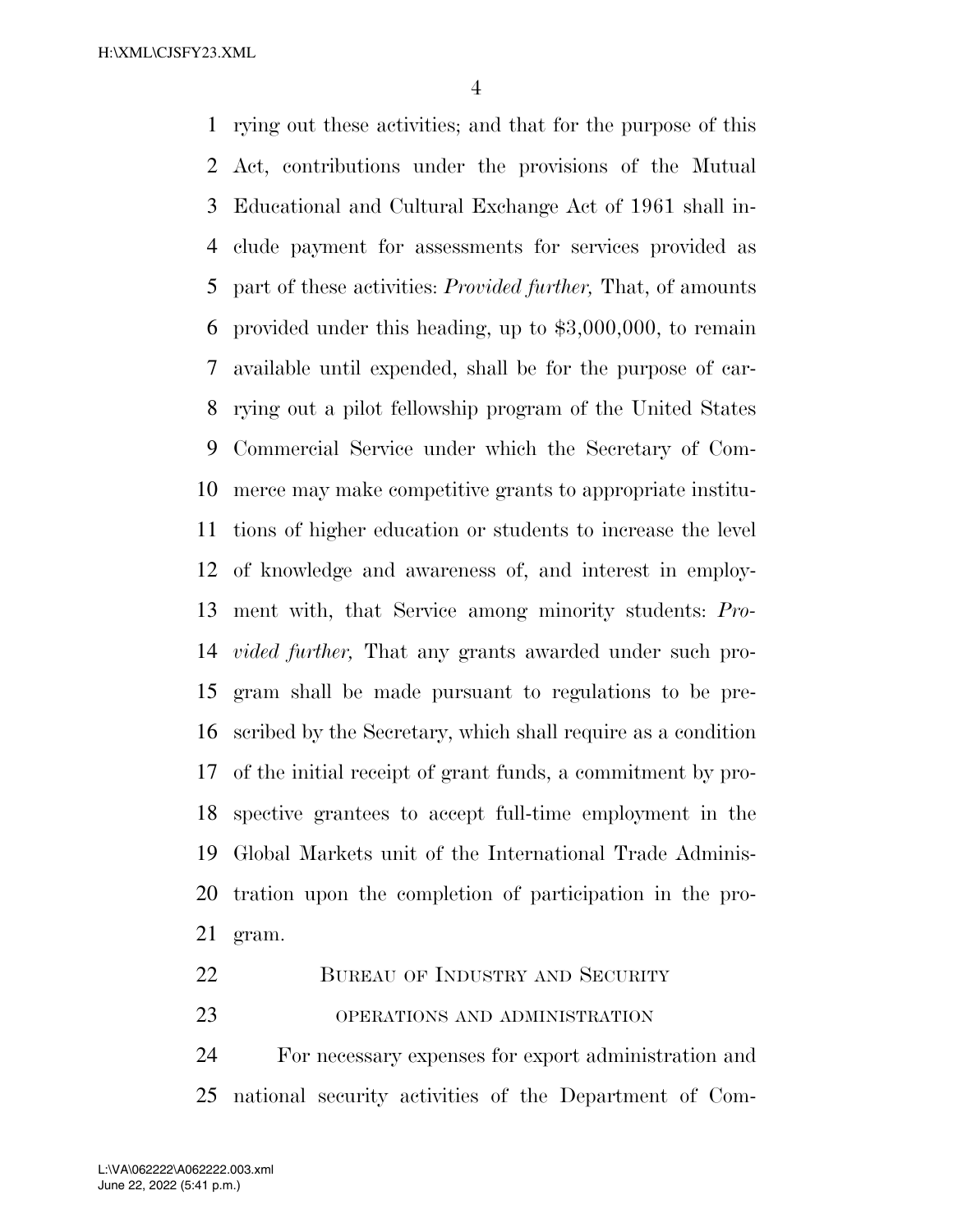merce, including costs associated with the performance of export administration field activities both domestically and abroad; full medical coverage for dependent members of immediate families of employees stationed overseas; em- ployment of citizens of the United States and aliens by contract for services abroad; payment of tort claims, in the manner authorized in the first paragraph of section 2672 of title 28, United States Code, when such claims arise in foreign countries; not to exceed \$13,500 for offi- cial representation expenses abroad; awards of compensa- tion to informers under the Export Control Reform Act of 2018 (subtitle B of title XVII of the John S. McCain National Defense Authorization Act for Fiscal Year 2019; Public Law 115–232; 132 Stat. 2208; 50 U.S.C. 4801 et seq.), and as authorized by section 1(b) of the Act of June 15, 1917 (40 Stat. 223; 22 U.S.C. 401(b)); and purchase of passenger motor vehicles for official use and motor vehi- cles for law enforcement use with special requirement vehi- cles eligible for purchase without regard to any price limi- tation otherwise established by law, \$191,389,000, of which \$75,800,000 shall remain available until expended: *Provided*, That the provisions of the first sentence of sec- tion 105(f) and all of section 108(c) of the Mutual Edu- cational and Cultural Exchange Act of 1961 (22 U.S.C. 25 2455(f) and 2458(c)) shall apply in carrying out these ac-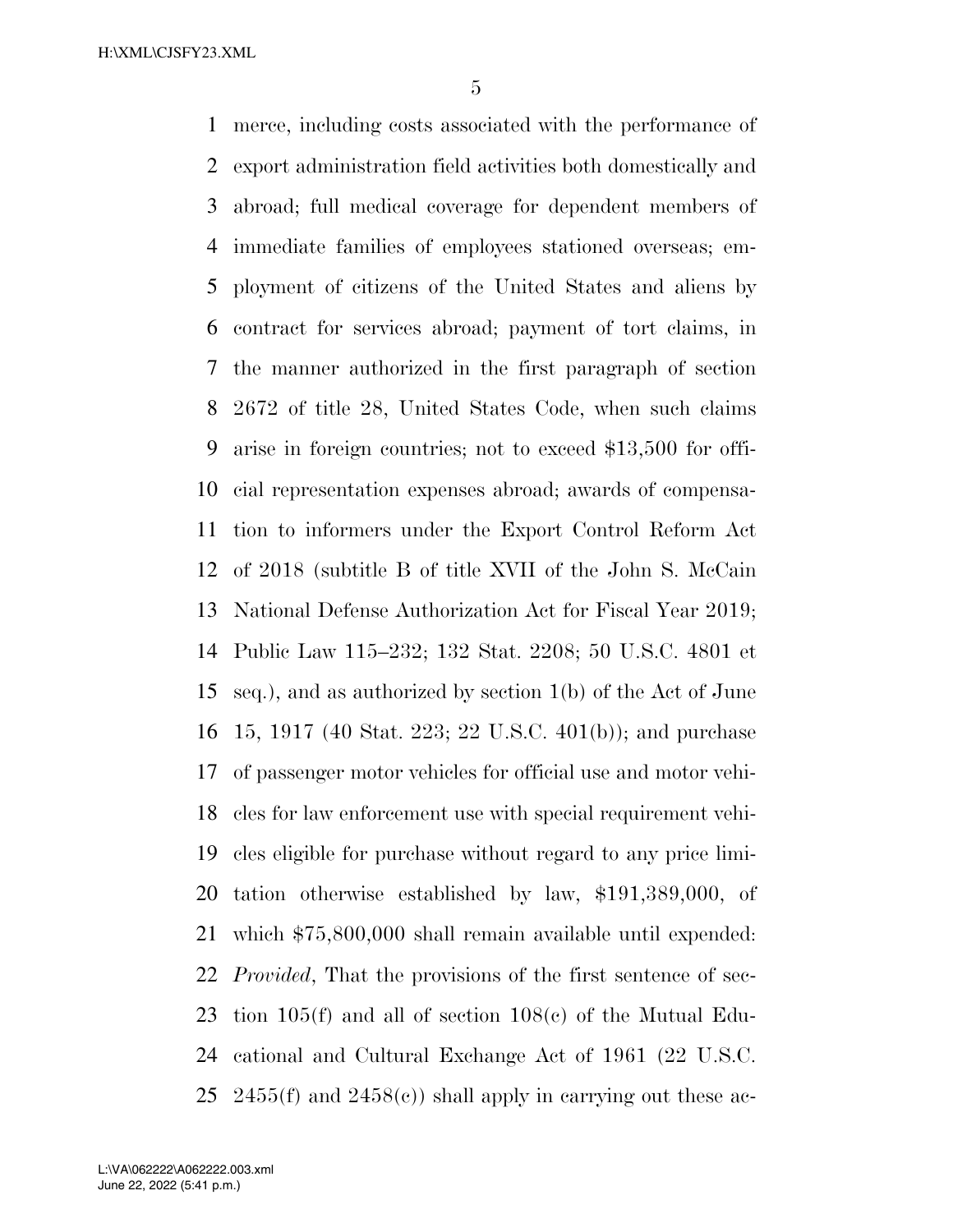tivities: *Provided further*, That payments and contribu- tions collected and accepted for materials or services pro- vided as part of such activities may be retained for use in covering the cost of such activities, and for providing information to the public with respect to the export admin- istration and national security activities of the Depart- ment of Commerce and other export control programs of the United States and other governments.

ECONOMIC DEVELOPMENT ADMINISTRATION

ECONOMIC DEVELOPMENT ASSISTANCE PROGRAMS

 For economic development assistance as provided by the Public Works and Economic Development Act of 1965, for trade adjustment assistance, and for grants au- thorized by sections 27 and 28 of the Stevenson-Wydler Technology Innovation Act of 1980 (15 U.S.C. 3722 and 3723), as amended, \$445,000,000 to remain available until expended, of which \$50,000,000 shall be for grants under such section 27 and \$4,500,000 shall be for grants under such section 28: *Provided,* That of the amounts pro- vided under this heading, \$70,000,000 shall be for grants to support local labor markets and local communities expe- riencing high prime-age employment gaps: *Provided fur- ther,* That any deviation from the amounts designated for specific activities in the report accompanying this Act, or any use of deobligated balances of funds provided under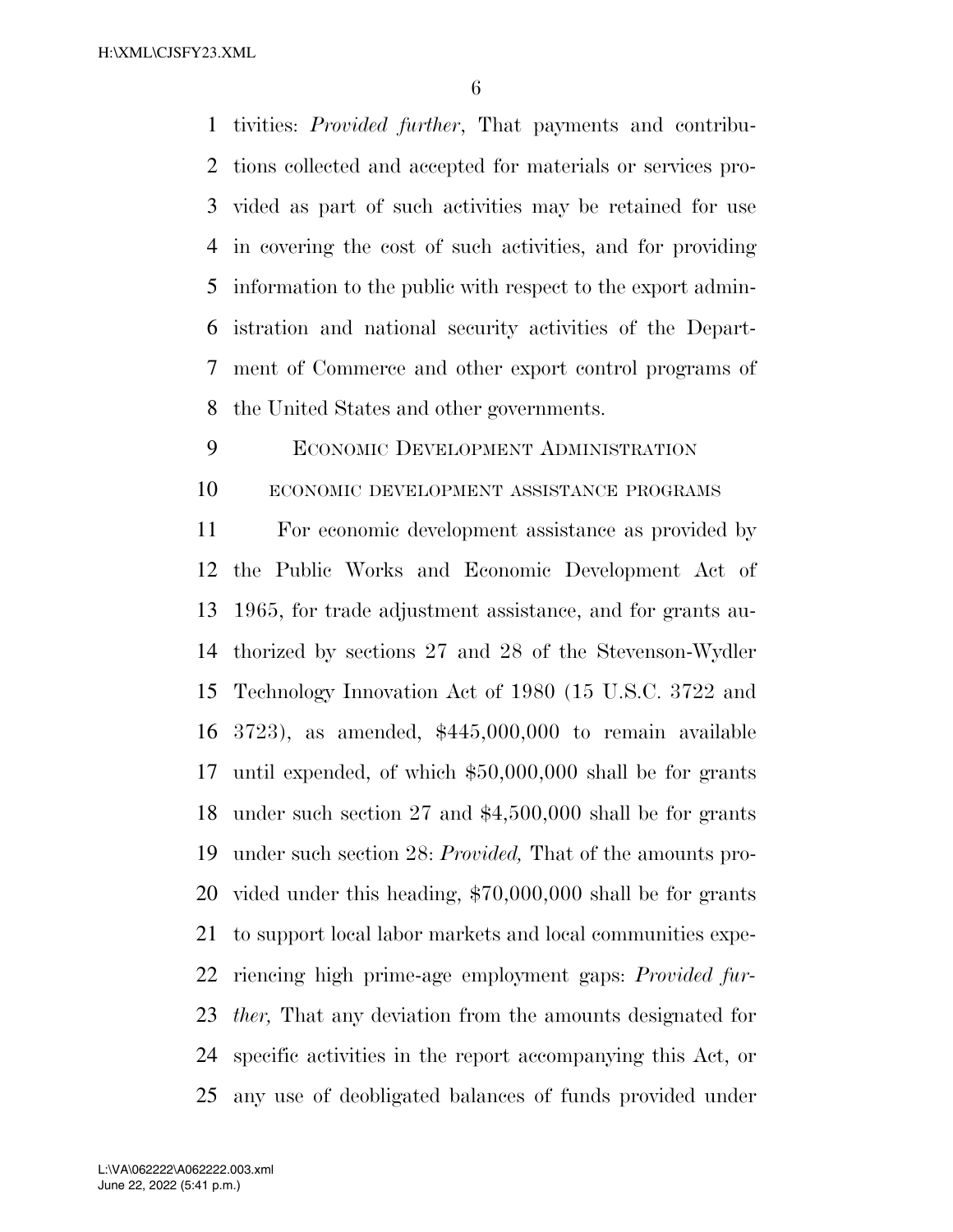this heading in previous years, shall be subject to the pro-cedures set forth in section 505 of this Act.

# SALARIES AND EXPENSES

 For necessary expenses of administering the eco- nomic development assistance programs as provided for by law, \$65,000,000: *Provided*, That funds provided under this heading may be used to monitor projects approved pursuant to title I of the Public Works Employment Act of 1976; title II of the Trade Act of 1974; sections 27 and 28 of the Stevenson-Wydler Technology Innovation Act of 1980 (15 U.S.C. 3722 and 3723), as amended; and the Community Emergency Drought Relief Act of 1977. MINORITY BUSINESS DEVELOPMENT AGENCY

### MINORITY BUSINESS DEVELOPMENT

 For necessary expenses of the Minority Business De- velopment Agency in fostering, promoting, and developing minority business enterprises, as authorized by the Minor- ity Business Development Act of 2021 (division K of Pub-lic Law 117–58), \$70,000,000.

- ECONOMIC AND STATISTICAL ANALYSIS
- 21 SALARIES AND EXPENSES

 For necessary expenses, as authorized by law, of eco- nomic and statistical analysis programs of the Department of Commerce, \$132,320,000, to remain available until September 30, 2024.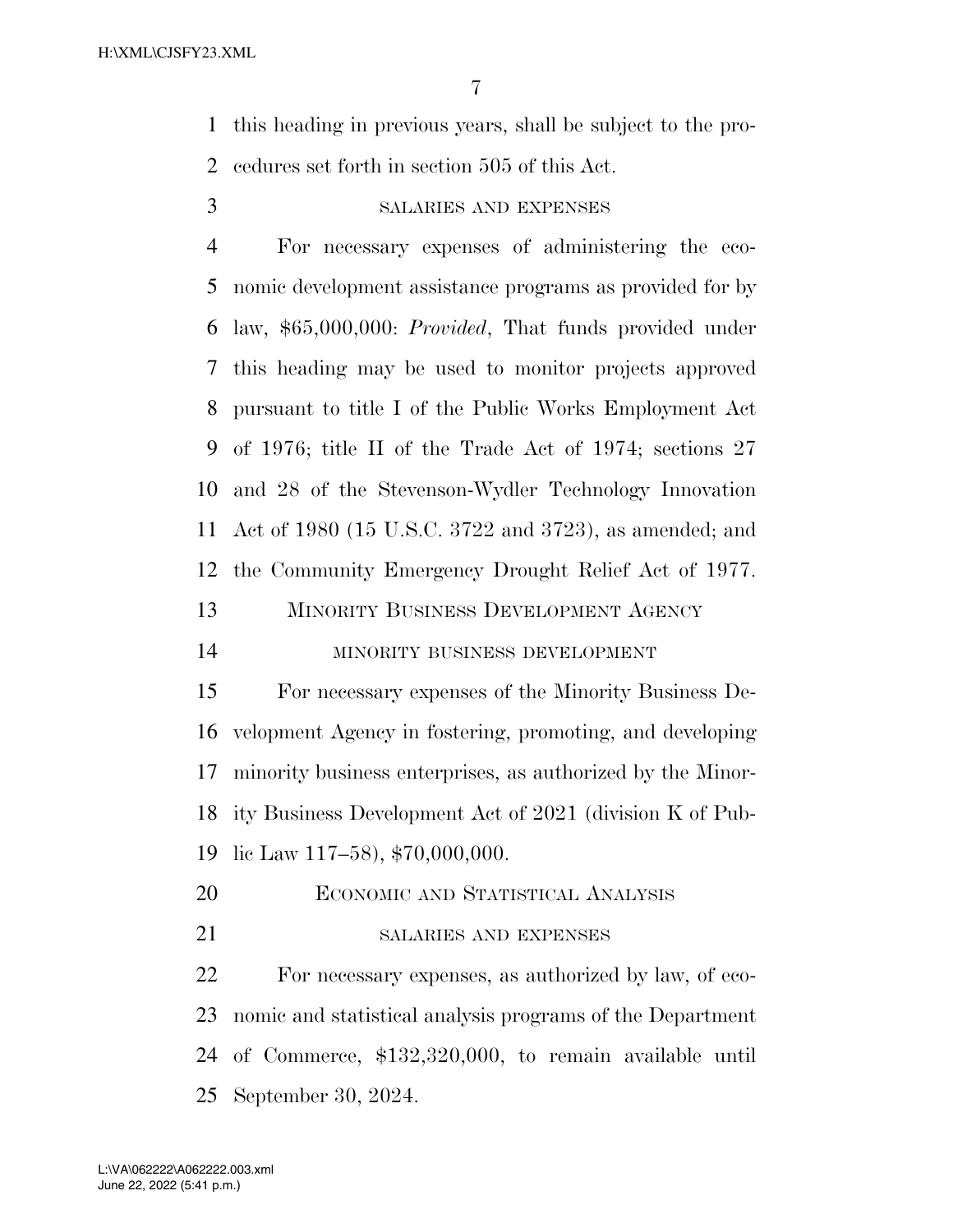1 BUREAU OF THE CENSUS 2 CURRENT SURVEYS AND PROGRAMS For necessary expenses for collecting, compiling, ana- lyzing, preparing, and publishing statistics, provided for by law, \$336,176,000: *Provided*, That, from amounts pro- vided herein, funds may be used for promotion, outreach, and marketing activities. PERIODIC CENSUSES AND PROGRAMS For necessary expenses for collecting, compiling, ana- lyzing, preparing, and publishing statistics for periodic censuses and programs provided for by law, \$1,169,294,000, to remain available until September 30, 2024: *Provided*, That, from amounts provided herein, funds may be used for promotion, outreach, and mar- keting activities. NATIONAL TELECOMMUNICATIONS AND INFORMATION ADMINISTRATION 18 SALARIES AND EXPENSES For necessary expenses, as provided for by law, of the National Telecommunications and Information Ad-

ministration (NTIA), \$62,000,000, to remain available

until September 30, 2024: *Provided*, That, notwith-

standing 31 U.S.C. 1535(d), the Secretary of Commerce

shall charge Federal agencies for costs incurred in spec-

trum management, analysis and operations, and related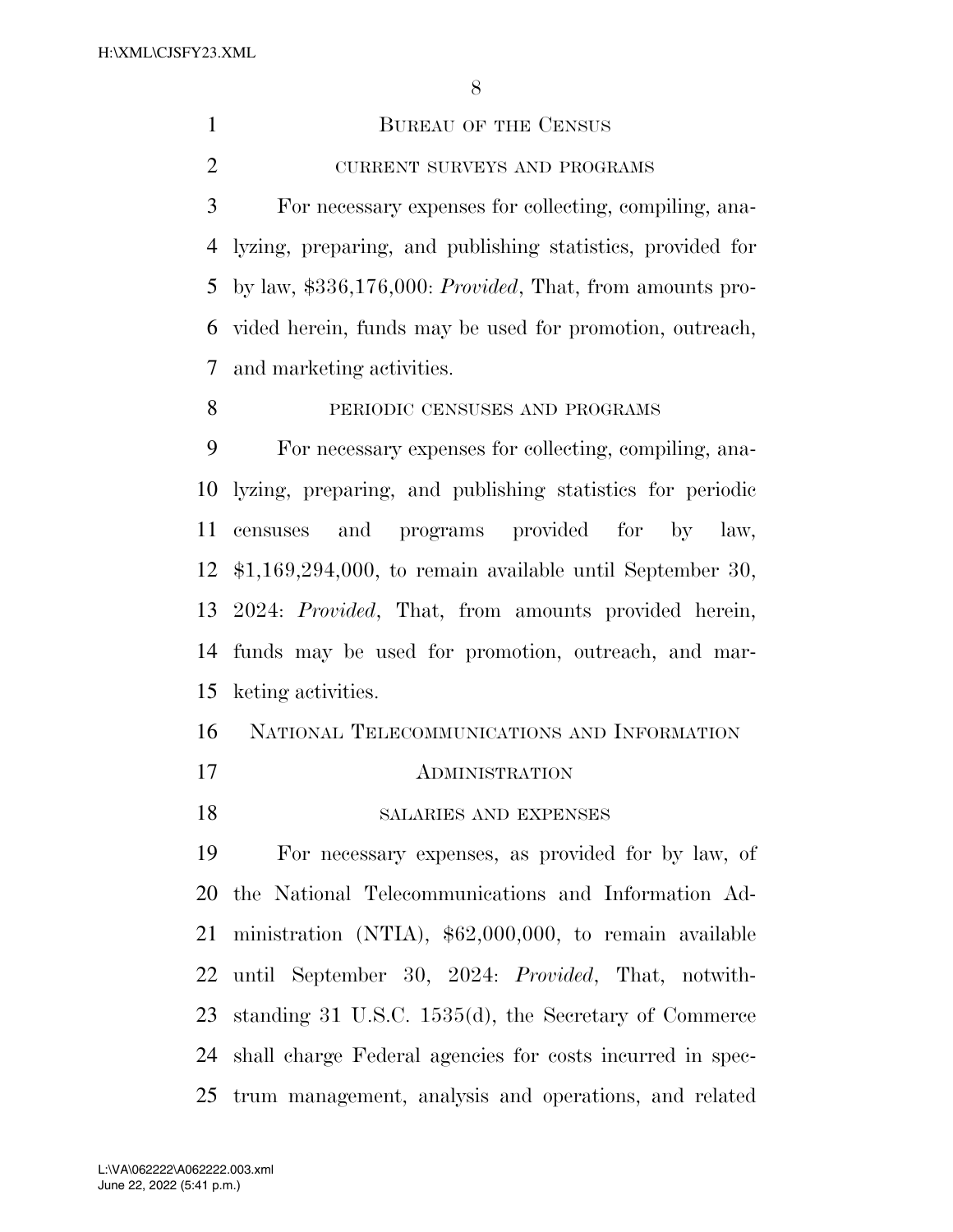services and such fees shall be retained and used as offset- ting collections for costs of such spectrum services, to re- main available until expended: *Provided further*, That the Secretary of Commerce is authorized to retain and use as offsetting collections all funds transferred, or previously transferred, from other Government agencies for all costs incurred in telecommunications research, engineering, and related activities by the Institute for Telecommunication Sciences of NTIA, in furtherance of its assigned functions under this paragraph, and such funds received from other Government agencies shall remain available until ex-pended.

PUBLIC TELECOMMUNICATIONS FACILITIES, PLANNING

AND CONSTRUCTION

 For the administration of prior-year grants, recov- eries and unobligated balances of funds previously appro- priated are available for the administration of all open grants until their expiration.

UNITED STATES PATENT AND TRADEMARK OFFICE

SALARIES AND EXPENSES

**(INCLUDING TRANSFER OF FUNDS)** 

 For necessary expenses of the United States Patent and Trademark Office (USPTO) provided for by law, in- cluding defense of suits instituted against the Under Sec-retary of Commerce for Intellectual Property and Director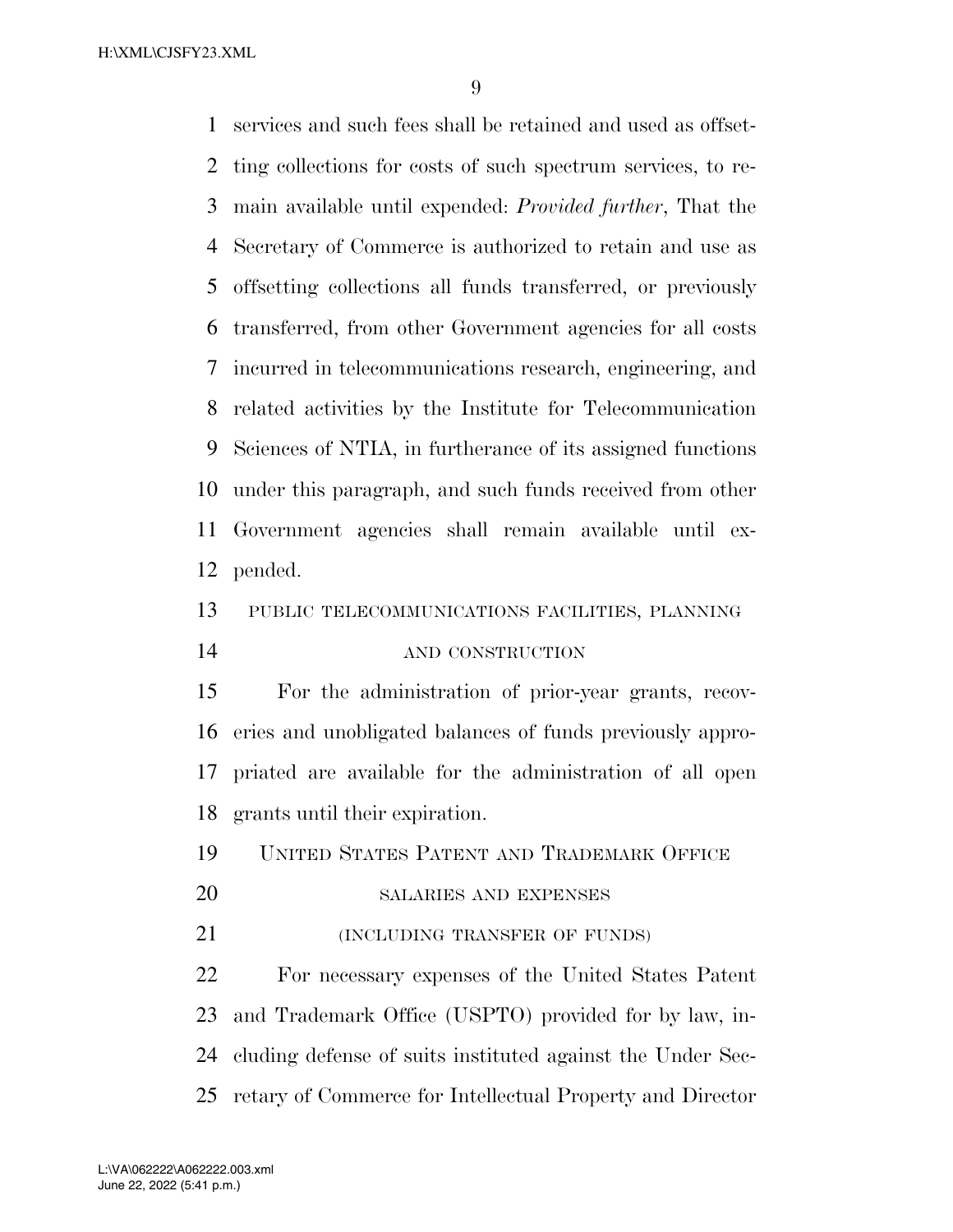of the USPTO, \$4,253,404,000, to remain available until expended: *Provided*, That the sum herein appropriated from the general fund shall be reduced as offsetting collec- tions of fees and surcharges assessed and collected by the USPTO under any law are received during fiscal year 2023, so as to result in a fiscal year 2023 appropriation from the general fund estimated at \$0: *Provided further*, That during fiscal year 2023, should the total amount of such offsetting collections be less than \$4,253,404,000, this amount shall be reduced accordingly: *Provided fur- ther*, That any amount received in excess of \$4,253,404,000 in fiscal year 2023 and deposited in the Patent and Trademark Fee Reserve Fund shall remain available until expended: *Provided further*, That the Direc- tor of USPTO shall submit a spending plan to the Com- mittees on Appropriations of the House of Representatives and the Senate for any amounts made available by the preceding proviso and such spending plan shall be treated as a reprogramming under section 505 of this Act and shall not be available for obligation or expenditure except in compliance with the procedures set forth in that section: *Provided further*, That any amounts reprogrammed in ac- cordance with the preceding proviso shall be transferred to the United States Patent and Trademark Office ''Sala-ries and Expenses'' account: *Provided further*, That the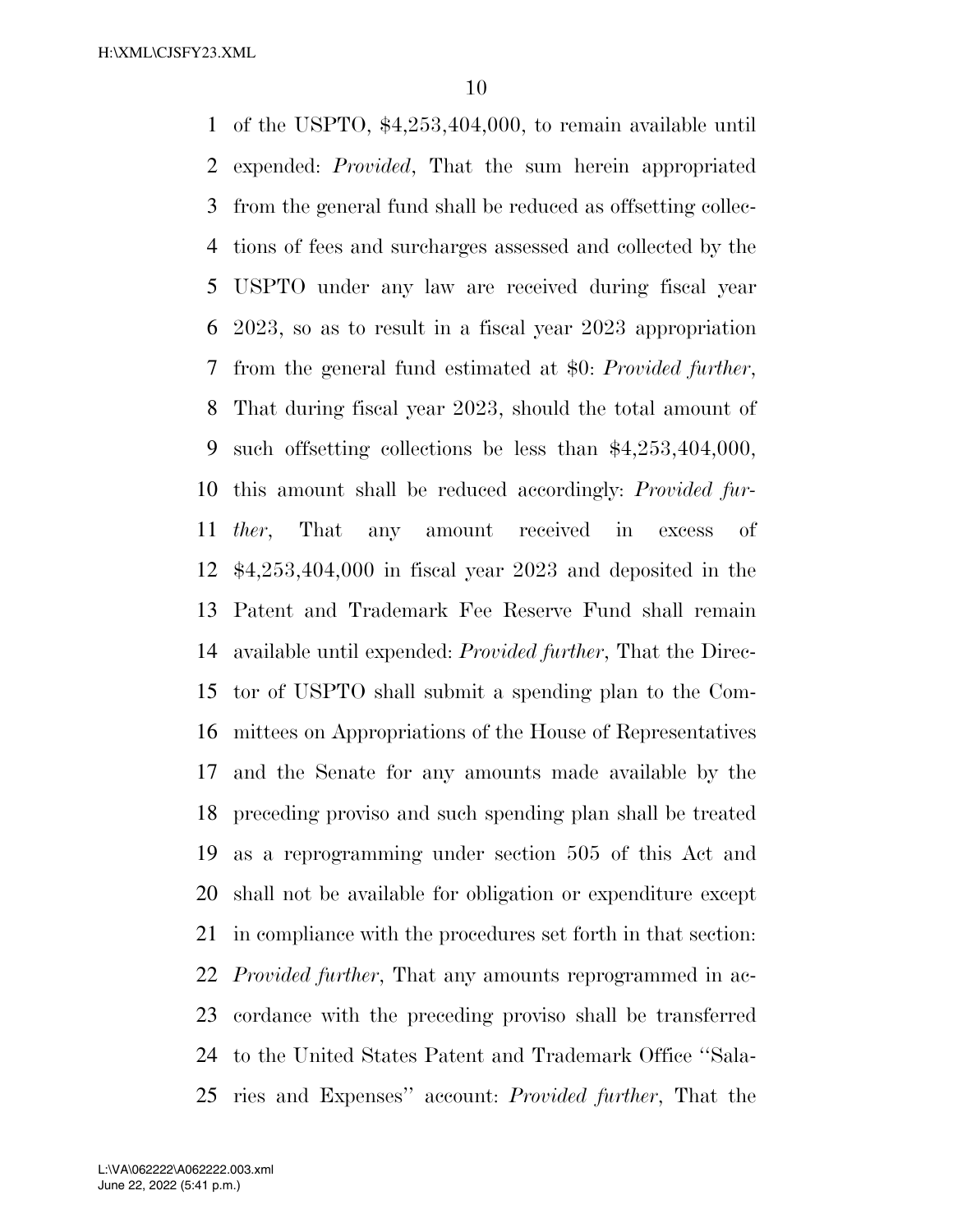budget of the President submitted for fiscal year 2024 under section 1105 of title 31, United States Code, shall include within amounts provided under this heading for necessary expenses of the USPTO any increases that are expected to result from an increase promulgated through rule or regulation in offsetting collections of fees and sur- charges assessed and collected by the USPTO under any law in either fiscal year 2023 or fiscal year 2024: *Provided further*, That from amounts provided herein, not to exceed \$13,500 shall be made available in fiscal year 2023 for official reception and representation expenses: *Provided further*, That in fiscal year 2023 from the amounts made available for ''Salaries and Expenses'' for the USPTO, the amounts necessary to pay (1) the difference between the percentage of basic pay contributed by the USPTO and employees under section 8334(a) of title 5, United States Code, and the normal cost percentage (as defined by sec- tion 8331(17) of that title) as provided by the Office of Personnel Management (OPM) for USPTO's specific use, of basic pay, of employees subject to subchapter III of chapter 83 of that title, and (2) the present value of the otherwise unfunded accruing costs, as determined by OPM for USPTO's specific use of post-retirement life insurance and post-retirement health benefits coverage for all USPTO employees who are enrolled in Federal Employees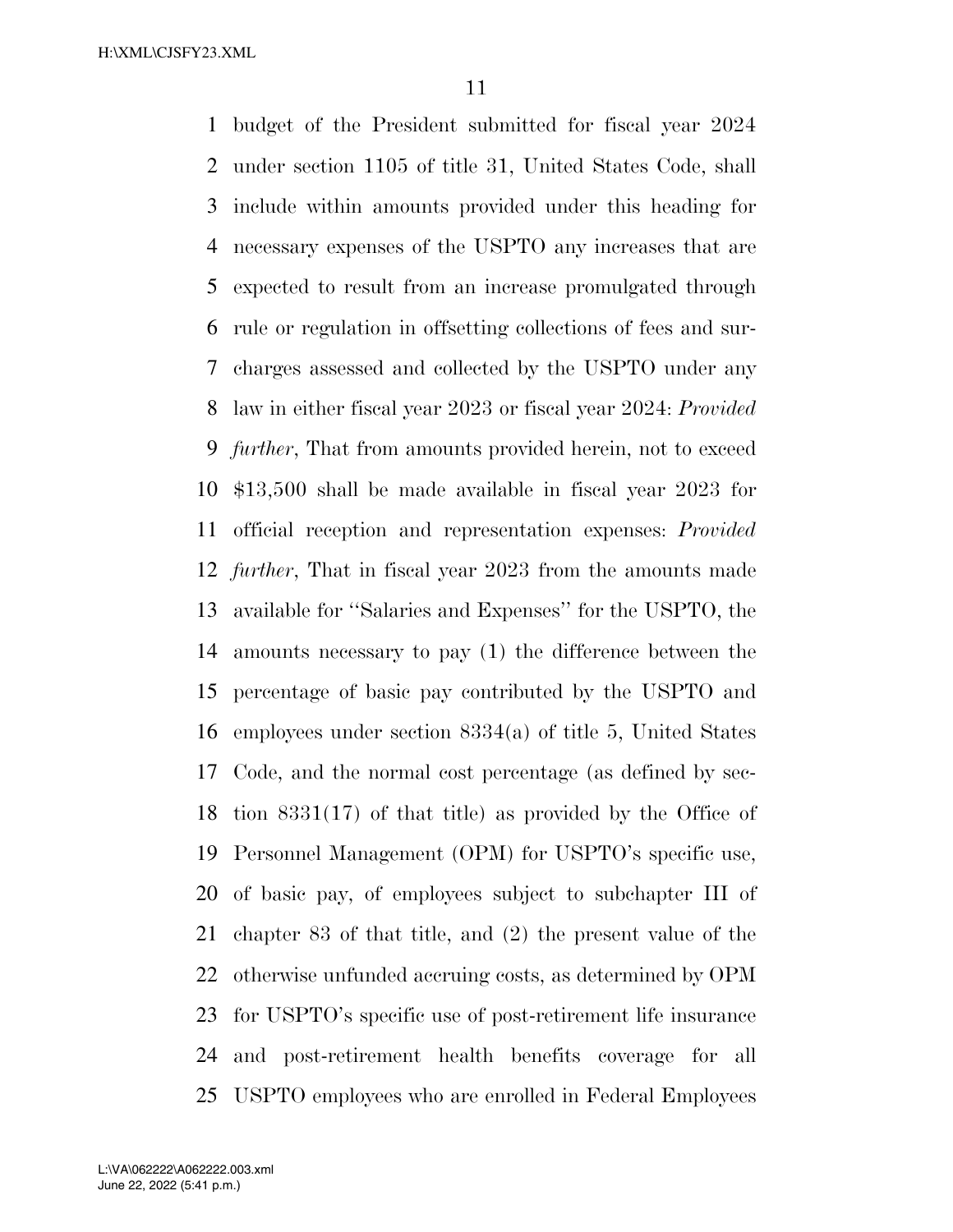Health Benefits (FEHB) and Federal Employees Group Life Insurance (FEGLI), shall be transferred to the Civil Service Retirement and Disability Fund, the FEGLI Fund, and the Employees FEHB Fund, as appropriate, and shall be available for the authorized purposes of those accounts: *Provided further*, That any differences between the present value factors published in OPM's yearly 300 series benefit letters and the factors that OPM provides for USPTO's specific use shall be recognized as an im- puted cost on USPTO's financial statements, where appli- cable: *Provided further*, That, notwithstanding any other provision of law, all fees and surcharges assessed and col- lected by USPTO are available for USPTO only pursuant to section 42(c) of title 35, United States Code, as amend- ed by section 22 of the Leahy-Smith America Invents Act (Public Law 112–29).

 NATIONAL INSTITUTE OF STANDARDS AND TECHNOLOGY SCIENTIFIC AND TECHNICAL RESEARCH AND SERVICES

(INCLUDING TRANSFER OF FUNDS)

 For necessary expenses of the National Institute of Standards and Technology (NIST), \$953,000,000, to re- main available until expended, of which not to exceed \$9,000,000 may be transferred to the ''Working Capital Fund'': *Provided*, That of the amounts appropriated under this heading, \$18,075,000 shall be used for the projects,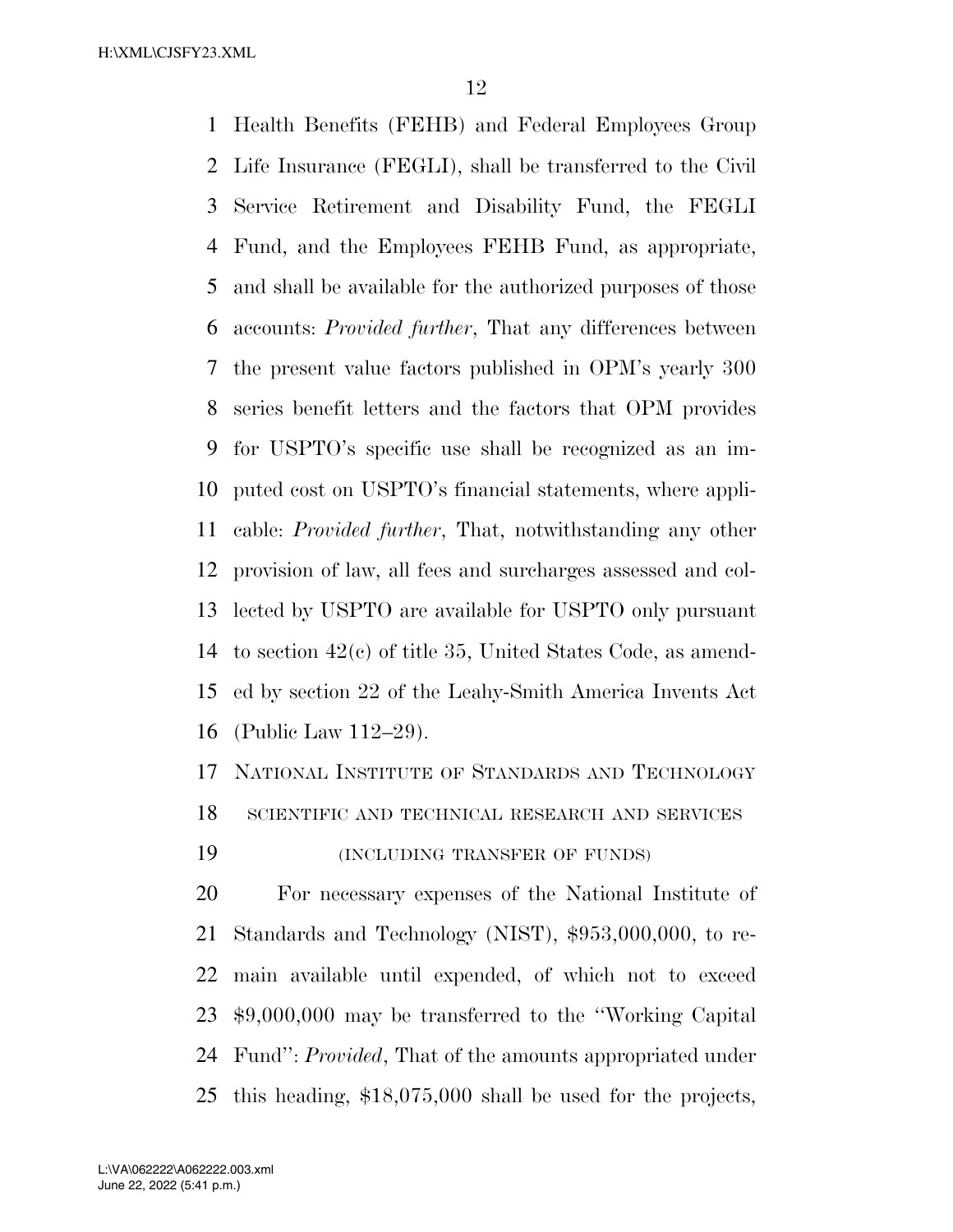and in the amounts, specified in the table titled ''NIST STRS Community Project Funding'' in the report accom- panying this Act: *Provided further*, That the amounts made available for the projects referenced in the preceding proviso may not be transferred for any other purpose: *Pro- vided further*, That not to exceed \$5,000 shall be for offi- cial reception and representation expenses: *Provided fur- ther*, That NIST may provide local transportation for summer undergraduate research fellowship program par-ticipants.

11 INDUSTRIAL TECHNOLOGY SERVICES

 For necessary expenses for industrial technology services, \$230,000,000, to remain available until ex- pended, of which \$212,000,000 shall be for the Hollings Manufacturing Extension Partnership, and of which \$18,000,000 shall be for the Manufacturing USA Pro-gram.

**CONSTRUCTION OF RESEARCH FACILITIES** 

 For construction of new research facilities, including architectural and engineering design, and for renovation and maintenance of existing facilities, not otherwise pro- vided for the National Institute of Standards and Tech- nology, as authorized by sections 13 through 15 of the National Institute of Standards and Technology Act (15 U.S.C. 278c–278e), \$291,181,000, to remain available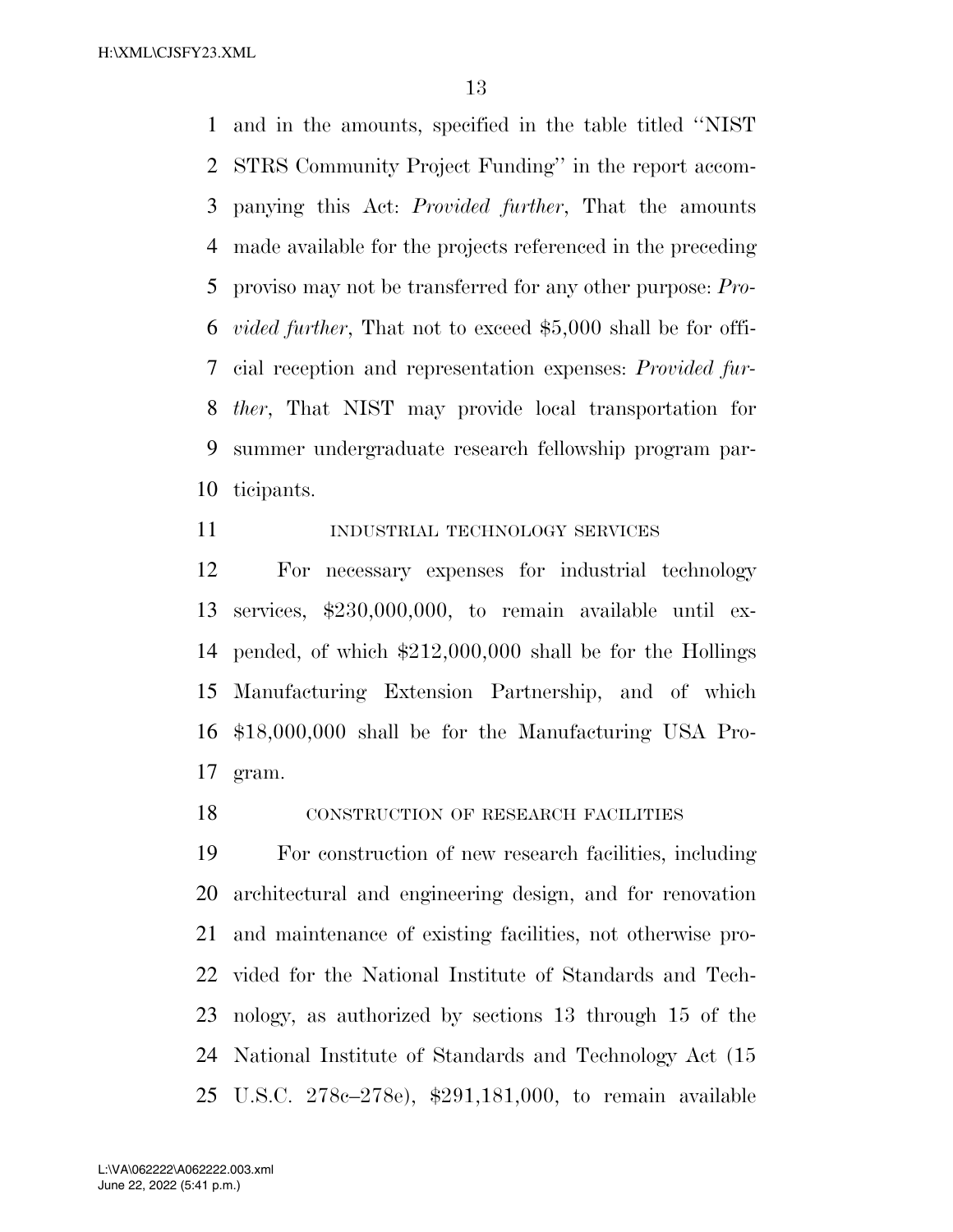until expended: *Provided*, That of the amounts appro- priated under this heading, \$141,181,000 shall be used for the projects, and in the amounts, specified in the table titled ''NIST Construction Community Project Funding'' in the report accompanying this Act: *Provided further*, That up to one percent of amounts made available for the projects referenced in the preceding proviso may be used for the administrative costs of such projects: *Provided fur- ther*, That the Director of the National Institute of Stand- ards and Technology shall submit a spending plan to the Committees on Appropriations of the House of Represent- atives and the Senate for any amounts made available by the preceding proviso and such spending plan shall be treated as a reprogramming under section 505 of this Act and shall not be available for obligation or expenditure ex- cept in compliance with the procedures set forth in that section: *Provided further*, That the Secretary of Commerce shall include in the budget justification materials for fiscal year 2024 that the Secretary submits to Congress in sup- port of the Department of Commerce budget (as sub- mitted with the budget of the President under section 1105(a) of title 31, United States Code) an estimate for each National Institute of Standards and Technology con- struction project having a total multi-year program cost of more than \$5,000,000, and simultaneously the budget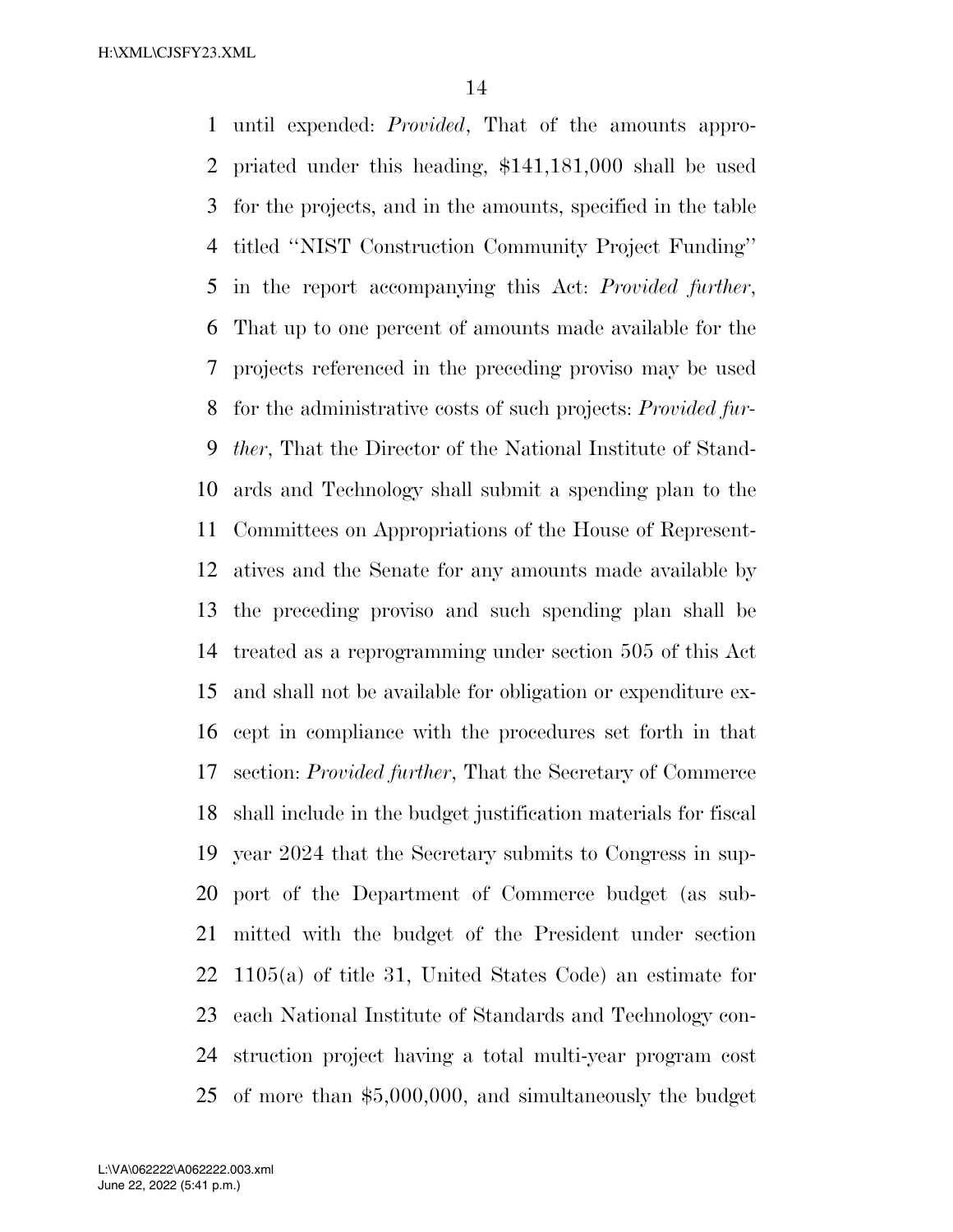justification materials shall include an estimate of the budgetary requirements for each such project for each of the 5 subsequent fiscal years.

| 4 | NATIONAL OCEANIC AND ATMOSPHERIC     |
|---|--------------------------------------|
| 5 | ADMINISTRATION                       |
| 6 | OPERATIONS, RESEARCH, AND FACILITIES |
|   | (INCLUDING TRANSFERS OF FUNDS)       |

 For necessary expenses of activities authorized by law for the National Oceanic and Atmospheric Administration, including maintenance, operation, and hire of aircraft and vessels; pilot programs for State-led fisheries manage- ment, notwithstanding any other provision of law; grants, contracts, or other payments to nonprofit organizations for the purposes of conducting activities pursuant to coop- erative agreements; and relocation of facilities, \$4,608,232,000, to remain available until September 30, 2024: *Provided*, That fees and donations received by the National Ocean Service for the management of national marine sanctuaries may be retained and used for the sala- ries and expenses associated with those activities, notwith- standing section 3302 of title 31, United States Code: *Pro- vided further*, That in addition, \$348,871,000 shall be de- rived by transfer from the fund entitled ''Promote and De- velop Fishery Products and Research Pertaining to Amer-ican Fisheries'', which shall only be used for the Fishery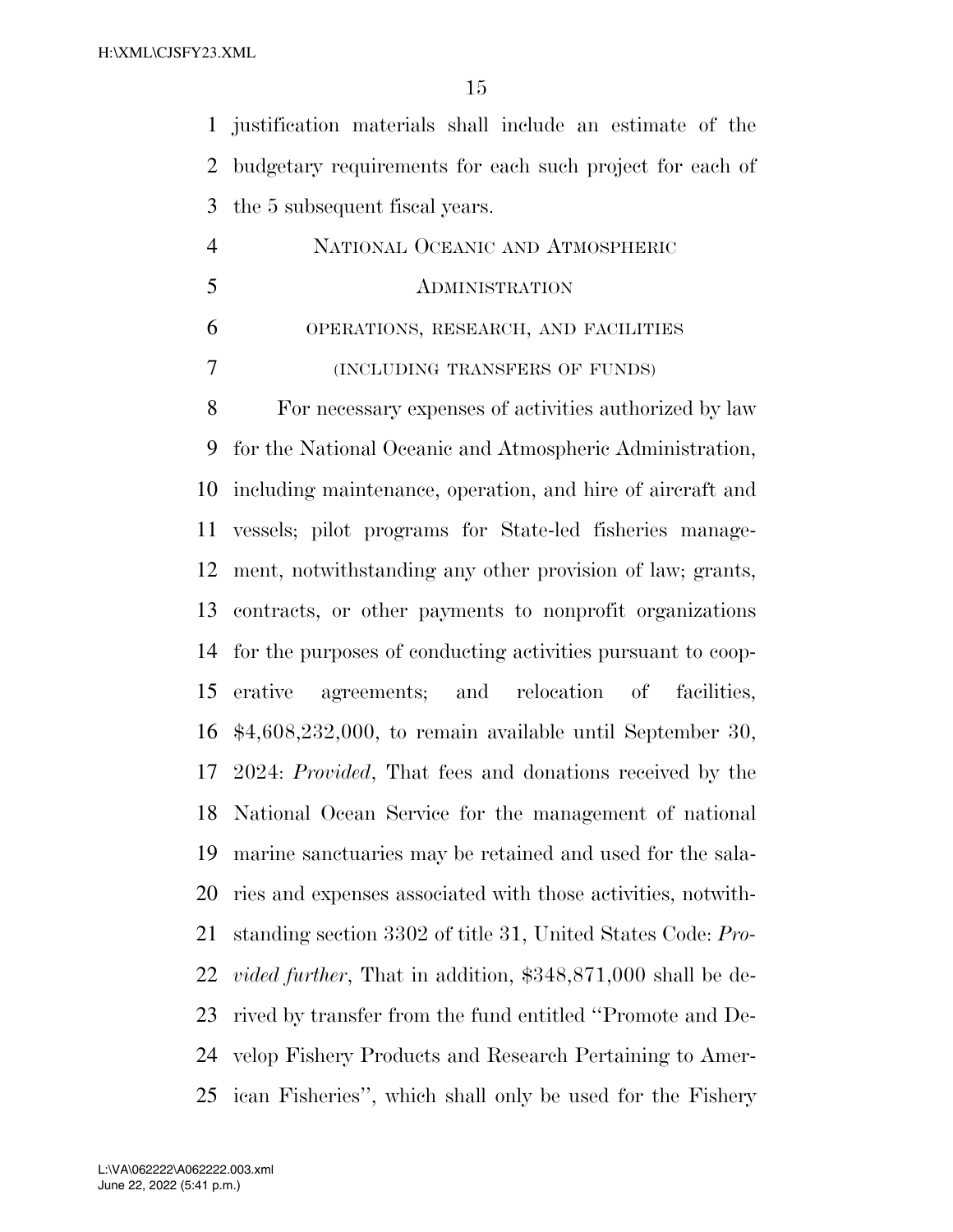Science and Management program activities: *Provided fur- ther*, That not to exceed \$71,298,000 shall be for payment to the ''Department of Commerce Working Capital Fund'': *Provided further*, That of the \$4,974,603,000 pro- vided for in direct obligations under this heading, \$4,608,232,000 is appropriated from the general fund, \$348,871,000 is provided by transfer, and \$17,500,000 is derived from recoveries of prior year obligations: *Provided further*, That of the amounts appropriated under this heading, \$55,781,000 shall be used for the projects, and in the amounts, specified in the table titled ''NOAA Com- munity Project Funding'' in the report accompanying this Act: *Provided further*, That the amounts made available for the projects referenced in the preceding proviso may not be transferred for any other purpose: *Provided further*, That any deviation from the amounts designated for spe- cific activities in the report accompanying this Act, or any use of deobligated balances of funds provided under this heading in previous years, shall be subject to the proce- dures set forth in section 505 of this Act: *Provided further*, That, of the amounts appropriated under this heading, \$2,000,000 shall be transferred to the ''Marine Mammal Unusual Mortality Event Fund'' for necessary expenses associated with unusual mortality events of marine mam-mals as authorized by title IV of the Marine Mammal Pro-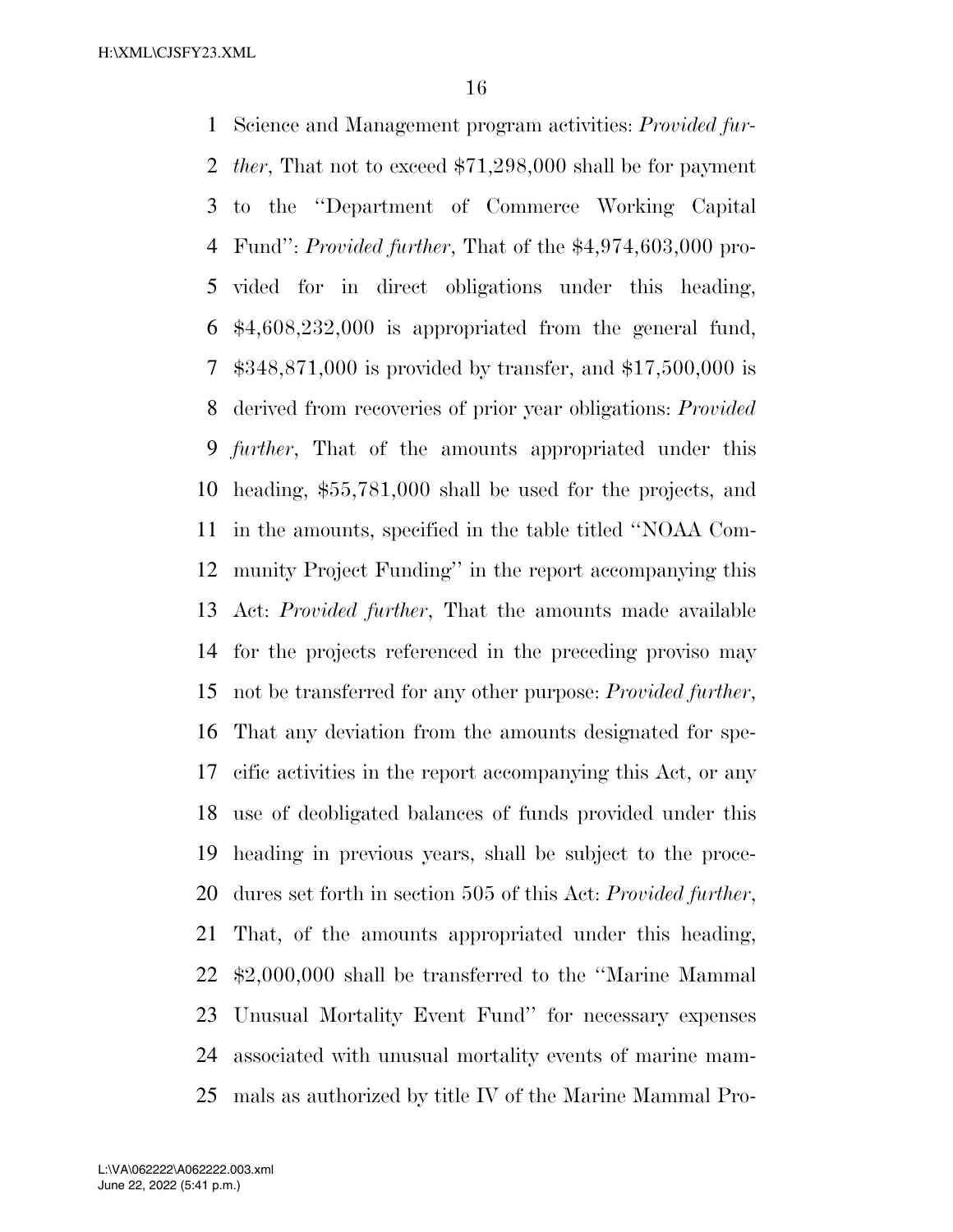tection Act of 1972 (16 U.S.C. 1421 et seq.): *Provided further*, That in addition, for necessary retired pay ex- penses under the Retired Serviceman's Family Protection and Survivor Benefits Plan, and for payments for the medical care of retired personnel and their dependents under the Dependents' Medical Care Act (10 U.S.C. ch. 55), such sums as may be necessary.

PROCUREMENT, ACQUISITION AND CONSTRUCTION

 For procurement, acquisition and construction of capital assets, including alteration and modification costs, of the National Oceanic and Atmospheric Administration, \$2,131,000,000, to remain available until September 30, 2025, except that funds provided for acquisition and con- struction of vessels and aircraft, and construction of facili- ties shall remain available until expended: *Provided*, That of the \$2,144,000,000 provided for in direct obligations under this heading, \$2,131,000,000 is appropriated from the general fund and \$13,000,000 is provided from recov- eries of prior year obligations: *Provided further*, That any deviation from the amounts designated for specific activi- ties in the report accompanying this Act, or any use of deobligated balances of funds provided under this heading in previous years, shall be subject to the procedures set forth in section 505 of this Act: *Provided further*, That the Secretary of Commerce shall include in budget jus-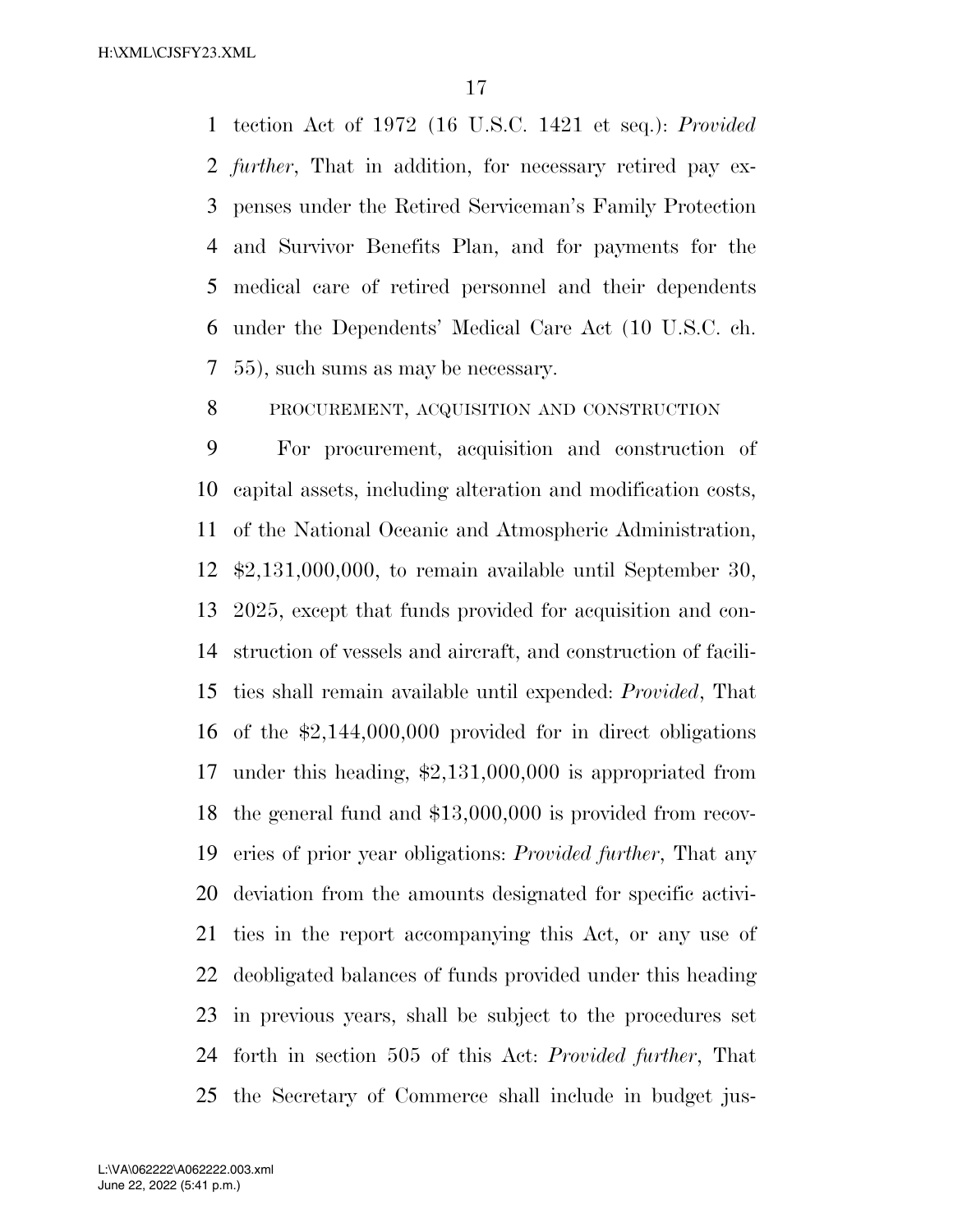tification materials for fiscal year 2024 that the Secretary submits to Congress in support of the Department of Commerce budget (as submitted with the budget of the President under section 1105(a) of title 31, United States Code) an estimate for each National Oceanic and Atmos- pheric Administration procurement, acquisition or con- struction project having a total of more than \$5,000,000 and simultaneously the budget justification shall include an estimate of the budgetary requirements for each such project for each of the 5 subsequent fiscal years.

#### PACIFIC COASTAL SALMON RECOVERY

 For necessary expenses associated with the restora- tion of Pacific salmon populations, \$65,000,000, to re- main available until September 30, 2024: *Provided*, That, of the funds provided herein, the Secretary of Commerce may issue grants to the States of Washington, Oregon, Idaho, Nevada, California, and Alaska, and to the feder- ally recognized Tribes of the Columbia River and Pacific Coast (including Alaska), for projects necessary for con- servation of salmon and steelhead populations that are listed as threatened or endangered, or that are identified by a State as at-risk to be so listed, for maintaining popu- lations necessary for exercise of Tribal treaty fishing rights or native subsistence fishing, or for conservation of Pacific coastal salmon and steelhead habitat, based on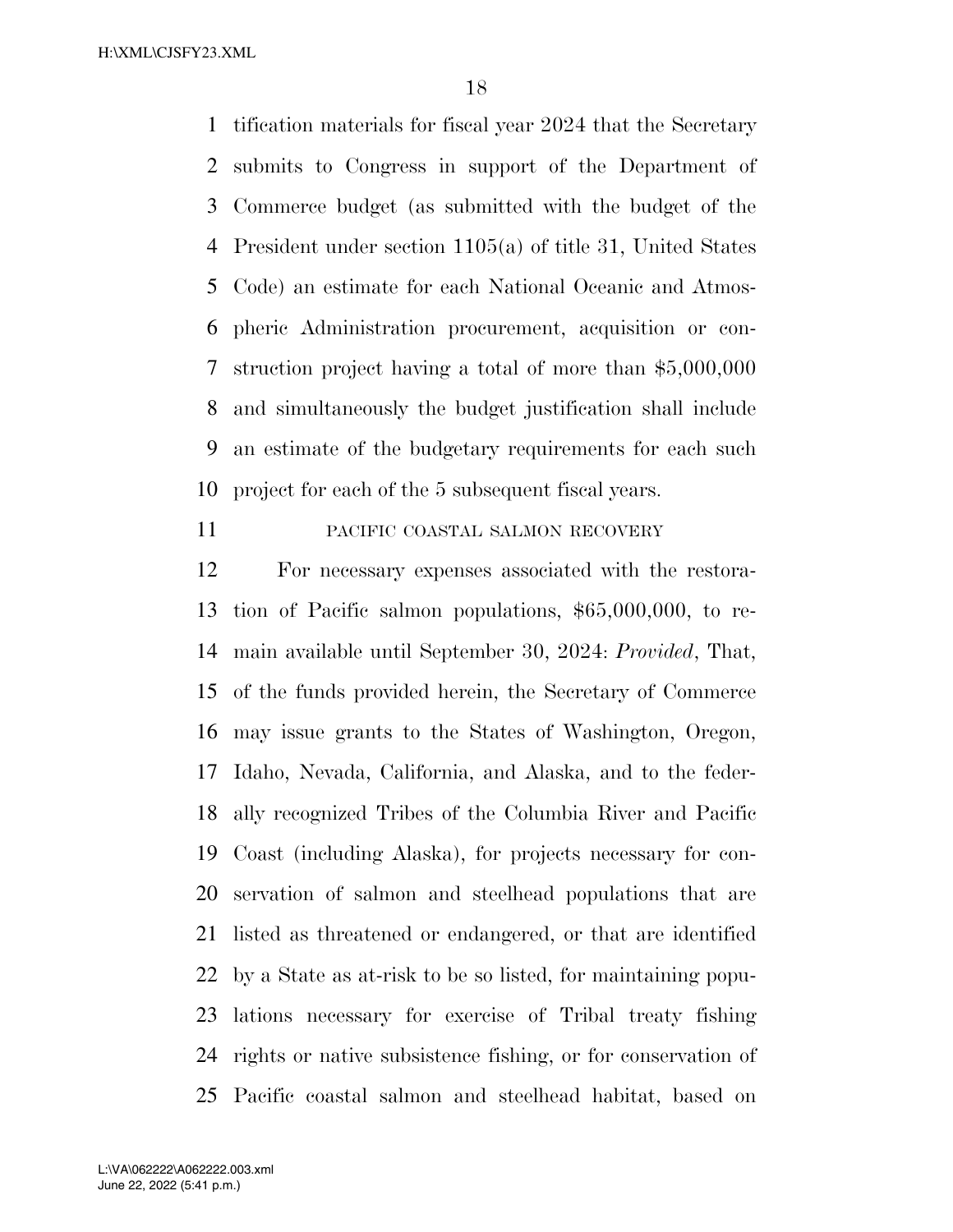guidelines to be developed by the Secretary of Commerce: *Provided further*, That all funds shall be allocated based on scientific and other merit principles and shall not be available for marketing activities: *Provided further*, That funds disbursed to States shall be subject to a matching requirement of funds or documented in-kind contributions of at least 33 percent of the Federal funds.

#### 8 FISHERIES DISASTER ASSISTANCE

 For necessary expenses of administering the fishery disaster assistance programs authorized by the Magnuson- Stevens Fishery Conservation and Management Act (Pub- lic Law 94–265) and the Interjurisdictional Fisheries Act (title III of Public Law 99–659), \$300,000.

FISHERMEN'S CONTINGENCY FUND

 For carrying out the provisions of title IV of Public Law 95–372, not to exceed \$349,000, to be derived from receipts collected pursuant to that Act, to remain available until expended.

FISHERIES FINANCE PROGRAM ACCOUNT

 Subject to section 502 of the Congressional Budget Act of 1974, during fiscal year 2023, obligations of direct loans may not exceed \$24,000,000 for Individual Fishing Quota loans and not to exceed \$100,000,000 for tradi- tional direct loans as authorized by the Merchant Marine Act of 1936.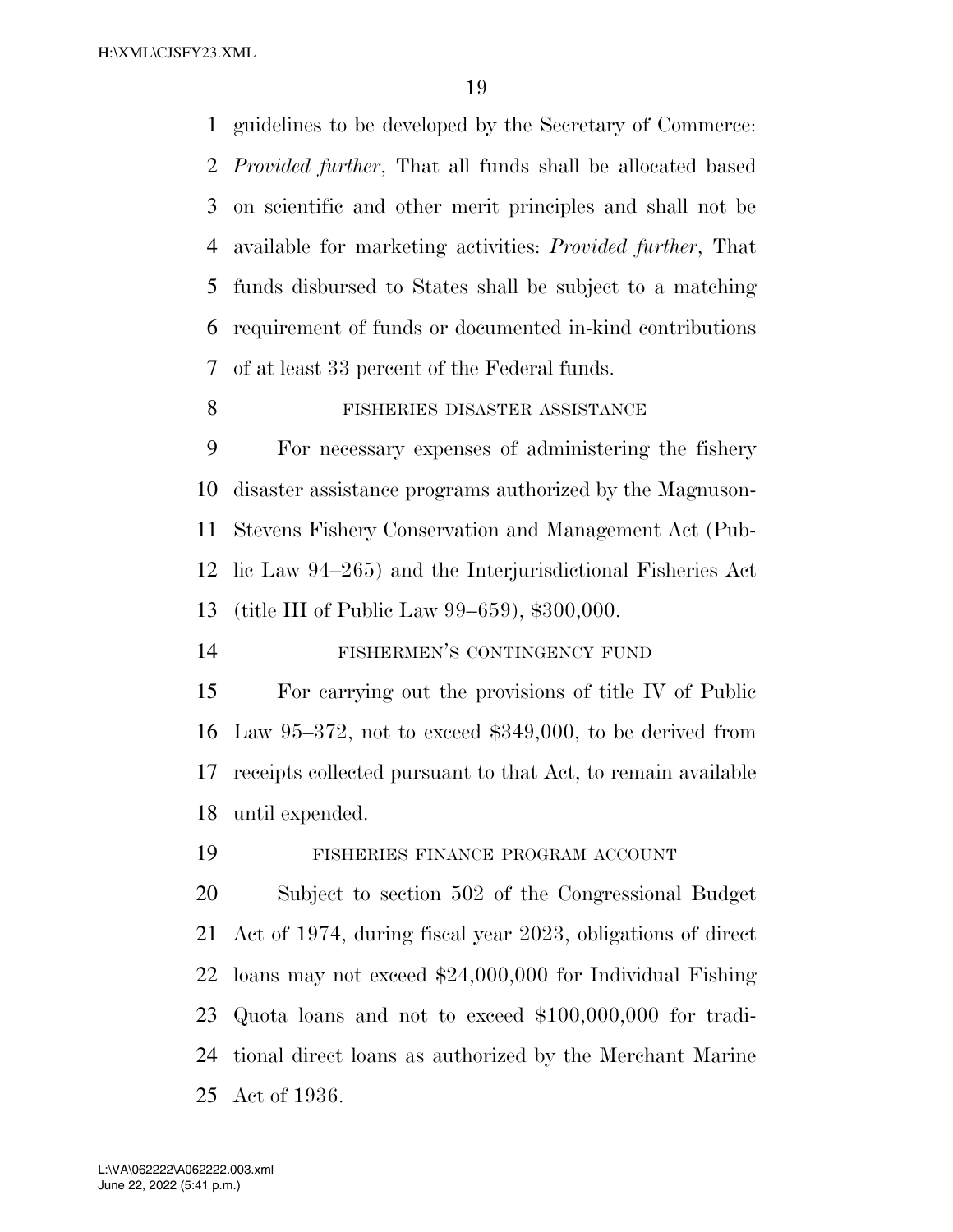DEPARTMENTAL MANAGEMENT

# SALARIES AND EXPENSES

 For necessary expenses for the management of the Department of Commerce provided for by law, including not to exceed \$4,500 for official reception and representa- tion, \$98,000,000: *Provided*, That no employee of the De- partment of Commerce may be detailed or assigned from a bureau or office funded by this Act or any other Act to offices within the Office of the Secretary of the Depart- ment of Commerce for more than 180 days in a fiscal year unless the individual's employing bureau or office is fully reimbursed for the salary and expenses of the employee for the entire period of assignment using funds provided under this heading: *Provided further*, That amounts made available to the Department of Commerce in this or any prior Act may not be transferred pursuant to section 508 of this or any prior Act to the account funded under this heading, except in the case of extraordinary circumstances that threaten life or property.

20 RENOVATION AND MODERNIZATION

 For necessary expenses for the renovation and mod-ernization of the Herbert C. Hoover Building, \$1,142,000.

#### 23 NONRECURRING EXPENSES FUND

 For necessary expenses for technology modernization projects and cybersecurity risk mitigation of the Depart-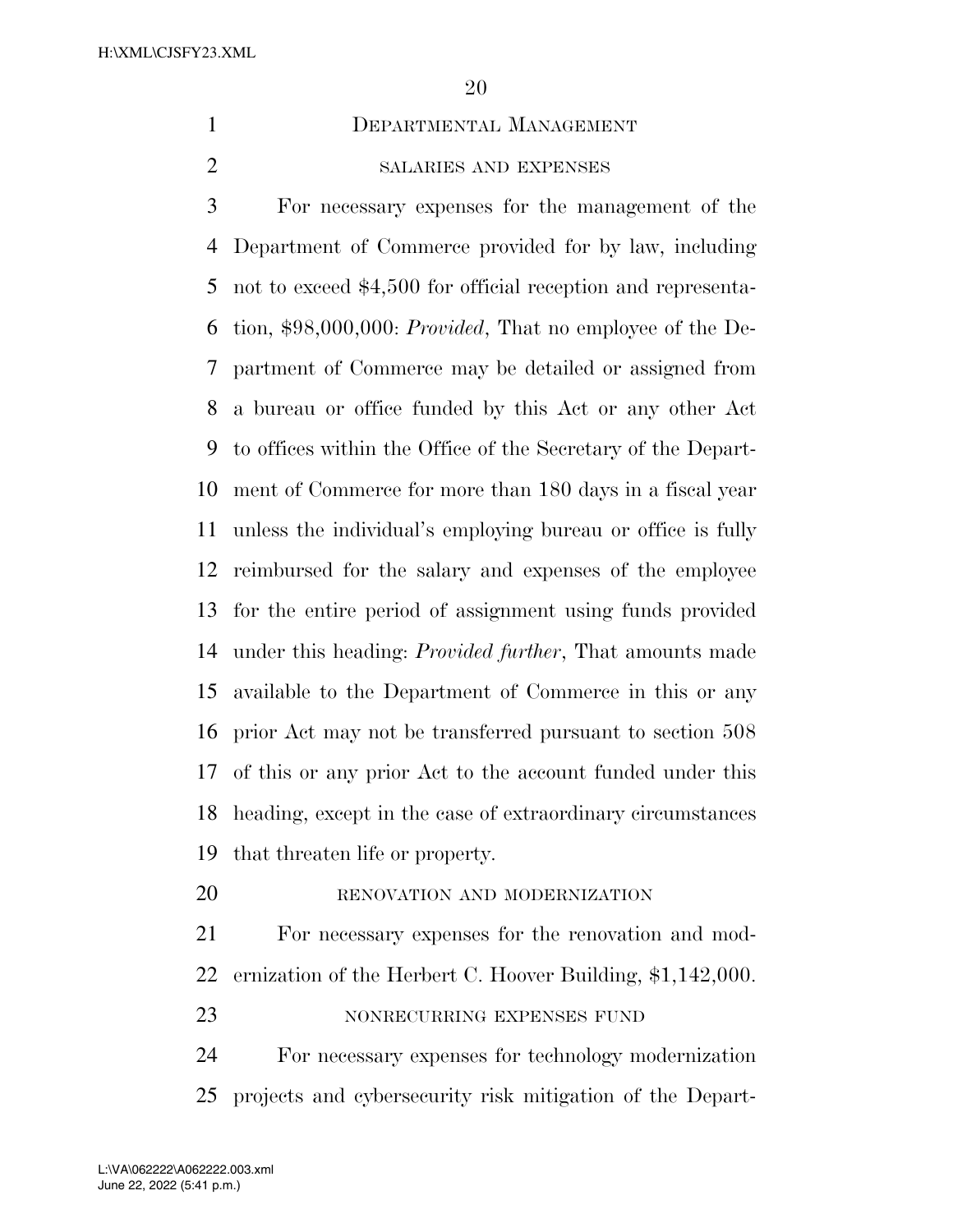ment of Commerce, \$50,000,000, to remain available until September 30, 2025, of which up to \$10,000,000 shall be available for a business application system modernization: *Provided*, That amounts made available under this head- ing are in addition to such other funds as may be available for such purposes: *Provided further*, That any unobligated balances of expired discretionary funds transferred to the Department of Commerce Nonrecurring Expenses Fund, as authorized by section 111 of title I of division B of Public Law 116–93, may be obligated only after the Com- mittees on Appropriations of the House of Representatives and the Senate are notified at least 15 days in advance of the planned use of funds.

OFFICE OF INSPECTOR GENERAL

 For necessary expenses of the Office of Inspector General in carrying out the provisions of the Inspector General Act of 1978 (5 U.S.C. App.), \$52,271,000.

GENERAL PROVISIONS—DEPARTMENT OF COMMERCE

(INCLUDING TRANSFER OF FUNDS)

 SEC. 101. During the current fiscal year, applicable appropriations and funds made available to the Depart- ment of Commerce by this Act shall be available for the activities specified in the Act of October 26, 1949 (15 U.S.C. 1514), to the extent and in the manner prescribed by the Act, and, notwithstanding 31 U.S.C. 3324, may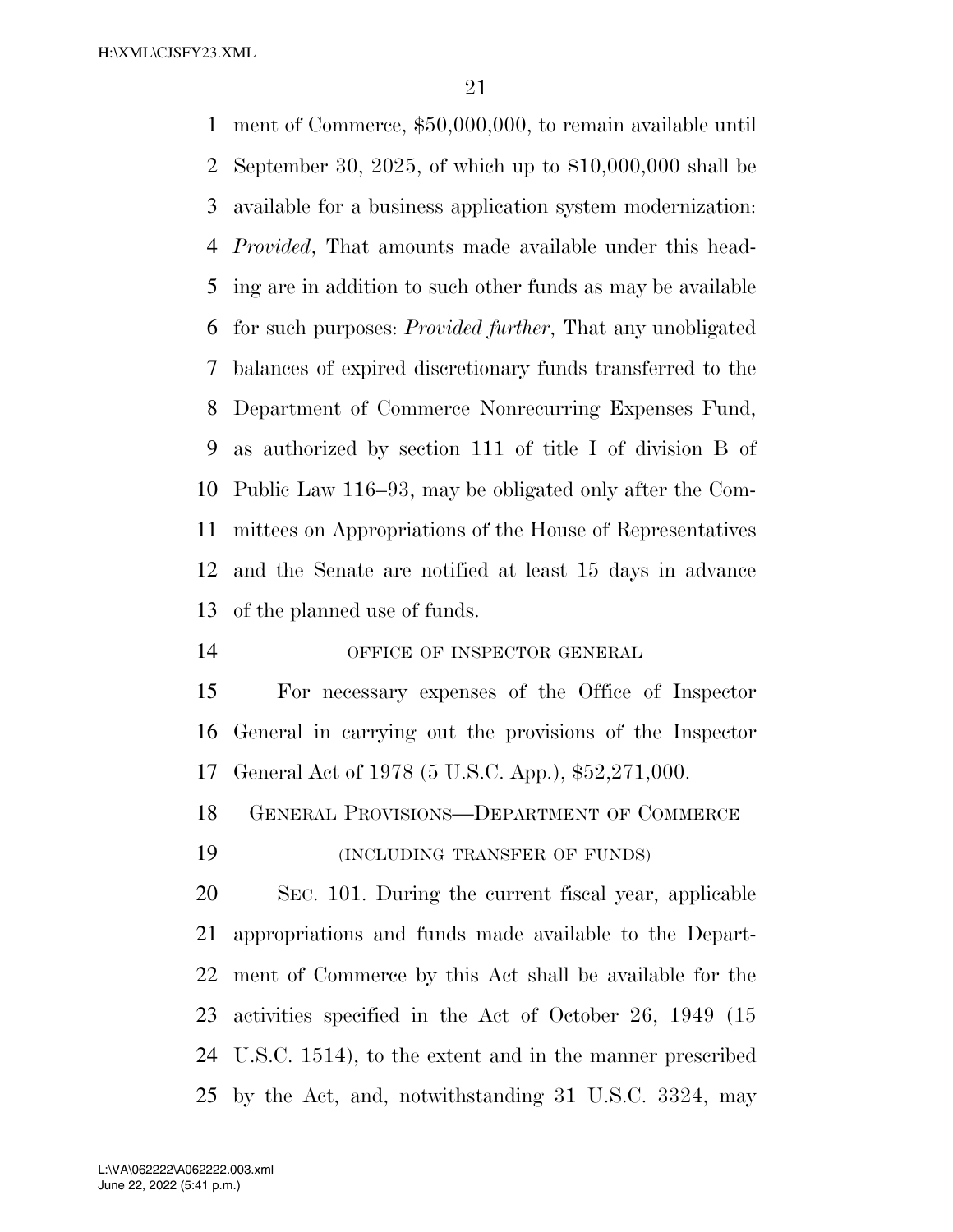be used for advanced payments not otherwise authorized only upon the certification of officials designated by the Secretary of Commerce that such payments are in the public interest.

 SEC. 102. During the current fiscal year, appropria- tions made available to the Department of Commerce by this Act for salaries and expenses shall be available for hire of passenger motor vehicles as authorized by 31 U.S.C. 1343 and 1344; services as authorized by 5 U.S.C. 3109; and uniforms or allowances therefor, as authorized by law (5 U.S.C. 5901–5902).

 SEC. 103. Not to exceed 5 percent of any appropria- tion made available for the current fiscal year for the De- partment of Commerce in this Act may be transferred be- tween such appropriations, but no such appropriation shall be increased by more than 10 percent by any such trans- fers: *Provided*, That any transfer pursuant to this section shall be treated as a reprogramming of funds under sec- tion 505 of this Act and shall not be available for obliga- tion or expenditure except in compliance with the proce- dures set forth in that section: *Provided further*, That the Secretary of Commerce shall notify the Committees on Ap- propriations at least 15 days in advance of the acquisition or disposal of any capital asset (including land, structures, and equipment) not specifically provided for in this Act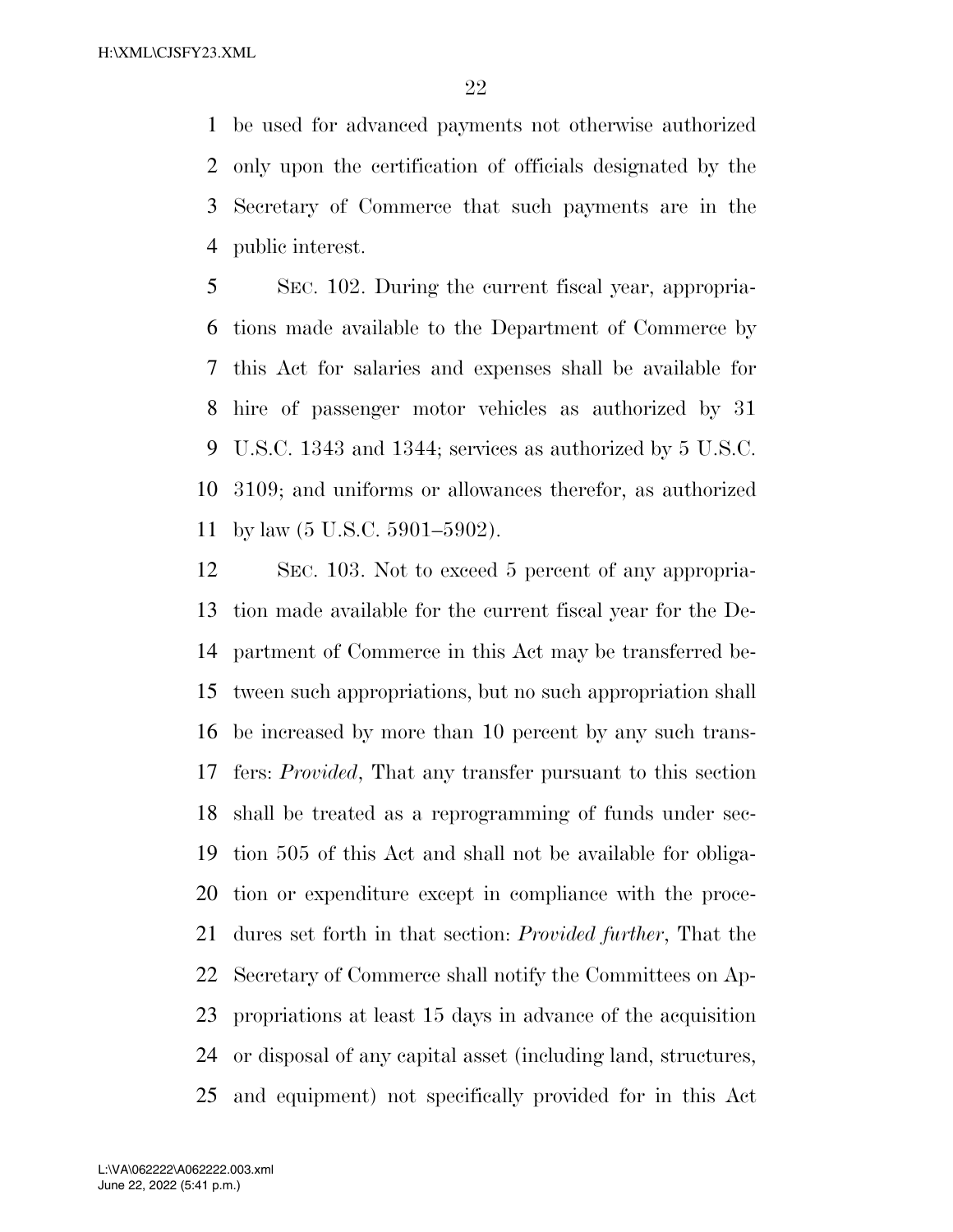or any other law appropriating funds for the Department of Commerce.

 SEC. 104. The requirements set forth by section 105 of the Commerce, Justice, Science, and Related Agencies Appropriations Act, 2012 (Public Law 112–55), as amended by section 105 of title I of division B of Public Law 113–6, are hereby adopted by reference and made applicable with respect to fiscal year 2023: *Provided*, That the life cycle cost for the Joint Polar Satellite System is \$11,322,125,000, the life cycle cost of the Polar Follow On Program is \$6,837,900,000, the life cycle cost for the Geostationary Operational Environmental Satellite R–Se- ries Program is \$11,700,100,000, and the life cycle cost for the Space Weather Follow On Program is \$692,800,000.

 SEC. 105. Notwithstanding any other provision of law, the Secretary of Commerce may furnish services (in- cluding but not limited to utilities, telecommunications, and security services) necessary to support the operation, maintenance, and improvement of space that persons, firms, or organizations are authorized, pursuant to the Public Buildings Cooperative Use Act of 1976 or other authority, to use or occupy in the Herbert C. Hoover Building, Washington, DC, or other buildings, the mainte-nance, operation, and protection of which has been dele-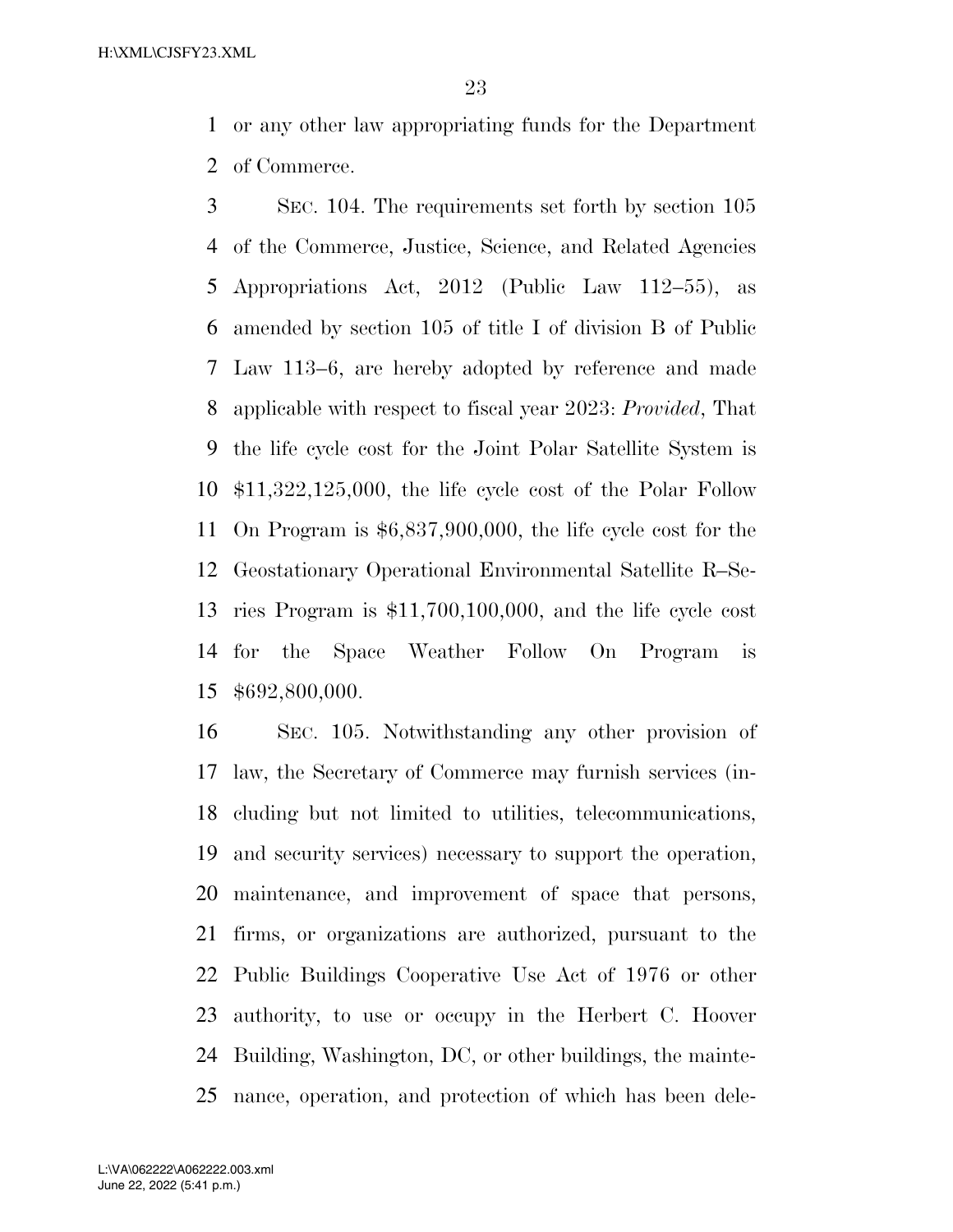gated to the Secretary from the Administrator of General Services pursuant to the Federal Property and Adminis- trative Services Act of 1949 on a reimbursable or non- reimbursable basis. Amounts received as reimbursement for services provided under this section or the authority under which the use or occupancy of the space is author- ized, up to \$200,000, shall be credited to the appropria-tion or fund which initially bears the costs of such services.

 SEC. 106. Nothing in this title shall be construed to prevent a grant recipient from deterring child pornog- raphy, copyright infringement, or any other unlawful ac-tivity over its networks.

 SEC. 107. The Administrator of the National Oceanic and Atmospheric Administration is authorized to use, with their consent, with reimbursement and subject to the lim- its of available appropriations, the land, services, equip- ment, personnel, and facilities of any department, agency, or instrumentality of the United States, or of any State, local government, Indian Tribal government, Territory, or possession, or of any political subdivision thereof, or of any foreign government or international organization, for purposes related to carrying out the responsibilities of any statute administered by the National Oceanic and Atmos-pheric Administration.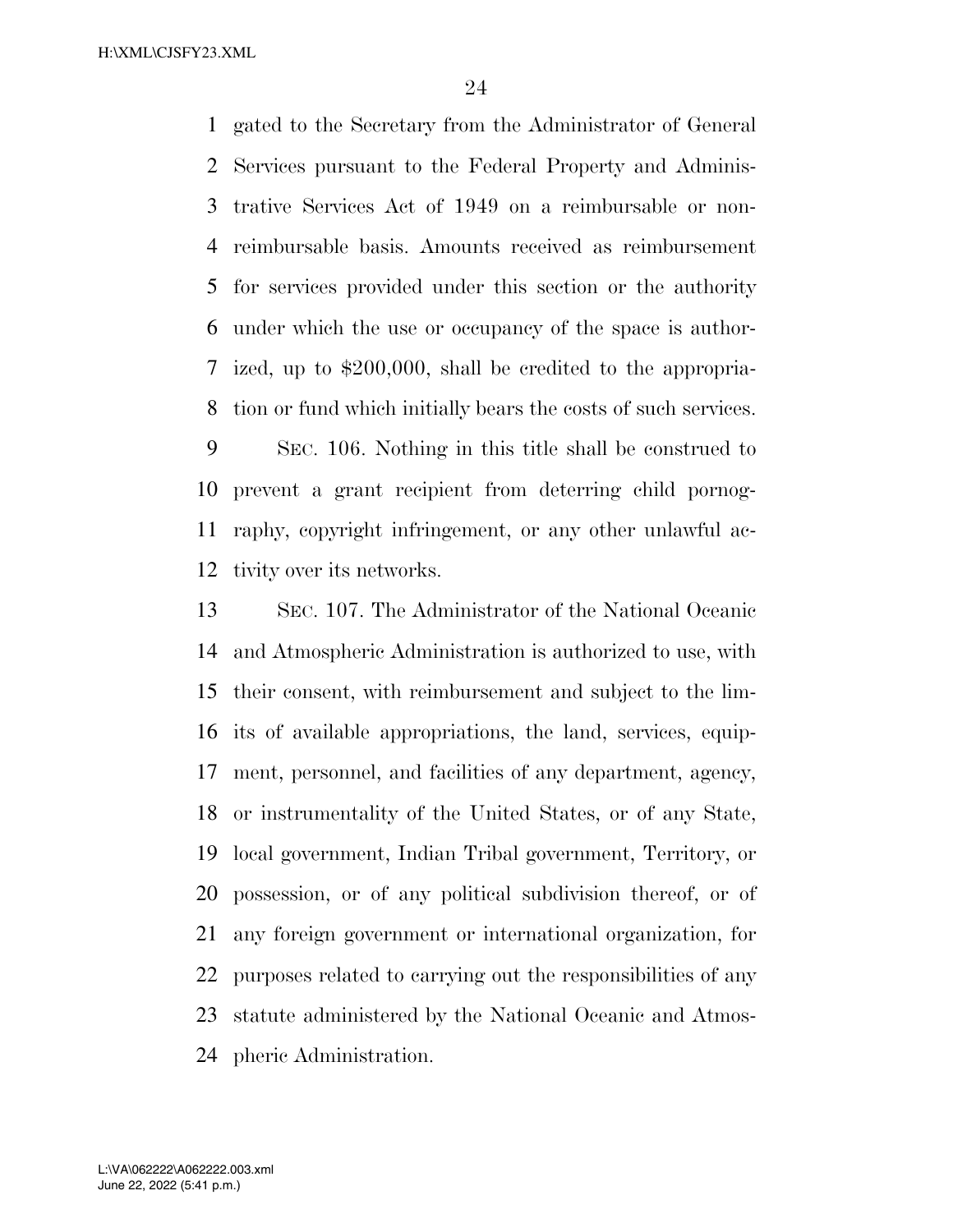SEC. 108. The National Technical Information Serv- ice shall not charge any customer for a copy of any report or document generated by the Legislative Branch unless the Service has provided information to the customer on how an electronic copy of such report or document may be accessed and downloaded for free online. Should a cus- tomer still require the Service to provide a printed or dig- ital copy of the report or document, the charge shall be limited to recovering the Service's cost of processing, re-producing, and delivering such report or document.

 SEC. 109. To carry out the responsibilities of the Na- tional Oceanic and Atmospheric Administration (NOAA), the Administrator of NOAA is authorized to: (1) enter into grants and cooperative agreements with; (2) use on a non-reimbursable basis land, services, equipment, per- sonnel, and facilities provided by; and (3) receive and ex- pend funds made available on a consensual basis from: a Federal agency, State or subdivision thereof, local govern- ment, Tribal government, Territory, or possession or any subdivisions thereof: *Provided*, That funds received for permitting and related regulatory activities pursuant to this section shall be deposited under the heading ''Na- tional Oceanic and Atmospheric Administration—Oper- ations, Research, and Facilities'' and shall remain avail-able until September 30, 2024, for such purposes: *Pro-*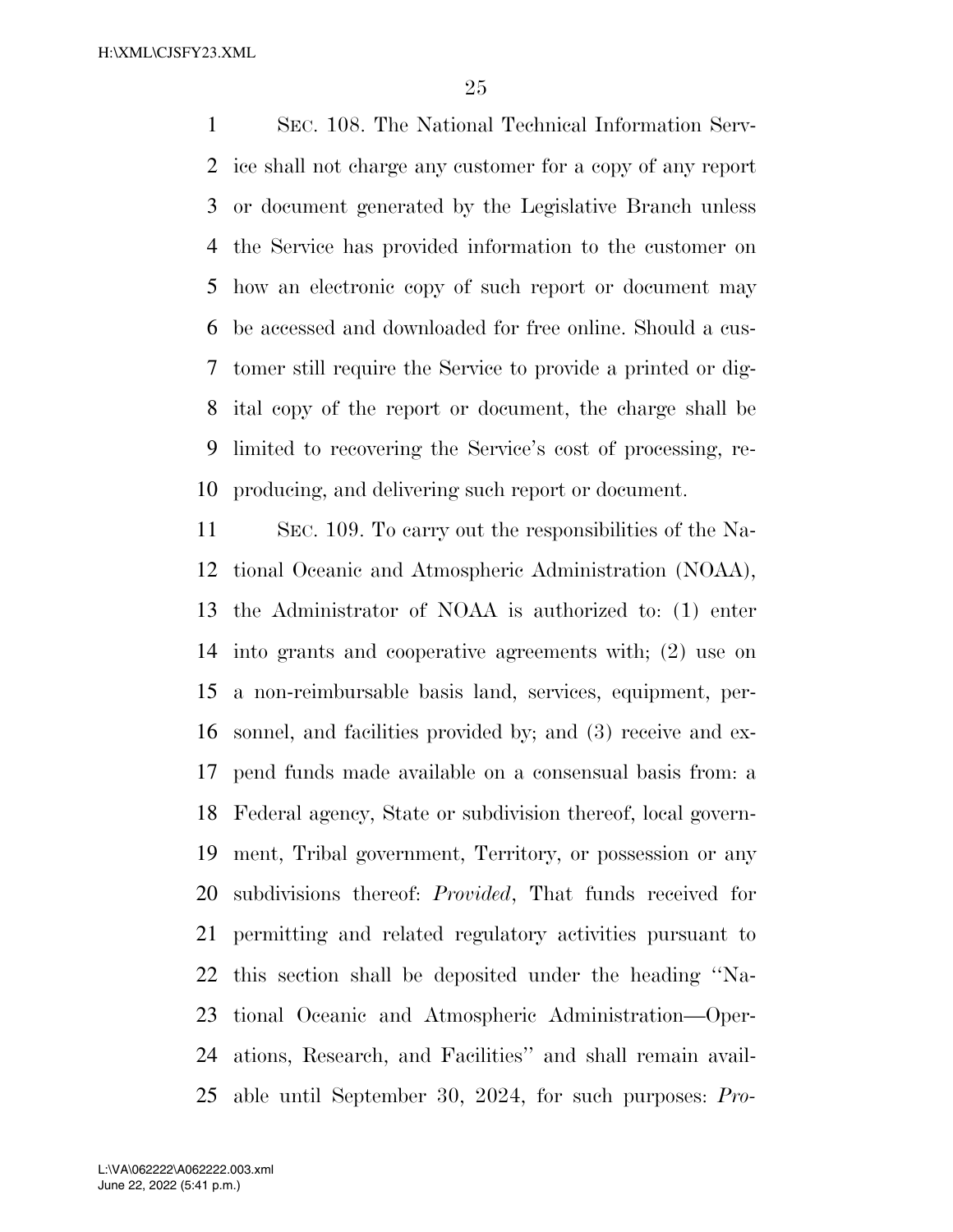*vided further*, That all funds within this section and their corresponding uses are subject to section 505 of this Act. SEC. 110. Amounts provided by this Act or by any prior appropriations Act that remain available for obliga- tion, for necessary expenses of the programs of the Eco- nomics and Statistics Administration of the Department of Commerce, including amounts provided for programs of the Bureau of Economic Analysis and the Bureau of the Census, shall be available for expenses of cooperative agreements with appropriate entities, including any Fed- eral, State, or local governmental unit, or institution of higher education, to aid and promote statistical, research, and methodology activities which further the purposes for

 SEC. 111. Amounts provided by this Act for the Hol- lings Manufacturing Extension Partnership under the heading ''National Institute of Standards and Tech- nology—Industrial Technology Services'' shall not be sub- ject to cost share requirements under 15 U.S.C. 278k(e)(2): *Provided*, That the authority made available pursuant to this section shall be elective, in whole or in part, for any Manufacturing Extension Partnership Cen- ter that also receives funding from a State that is condi- tioned upon the application of a Federal cost sharing re-quirement.

which such amounts have been made available.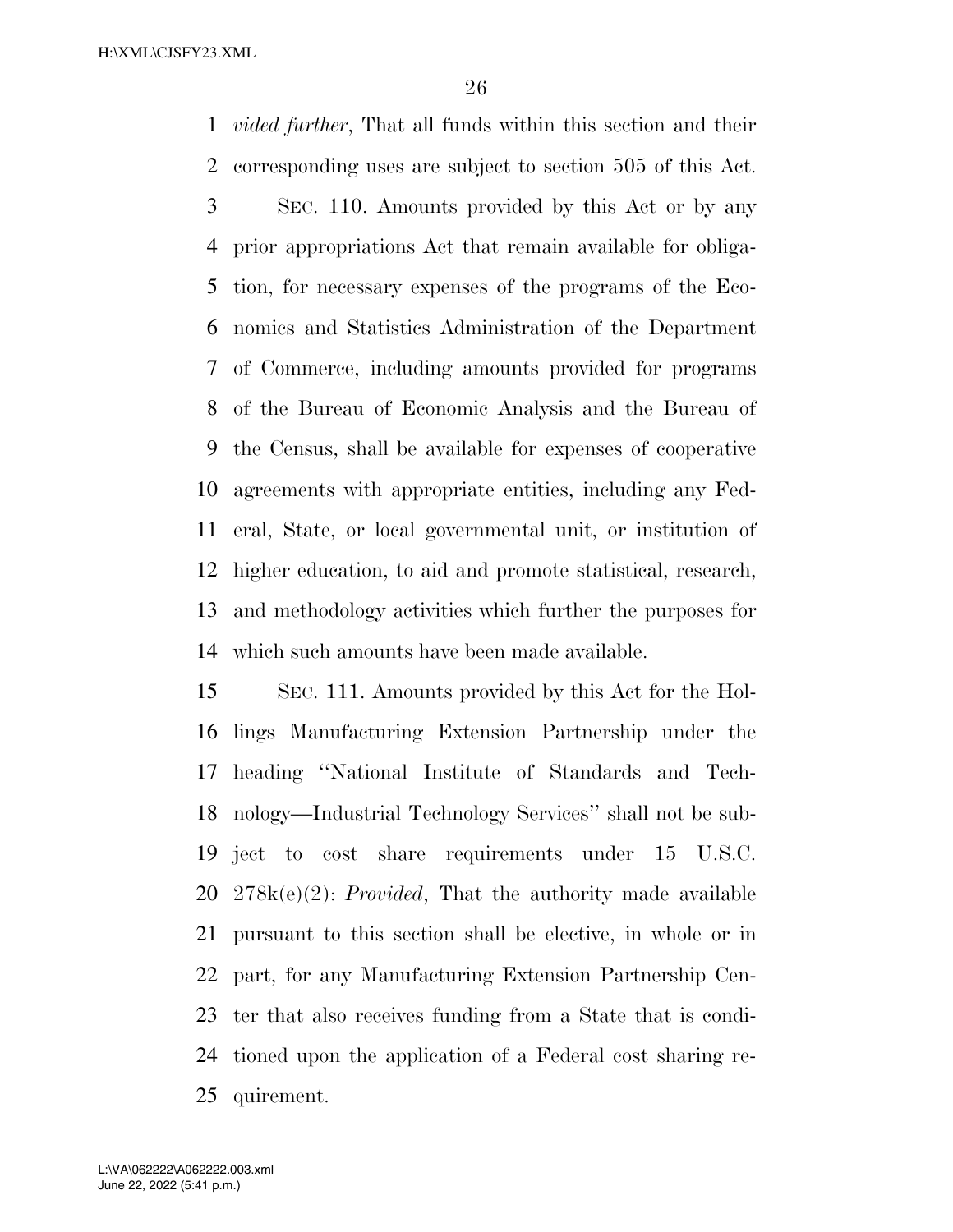SEC. 112. The Secretary of Commerce, or the des-ignee of the Secretary, may waive—

 (1) in whole or in part, the matching require- ments under sections 306 and 306A, and the cost sharing requirements under section 315, of the Coastal Zone Management Act of 1972 (16 U.S.C. 1455, 1455a, and 1461) as necessary at the request of the grant applicant, for amounts made available under this Act under the heading ''Operations, Re- search, and Facilities'' under the heading ''National Oceanic and Atmospheric Administration''; and

 (2) up to 50 percent of the matching require- ments under sections 306 and 306A, and the cost sharing requirements under section 315, of the Coastal Zone Management Act of 1972 (16 U.S.C. 1455, 1455a, and 1461) as necessary at the request of the grant applicant, for amounts made available under this Act under the heading ''Procurement, Ac- quisition and Construction'' under the heading ''Na-tional Oceanic and Atmospheric Administration''.

 This title may be cited as the ''Department of Com-merce Appropriations Act, 2023''.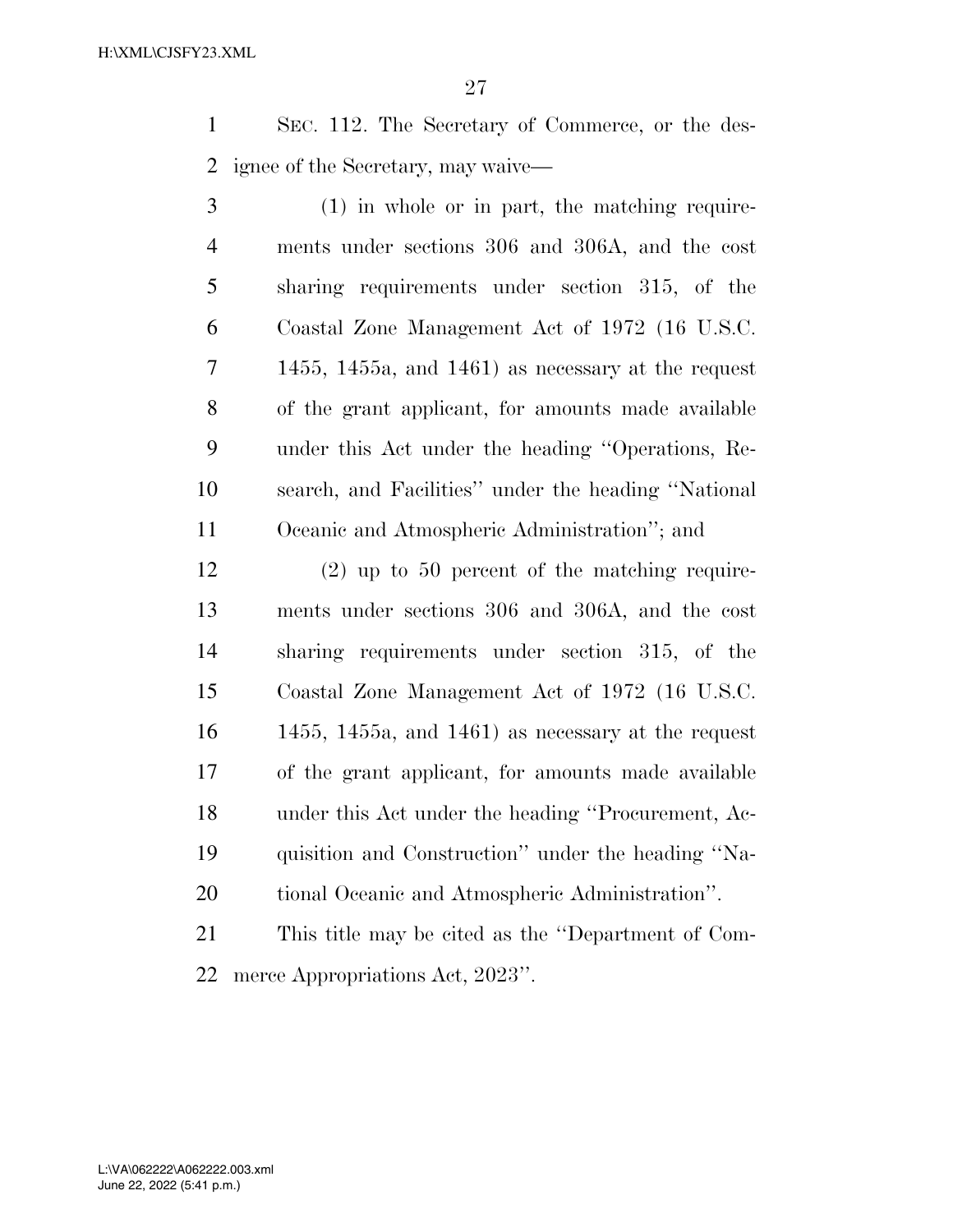| $\mathbf{1}$   | TITLE II                                                            |
|----------------|---------------------------------------------------------------------|
| $\overline{2}$ | DEPARTMENT OF JUSTICE                                               |
| 3              | <b>GENERAL ADMINISTRATION</b>                                       |
| $\overline{4}$ | SALARIES AND EXPENSES                                               |
| 5              | For expenses necessary for the administration of the                |
| 6              | Department of Justice, \$148,000,000, of which                      |
| 7              | \$6,000,000 shall remain available until September 30,              |
| 8              | $2024$ , and of which not to exceed \$4,000,000 for security        |
| 9              | and construction of Department of Justice facilities shall          |
| 10             | remain available until expended.                                    |
| 11             | JUSTICE INFORMATION SHARING TECHNOLOGY                              |
| 12             | (INCLUDING TRANSFER OF FUNDS)                                       |
| 13             | For necessary expenses for information sharing tech-                |
| 14             | nology, including planning, development, deployment and             |
| 15             | departmental direction, \$143,902,000, to remain available          |
| 16             | until expended: <i>Provided</i> , That the Attorney General may     |
| 17             | transfer up to $$40,000,000$ to this account, from funds            |
| 18             | available to the Department of Justice for information              |
| 19             | technology, to remain available until expended, for enter-          |
| 20             | prise-wide information technology initiatives: <i>Provided fur-</i> |
| 21             | <i>ther</i> , That the transfer authority in the preceding proviso  |
| 22             | is in addition to any other transfer authority contained            |
| 23             | in this Act: Provided further, That any transfer pursuant           |
| 24             | to the first proviso shall be treated as a reprogramming            |
| 25             | under section 505 of this Act and shall not be available            |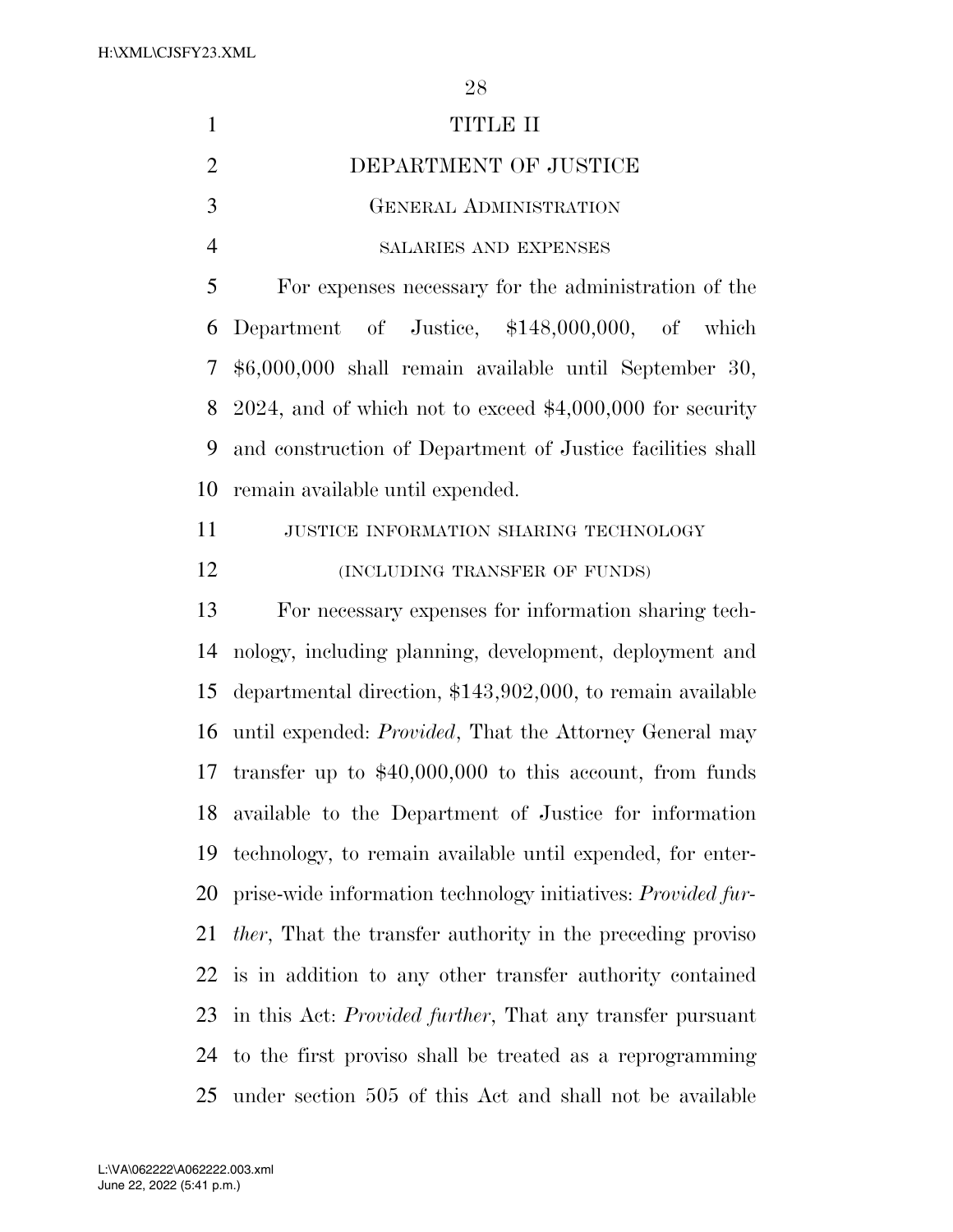for obligation or expenditure except in compliance with the procedures set forth in that section.

- EXECUTIVE OFFICE FOR IMMIGRATION REVIEW
- (INCLUDING TRANSFER OF FUNDS)

 For expenses necessary for the administration of im- migration-related activities of the Executive Office for Im- migration Review, \$964,423,000, of which \$4,000,000 shall be derived by transfer from the Executive Office for Immigration Review fees deposited in the ''Immigration Examinations Fee'' account, and of which not less than \$34,000,000 shall be available for services and activities provided by the Legal Orientation Program: *Provided*, That not to exceed \$125,000,000 of the total amount made available under this heading shall remain available until September 30, 2027, of which \$75,000,000 shall be available for necessary build-out and modifications of courtroom space.

18 OFFICE OF INSPECTOR GENERAL

 For necessary expenses of the Office of Inspector General, \$135,856,000, including not to exceed \$10,000 to meet unforeseen emergencies of a confidential char- acter: *Provided*, That not to exceed \$6,000,000 shall re-main available until September 30, 2024.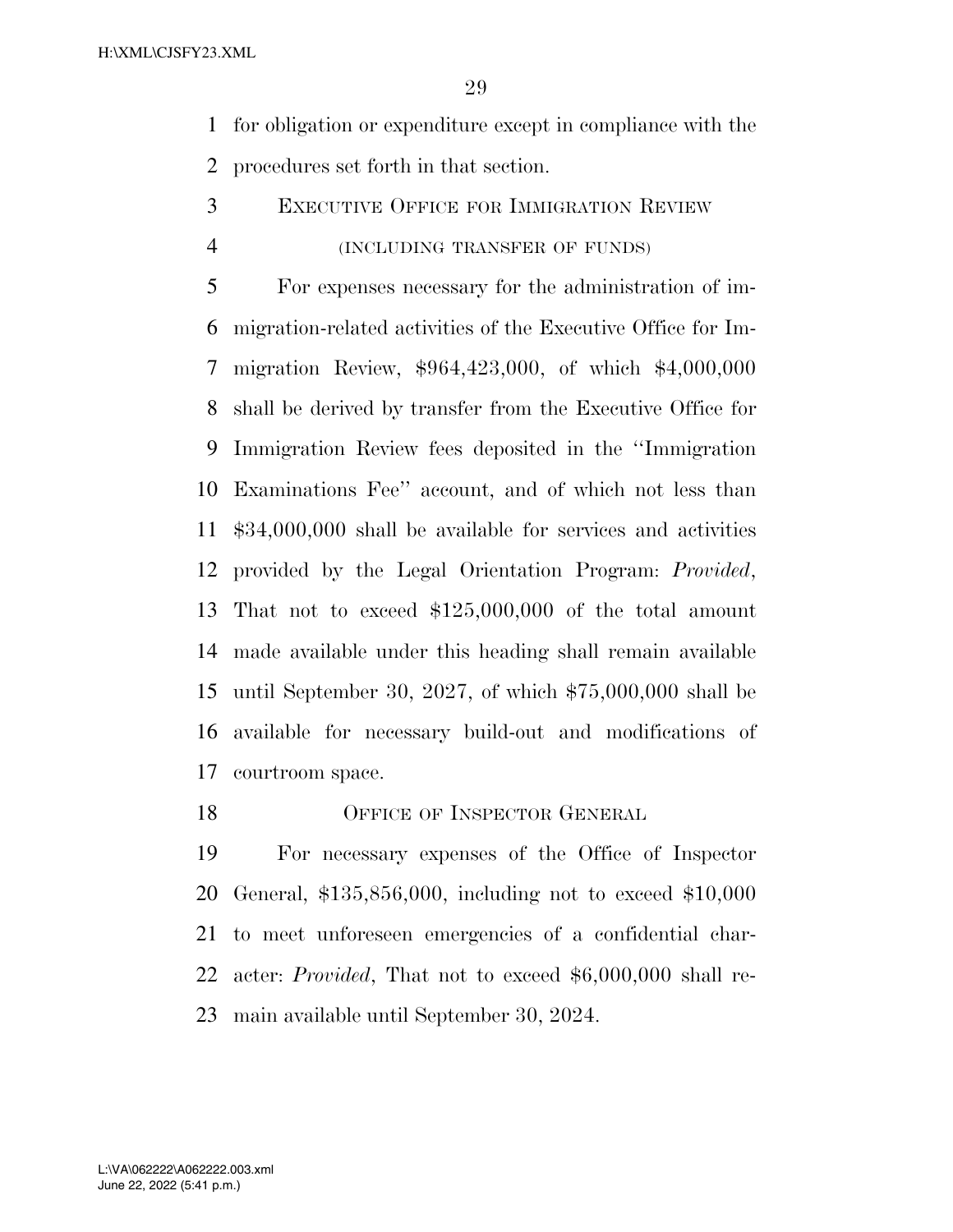| $\mathbf{1}$   | <b>UNITED STATES PAROLE COMMISSION</b>                            |
|----------------|-------------------------------------------------------------------|
| $\overline{2}$ | SALARIES AND EXPENSES                                             |
| 3              | For necessary expenses of the United States Parole                |
| 4              | Commission as authorized, \$14,591,000: Provided, That,           |
| 5              | notwithstanding any other provision of law, upon the expi-        |
| 6              | ration of a term of office of a Commissioner, the Commis-         |
| 7              | sioner may continue to act until a successor has been ap-         |
| 8              | pointed.                                                          |
| 9              | <b>LEGAL ACTIVITIES</b>                                           |
| 10             | SALARIES AND EXPENSES, GENERAL LEGAL ACTIVITIES                   |
| 11             | (INCLUDING TRANSFER OF FUNDS)                                     |
| 12             | For expenses necessary for the legal activities of the            |
| 13             | Department of Justice, not otherwise provided for, includ-        |
| 14             | ing not to exceed \$20,000 for expenses of collecting evi-        |
| 15             | dence, to be expended under the direction of, and to be           |
| 16             | accounted for solely under the certificate of, the Attorney       |
| 17             | General; the administration of pardon and clemency peti-          |
| 18             | tions; and rent of private or Government-owned space in           |
| 19             | the District of Columbia, $$1,164,000,000$ , of which not         |
| 20             | to exceed \$50,000,000 for litigation support contracts and       |
| 21             | information technology projects, including cybersecurity          |
| 22             | and hardening of critical networks, shall remain available        |
| 23             | until expended: <i>Provided</i> , That of the amount provided for |
| 24             | INTERPOL Washington dues payments, not to exceed                  |
| 25             | \$685,000 shall remain available until expended: <i>Provided</i>  |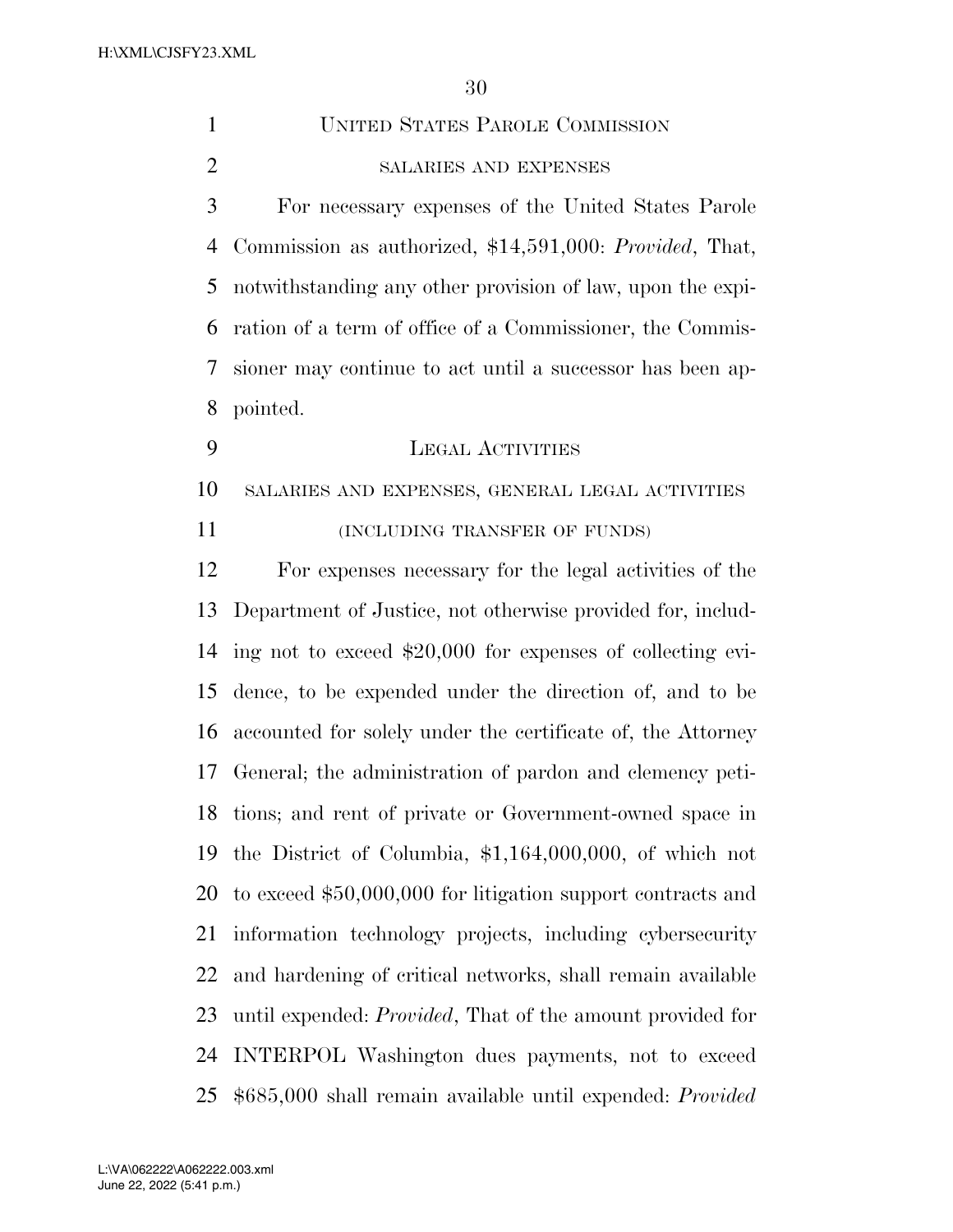*further*, That of the total amount appropriated, not to ex- ceed \$9,000 shall be available to INTERPOL Washington for official reception and representation expenses: *Pro- vided further*, That of the total amount appropriated, not to exceed \$9,000 shall be available to the Criminal Divi- sion for official reception and representation expenses: *Provided further*, That notwithstanding section 204 of this Act, upon a determination by the Attorney General that emergent circumstances require additional funding for liti- gation activities of the Civil Division, the Attorney General may transfer such amounts to ''Salaries and Expenses, General Legal Activities'' from available appropriations for the current fiscal year for the Department of Justice, as may be necessary to respond to such circumstances: *Provided further*, That any transfer pursuant to the pre- ceding proviso shall be treated as a reprogramming under section 505 of this Act and shall not be available for obli- gation or expenditure except in compliance with the proce- dures set forth in that section: *Provided further*, That of the amount appropriated, such sums as may be necessary shall be available to the Civil Rights Division for salaries and expenses associated with the election monitoring pro- gram under section 8 of the Voting Rights Act of 1965 (52 U.S.C. 10301 et seq.) and other federal statutes en-forced by the Civil Rights Division that protect the right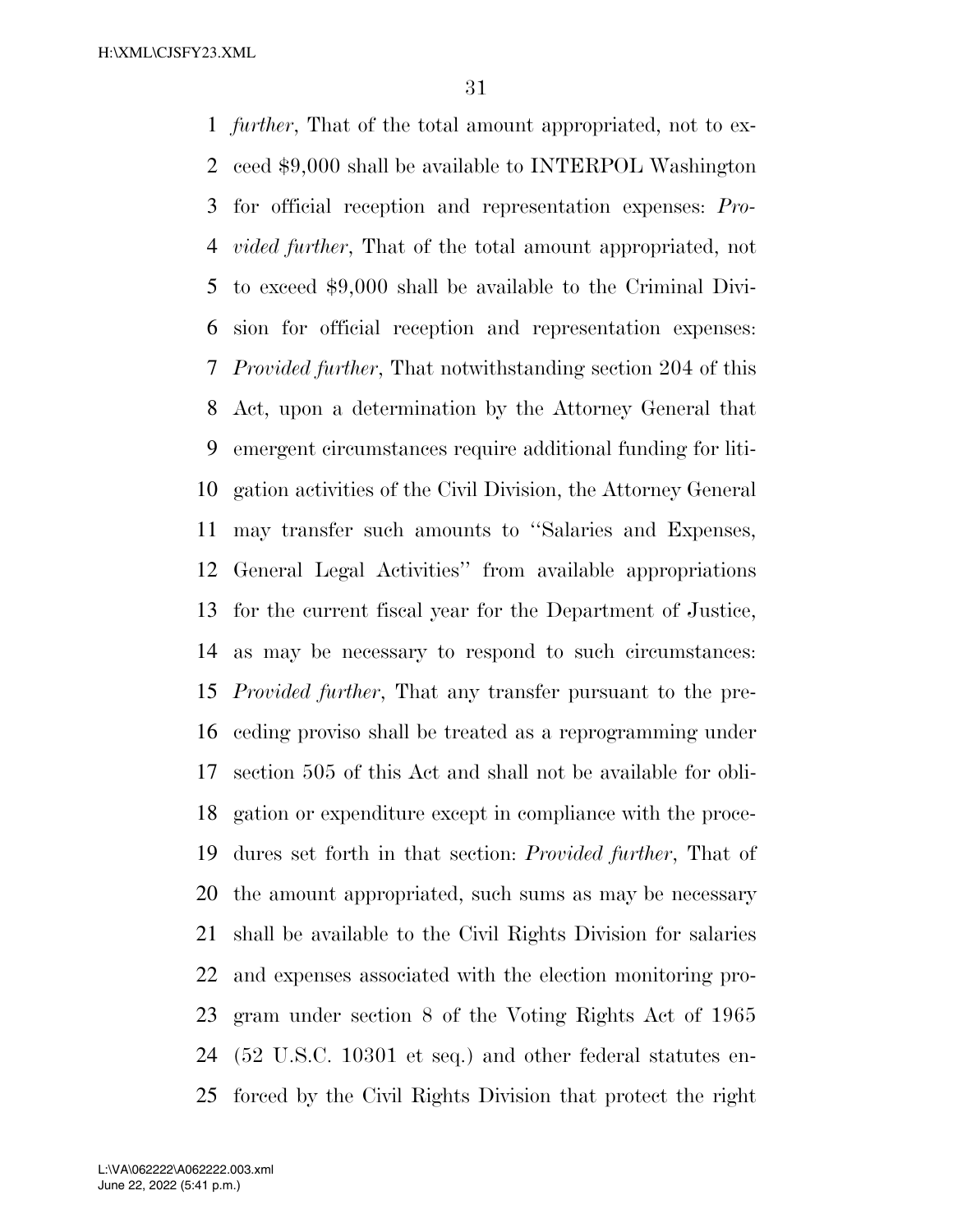to vote, including the Help America Vote Act of 2002 (Public Law 107–252), National Voter Registration Act of 1993 (Public Law 103–31), Uniformed and Overseas Citizens Absentee Voting Act (Public Law 99–410), Civil Rights Act of 1870 (Act of May 31, 1870, ch. 114), Civil Rights Act of 1957 (Public Law 85–315), Civil Rights Act of 1960 (Public Law 86–449), Civil Rights Act of 1964 (Public Law 88–352), and Americans with Disabilities Act of 1990 (Public Law 101–336) and to reimburse the Of- fice of Personnel Management for such salaries and ex- penses: *Provided further*, That any funds provided under this heading in prior year appropriations Acts that remain available to the Civil Rights Division for the election moni- toring program may be used for the purposes in the pre- ceding proviso: *Provided further*, That of the amounts pro- vided under this heading for the election monitoring pro- gram, \$3,390,000 shall remain available until expended. In addition, for reimbursement of expenses of the De- partment of Justice associated with processing cases under the National Childhood Vaccine Injury Act of 1986, \$31,738,000, to be appropriated from the Vaccine Injury Compensation Trust Fund and to remain available until expended.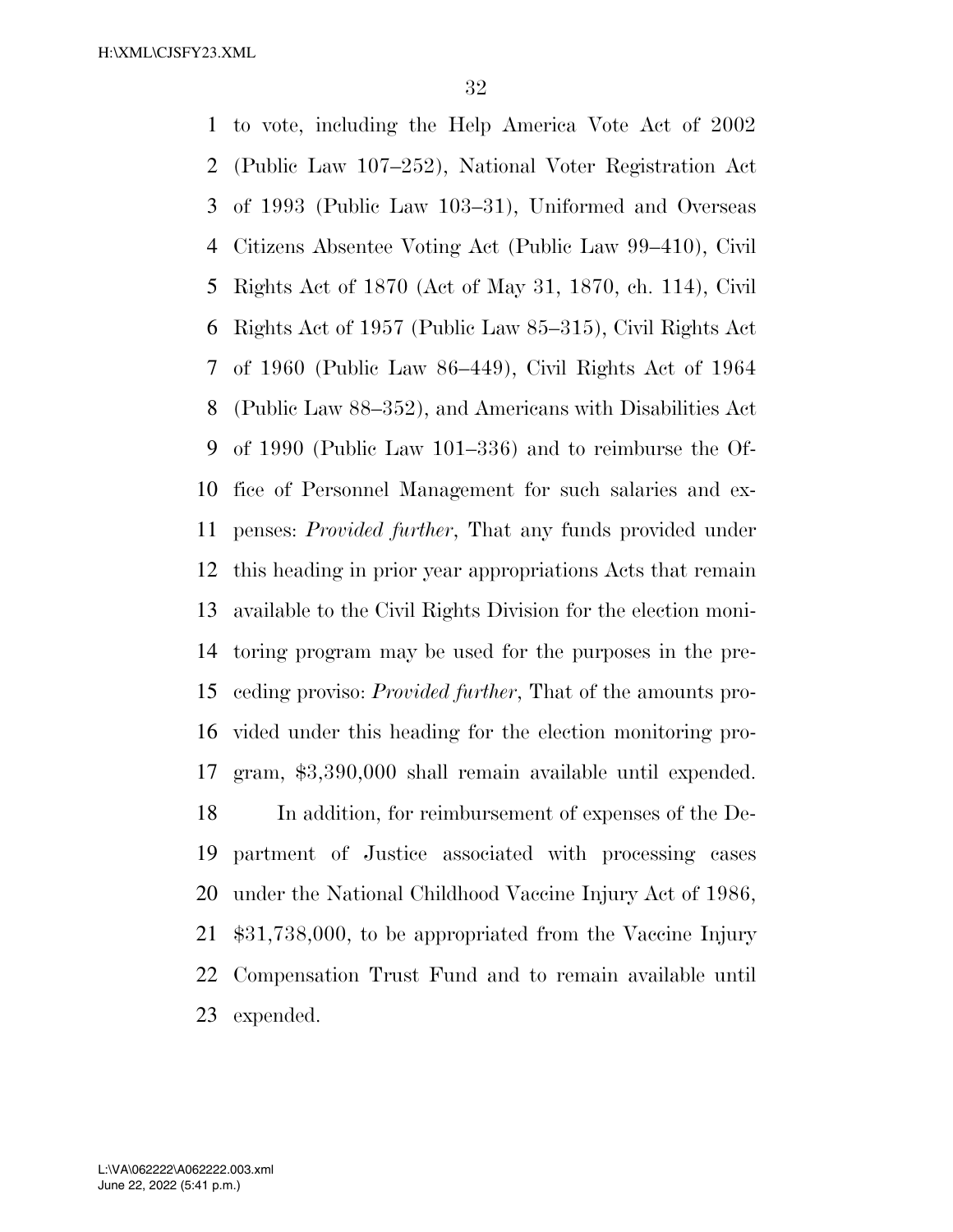SALARIES AND EXPENSES, ANTITRUST DIVISION

 For expenses necessary for the enforcement of anti- trust and kindred laws, \$230,000,000, to remain available until expended, of which not to exceed \$5,000 shall be available for official reception and representation ex- penses: *Provided*, That notwithstanding any other provi- sion of law, fees collected for premerger notification filings under the Hart-Scott-Rodino Antitrust Improvements Act of 1976 (15 U.S.C. 18a), regardless of the year of collec- tion (and estimated to be \$190,000,000 in fiscal year 2023), shall be retained and used for necessary expenses in this appropriation, and shall remain available until ex- pended: *Provided further*, That the sum herein appro- priated from the general fund shall be reduced as such offsetting collections are received during fiscal year 2023, so as to result in a final fiscal year 2023 appropriation from the general fund estimated at \$40,000,000.

SALARIES AND EXPENSES, UNITED STATES ATTORNEYS

 For necessary expenses of the Offices of the United States Attorneys, including inter-governmental and coop- erative agreements, \$2,700,000,000: *Provided*, That of the total amount appropriated, not to exceed \$19,600 shall be available for official reception and representation ex- penses: *Provided further*, That not to exceed \$40,000,000 shall remain available until expended: *Provided further*,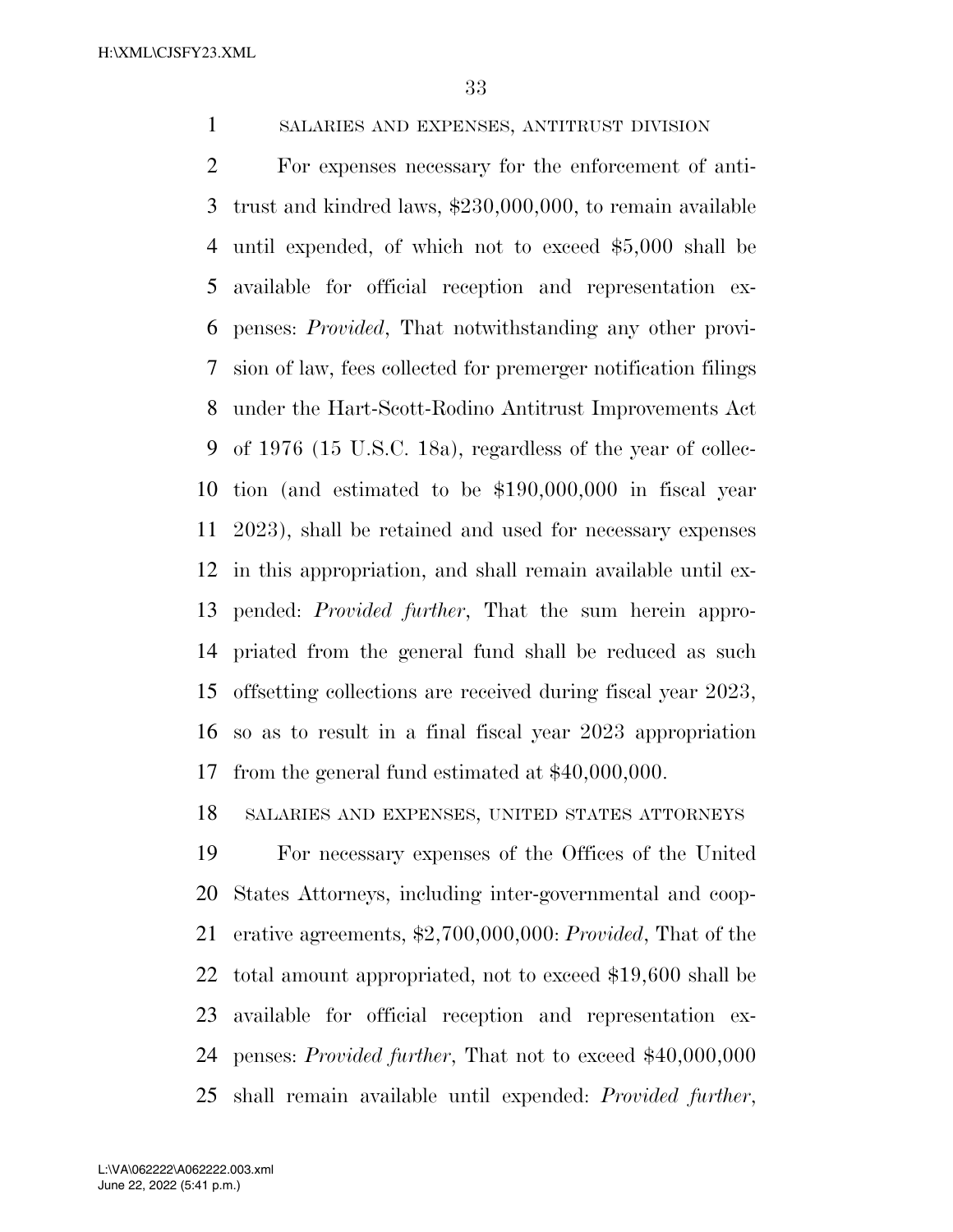That each United States Attorney shall establish or par-ticipate in a task force on human trafficking.

UNITED STATES TRUSTEE SYSTEM FUND

 For necessary expenses of the United States Trustee Program, as authorized, \$255,000,000, to remain avail- able until expended: *Provided*, That, notwithstanding any other provision of law, deposits of discretionary offsetting collections to the United States Trustee System Fund and amounts herein appropriated shall be available in such amounts as may be necessary to pay refunds due deposi- tors: *Provided further*, That, notwithstanding any other provision of law, fees deposited into the Fund as discre- tionary offsetting collections pursuant to section 589a of title 28, United States Code (as limited by section 589a(f)(2) of title 28, United States Code), shall be re- tained and used for necessary expenses in this appropria- tion and shall remain available until expended: *Provided further*, That to the extent that fees deposited into the Fund as discretionary offsetting collections in fiscal year 2023, net of amounts necessary to pay refunds due deposi- tors, exceed \$255,000,000, those excess amounts shall be available in future fiscal years only to the extent provided in advance in appropriations Acts: *Provided further*, That the sum herein appropriated from the general fund shall be reduced (1) as such fees are received during fiscal year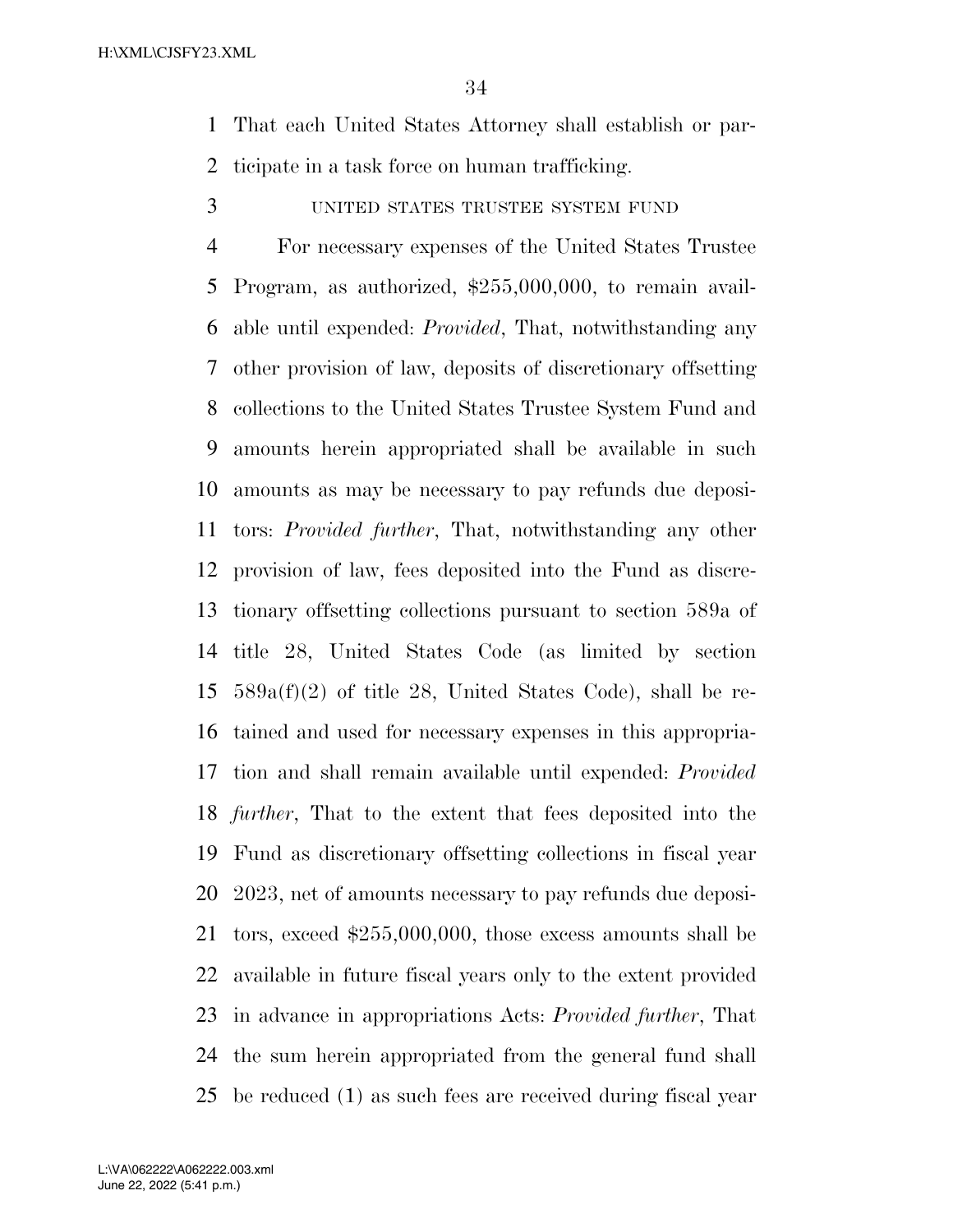2023, net of amounts necessary to pay refunds due deposi- tors, (estimated at \$269,000,000) and (2) to the extent that any remaining general fund appropriations can be de- rived from amounts deposited in the Fund as discretionary offsetting collections in previous fiscal years that are not otherwise appropriated, so as to result in a final fiscal year 2023 appropriation from the general fund estimated at \$0. 8 SALARIES AND EXPENSES, FOREIGN CLAIMS

# SETTLEMENT COMMISSION

 For expenses necessary to carry out the activities of the Foreign Claims Settlement Commission, including services as authorized by section 3109 of title 5, United States Code, \$2,504,000.

14 FEES AND EXPENSES OF WITNESSES

 For fees and expenses of witnesses, for expenses of contracts for the procurement and supervision of expert witnesses, for private counsel expenses, including ad- vances, and for expenses of foreign counsel, \$270,000,000, to remain available until expended, of which not to exceed \$16,000,000 is for construction of buildings for protected witness safesites; not to exceed \$3,000,000 is for the pur- chase and maintenance of armored and other vehicles for witness security caravans; and not to exceed \$35,000,000 is for the purchase, installation, maintenance, and up-grade of secure telecommunications equipment and a se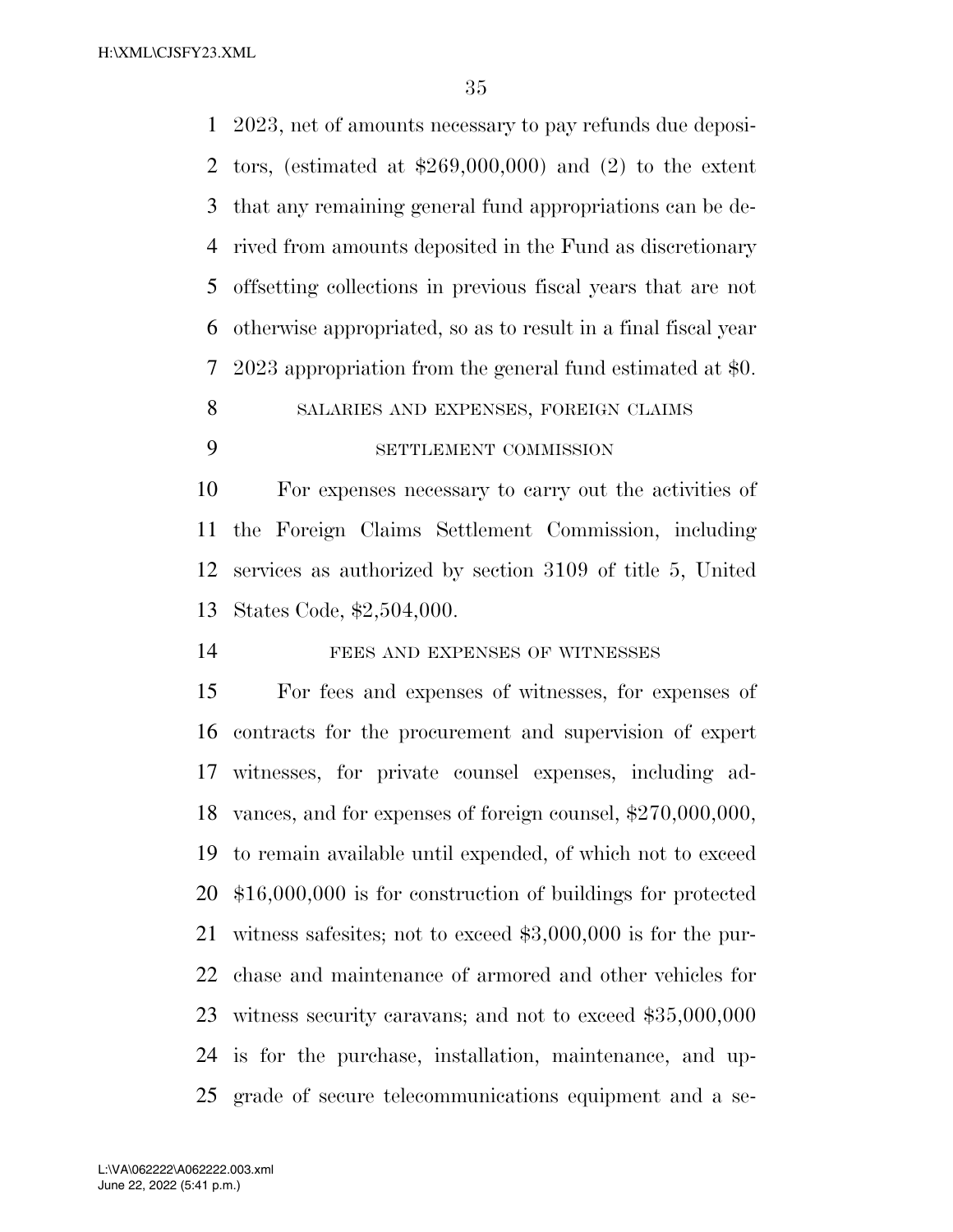cure automated information network to store and retrieve the identities and locations of protected witnesses: *Pro- vided*, That amounts made available under this heading may not be transferred pursuant to section 204 of this Act.

 SALARIES AND EXPENSES, COMMUNITY RELATIONS SERVICE 8 (INCLUDING TRANSFER OF FUNDS)

 For necessary expenses of the Community Relations Service, \$25,024,000: *Provided*, That notwithstanding sec- tion 204 of this Act, upon a determination by the Attorney General that emergent circumstances require additional funding for conflict resolution and violence prevention ac- tivities of the Community Relations Service, the Attorney General may transfer such amounts to the Community Re- lations Service, from available appropriations for the cur- rent fiscal year for the Department of Justice, as may be necessary to respond to such circumstances: *Provided fur- ther*, That any transfer pursuant to the preceding proviso shall be treated as a reprogramming under section 505 of this Act and shall not be available for obligation or ex- penditure except in compliance with the procedures set forth in that section.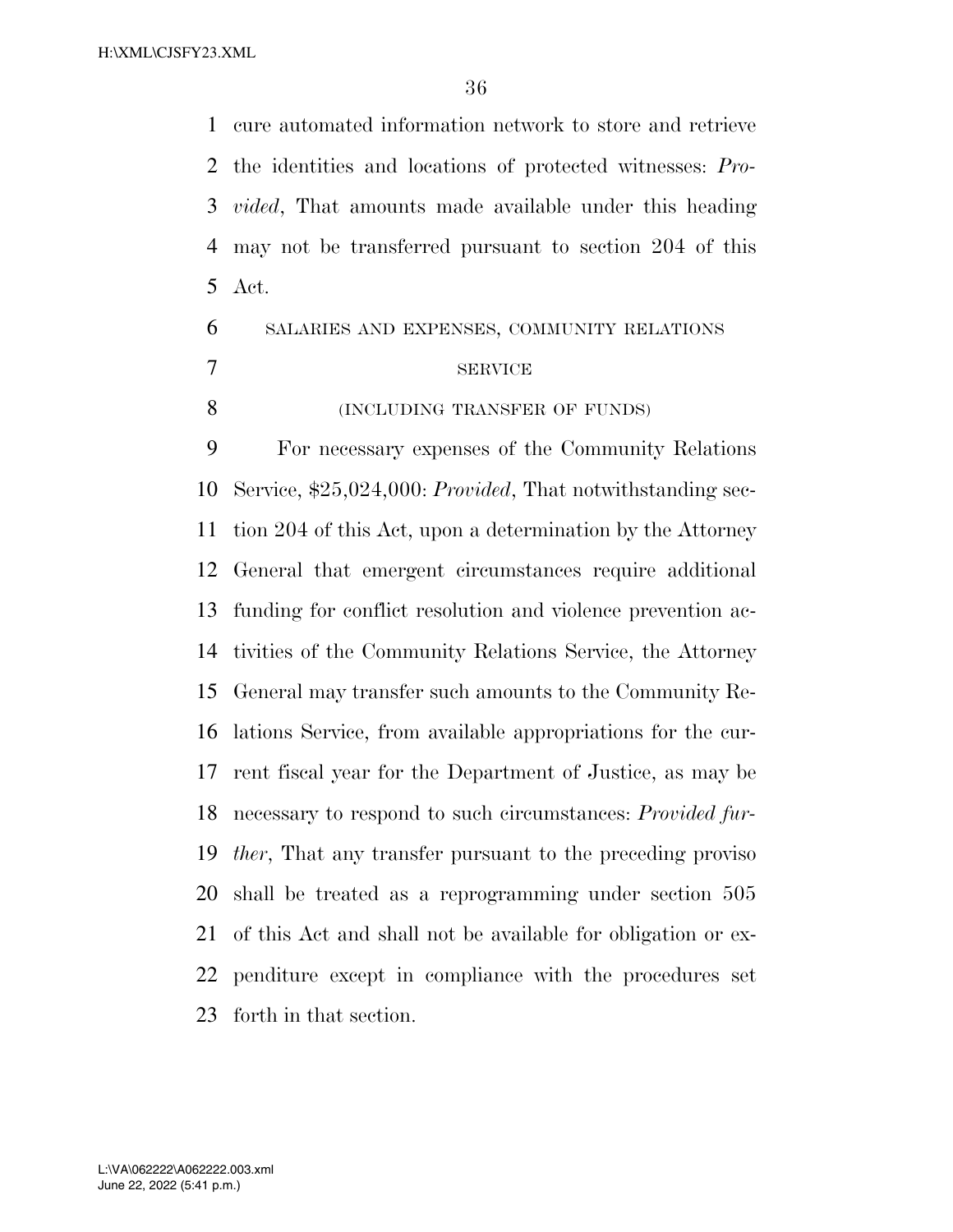ASSETS FORFEITURE FUND For expenses authorized by subparagraphs (B), (F), 3 and  $(G)$  of section  $524(e)(1)$  of title 28, United States Code, \$20,514,000, to be derived from the Department of Justice Assets Forfeiture Fund. UNITED STATES MARSHALS SERVICE SALARIES AND EXPENSES For necessary expenses of the United States Mar- shals Service, \$1,725,000,000, of which not to exceed \$20,000 shall be available for official reception and rep- resentation expenses, and not to exceed \$25,000,000 shall remain available until expended. CONSTRUCTION For construction in space that is controlled, occupied, or utilized by the United States Marshals Service for pris- oner holding and related support, \$19,260,000, to remain available until expended. FEDERAL PRISONER DETENTION For necessary expenses related to United States pris- oners in the custody of the United States Marshals Service as authorized by section 4013 of title 18, United States Code, \$2,129,789,000, to remain available until expended:

*Provided*, That not to exceed \$20,000,000 shall be consid-

ered ''funds appropriated for State and local law enforce-

ment assistance'' pursuant to section 4013(b) of title 18,

June 22, 2022 (5:41 p.m.) L:\VA\062222\A062222.003.xml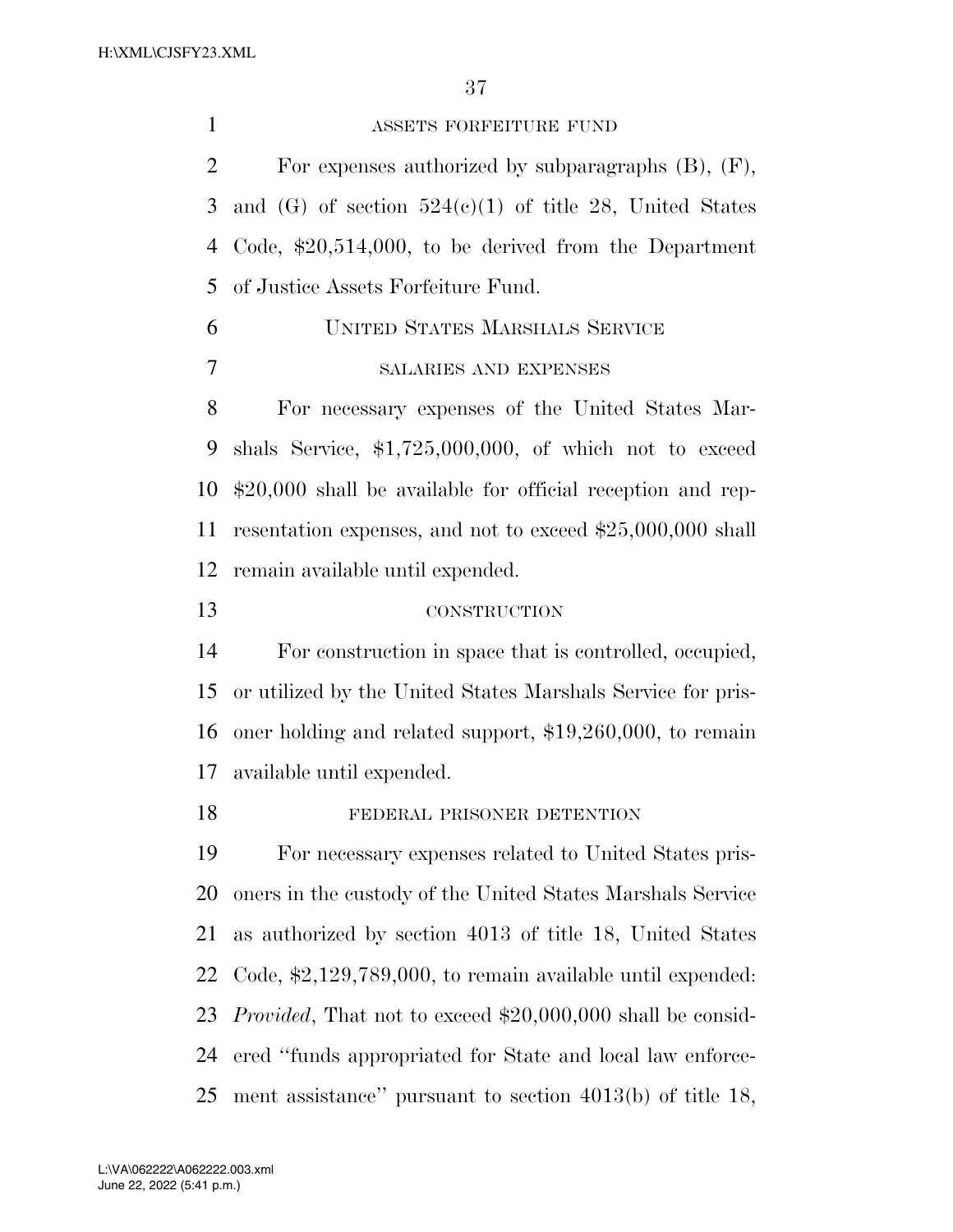United States Code: *Provided further*, That the United States Marshals Service shall be responsible for managing the Justice Prisoner and Alien Transportation System.

- NATIONAL SECURITY DIVISION
- SALARIES AND EXPENSES
- (INCLUDING TRANSFER OF FUNDS)

 For expenses necessary to carry out the activities of the National Security Division, \$133,512,000, of which not to exceed \$5,000,000 for information technology sys- tems shall remain available until expended: *Provided*, That notwithstanding section 204 of this Act, upon a deter- mination by the Attorney General that emergent cir- cumstances require additional funding for the activities of the National Security Division, the Attorney General may transfer such amounts to this heading from available ap- propriations for the current fiscal year for the Department of Justice, as may be necessary to respond to such cir- cumstances: *Provided further*, That any transfer pursuant to the preceding proviso shall be treated as a reprogram- ming under section 505 of this Act and shall not be avail- able for obligation or expenditure except in compliance with the procedures set forth in that section.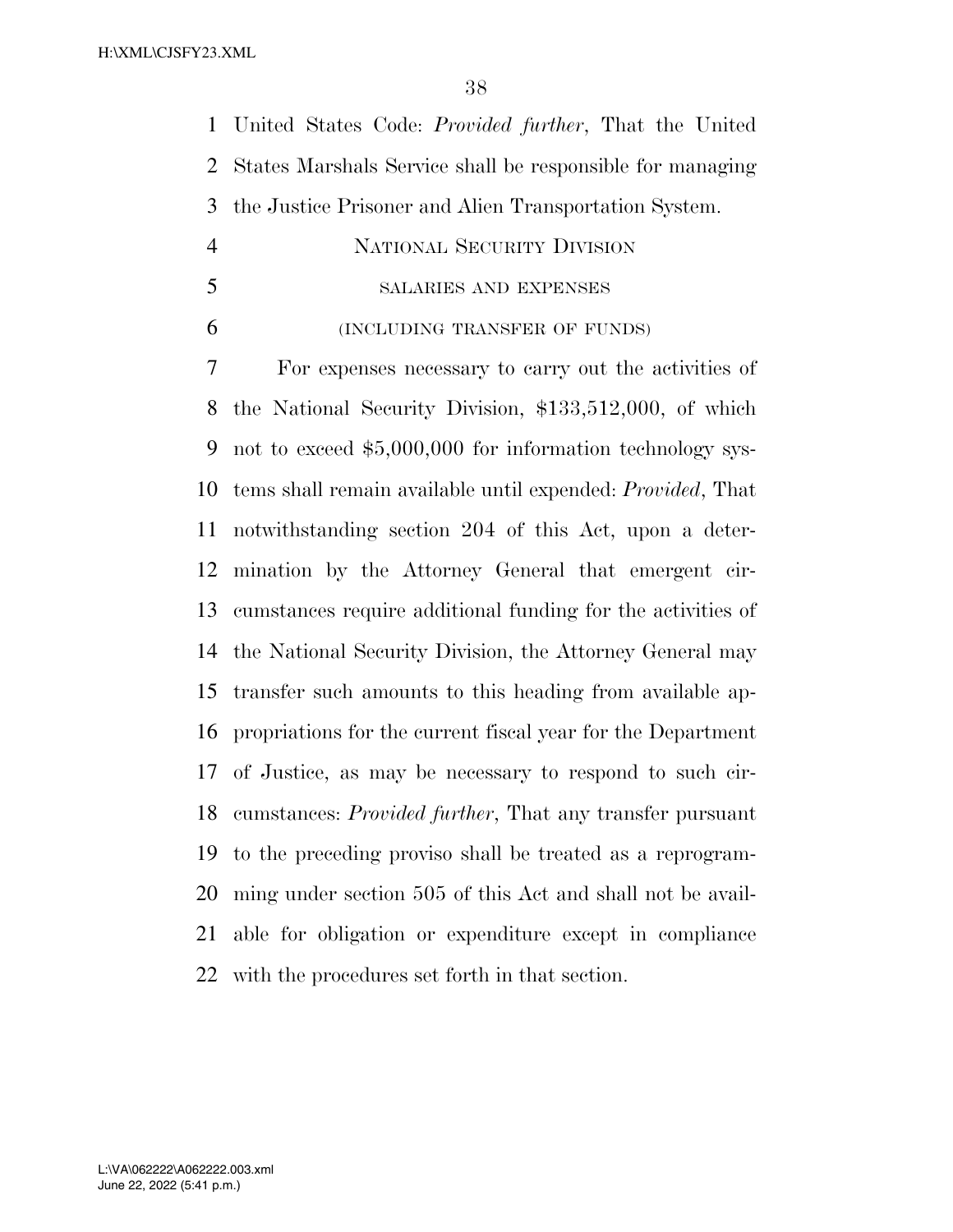INTERAGENCY LAW ENFORCEMENT

INTERAGENCY CRIME AND DRUG ENFORCEMENT

 For necessary expenses for the identification, inves- tigation, and prosecution of individuals associated with the most significant drug trafficking organizations, transnational organized crime, and money laundering or- ganizations not otherwise provided for, to include inter- governmental agreements with State and local law en- forcement agencies engaged in the investigation and pros- ecution of individuals involved in transnational organized crime and drug trafficking, \$550,458,000, of which \$50,000,000 shall remain available until expended: *Pro- vided*, That any amounts obligated from appropriations under this heading may be used under authorities avail- able to the organizations reimbursed from this appropria-tion.

- FEDERAL BUREAU OF INVESTIGATION
- SALARIES AND EXPENSES

 For necessary expenses of the Federal Bureau of In- vestigation for detection, investigation, and prosecution of crimes against the United States, \$10,676,000,000, of which not to exceed \$216,900,000 shall remain available until expended: *Provided*, That not to exceed \$284,000 shall be available for official reception and representation expenses.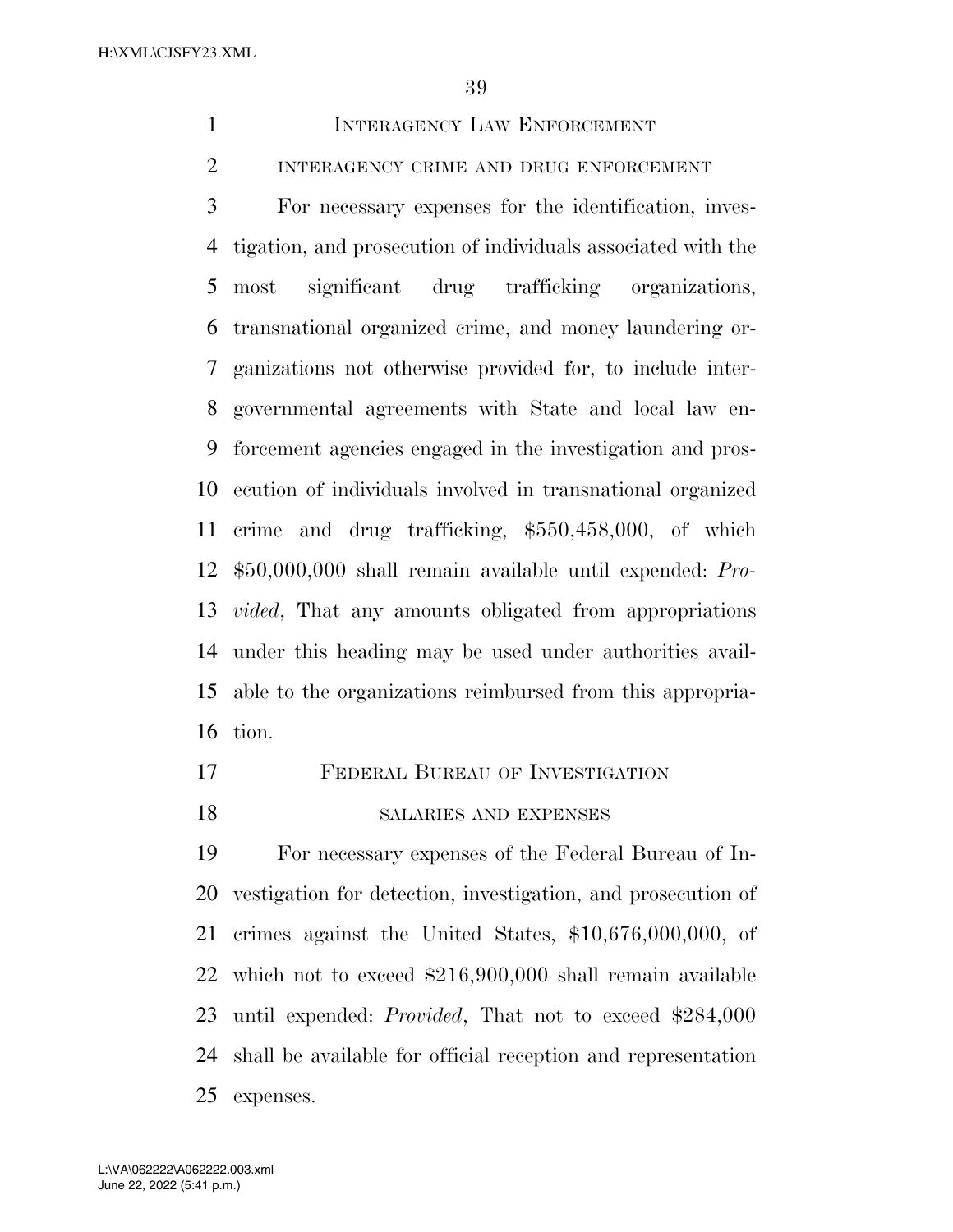## CONSTRUCTION

 For necessary expenses, to include the cost of equip- ment, furniture, and information technology requirements, related to construction or acquisition of buildings, facili- ties, and sites by purchase, or as otherwise authorized by law; conversion, modification, and extension of federally owned buildings; preliminary planning and design of projects; and operation and maintenance of secure work environment facilities and secure networking capabilities; \$61,895,000, to remain available until expended.

 DRUG ENFORCEMENT ADMINISTRATION SALARIES AND EXPENSES

 For necessary expenses of the Drug Enforcement Ad- ministration, including not to exceed \$70,000 to meet un- foreseen emergencies of a confidential character pursuant to section 530C of title 28, United States Code; and ex- penses for conducting drug education and training pro- grams, including travel and related expenses for partici- pants in such programs and the distribution of items of token value that promote the goals of such programs, \$2,523,116,000, of which not to exceed \$75,000,000 shall remain available until expended and not to exceed \$90,000 shall be available for official reception and representation expenses: *Provided*, That, notwithstanding section 3672 of Public Law 106–310, up to \$10,000,000 may be used to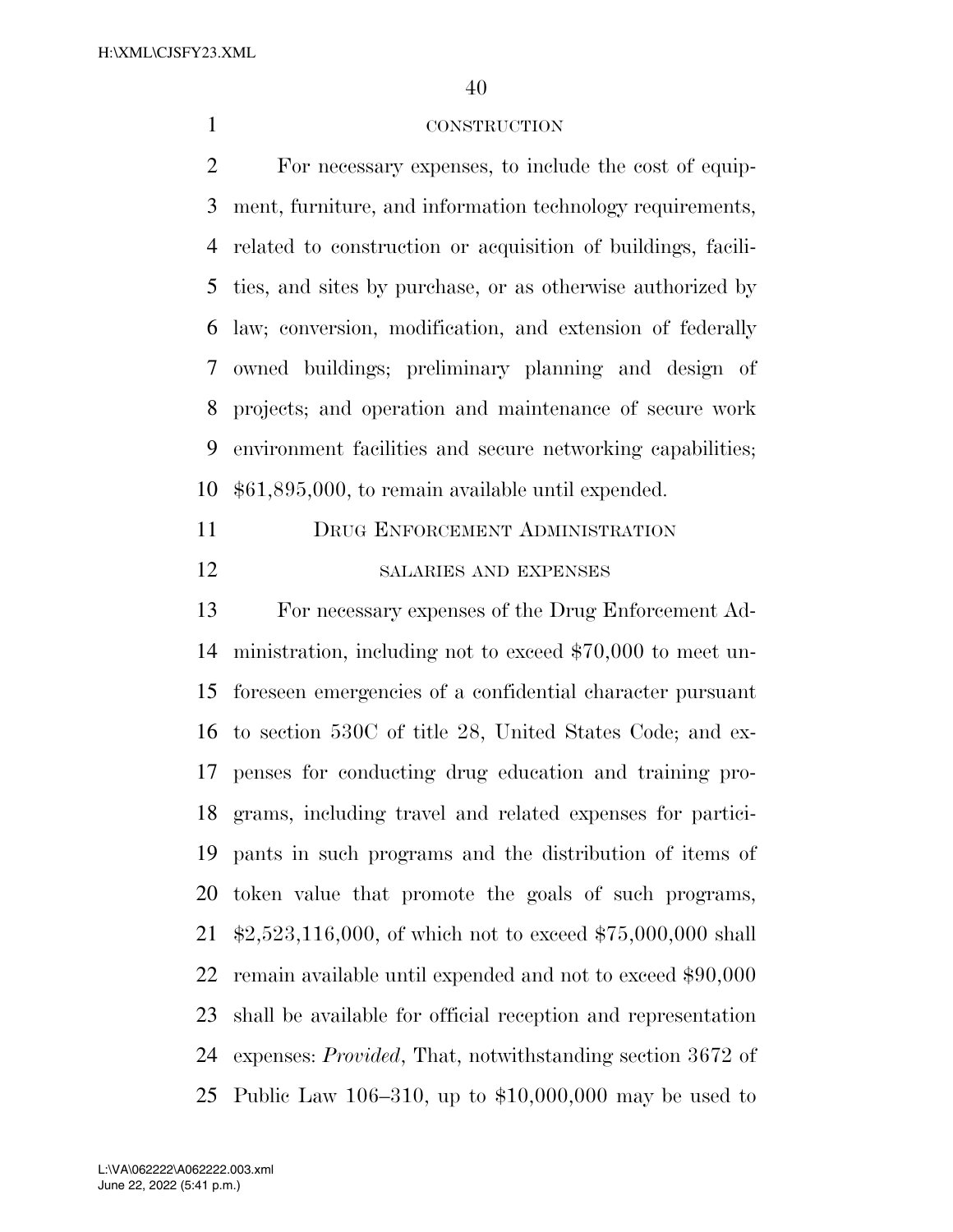reimburse States, units of local government, Indian Tribal Governments, other public entities, and multi-jurisdic- tional or regional consortia thereof for expenses incurred to clean up and safely dispose of substances associated with clandestine methamphetamine laboratories, conver- sion and extraction operations, tableting operations, or laboratories and processing operations for fentanyl and fentanyl-related substances which may present a danger to public health or the environment.

- BUREAU OF ALCOHOL, TOBACCO, FIREARMS AND EXPLOSIVES
- SALARIES AND EXPENSES

 For necessary expenses of the Bureau of Alcohol, To- bacco, Firearms and Explosives, for training of State and local law enforcement agencies with or without reimburse- ment, including training in connection with the training and acquisition of canines for explosives and fire accelerants detection; and for provision of laboratory as- sistance to State and local law enforcement agencies, with or without reimbursement, \$1,732,528,000, of which not to exceed \$36,000 shall be for official reception and rep- resentation expenses, not to exceed \$1,000,000 shall be available for the payment of attorneys' fees as provided by section 924(d)(2) of title 18, United States Code, and not to exceed \$25,000,000 shall remain available until ex-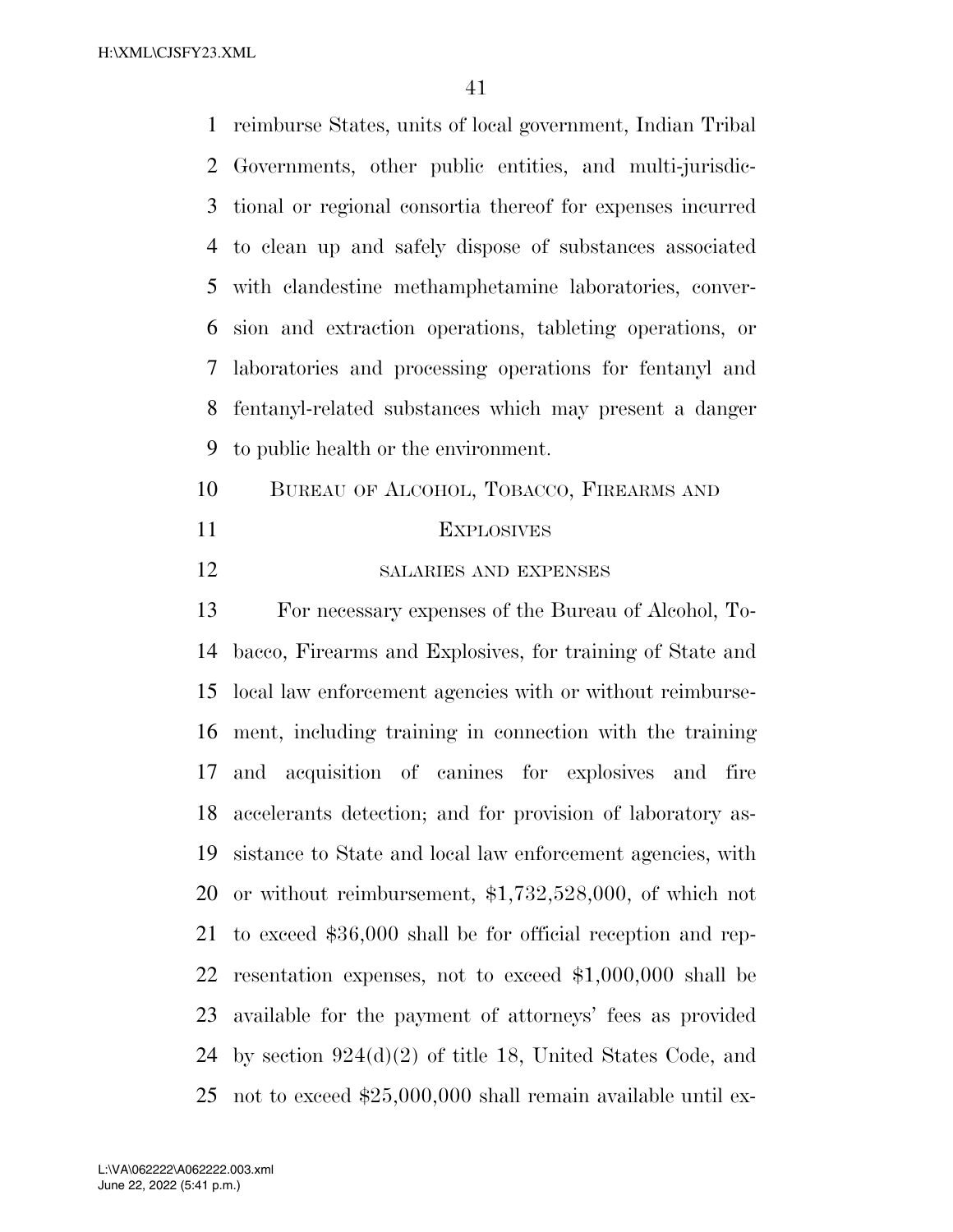pended: *Provided*, That none of the funds appropriated herein shall be available to investigate or act upon applica- tions for relief from Federal firearms disabilities under section 925(c) of title 18, United States Code: *Provided further*, That such funds shall be available to investigate and act upon applications filed by corporations for relief from Federal firearms disabilities under section 925(c) of title 18, United States Code: *Provided further*, That no funds made available by this or any other Act may be used to transfer the functions, missions, or activities of the Bu- reau of Alcohol, Tobacco, Firearms and Explosives to other agencies or Departments.

- FEDERAL PRISON SYSTEM
- SALARIES AND EXPENSES
- (INCLUDING TRANSFER OF FUNDS)

 For necessary expenses of the Federal Prison System for the administration, operation, and maintenance of Federal penal and correctional institutions, and for the provision of technical assistance and advice on corrections related issues to foreign governments, \$8,415,550,000: *Provided*, That not less than \$409,483,000 shall be for the programs and activities authorized by the First Step Act of 2018 (Public Law 115–391), of which not less than 2 percent shall be transferred to and merged with the ap-propriation for ''Office of Justice Programs—Research,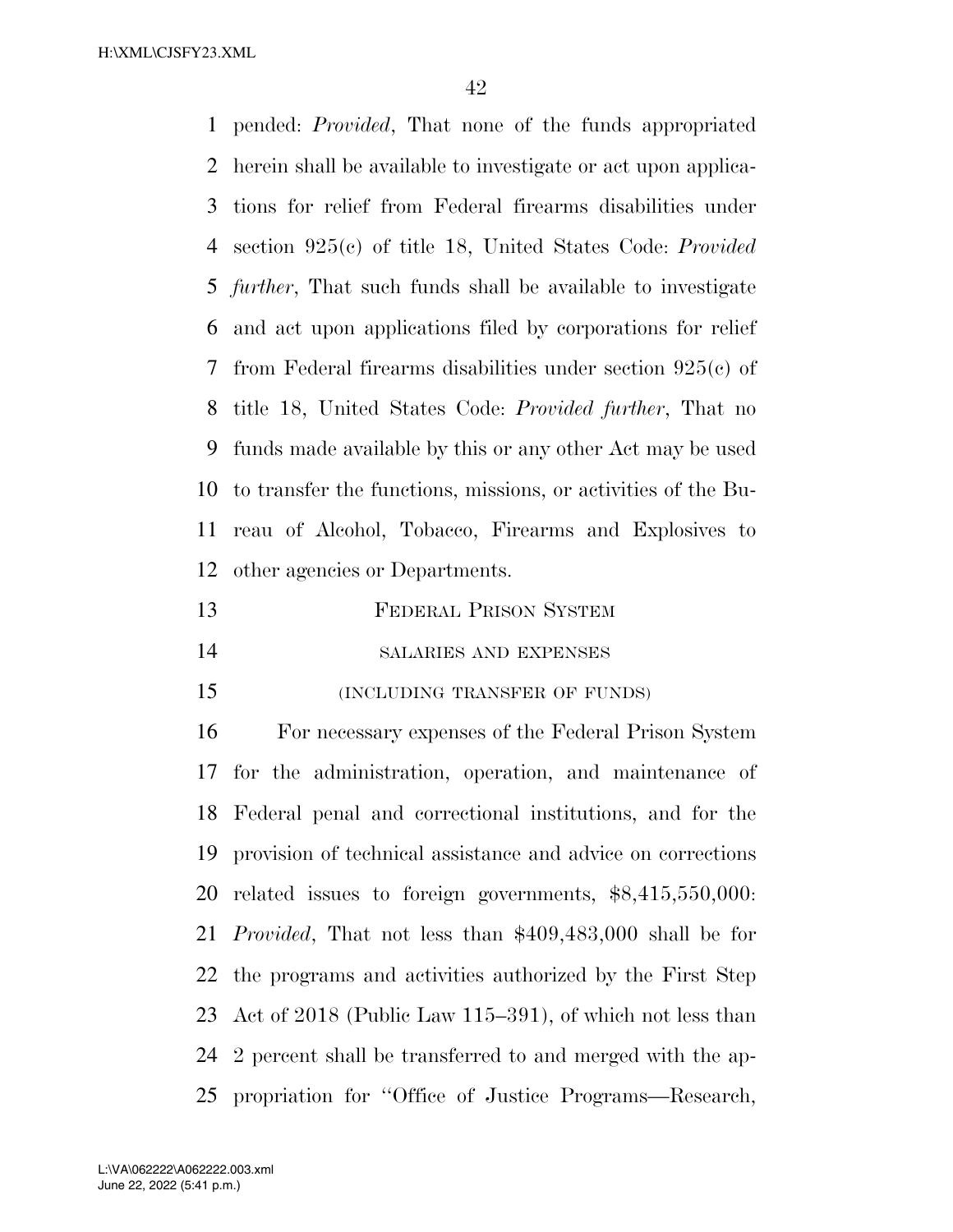Evaluation and Statistics'' for the National Institute of Justice to carry out evaluations of programs and activities related to the First Step Act of 2018: *Provided further*, That the Attorney General may transfer to the Depart- ment of Health and Human Services such amounts as may be necessary for direct expenditures by that Department for medical relief for inmates of Federal penal and correc- tional institutions: *Provided further*, That the Director of the Federal Prison System, where necessary, may enter into contracts with a fiscal agent or fiscal intermediary claims processor to determine the amounts payable to per- sons who, on behalf of the Federal Prison System, furnish health services to individuals committed to the custody of the Federal Prison System: *Provided further*, That not to exceed \$5,400 shall be available for official reception and representation expenses: *Provided further*, That not to ex- ceed \$50,000,000 shall remain available until expended for necessary operations: *Provided further*, That, of the amounts provided for contract confinement, not to exceed \$20,000,000 shall remain available until expended to make payments in advance for grants, contracts and reim- bursable agreements, and other expenses: *Provided fur- ther*, That the Director of the Federal Prison System may accept donated property and services relating to the oper-ation of the prison card program from a not-for-profit en-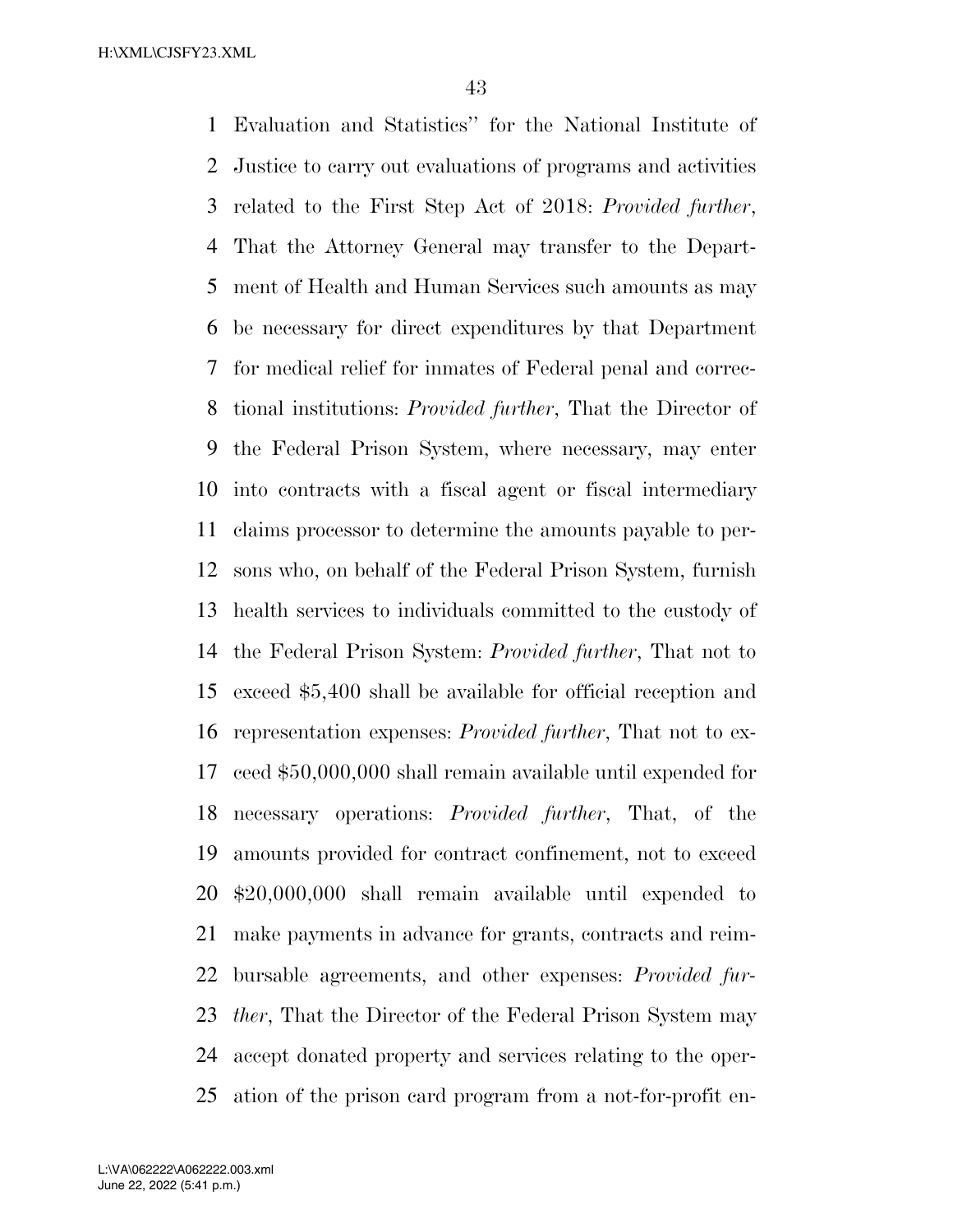tity which has operated such program in the past, notwith- standing the fact that such not-for-profit entity furnishes services under contracts to the Federal Prison System re- lating to the operation of pre-release services, halfway houses, or other custodial facilities.

BUILDINGS AND FACILITIES

 For planning, acquisition of sites, and construction of new facilities; purchase and acquisition of facilities and remodeling, and equipping of such facilities for penal and correctional use, including all necessary expenses incident thereto, by contract or force account; and constructing, remodeling, and equipping necessary buildings and facili- ties at existing penal and correctional institutions, includ- ing all necessary expenses incident thereto, by contract or force account, \$300,000,000, to remain available until ex- pended: *Provided*, That labor of United States prisoners may be used for work performed under this appropriation.

FEDERAL PRISON INDUSTRIES, INCORPORATED

 The Federal Prison Industries, Incorporated, is here- by authorized to make such expenditures within the limits of funds and borrowing authority available, and in accord with the law, and to make such contracts and commit- ments without regard to fiscal year limitations as provided by section 9104 of title 31, United States Code, as may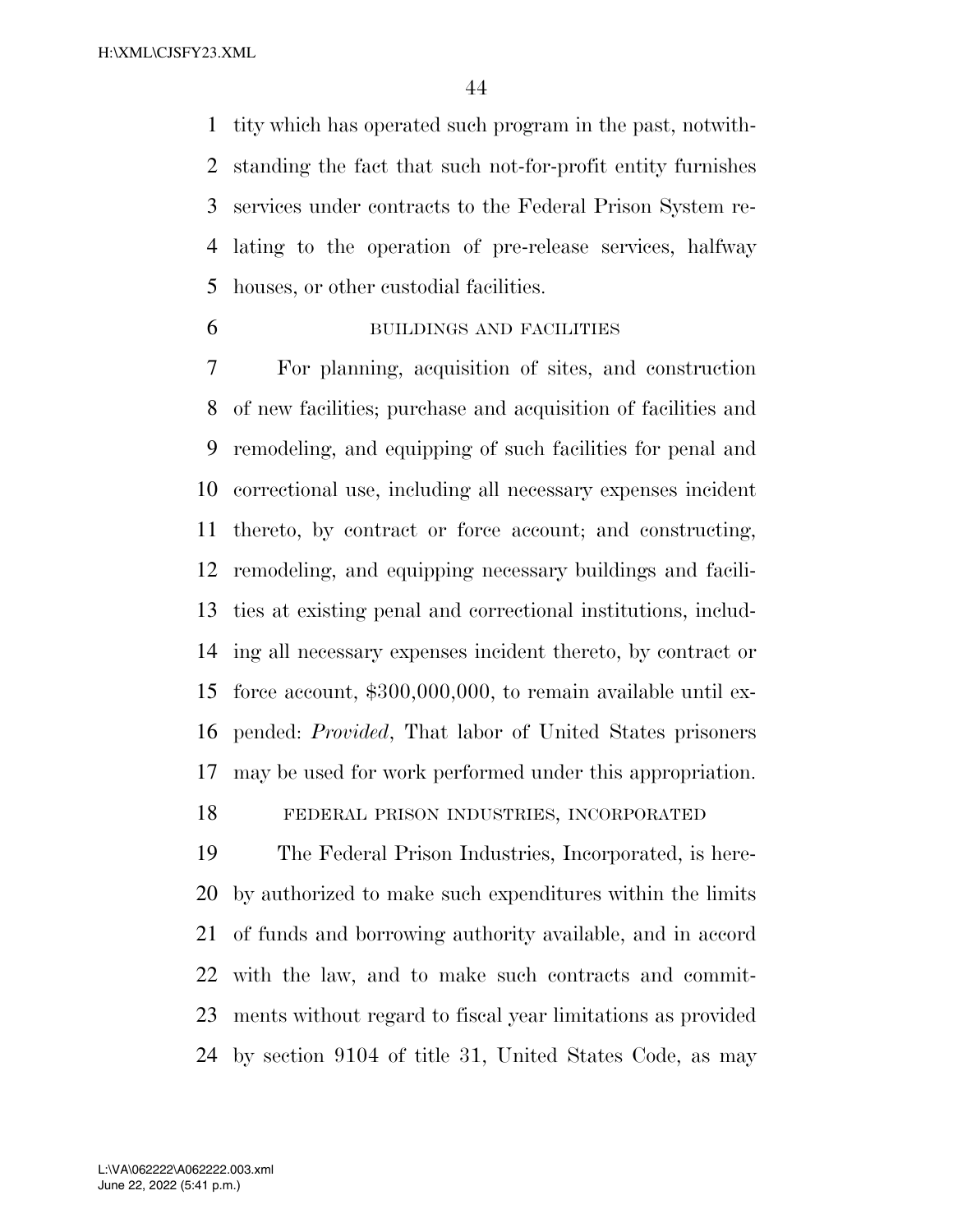be necessary in carrying out the program set forth in the budget for the current fiscal year for such corporation.

## LIMITATION ON ADMINISTRATIVE EXPENSES, FEDERAL

## PRISON INDUSTRIES, INCORPORATED

 Not to exceed \$2,700,000 of the funds of the Federal Prison Industries, Incorporated, shall be available for its administrative expenses, and for services as authorized by section 3109 of title 5, United States Code, to be com- puted on an accrual basis to be determined in accordance with the corporation's current prescribed accounting sys- tem, and such amounts shall be exclusive of depreciation, payment of claims, and expenditures which such account- ing system requires to be capitalized or charged to cost of commodities acquired or produced, including selling and shipping expenses, and expenses in connection with acqui- sition, construction, operation, maintenance, improvement, protection, or disposition of facilities and other property belonging to the corporation or in which it has an interest. STATE AND LOCAL LAW ENFORCEMENT ACTIVITIES

- 20 OFFICE ON VIOLENCE AGAINST WOMEN
- VIOLENCE AGAINST WOMEN PREVENTION AND
- 22 PROSECUTION PROGRAMS
- 23 (INCLUDING TRANSFER OF FUNDS)

 For grants, contracts, cooperative agreements, and other assistance for the prevention and prosecution of vio-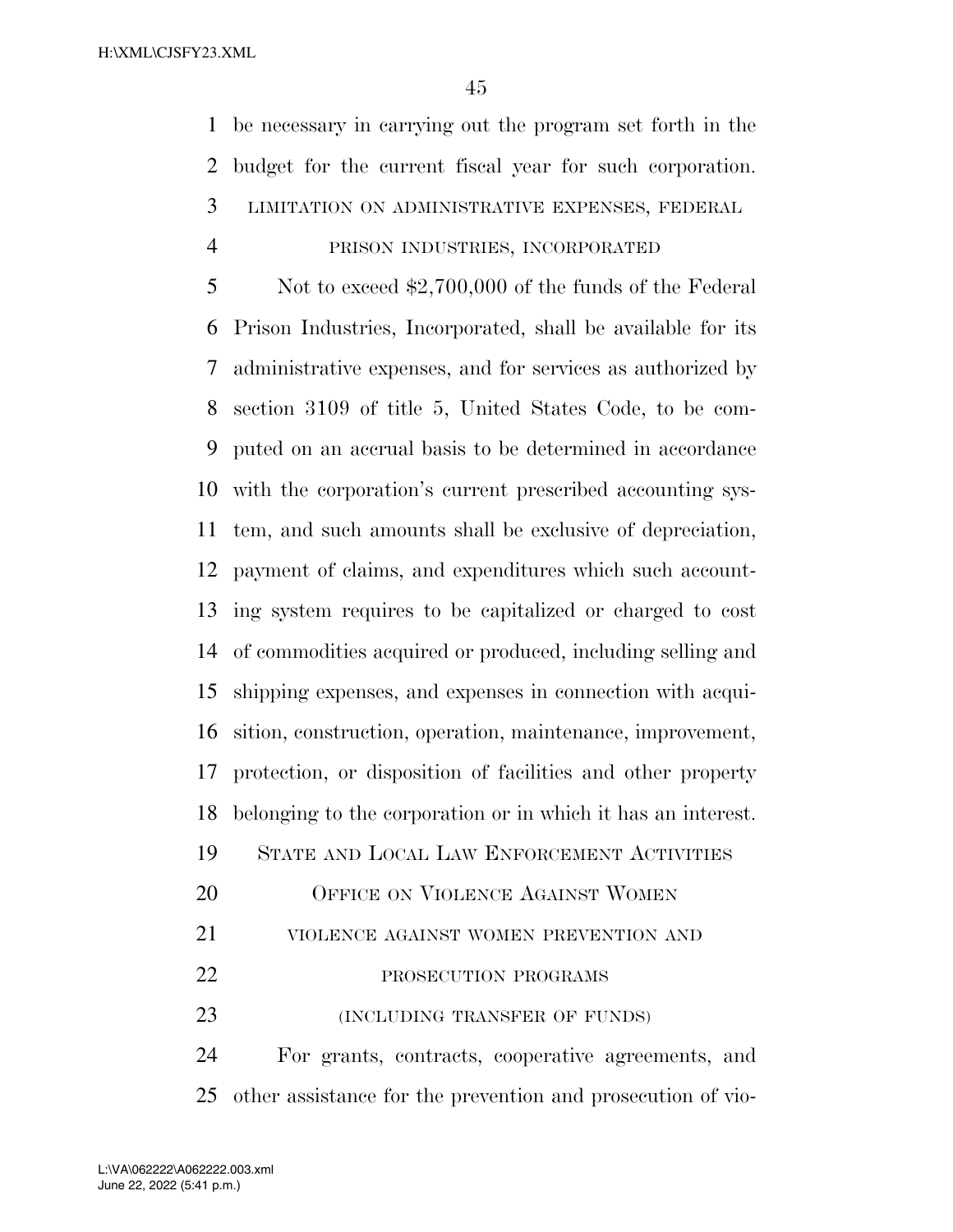lence against women, as authorized by the Omnibus Crime Control and Safe Streets Act of 1968 (34 U.S.C. 10101 et seq.) (''the 1968 Act''); title II of the Civil Rights Act of 1968 (commonly known as the ''Indian Civil Rights Act of 1968'') (Public Law 90–284) (''the Indian Civil Rights Act''); the Violent Crime Control and Law Enforcement Act of 1994 (Public Law 103–322) (''the 1994 Act''); the Victims of Child Abuse Act of 1990 (Public Law 101– 647) (''the 1990 Act''); the Prosecutorial Remedies and Other Tools to end the Exploitation of Children Today Act of 2003 (Public Law 108–21); the Juvenile Justice and Delinquency Prevention Act of 1974 (34 U.S.C. 11101 et seq.) (''the 1974 Act''); the Victims of Trafficking and Vi- olence Protection Act of 2000 (Public Law 106–386) (''the 2000 Act''); the Violence Against Women and De- partment of Justice Reauthorization Act of 2005 (Public Law 109–162) (''the 2005 Act''); the Violence Against Women Reauthorization Act of 2013 (Public Law 113– 4) (''the 2013 Act''); the Justice for Victims of Traf- ficking Act of 2015 (Public Law 114–22) (''the 2015 Act''); the Abolish Human Trafficking Act (Public Law 115–392); and the Violence Against Women Act Reau- thorization Act of 2022 (division W of Public Law 117– 103) (''the 2022 Act''); and for related victims services, \$642,000,000, to remain available until expended: *Pro-*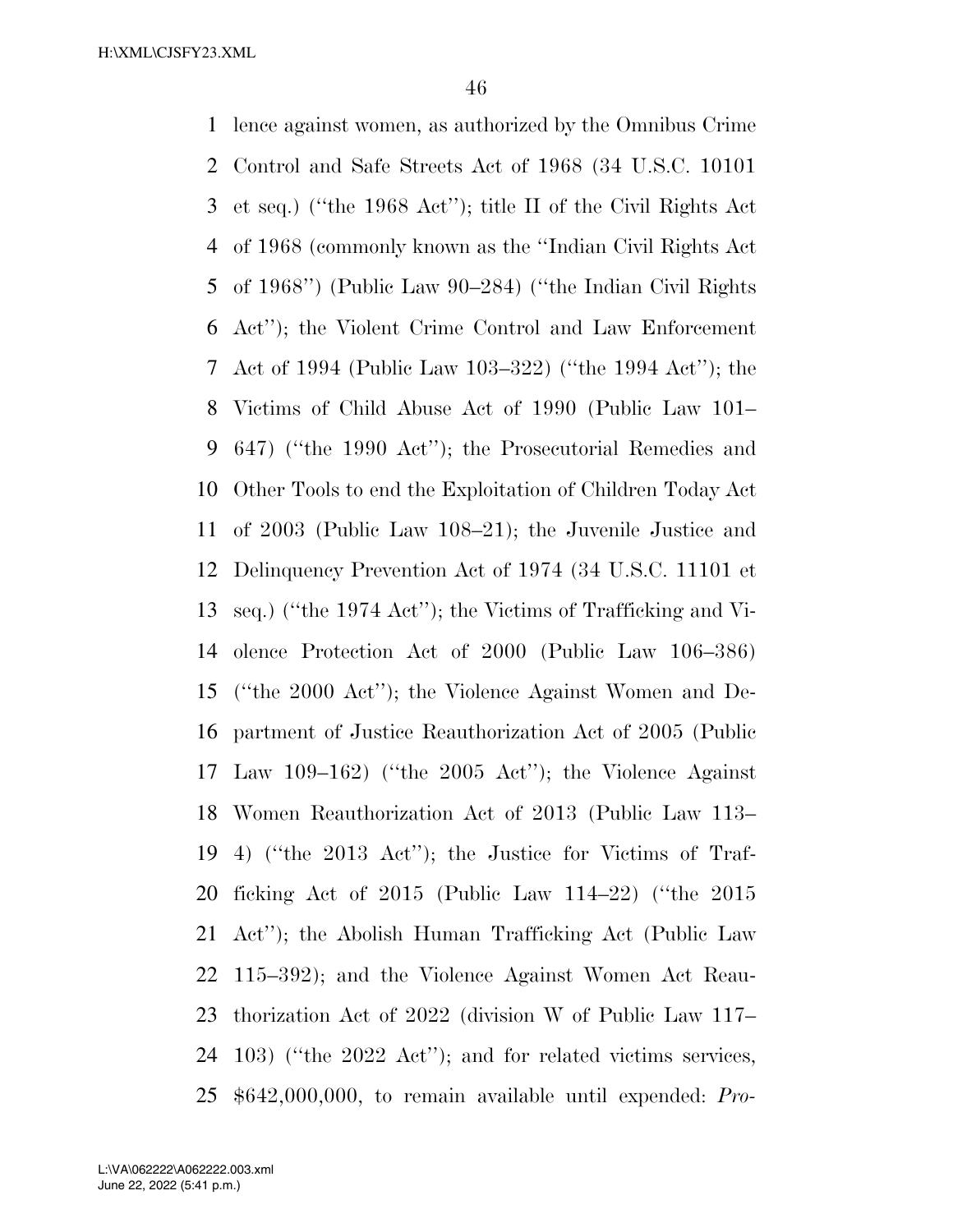*vided*, That except as otherwise provided by law, not to exceed 5 percent of funds made available under this head- ing may be used for expenses related to evaluation, train- ing, and technical assistance: *Provided further*, That of the amount provided—

6 (1)  $\text{$}225,000,000$  is for grants to combat vio- lence against women, as authorized by part T of the 1968 Act;

 (2) \$45,000,000 is for transitional housing as- sistance grants for victims of domestic violence, dat- ing violence, stalking, or sexual assault as authorized by section 40299 of the 1994 Act;

 (3) \$2,500,000 is for the National Institute of Justice and the Bureau of Justice Statistics for re- search, evaluation, and statistics of violence against women and related issues addressed by grant pro- grams of the Office on Violence Against Women, which shall be transferred to ''Office of Justice Pro- grams—Research, Evaluation and Statistics'' for ad-ministration by the Office of Justice Programs;

 (4) \$17,000,000 is for a grant program to pro- vide services to advocate for and respond to youth victims of domestic violence, dating violence, sexual assault, and stalking; assistance to children and youth exposed to such violence; programs to engage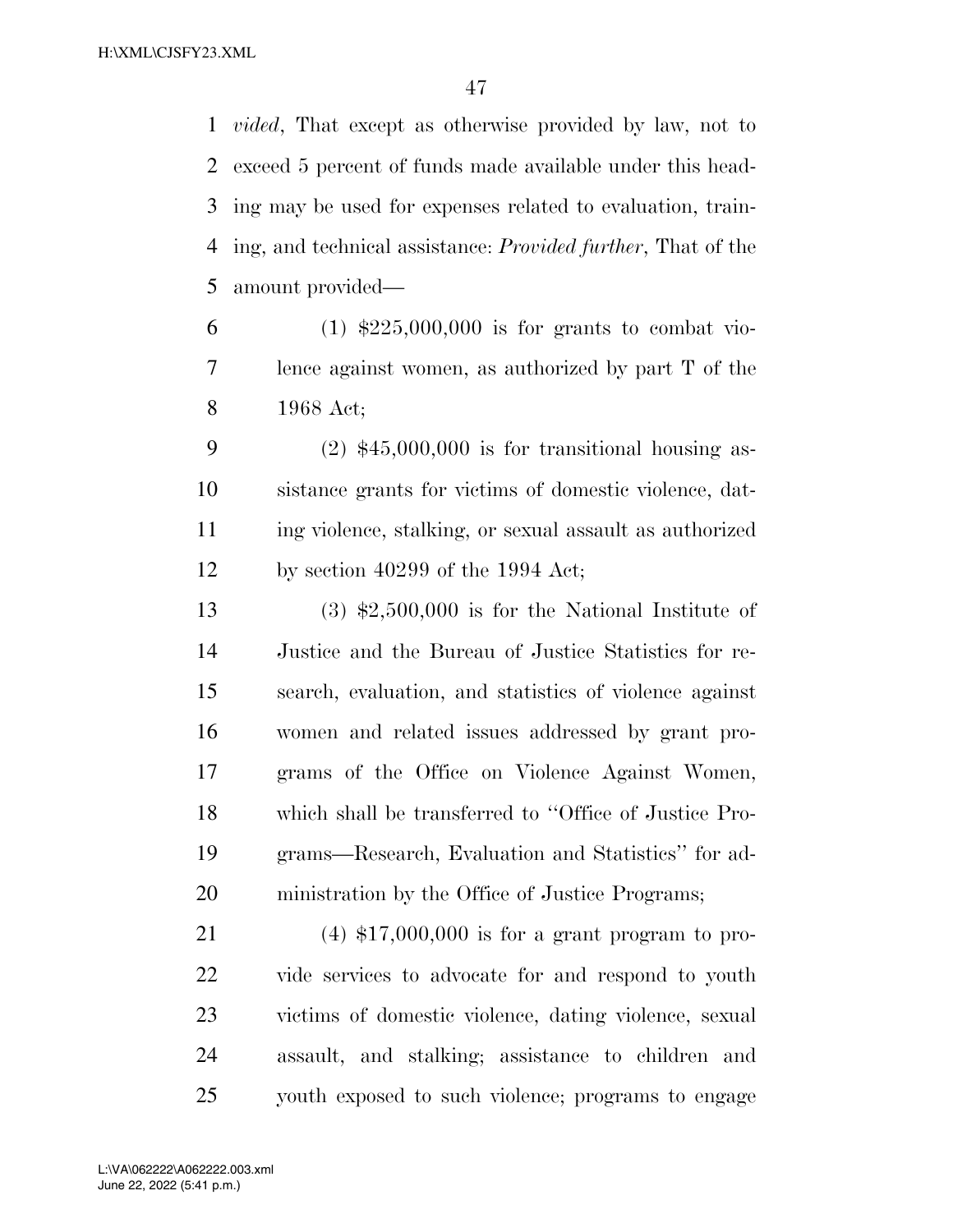men and youth in preventing such violence; and as- sistance to middle and high school students through education and other services related to such violence, of which \$3,500,000 is to engage men and youth in preventing domestic violence, dating violence, sexual assault, and stalking: *Provided*, That unobligated balances available for the programs authorized by sections 41201, 41204, 41303, and 41305 of the 1994 Act, prior to its amendment by the 2013 Act, shall be available for this program: *Provided further*, That 10 percent of the total amount available for this grant program shall be available for grants under the program authorized by section 2015 of the 1968 Act: *Provided further*, That the definitions and grant conditions in section 40002 of the 1994 Act shall apply to this program;

 (5) \$65,000,000 is for grants to improve the criminal justice response as authorized by part U of title I of the 1968 Act, of which \$4,000,000 is for a homicide reduction initiative and up to \$4,000,000 is for a domestic violence lethality reduction initia-22 tive; \$7,500,000 is for an initiative to promote effec- tive policing and prosecution responses to domestic violence, dating violence, sexual assault, and stalk-ing, including evaluation of the effectiveness of fund-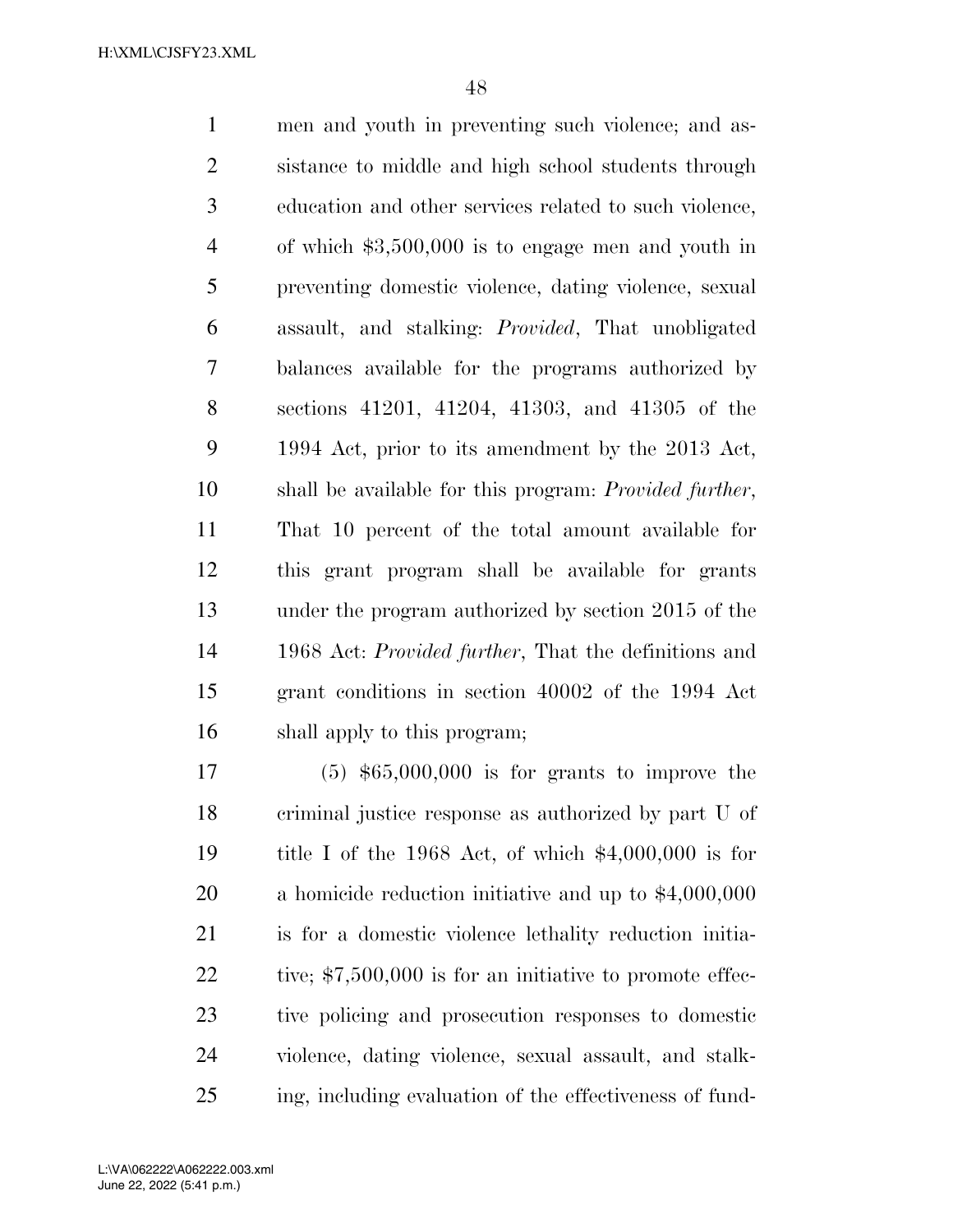| $\mathbf{1}$   | ed interventions ("Policing and Prosecution Initia-         |
|----------------|-------------------------------------------------------------|
| $\overline{2}$ | tive"); and $$1,500,000$ is for an initiative to enhance    |
| 3              | prosecution and investigation of online abuse and           |
| $\overline{4}$ | harassment ("Prosecution and Investigation of On-           |
| 5              | line Abuse Initiative"): <i>Provided</i> , That subsections |
| 6              | $(e)$ and $(d)$ of section 2101 of the 1968 Act shall not   |
| 7              | apply to the Policing and Prosecution Initiative or         |
| 8              | the Prosecution and Investigation of Online Abuse           |
| 9              | Initiative;                                                 |
| 10             | $(6)$ \$67,850,000 is for sexual assault victims            |
| 11             | assistance, as authorized by section 41601 of the           |
| 12             | 1994 Act;                                                   |
| 13             | $(7)$ \$50,000,000 is for rural domestic violence           |
| 14             | and child abuse enforcement assistance grants, as           |
| 15             | authorized by section 40295 of the 1994 Act;                |
| 16             | $(8)$ \$25,000,000 is for grants to reduce violent          |
| 17             | crimes against women on campus, as authorized by            |
| 18             | section 304 of the 2005 Act, of which $$12,000,000$         |
| 19             | is for grants to Historically Black Colleges and Uni-       |
| <b>20</b>      | versities, Hispanic-Serving Institutions, and Tribal        |
| 21             | colleges;                                                   |
| 22             | $(9)$ \$55,000,000 is for legal assistance for vic-         |
| 23             | tims, as authorized by section 1201 of the 2000 Act;        |
| 24             | $(10)$ \$8,000,000 is for enhanced training and             |
| 25             | services to end violence against and abuse of women         |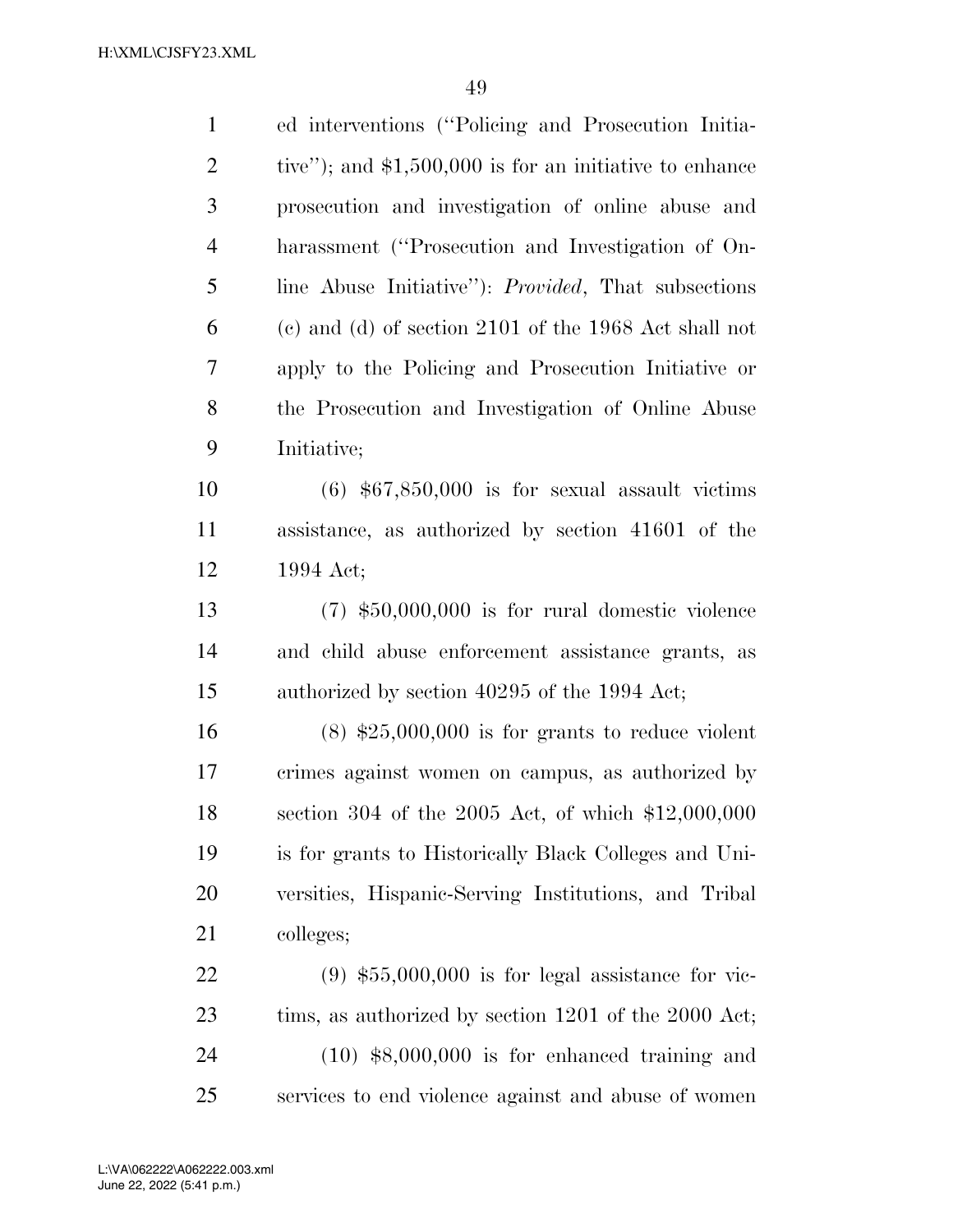in later life, as authorized by section 40801 of the 1994 Act;

 $3 \qquad (11) \text{ $22,000,000 is for grants to support fami-}$  lies in the justice system, as authorized by section 1301 of the 2000 Act: *Provided*, That unobligated balances available for the programs authorized by section 1301 of the 2000 Act and section 41002 of the 1994 Act, prior to their amendment by the 2013 Act, shall be available for this program;

 (12) \$9,000,000 is for education and training to end violence against and abuse of women with disabilities, as authorized by section 1402 of the 2000 Act;

 (13) \$1,000,000 is for the National Resource Center on Workplace Responses to assist victims of domestic violence, as authorized by section 41501 of the 1994 Act;

 $(14)$  \$1,090,000 is for analysis and research on violence against Indian women, including as author- ized by section 904 of the 2005 Act: *Provided*, That such funds may be transferred to ''Research, Eval- uation and Statistics'' for administration by the Of-fice of Justice Programs;

 (15) \$500,000 is for a national clearinghouse that provides training and technical assistance on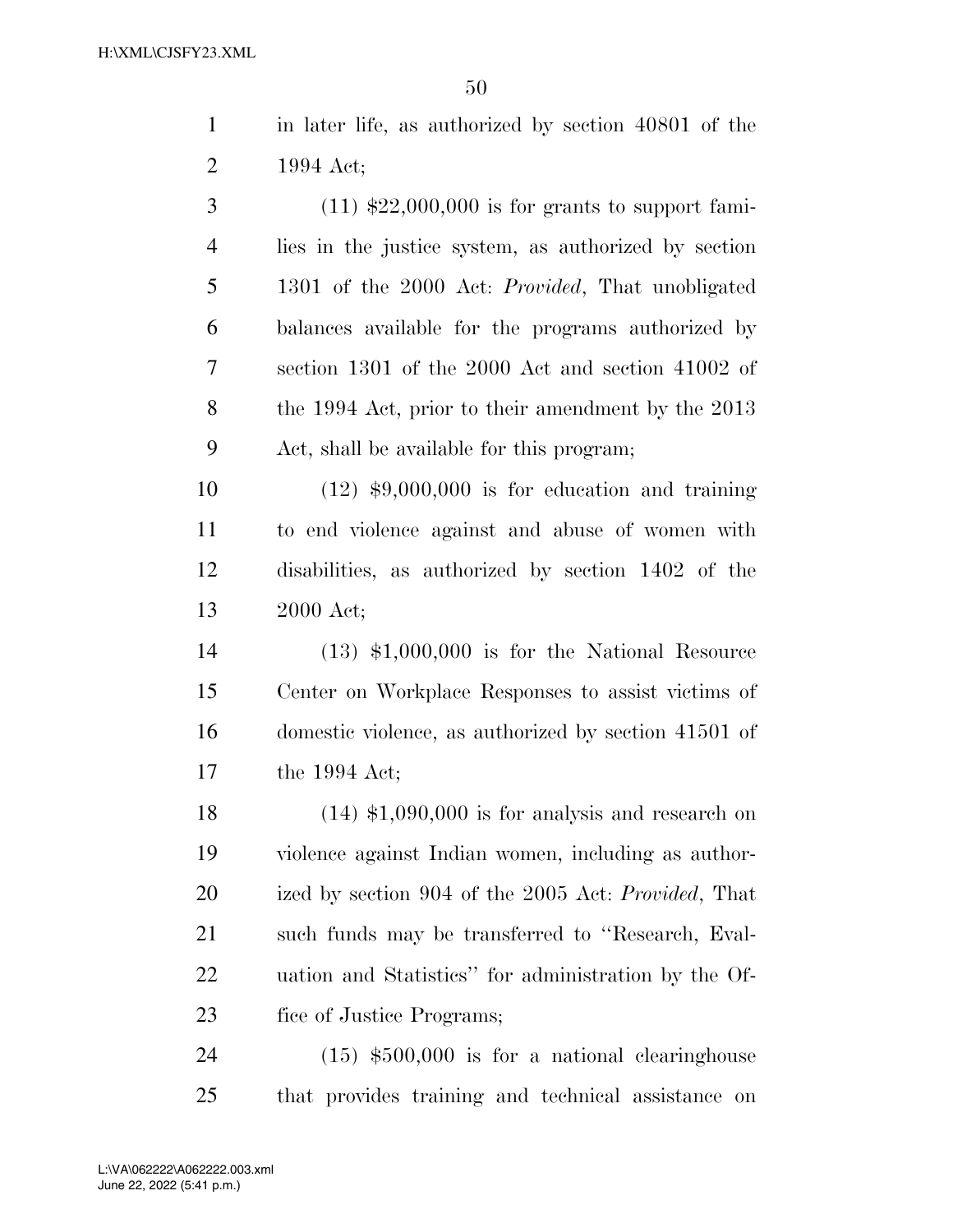| $\mathbf{1}$   | issues relating to sexual assault of American Indian        |
|----------------|-------------------------------------------------------------|
| $\overline{2}$ | and Alaska Native women;                                    |
| 3              | $(16)$ \$5,500,000 is for grants to assist Tribal           |
| $\overline{4}$ | Governments in exercising special Tribal criminal ju-       |
| 5              | risdiction, as authorized by section 204 of the Indian      |
| 6              | Civil Rights Act: <i>Provided</i> , That the grant condi-   |
| 7              | tions in section $40002(b)$ of the 1994 Act shall           |
| 8              | apply to this program;                                      |
| 9              | $(17)$ \$3,500,000 is for the purposes authorized           |
| 10             | under the 2015 Act;                                         |
| 11             | $(18)$ \$11,000,000 is for a grant program to               |
| 12             | support restorative justice responses to domestic vio-      |
| 13             | lence, dating violence, sexual assault, and stalking,       |
| 14             | including evaluations of those responses: <i>Provided</i> , |
| 15             | That the definitions and grant conditions in section        |
| 16             | 109 of the 2022 Act, shall apply to this program;           |
| 17             | $(19)$ \$12,410,000 is for culturally specific serv-        |
| 18             | ices for victims, as authorized by section 121 of the       |
| 19             | 2005 Act;                                                   |
| 20             | $(20)$ \$3,150,000 is for an initiative to support          |
| 21             | cross-designation of tribal prosecutors as Tribal Spe-      |
| 22             | cial Assistant United States Attorneys: Provided,           |
| 23             | That the definitions and grant conditions in section        |
| 24             | 40002 of the 1994 Act shall apply to this initiative;       |
|                |                                                             |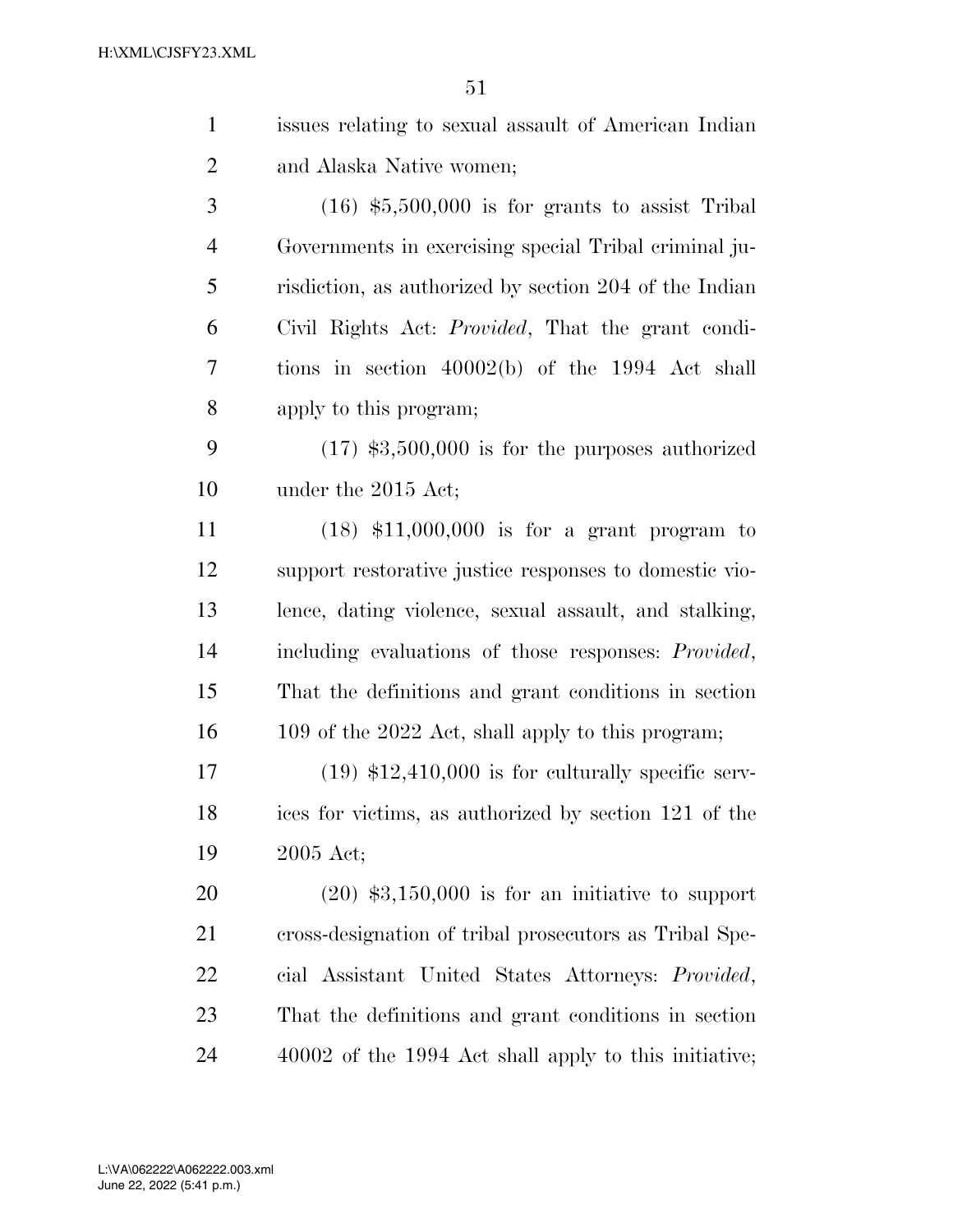$(21)$  \$1,500,000 is to address emerging issues related to violence against women: *Provided*, That the grant conditions in section 40002(b) of the 1994 Act shall apply to this initiative;

 (22) \$1,000,000 is for an initiative to support victims of domestic violence, dating violence, sexual assault, and stalking, including through the provi- sion of technical assistance: *Provided*, That the grant conditions in section 206 of the 2022 Act shall apply to this initiative;

 (23) \$1,000,000 is for a National Deaf Services Line to provide remote services to Deaf victims of domestic violence, dating violence, sexual assault, and stalking: *Provided*, That the definitions and grant conditions in section 40002 of the 1994 Act shall apply to this service line;

 (24) \$5,000,000 is for grants for outreach and services to underserved populations, as authorized by section 120 of the 2005 Act; and

 (25) \$4,000,000 is for an initiative to provide financial assistance to victims, including evaluation of the effectiveness of funded projects; *Provided*, That the definitions and grant conditions in section 40002 of the 1994 Act shall apply to this initiative.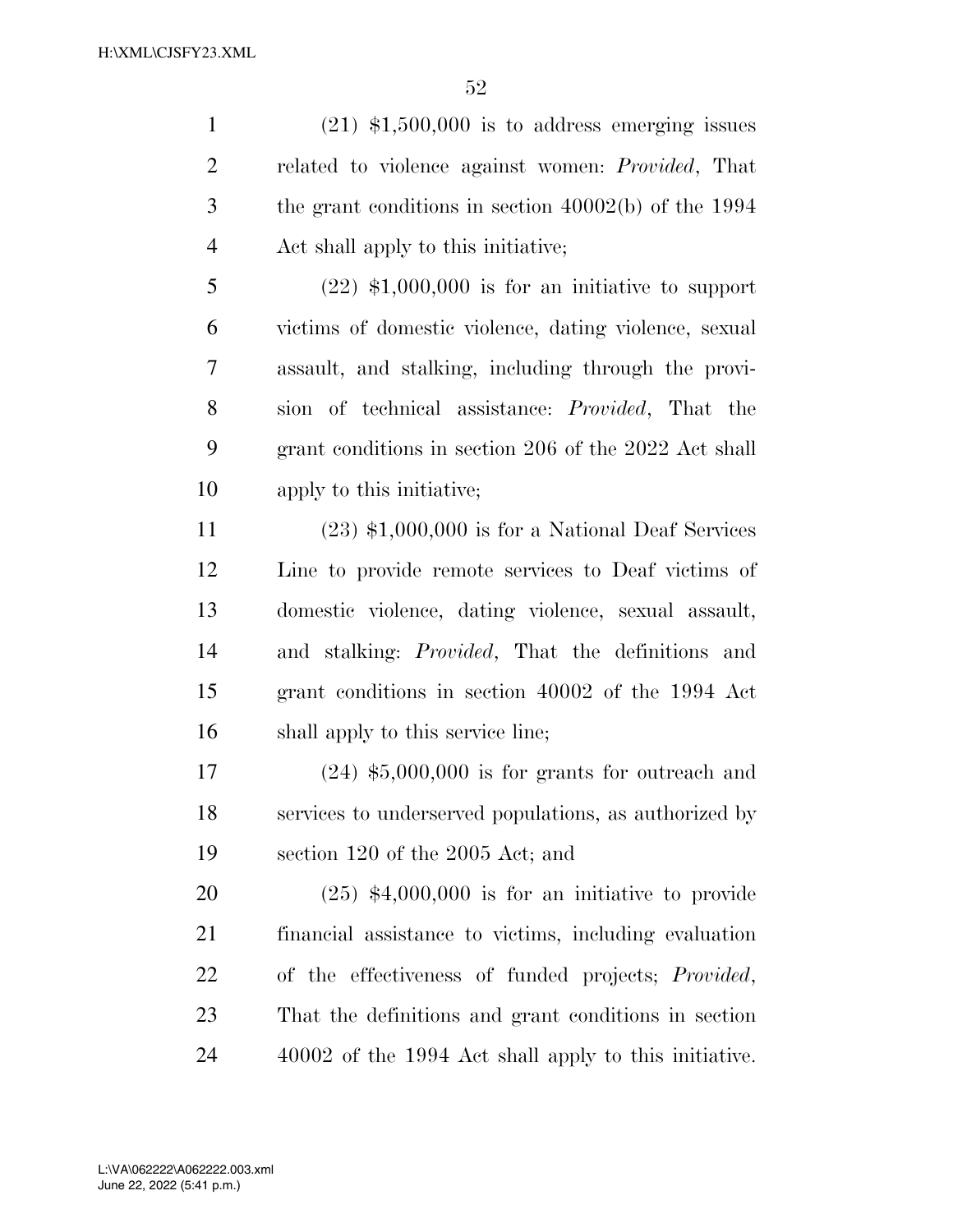1 OFFICE OF JUSTICE PROGRAMS

RESEARCH, EVALUATION AND STATISTICS

 For grants, contracts, cooperative agreements, and other assistance authorized by title I of the Omnibus Crime Control and Safe Streets Act of 1968 (''the 1968 Act''); the Violent Crime Control and Law Enforcement Act of 1994 (Public Law 103–322) (''the 1994 Act''); the Juvenile Justice and Delinquency Prevention Act of 1974 (''the 1974 Act''); the Missing Children's Assistance Act (34 U.S.C. 11291 et seq.); the Prosecutorial Remedies and Other Tools to end the Exploitation of Children Today Act of 2003 (Public Law 108–21) (''the PROTECT Act''); the Justice for All Act of 2004 (Public Law 108–405); the Violence Against Women and Department of Justice Re- authorization Act of 2005 (Public Law 109–162) (''the 2005 Act''); the Victims of Child Abuse Act of 1990 (Pub- lic Law 101–647); the Second Chance Act of 2007 (Public Law 110–199); the Victims of Crime Act of 1984 (Public Law 98–473); the Adam Walsh Child Protection and Safe- ty Act of 2006 (Public Law 109–248) (''the Adam Walsh Act''); the PROTECT Our Children Act of 2008 (Public Law 110–401); subtitle C of title II of the Homeland Se- curity Act of 2002 (Public Law 107–296) (''the 2002 Act''); the Prison Rape Elimination Act of 2003 (Public Law 108–79) (''PREA''); the NICS Improvement Amend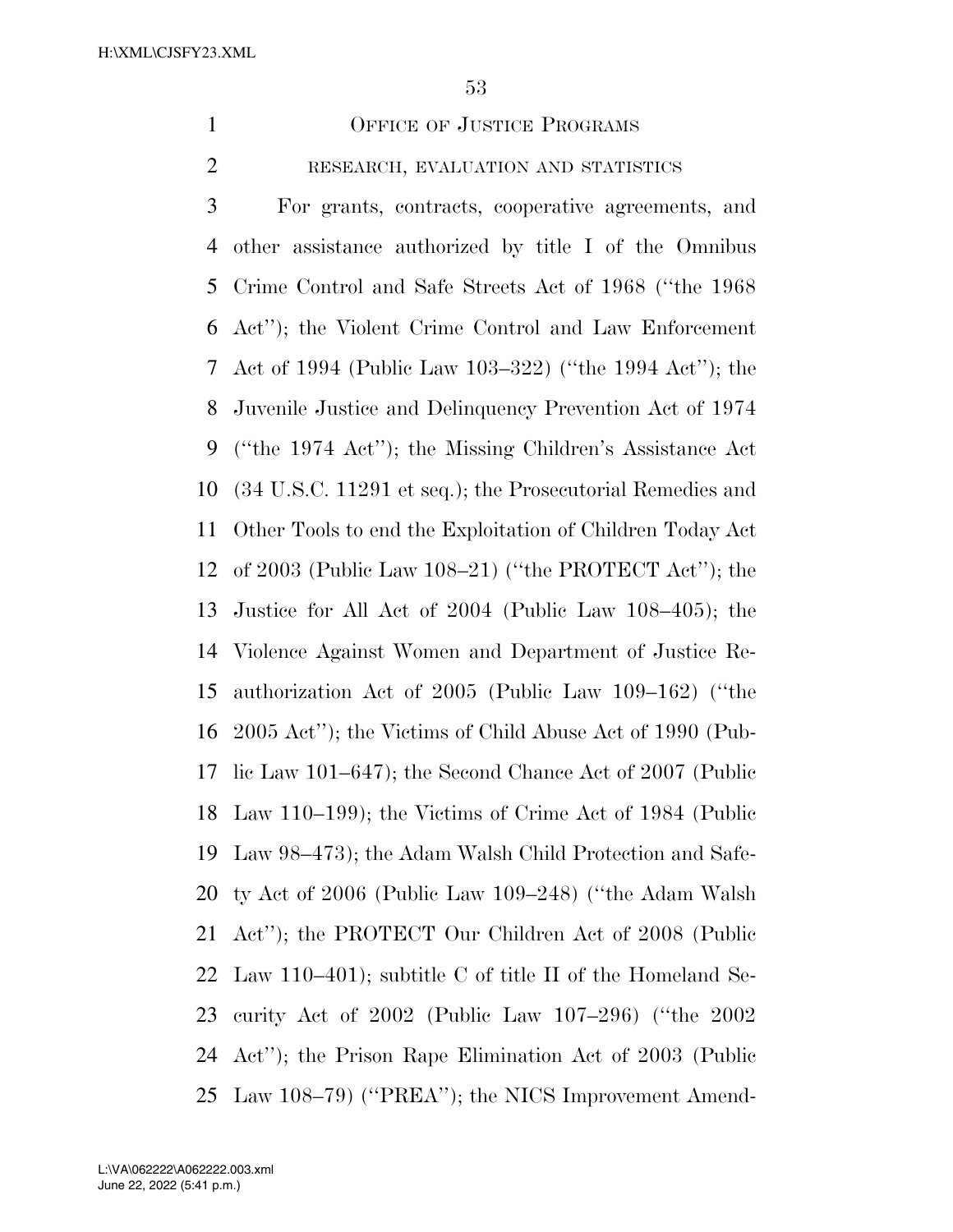ments Act of 2007 (Public Law 110–180); the Violence Against Women Reauthorization Act of 2013 (Public Law 113–4) (''the 2013 Act''); the Comprehensive Addiction and Recovery Act of 2016 (Public Law 114–198); the First Step Act of 2018 (Public Law 115–391); and other programs, \$80,000,000, to remain available until ex-pended, of which—

 (1) \$45,000,000 is for criminal justice statistics programs, and other activities, as authorized by part C of title I of the 1968 Act; and

 (2) \$35,000,000 is for research, development, and evaluation programs, and other activities as au- thorized by part B of title I of the 1968 Act and subtitle C of title II of the 2002 Act, and for activi- ties authorized by or consistent with the First Step Act of 2018, of which \$8,000,000 is for research targeted toward developing a better understanding of the domestic radicalization phenomenon, and ad- vancing evidence-based strategies for effective inter- vention and prevention; \$1,000,000 is for research to study the root causes of school violence to include the impact and effectiveness of grants made under the STOP School Violence Act of 2018 (title V of division S of Public Law 115–141); \$2,000,000 is for research on violence against American Indians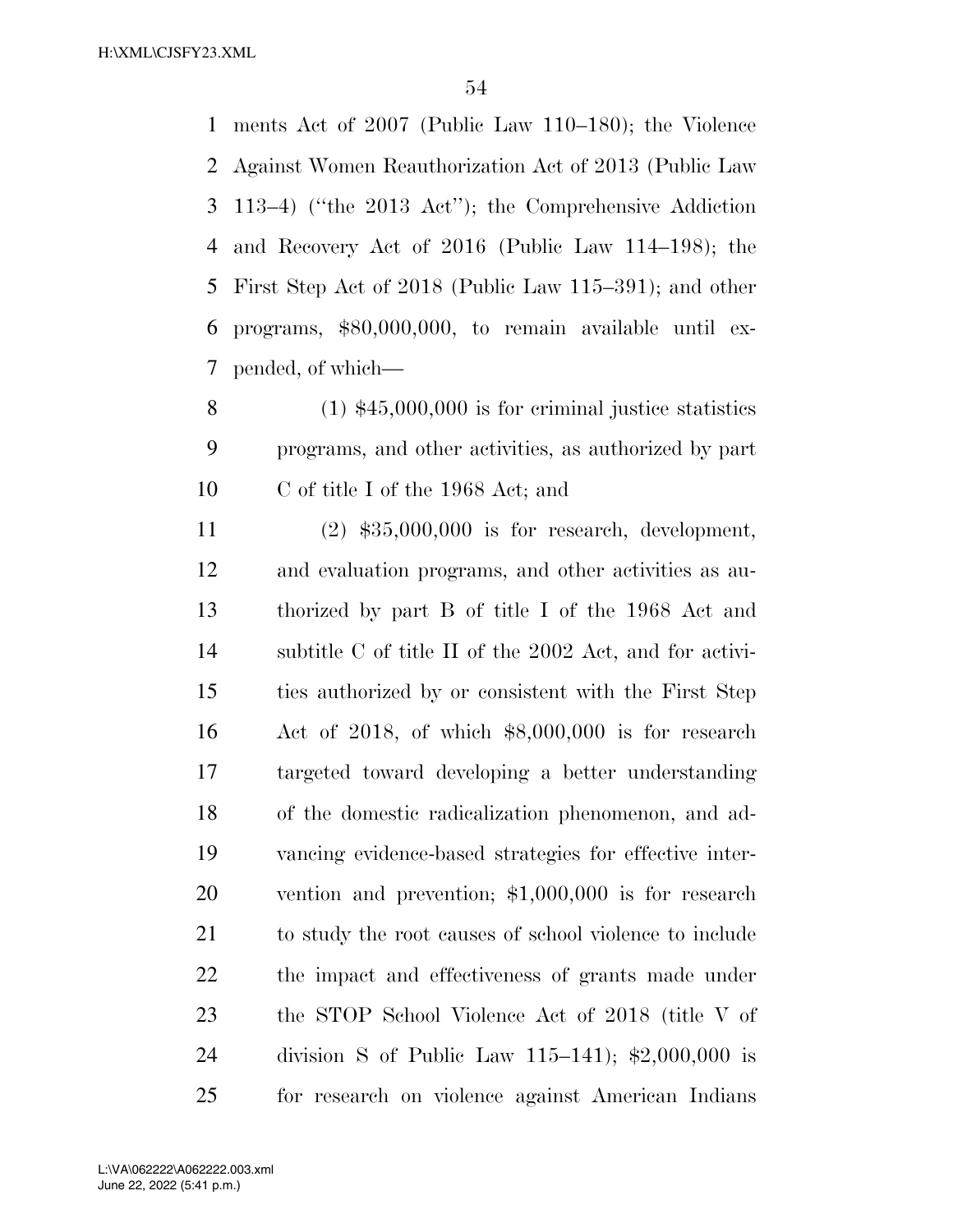and Alaska Natives or otherwise affecting indigenous communities, in connection with extractive industry activities; \$1,000,000 is for research on gun violence prevention; and \$1,000,000 is for surveys on the campus sexual assault climate.

 STATE AND LOCAL LAW ENFORCEMENT ASSISTANCE (INCLUDING TRANSFER OF FUNDS)

 For grants, contracts, cooperative agreements, and other assistance authorized by the Violent Crime Control and Law Enforcement Act of 1994 (Public Law 103–322) (''the 1994 Act''); the Omnibus Crime Control and Safe Streets Act of 1968 (Public Law 90–351) (''the 1968 Act''); the Justice for All Act of 2004 (Public Law 108– 405); the Victims of Child Abuse Act of 1990 (Public Law 101–647) (''the 1990 Act''); the Trafficking Victims Pro- tection Reauthorization Act of 2005 (Public Law 109– 164) (''the TVPRA Act of 2005''); the Violence Against Women and Department of Justice Reauthorization Act of 2005 (Public Law 109–162) (''the 2005 Act''); the Adam Walsh Child Protection and Safety Act of 2006 (Public Law 109–248) (''the Adam Walsh Act''); the Vic- tims of Trafficking and Violence Protection Act of 2000 (Public Law 106–386) (''the Victims of Trafficking Act''); the NICS Improvement Amendments Act of 2007 (Public Law 110–180); subtitle C of title II of the Homeland Se-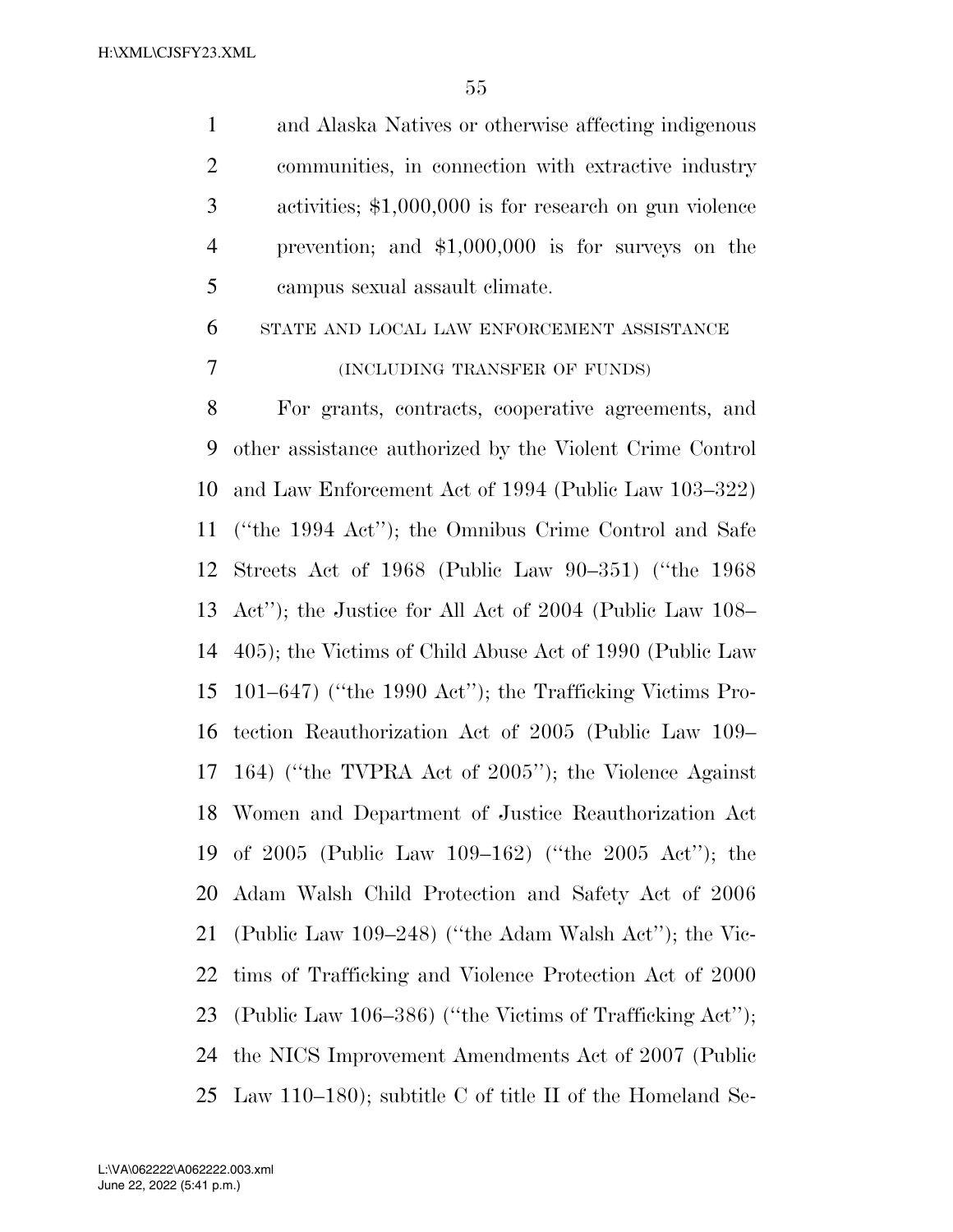curity Act of 2002 (Public Law 107–296) (''the 2002 Act''); the Prison Rape Elimination Act of 2003 (Public Law 108–79) (''PREA''); the Second Chance Act of 2007 (Public Law 110–199); the Prioritizing Resources and Or- ganization for Intellectual Property Act of 2008 (Public Law 110–403); the Victims of Crime Act of 1984 (Public Law 98–473); the Mentally Ill Offender Treatment and Crime Reduction Reauthorization and Improvement Act of 2008 (Public Law 110–416); the Violence Against Women Reauthorization Act of 2013 (Public Law 113– 4) (''the 2013 Act''); the Comprehensive Addiction and Recovery Act of 2016 (Public Law 114–198) (''CARA''); the Justice for All Reauthorization Act of 2016 (Public Law 114–324); Kevin and Avonte's Law (division Q of Public Law 115–141) (''Kevin and Avonte's Law''); the Keep Young Athletes Safe Act of 2018 (title III of division S of Public Law 115–141) (''the Keep Young Athletes Safe Act''); the STOP School Violence Act of 2018 (title V of division S of Public Law 115–141) (''the STOP School Violence Act''); the Fix NICS Act of 2018 (title VI of division S of Public Law 115–141); the Project Safe Neighborhoods Grant Program Authorization Act of 2018 (Public Law 115–185); the SUPPORT for Patients and Communities Act (Public Law 115–271); the Second Chance Reauthorization Act of 2018 (Public Law 115–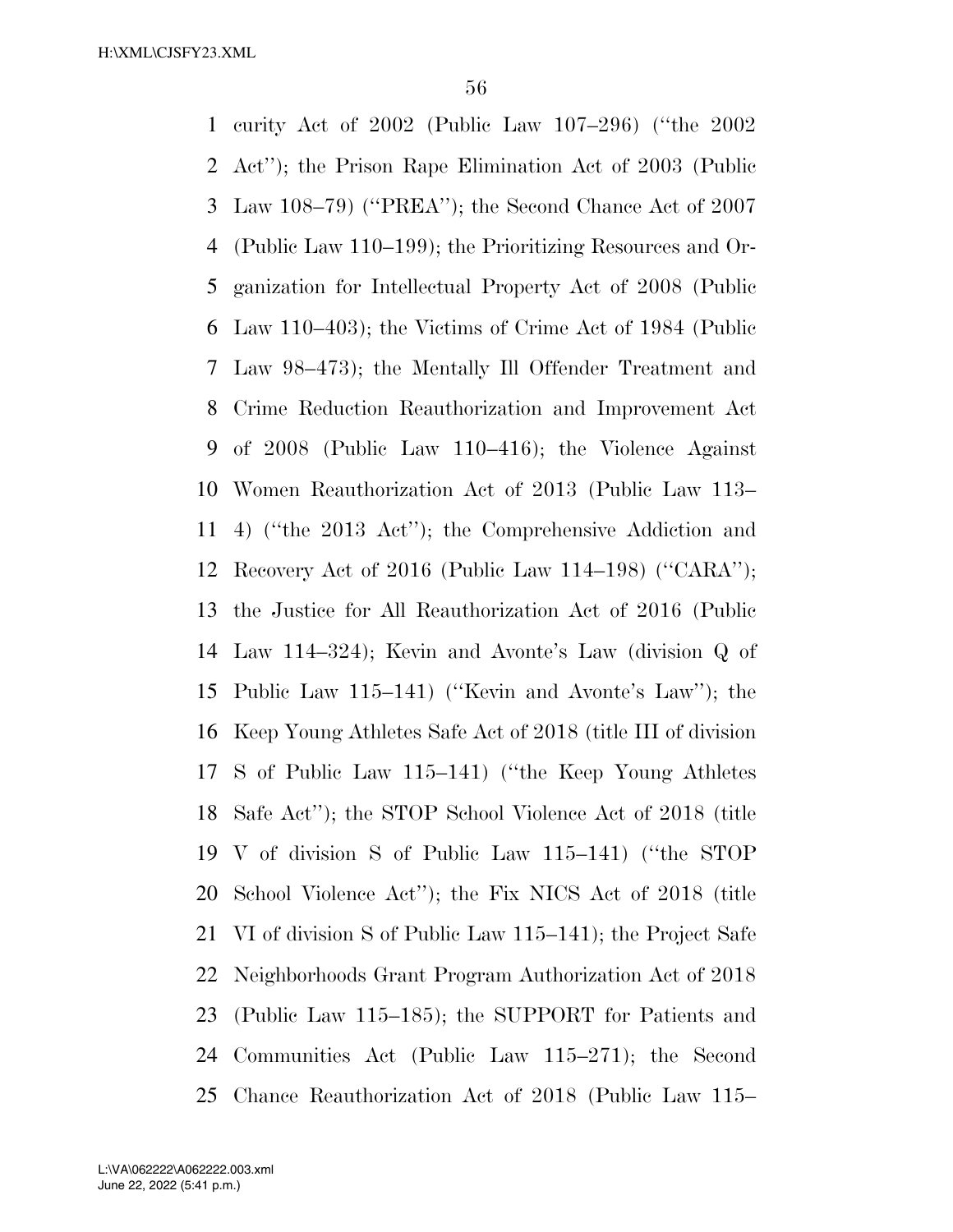391); the Matthew Shepard and James Byrd, Jr. Hate Crimes Prevention Act (Public Law 111–84); the Ashanti Alert Act of 2018 (Public Law 115–401); the Missing Per- sons and Unidentified Remains Act of 2019 (Public Law 116–277); the Jabara-Heyer NO HATE Act (34 U.S.C. 30507); the Violence Against Women Act Reauthorization Act of 2022 (division W of Public Law 117–103) (''the 2022 Act'') and other programs, \$2,749,689,000, to re- main available until expended as follows— (1) \$716,939,000 for the Edward Byrne Memo- rial Justice Assistance Grant program as authorized by subpart 1 of part E of title I of the 1968 Act

 (except that section 1001(c), and the special rules for Puerto Rico under section 505(g), of title I of the 1968 Act shall not apply for purposes of this Act), of which, notwithstanding such subpart 1—

 (A) \$15,000,000 is for an Officer Robert Wilson III memorial initiative on Preventing Vi- olence Against Law Enforcement and Ensuring 20 Officer Resilience and Survivability (VALOR);

 (B) \$8,000,000 is for an initiative to en-22 hance prosecutorial decision-making;

 (C) \$5,000,000 is for the operation, main- tenance, and expansion of the National Missing and Unidentified Persons System;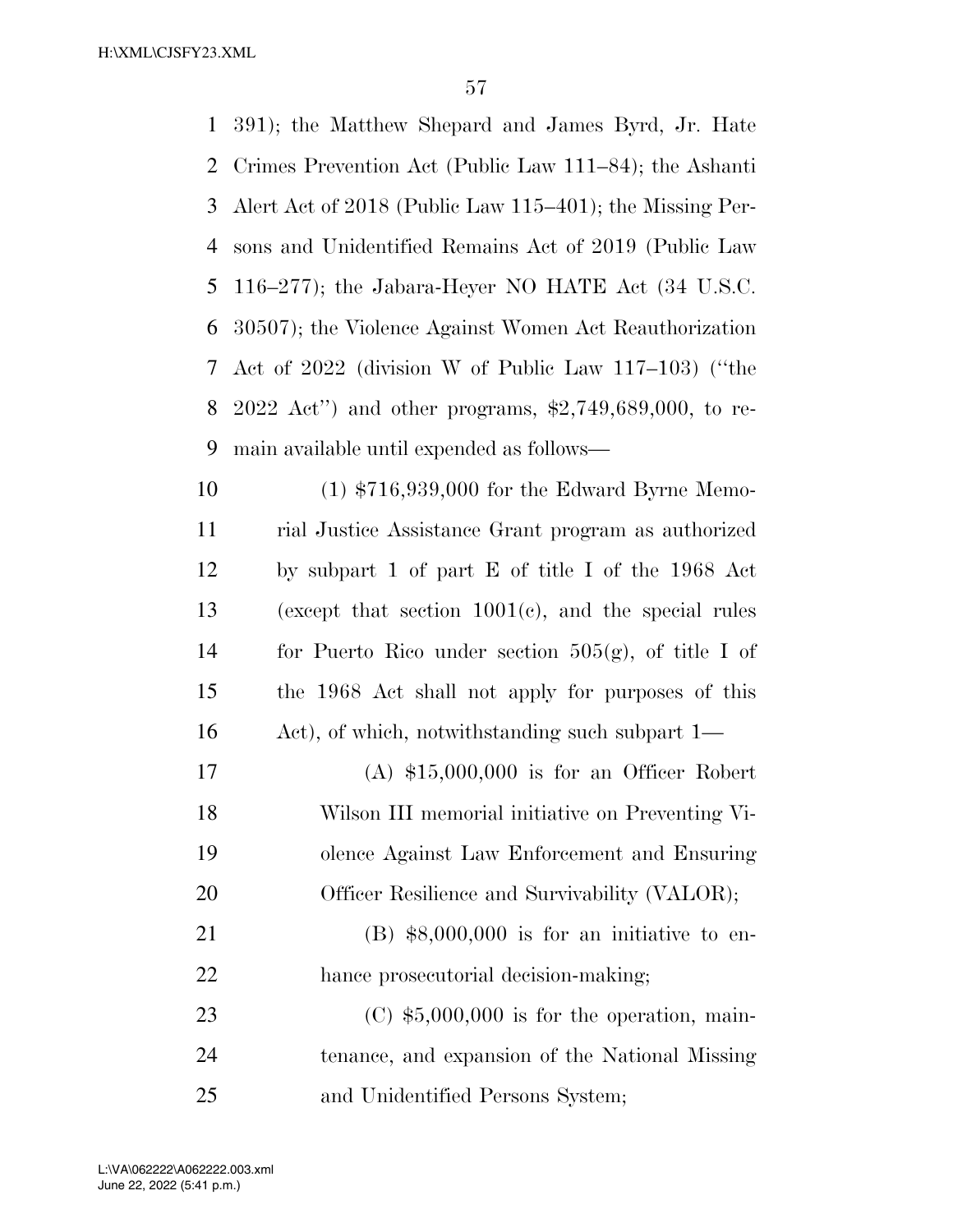| $\mathbf{1}$   | (D) $$10,000,000$ is for a grant program        |
|----------------|-------------------------------------------------|
| $\overline{2}$ | for State and local law enforcement to provide  |
| $\mathfrak{Z}$ | officer training on responding to individuals   |
| $\overline{4}$ | with mental illness or disabilities;            |
| 5              | $(E)$ \$5,000,000 is for a student loan re-     |
| 6              | payment assistance program pursuant to sec-     |
| 7              | tion 952 of Public Law $110-315$ ;              |
| 8              | $(F)$ \$18,000,000 is for prison rape preven-   |
| 9              | tion and prosecution grants to States and units |
| 10             | of local government, and other programs, as au- |
| 11             | thorized by PREA;                               |
| 12             | $(G)$ \$3,000,000 is for the Missing Ameri-     |
| 13             | cans Alert Program (title XXIV of the 1994      |
| 14             | Act), as amended by Kevin and Avonte's Law;     |
| 15             | $(H)$ \$40,000,000 is for grants authorized     |
| 16             | under the Project Safe Neighborhoods Grant      |
| 17             | Authorization Act of 2018 (Public Law 115–      |
| 18             | 185);                                           |
| 19             | $(I)$ \$15,000,000 is for the Capital Litiga-   |
| 20             | tion Improvement Grant Program, as author-      |
| 21             | ized by section 426 of Public Law 108–405,      |
| 22             | and for grants for wrongful conviction review;  |
| 23             | $(J)$ \$4,000,000 is for a national center on   |
| 24             | restorative justice;                            |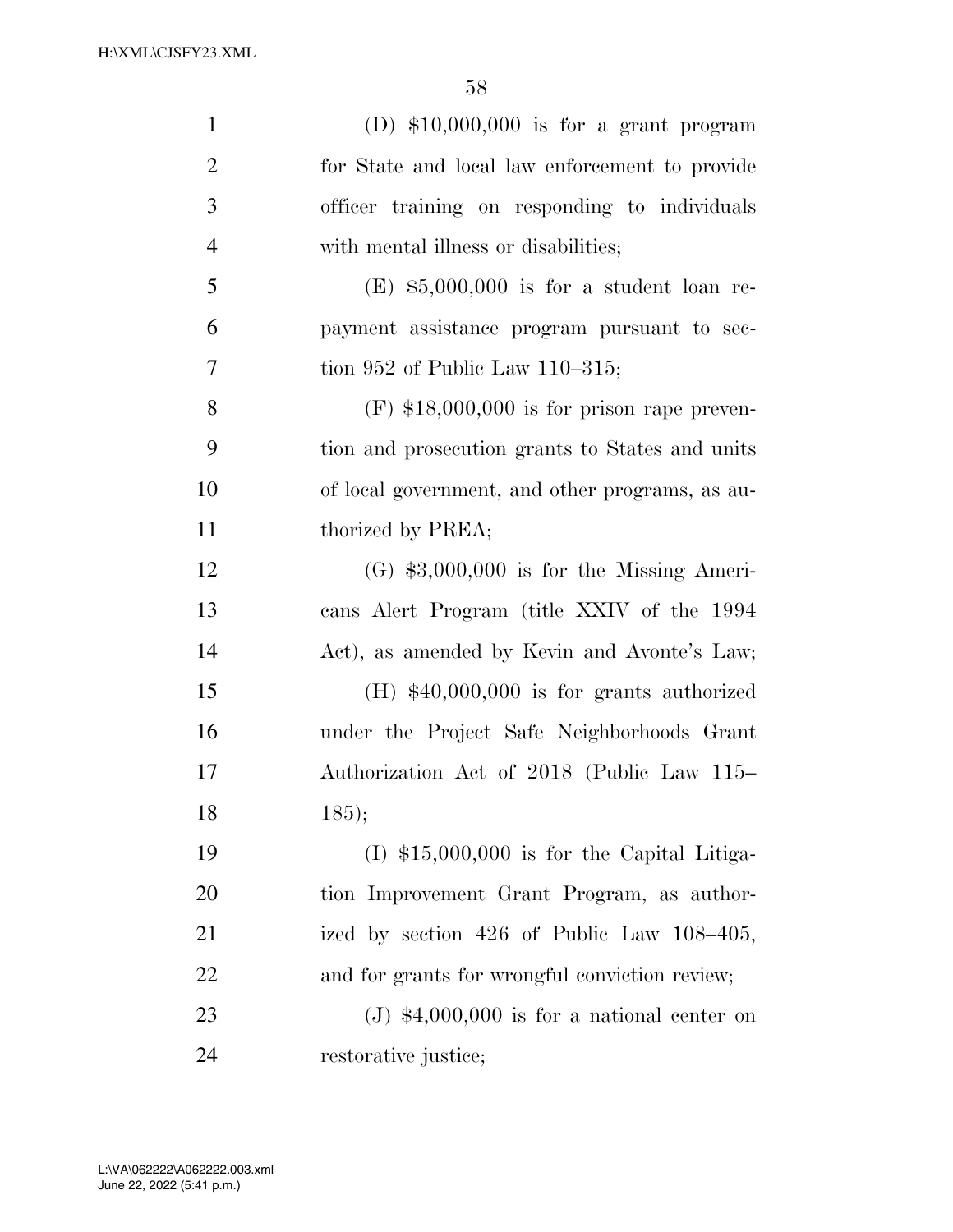| $\mathbf{1}$   | $(K)$ \$1,000,000 is for the purposes of the      |
|----------------|---------------------------------------------------|
| $\overline{2}$ | Ashanti Alert Communications Network as au-       |
| 3              | thorized under the Ashanti Alert Act of 2018      |
| $\overline{4}$ | (Public Law $115-401$ );                          |
| 5              | (L) $$4,500,000$ is for a grant program to        |
| 6              | replicate and support family-based alternative    |
| 7              | sentencing programs;                              |
| 8              | $(M)$ \$2,000,000 is for a grant program to       |
| 9              | support child advocacy training in post-sec-      |
| 10             | ondary education;                                 |
| 11             | $(N)$ \$8,000,000 is for a rural violent crime    |
| 12             | initiative, including assistance for law enforce- |
| 13             | ment;                                             |
| 14             | $(0)$ \$5,500,000 is for grants authorized        |
| 15             | under the Missing Persons and Unidentified        |
| 16             | Remains Act of 2019 (Public Law 116–277);         |
| 17             | $(P)$ \$3,000,000 is for grants to accredited     |
| 18             | institutions of higher education to support fo-   |
| 19             | rensic ballistics programs;                       |
| 20             | $(Q)$ \$131,613,000 is for discretionary          |
| 21             | grants to improve the functioning of the crimi-   |
| 22             | nal justice system, to prevent or combat juve-    |
| 23             | nile delinquency, and to assist victims of crime  |
| 24             | (other than compensation), which shall be used    |
| 25             | for the projects, and in the amounts, specified   |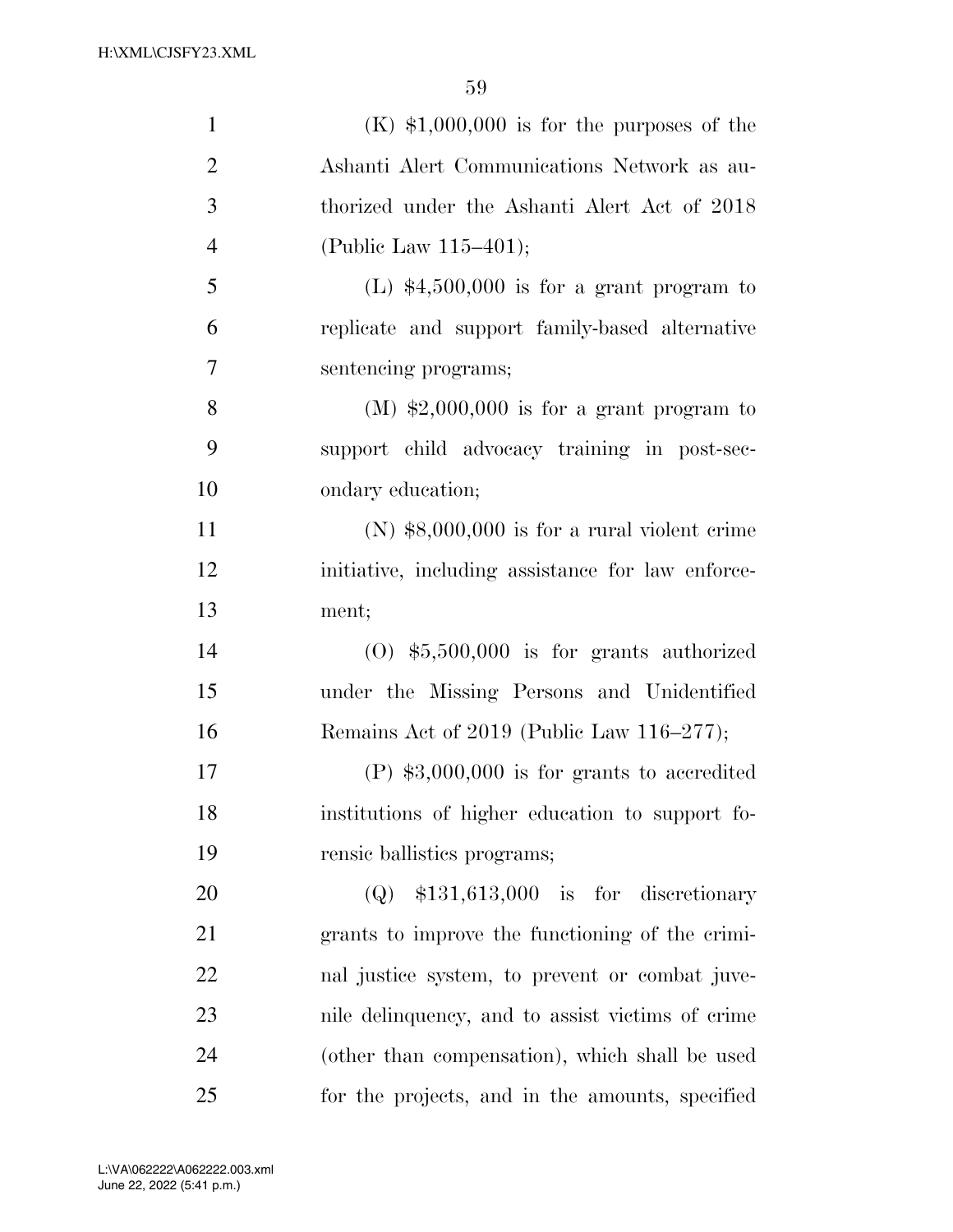| $\mathbf{1}$   | in the table titled "Byrne Discretionary Com-                |
|----------------|--------------------------------------------------------------|
| $\overline{2}$ | munity Project Grants", in the report accom-                 |
| 3              | panying this Act: <i>Provided</i> , That such amounts        |
| $\overline{4}$ | may not be transferred for any other purpose;                |
| 5              | $(R)$ \$2,000,000 is for grants to States and                |
| 6              | units of local government to deploy managed                  |
| 7              | access systems to combat contraband cell phone               |
| 8              | use in prison;                                               |
| 9              | $(S)$ \$2,000,000 is for grants for develop-                 |
| 10             | ment of child-friendly family visitation spaces in           |
| 11             | correctional facilities;                                     |
| 12             | $(T)$ \$10,000,000 is for a grant program to                 |
| 13             | provide law enforcement officer training on ra-              |
| 14             | cial profiling, de-escalation, and duty to inter-            |
| 15             | vene; and                                                    |
| 16             | $(U)$ \$7,000,000 is for programs<br>for                     |
| 17             | cybercrime enforcement, as authorized by sec-                |
| 18             | tions 1401 and 1402 of the 2022 Act;                         |
| 19             | $(2)$ \$234,000,000 for the State Criminal Alien             |
| 20             | Assistance Program, as authorized by section                 |
| 21             | $241(I)(5)$ of the Immigration and Nationality Act (8)       |
| 22             | U.S.C. $1231(I)(5)$ : <i>Provided</i> , That no jurisdiction |
| 23             | shall request compensation for any cost greater than         |
| 24             | the actual cost for Federal immigration and other            |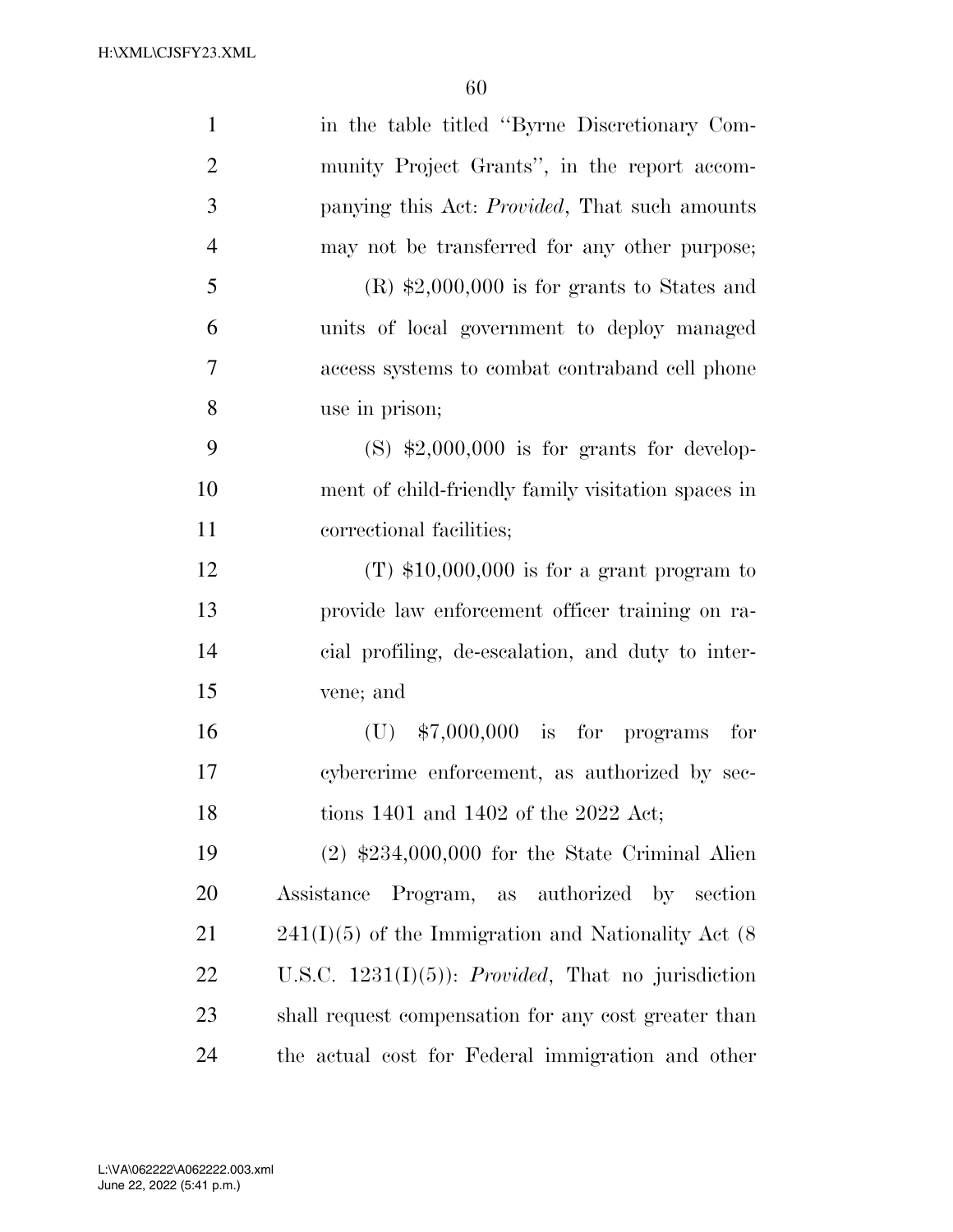detainees housed in State and local detention facili-2 ties;

 (3) \$95,000,000 for victim services programs for victims of trafficking, as authorized by section 107(b)(2) of the Victims of Trafficking Act, by the TVPRA of 2005, or programs authorized under Public Law 113–4;

 (4) \$13,000,000 for a grant program to prevent and address economic, high technology, white collar, and Internet crime, including as authorized by sec- tion 401 of Public Law 110–403, of which \$2,500,000 is for intellectual property enforcement grants including as authorized by section 401 and \$2,000,000 is for grants to develop databases on Internet of Things device capabilities and to build and execute training modules for law enforcement;

 (5) \$20,000,000 for sex offender management assistance, as authorized by the Adam Walsh Act, and related activities;

 (6) \$30,000,000 for the Patrick Leahy Bullet- proof Vest Partnership Grant Program, as author- ized by section 2501 of title I of the 1968 Act: *Pro- vided*, That \$1,500,000 shall be transferred directly to the National Institute of Standards and Tech-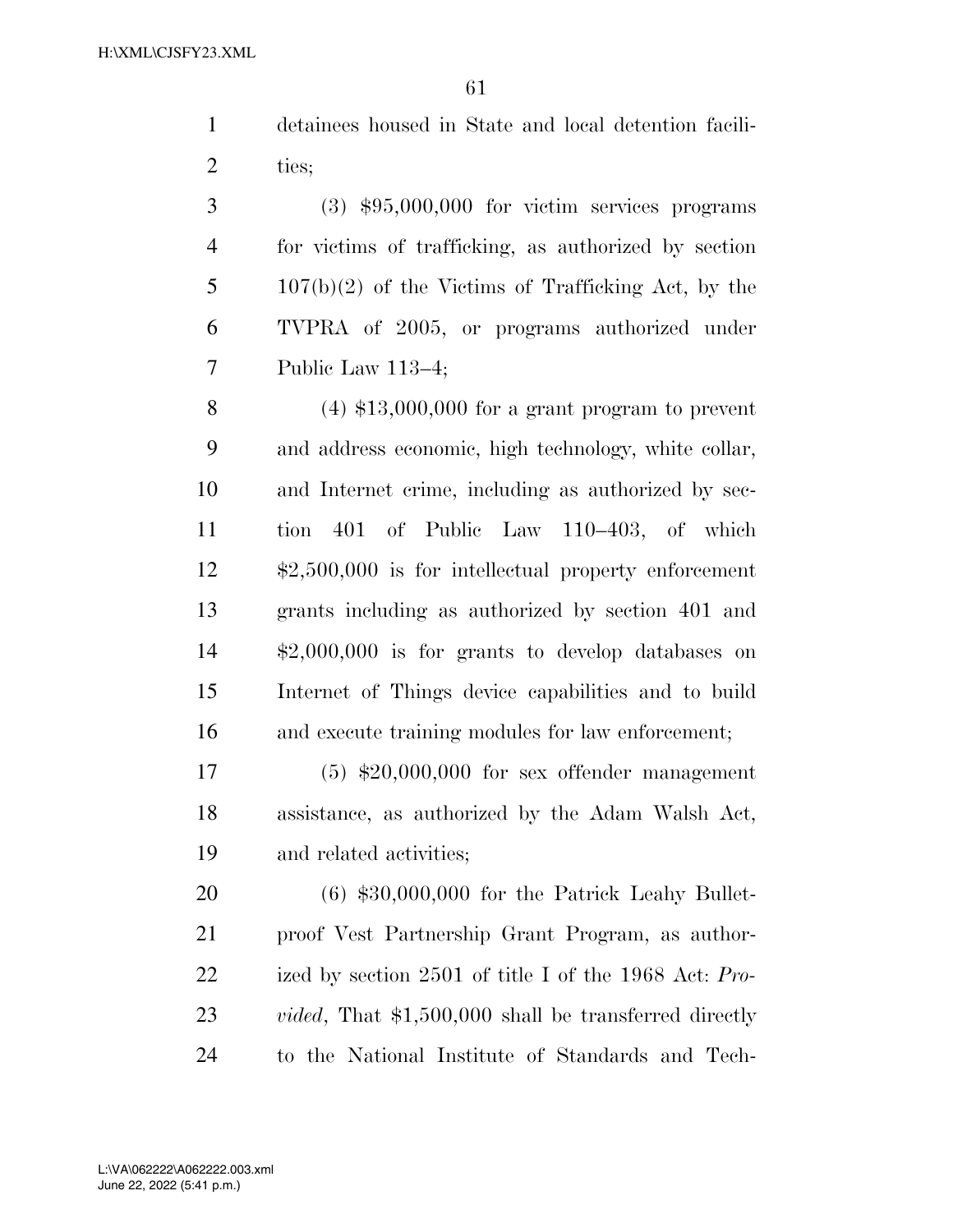| $\mathbf{1}$   | nology's Office of Law Enforcement Standards for      |
|----------------|-------------------------------------------------------|
| $\overline{2}$ | research, testing, and evaluation programs;           |
| 3              | $(7)$ \$1,250,000 for the National Sex Offender       |
| $\overline{4}$ | Public Website;                                       |
| 5              | $(8)$ \$110,000,000 for grants to States to up-       |
| 6              | grade criminal and mental health records for the      |
| $\overline{7}$ | National Instant Criminal Background Check Sys-       |
| 8              | tem, of which no less than $$25,000,000$ shall be for |
| 9              | grants made under the authorities of the NICS Im-     |
| 10             | provement Amendments Act of 2007 (Public Law          |
| 11             | 110–180) and Fix NICS Act of 2018;                    |
| 12             | $(9)$ \$40,000,000 for Paul Coverdell Forensic        |
| 13             | Sciences Improvement Grants under part BB of title    |
| 14             | I of the $1968$ Act;                                  |
| 15             | $(10)$ \$168,000,000 for DNA-related and foren-       |
| 16             | sic programs and activities, of which—                |
| 17             | (A) $$128,000,000$ is for the purposes au-            |
| 18             | thorized under section 2 of the DNA Analysis          |
| 19             | Backlog Elimination Act of 2000 (Public Law           |
| 20             | 106–546) (the Debbie Smith DNA Backlog                |
| 21             | Grant Program): <i>Provided</i> , That up to 4 per-   |
| 22             | cent of funds made available under this para-         |
| 23             | graph may be used for the purposes described          |
| 24             | in the DNA Training and Education for Law             |
| 25             | Enforcement, Correctional Personnel,<br>and           |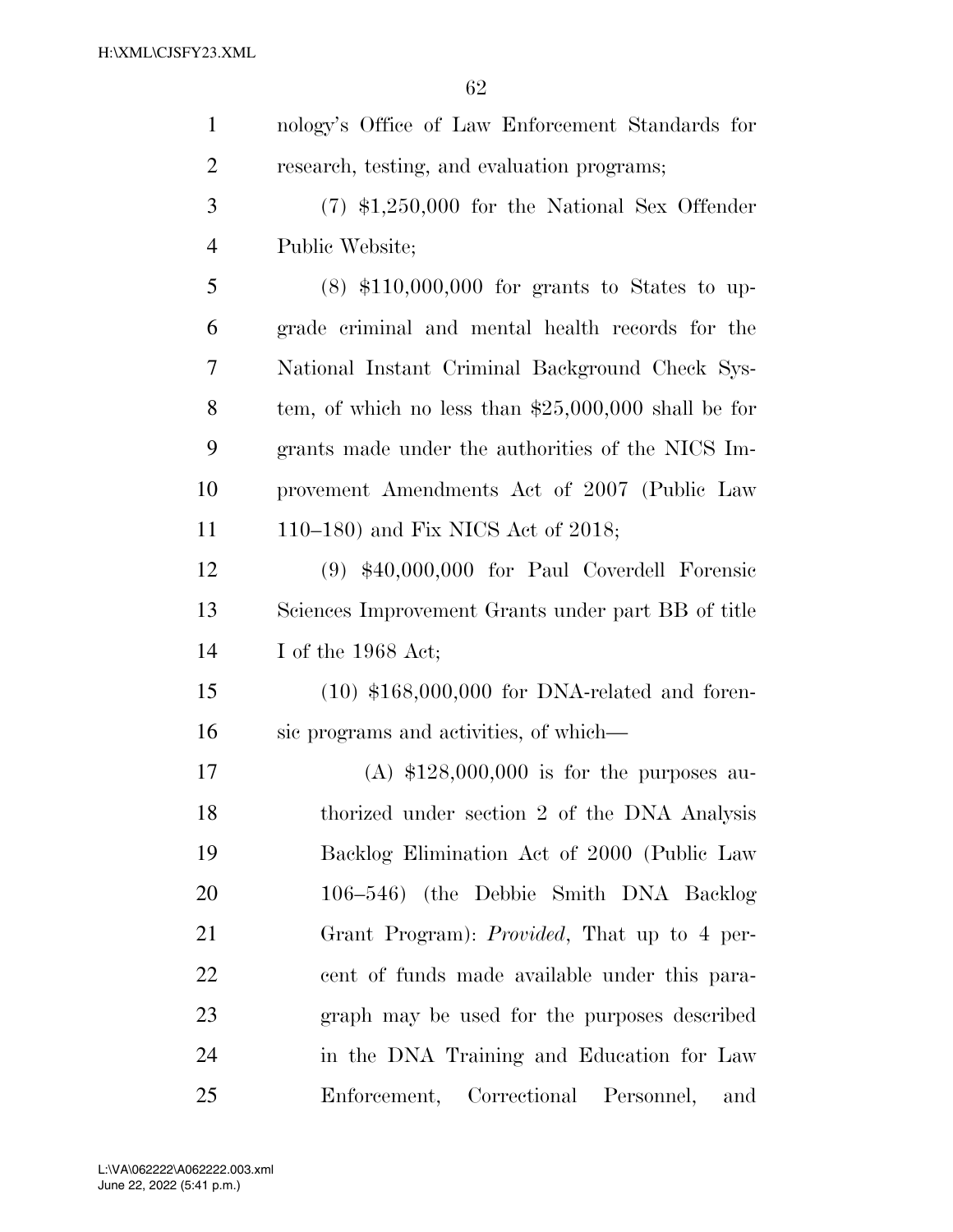| $\mathbf{1}$   | Court Officers program (Public Law 108–405,           |
|----------------|-------------------------------------------------------|
| $\overline{2}$ | section $303$ ;                                       |
| 3              | $(B)$ \$20,000,000 for other local, State, and        |
| $\overline{4}$ | Federal forensic activities;                          |
| 5              | $(C)$ \$14,000,000 is for the purposes de-            |
| 6              | scribed in the Kirk Bloodsworth Post-Convic-          |
| 7              | tion DNA Testing Grant Program (Public Law            |
| 8              | 108–405, section 412); and                            |
| 9              | (D) $$6,000,000$ is for Sexual Assault Fo-            |
| 10             | rensic Exam Program grants, including as au-          |
| 11             | thorized by section $304$ of Public Law $108-405$ ;   |
| 12             | $(11)$ \$90,000,000 for community-based grant         |
| 13             | programs to improve the response to sexual assault,   |
| 14             | and apply enhanced approaches and techniques to       |
| 15             | reduce violent crime, including assistance for inves- |
| 16             | tigation and prosecution of related cold cases;       |
| 17             | $(12)$ \$15,000,000 for the court-appointed spe-      |
| 18             | cial advocate program, as authorized by section 217   |
| 19             | of the 1990 Act;                                      |
| 20             | $(13)$ \$55,000,000 for assistance to Indian          |
| 21             | Tribes;                                               |
| 22             | $(14)$ \$125,000,000 for offender reentry pro-        |
| 23             | grams and research, as authorized by the Second       |
| 24             | Chance Act of $2007$ (Public Law $110-199$ ) and by   |
| 25             | the Second Chance Reauthorization Act of 2018         |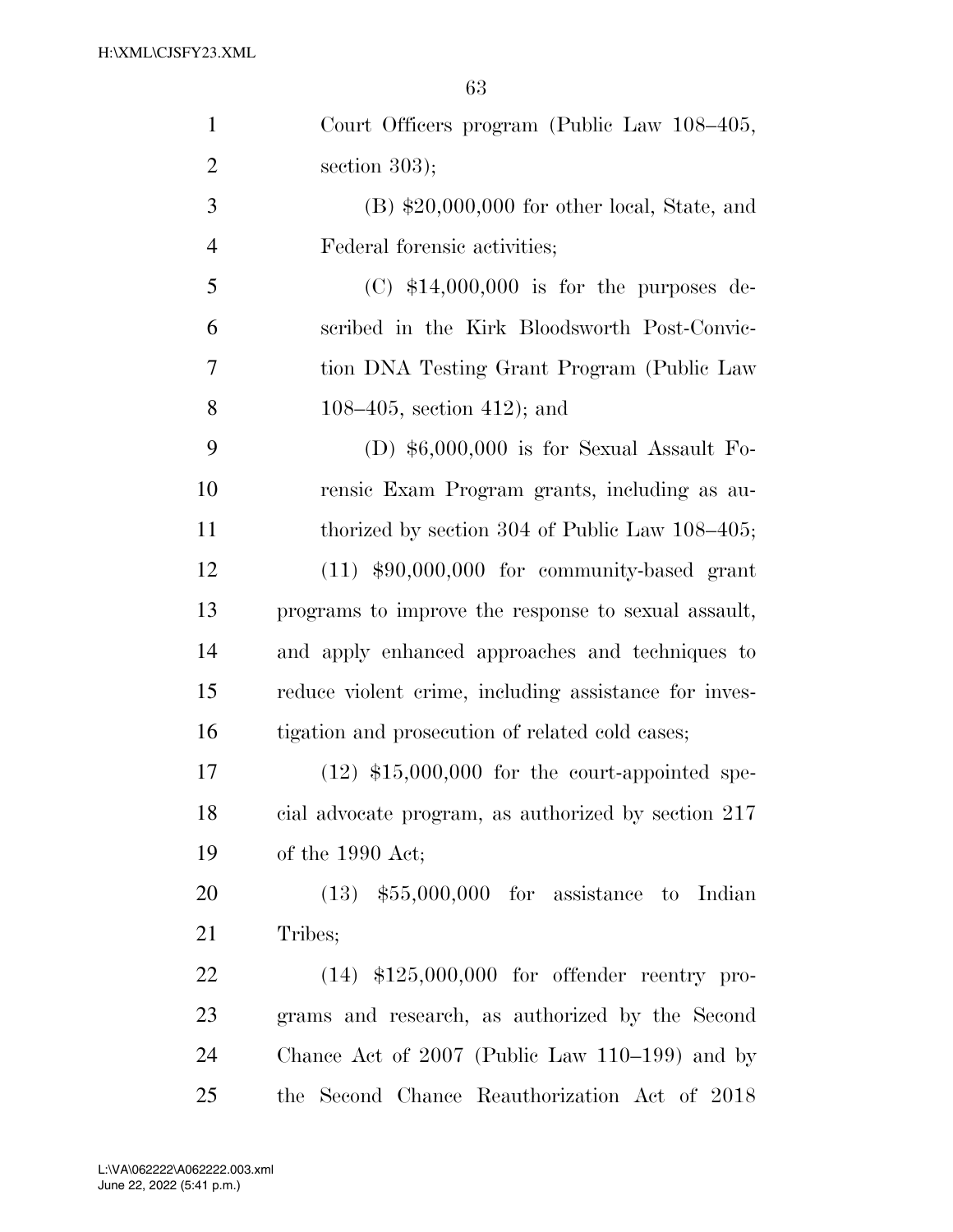| $\mathbf{1}$   | (Public Law $115-391$ ), without regard to the time     |
|----------------|---------------------------------------------------------|
| $\overline{2}$ | limitations specified at section $6(1)$ of such Act, of |
| 3              | which not to exceed—                                    |
| $\overline{4}$ | $(A)$ \$8,000,000 is for a program to im-               |
| 5              | prove State, local, and Tribal probation or pa-         |
| 6              | role supervision efforts and strategies;                |
| 7              | $(B)$ \$5,000,000 is for children of incarcer-          |
| 8              | ated parents demonstration programs to en-              |
| 9              | hance and maintain parental and family rela-            |
| 10             | tionships for incarcerated parents as a reentry         |
| 11             | or recidivism reduction strategy;                       |
| 12             | $(C)$ \$5,000,000 is for additional replication         |
| 13             | sites employing the Project HOPE Opportunity            |
| 14             | with<br>Enforcement model imple-<br>Probation           |
| 15             | menting swift and certain sanctions in proba-           |
| 16             | tion, of which no less than \$500,000 shall be          |
| 17             | used for a project that provides training, tech-        |
| 18             | nical assistance, and best practices; and               |
| 19             | (D) $$10,000,000$ is for a grant program                |
| 20             | for crisis stabilization and community reentry,         |
| 21             | as authorized by the Crisis Stabilization and           |
| 22             | Community Reentry Act of 2020 (Public Law               |
| 23             | $116 - 281$ :                                           |
| 24             | <i>Provided</i> , That up to \$7,500,000 of funds made  |
| 25             | available in this paragraph may be used for perform-    |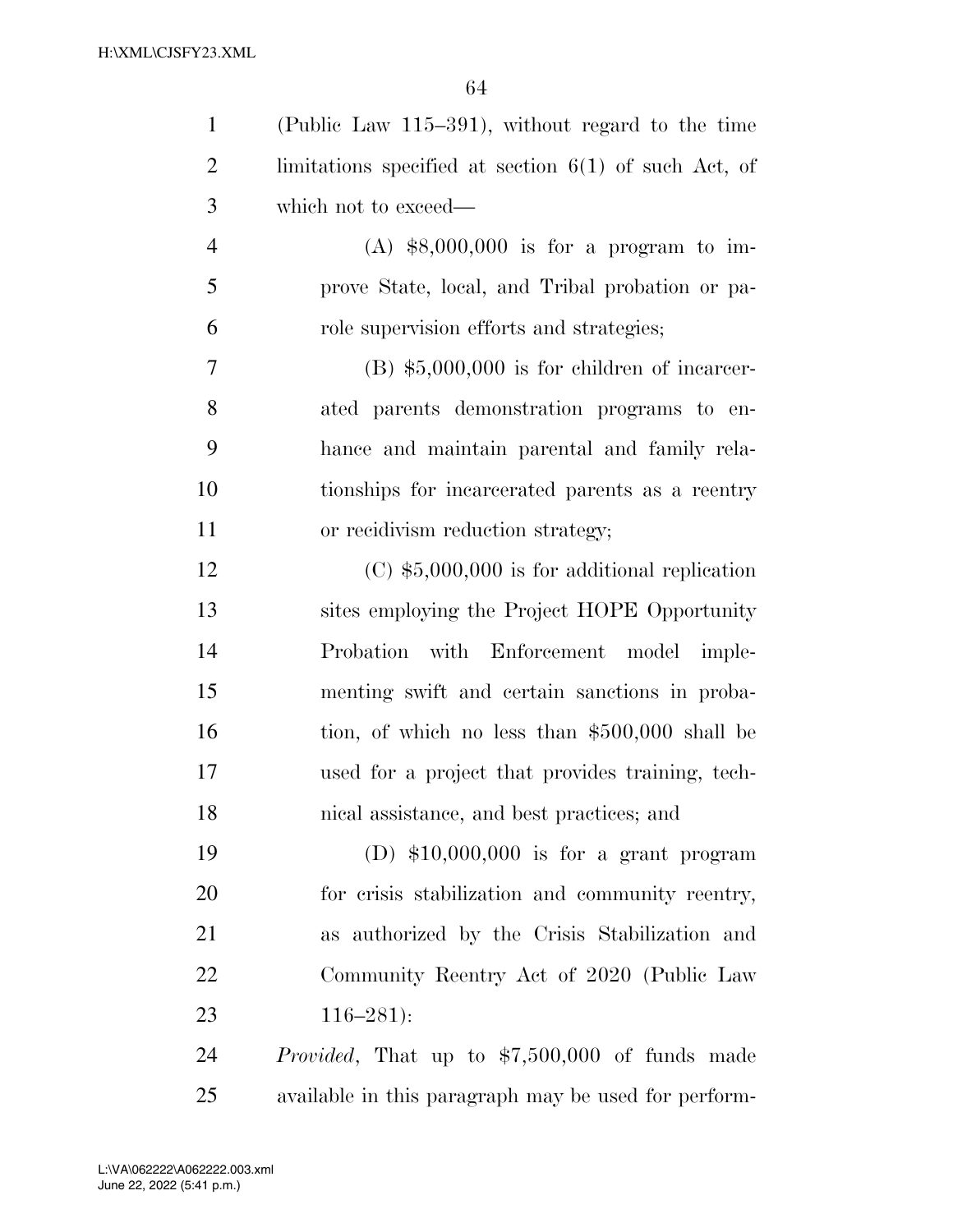ance-based awards for Pay for Success projects, of which up to \$5,000,000 shall be for Pay for Success programs implementing the Permanent Supportive Housing Model and reentry housing; (15) \$460,000,000 for comprehensive opioid use reduction activities, including as authorized by CARA, and for the following programs, which shall address opioid, stimulant, and substance use dis- orders consistent with underlying program authori- ties, of which— (A) \$100,000,000 is for Drug Courts, as 12 authorized by section  $1001(a)(25)(A)$  of title I of the 1968 Act, without regard to section 2952 of such title or the limitation of section 15 2951(a)(1) thereof relating to violent offenders; (B) \$45,000,000 is for mental health courts and adult and juvenile collaboration pro-18 gram grants, as authorized by parts V and HH of title I of the 1968 Act, and the Mentally Ill Offender Treatment and Crime Reduction Re- authorization and Improvement Act of 2008 (Public Law 110–416); (C) \$42,000,000 is for grants related to residential substance use treatment for State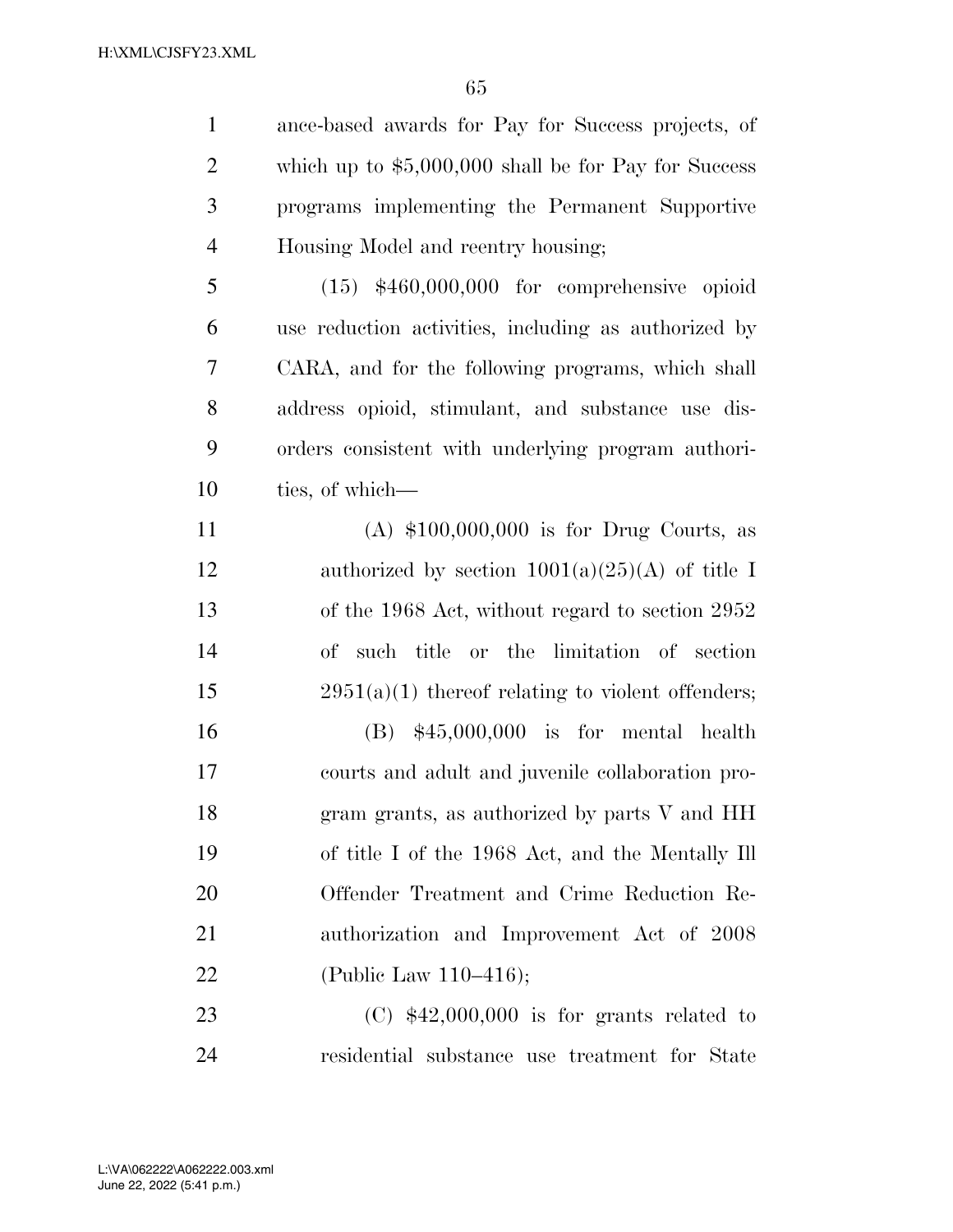| $\mathbf{1}$   | and local prisoners, as authorized by part S of        |
|----------------|--------------------------------------------------------|
| $\overline{2}$ | title I of the 1968 Act;                               |
| 3              | (D) $$38,000,000$ is for a veterans treat-             |
| $\overline{4}$ | ment courts program;                                   |
| 5              | $(E)$ \$35,000,000 is for a program to mon-            |
| 6              | itor prescription drugs and scheduled listed           |
| 7              | chemical products; and                                 |
| 8              | $(F)$ \$200,000,000 is for a comprehensive             |
| 9              | opioid, stimulant, and substance use program;          |
| 10             | $(16)$ \$2,500,000 for a competitive grant pro-        |
| 11             | gram authorized by the Keep Young Athletes Safe        |
| 12             | Act;                                                   |
| 13             | $(17)$ \$120,000,000 for grants to be adminis-         |
| 14             | tered by the Bureau of Justice Assistance for pur-     |
| 15             | poses authorized under the STOP School Violence        |
| 16             | Act;                                                   |
| 17             | $(18)$ \$4,000,000 for grants to State and local       |
| 18             | law enforcement agencies for the expenses associated   |
| 19             | with the investigation and prosecution of criminal of- |
| 20             | fenses involving civil rights, authorized by the Em-   |
| 21             | mett Till Unsolved Civil Rights Crimes Reauthoriza-    |
| 22             | tion Act of 2016 (Public Law $114-325$ );              |
| 23             | $(19)$ \$70,000,000 for grants to State, local, and    |
| 24             | Tribal law enforcement agencies to conduct edu-        |
| 25             | cational outreach and training on hate crimes and to   |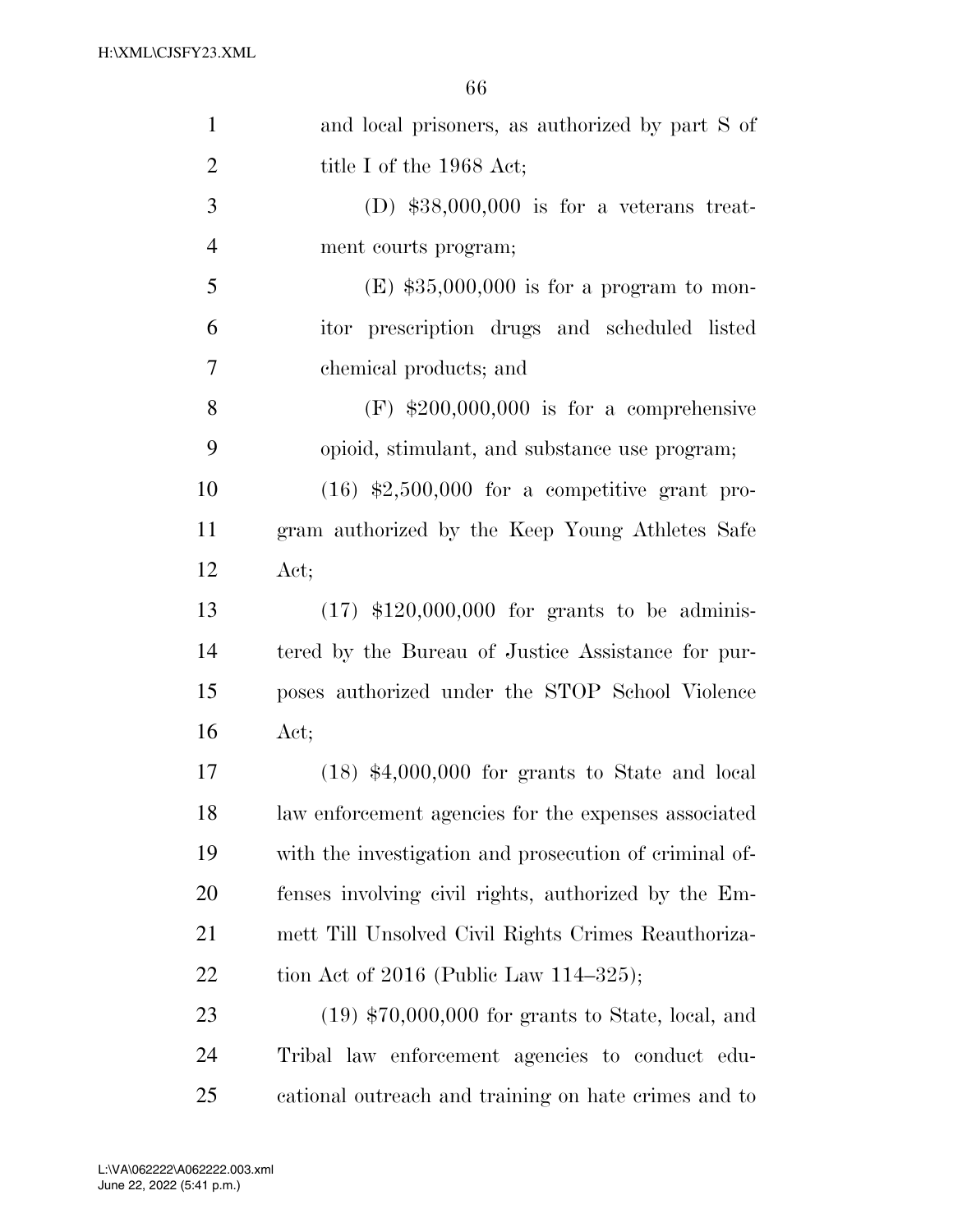investigate and prosecute hate crimes, as authorized by section 4704 of the Matthew Shepard and James Byrd, Jr. Hate Crimes Prevention Act (Public Law 111–84);

 (20) \$30,000,000 for grants to support commu- nity-based approaches to advancing justice and rec- onciliation, facilitating dialogue between all parties, building local capacity, de-escalating community ten- sions, and preventing hate crimes through conflict resolution and community empowerment and edu-cation;

 (21) \$225,000,000 for initiatives to improve po- lice-community relations, of which \$35,000,000 is for a competitive matching grant program for pur- chases of body-worn cameras for State, local, and Tribal law enforcement; \$40,000,000 is for a justice reinvestment initiative, for activities related to crimi- nal justice reform and recidivism reduction; and \$150,000,000 is for a community violence interven-tion and prevention initiative;

 (22) \$15,000,000 for programs authorized 22 under the Jabara-Heyer NO HATE Act (34 U.S.C. 30507);

 (23) \$10,000,000 for emergency law enforce-ment assistance for events occurring during or after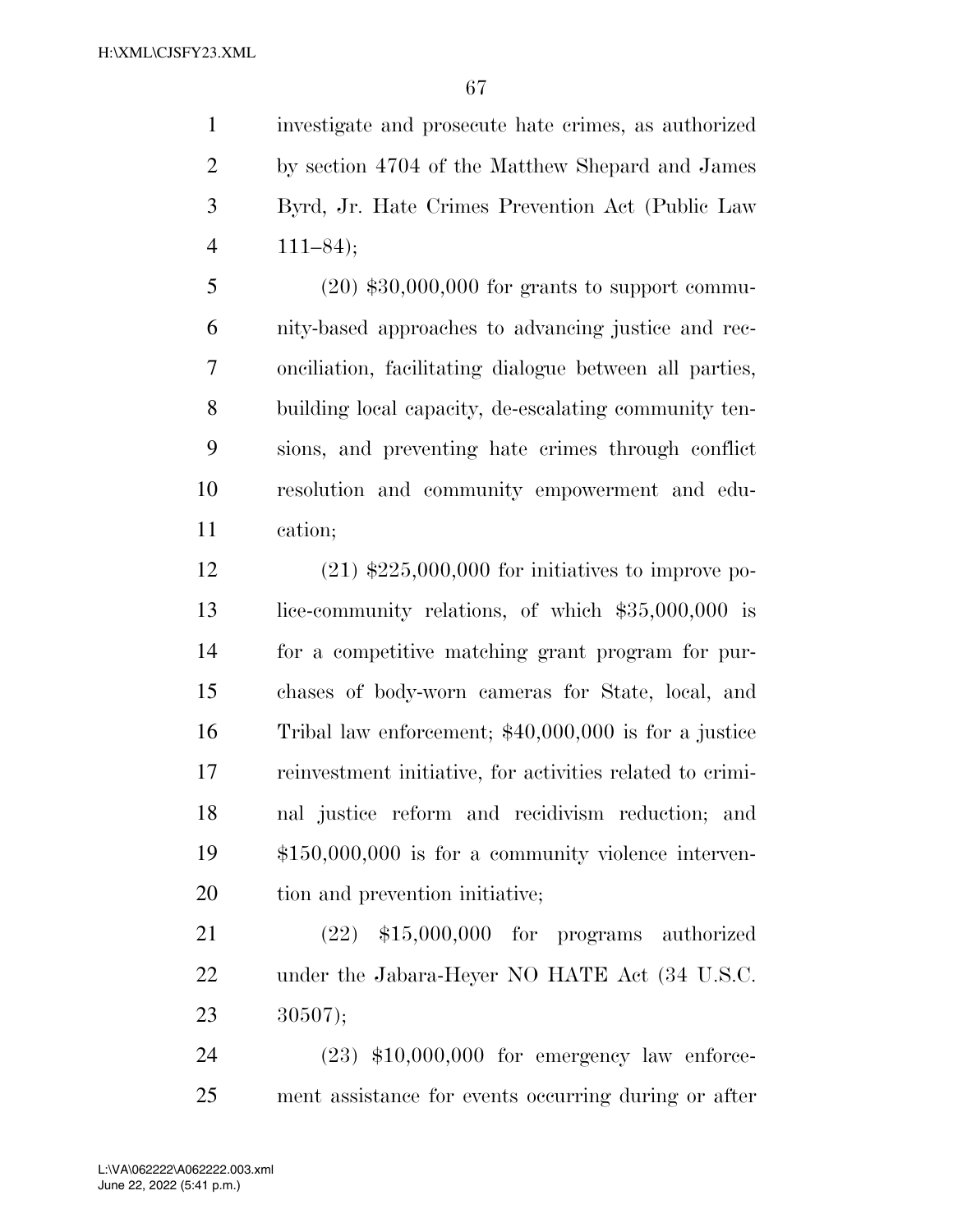| $\mathbf{1}$   | fiscal year 2023, as authorized by section 609M of                |
|----------------|-------------------------------------------------------------------|
| $\overline{2}$ | the Justice Assistance Act of 1984 (34 U.S.C.                     |
| 3              | 50101);                                                           |
| $\overline{4}$ | $(24)$ \$40,000,000 for an incentivization pro-                   |
| 5              | gram for extreme risk protection order laws;                      |
| 6              | $(25)$ \$25,000,000 for a public defender im-                     |
| 7              | provement program;                                                |
| 8              | $(26)$ \$20,000,000 for regional sexual assault in-               |
| 9              | vestigative training academies and related activities;            |
| 10             | and                                                               |
| 11             | $(27)$ \$15,000,000 for the Accelerating Justice                  |
| 12             | System Reform initiative:                                         |
| 13             | <i>Provided</i> , That, if a unit of local government uses any of |
| 14             | the funds made available under this heading to increase           |
| 15             | the number of law enforcement officers, the unit of local         |
| 16             | government will achieve a net gain in the number of law           |
| 17             | enforcement officers who perform non-administrative pub-          |
| 18             | lic sector safety service: <i>Provided further</i> , That in the  |
| 19             | spending plan submitted pursuant to section 528 of this           |
| 20             | Act, the Office of Justice Programs shall specifically and        |
| 21             | explicitly identify all changes in the administration of com-     |
| 22             | petitive grant programs for fiscal year 2023, including           |
| 23             | changes to applicant eligibility, priority<br>areas<br><b>or</b>  |
| 24             | weightings, and the application review process.                   |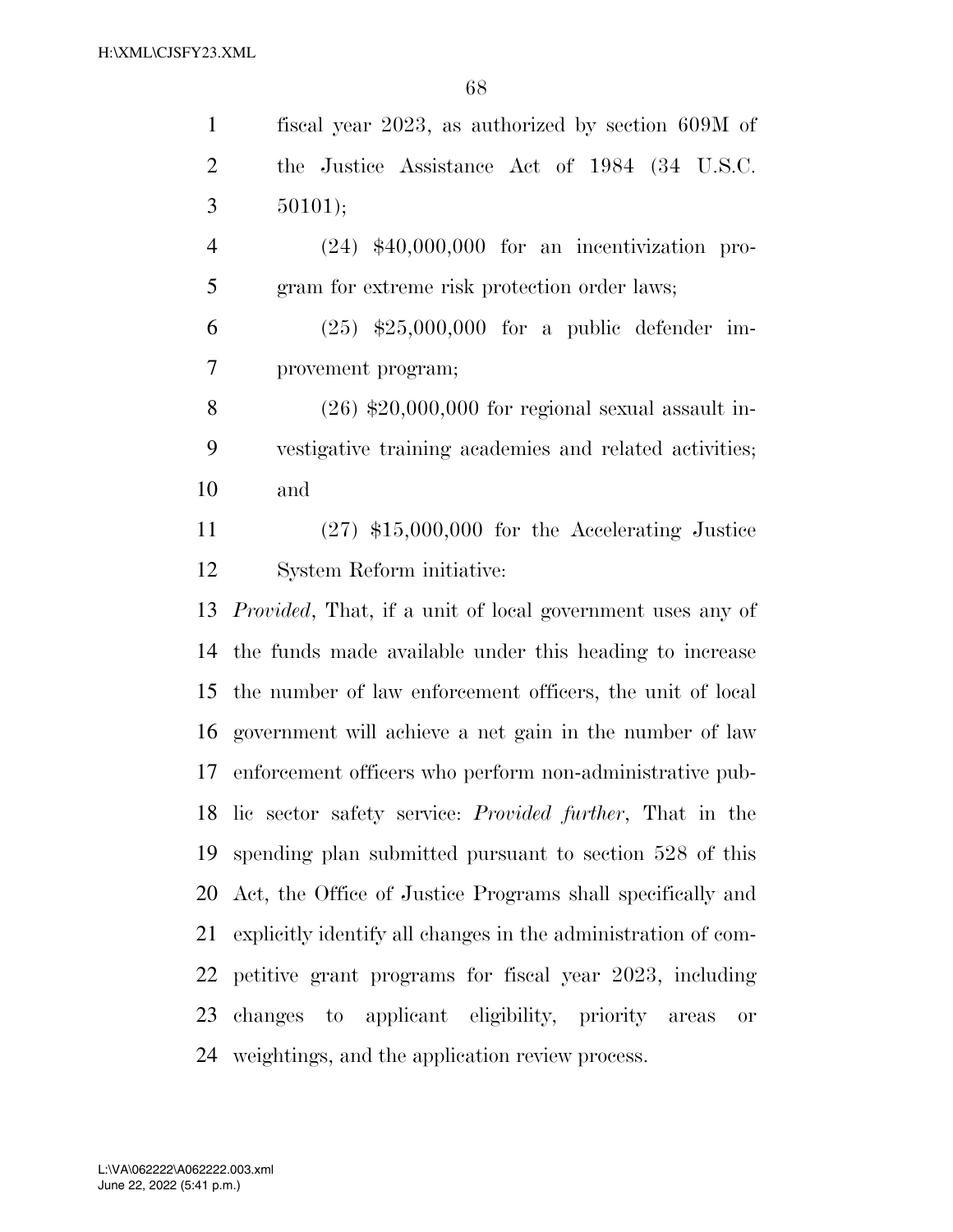## 1 JUVENILE JUSTICE PROGRAMS

 For grants, contracts, cooperative agreements, and other assistance authorized by the Juvenile Justice and Delinquency Prevention Act of 1974 (''the 1974 Act''); the Omnibus Crime Control and Safe Streets Act of 1968 (''the 1968 Act''); the Violence Against Women and De- partment of Justice Reauthorization Act of 2005 (Public Law 109–162) (''the 2005 Act''); the Missing Children's Assistance Act (34 U.S.C. 11291 et seq.); the PROTECT Act (Public Law 108–21); the Victims of Child Abuse Act of 1990 (Public Law 101–647) (''the 1990 Act''); the Adam Walsh Child Protection and Safety Act of 2006 (Public Law 109–248) (''the Adam Walsh Act''); the PROTECT Our Children Act of 2008 (Public Law 110– 401); the Violence Against Women Reauthorization Act of 2013 (Public Law 113–4) (''the 2013 Act''); the Justice for All Reauthorization Act of 2016 (Public Law 114– 324); the Missing Children's Assistance Act of 2018 (Pub- lic Law 115–267); the Juvenile Justice Reform Act of 2018 (Public Law 115–385); the Victims of Crime Act of 1984 (chapter XIV of title II of Public Law 98–473) (''the 1984 Act''); the Comprehensive Addiction and Re- covery Act of 2016 (Public Law 114–198); and for other juvenile justice programs, \$410,000,000, to remain avail-able until expended as follows—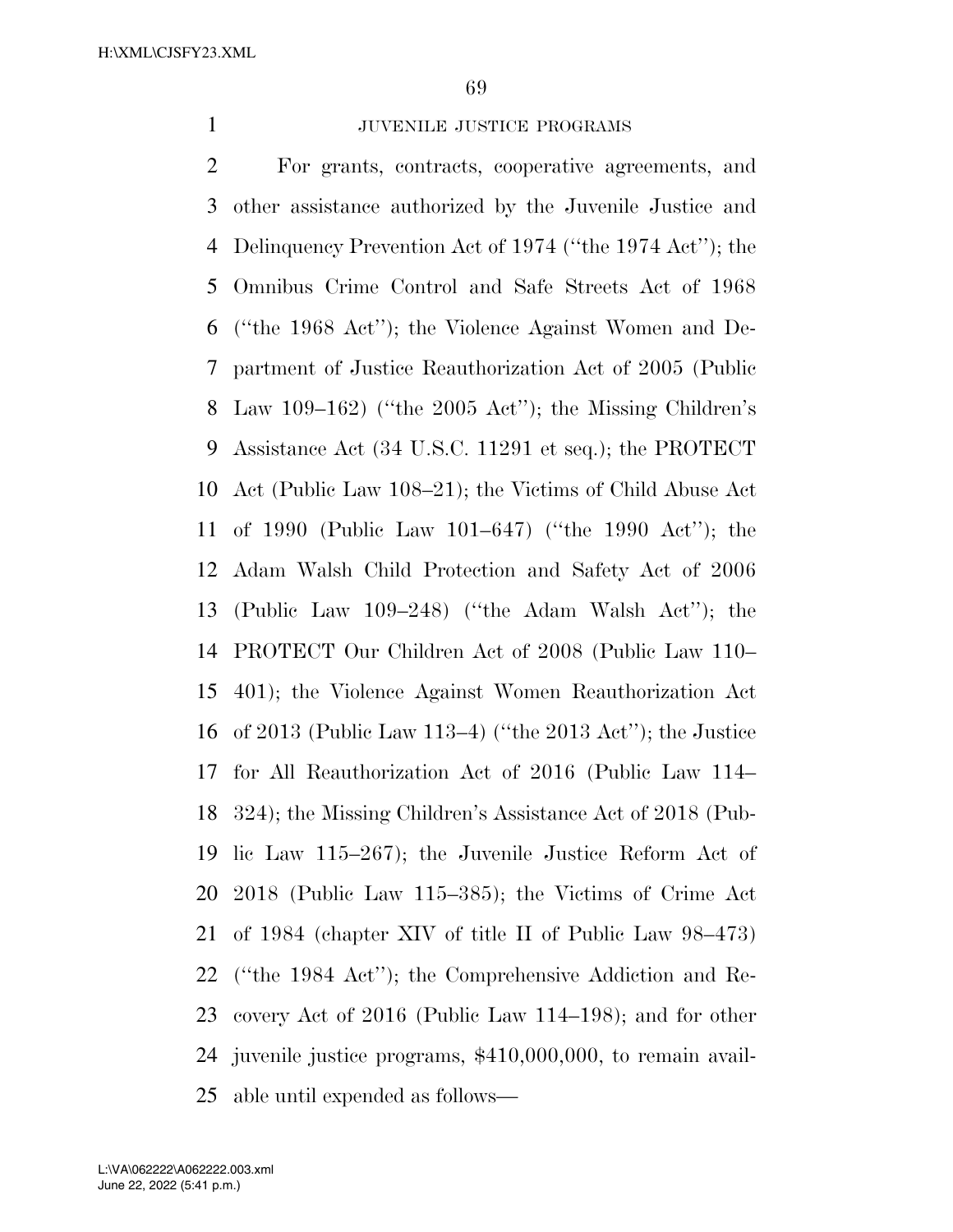| $\mathbf{1}$   | $(1)$ \$75,000,000 for programs authorized by              |
|----------------|------------------------------------------------------------|
| $\overline{2}$ | section 221 of the 1974 Act, and for training and          |
| 3              | technical assistance to assist small, nonprofit organi-    |
| $\overline{4}$ | zations with the Federal grants process: <i>Provided</i> , |
| 5              | That of the amounts provided under this paragraph,         |
| 6              | $$500,000$ shall be for a competitive demonstration        |
| $\overline{7}$ | grant program to support emergency planning                |
| 8              | among State, local, and Tribal juvenile justice resi-      |
| 9              | dential facilities;                                        |
| 10             | $(2)$ \$110,000,000 for youth mentoring grants;            |
| 11             | $(3)$ \$62,500,000 for delinquency prevention, of          |
| 12             | which, pursuant to sections $261$ and $262$ of the         |
| 13             | $1974$ Act—                                                |
| 14             | $(A)$ \$5,000,000 shall be for grants to pre-              |
| 15             | vent trafficking of girls;                                 |
| 16             | $(B)$ \$14,000,000 shall be for the Tribal                 |
| 17             | Youth Program;                                             |
| 18             | $(C)$ \$500,000 shall be for an Internet site              |
| 19             | providing information and resources on children            |
| <b>20</b>      | of incarcerated parents;                                   |
| 21             | (D) $$5,500,000$ shall be for competitive                  |
| 22             | grants focusing on girls in the juvenile justice           |
| 23             | system;                                                    |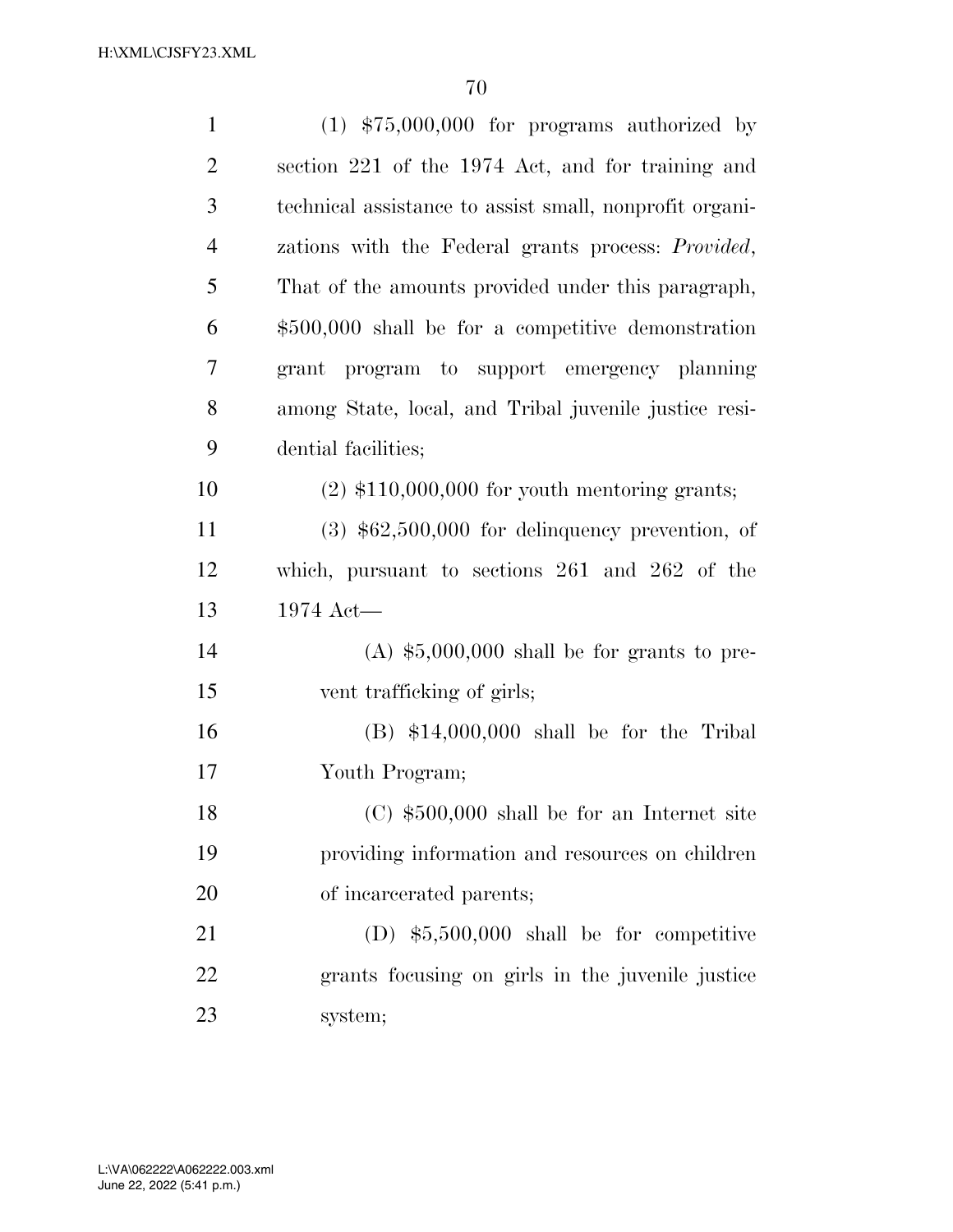| $\mathbf{1}$   | $(E)$ \$12,000,000 shall be for an initiative       |
|----------------|-----------------------------------------------------|
| $\overline{2}$ | relating to youth affected by opioids, stimu-       |
| 3              | lants, and other substance use; and                 |
| $\overline{4}$ | $(F)$ \$8,000,000 shall be for an initiative        |
| 5              | relating to children exposed to violence;           |
| 6              | $(4)$ \$36,000,000 for programs authorized by       |
| 7              | the Victims of Child Abuse Act of 1990;             |
| 8              | $(5)$ \$107,500,000 for missing and exploited       |
| 9              | children programs, including as authorized by sec-  |
| 10             | tions $404(b)$ and $405(a)$ of the 1974 Act (except |
| 11             | that section $102(b)(4)(B)$ of the PROTECT Our      |
| 12             | Children Act of 2008 (Public Law 110-401) shall     |
| 13             | not apply for purposes of this Act);                |
| 14             | $(6)$ \$4,500,000 for child abuse training pro-     |
| 15             | grams for judicial personnel and practitioners, as  |
| 16             | authorized by section 222 of the 1990 Act;          |
| 17             | $(7)$ \$3,000,000 for a program to improve juve-    |
| 18             | nile indigent defense;                              |
| 19             | $(8)$ \$3,500,000 for an initiative relating to al- |
| 20             | ternatives to youth incarceration;                  |
| 21             | $(9)$ \$4,500,000 for an initiative to promote ju-  |
| 22             | venile justice and child welfare collaboration;     |
| 23             | $(10)$ \$1,000,000 for a program to reduce bar-     |
| 24             | riers related to juvenile and criminal records for  |
| 25             | youth; and                                          |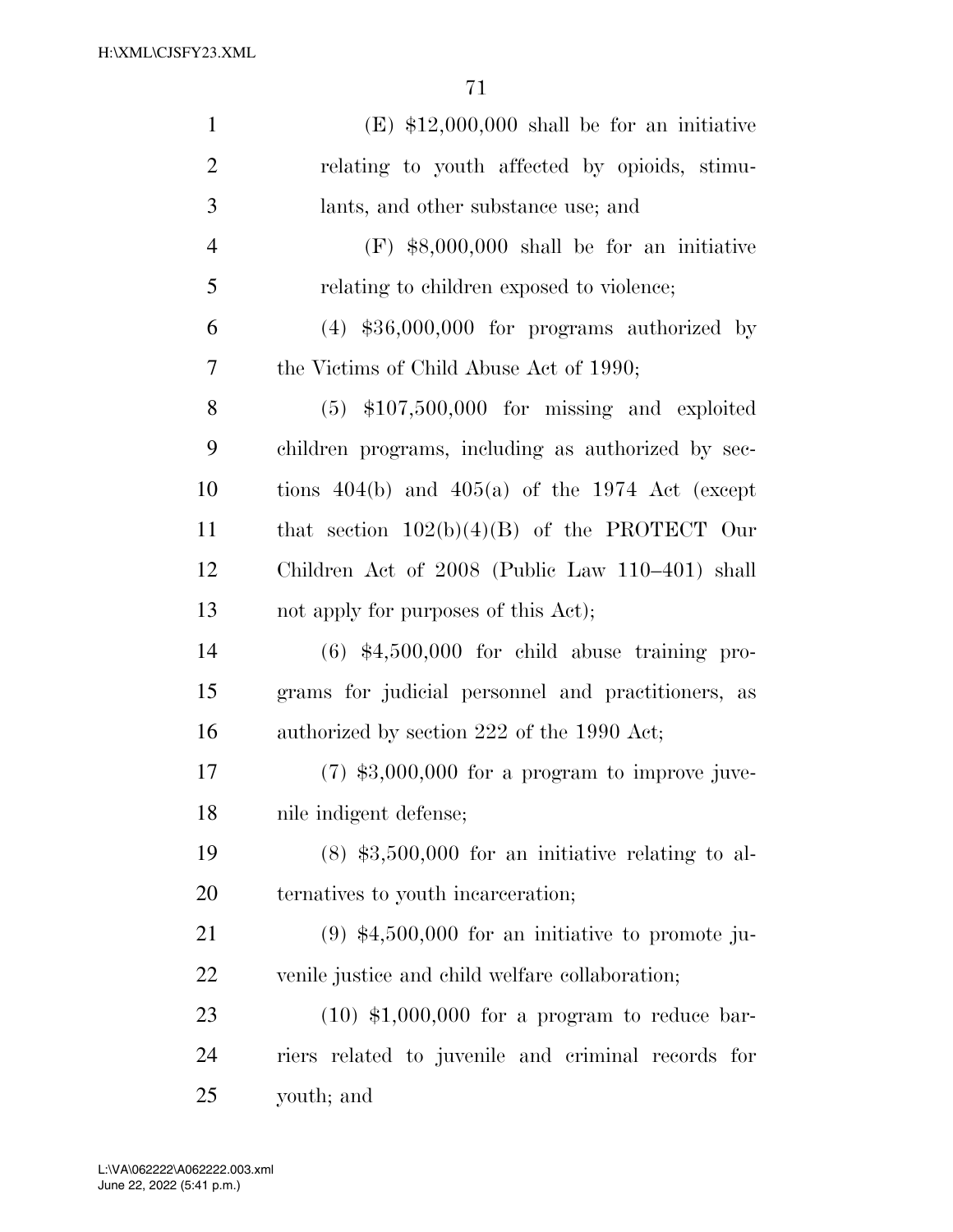(11) \$2,500,000 for a hate crime prevention and intervention initiative for youth:

 *Provided*, That not more than 10 percent of each amount may be used for research, evaluation, and statistics activi- ties designed to benefit the programs or activities author- ized: *Provided further*, That not more than 2 percent of the amounts designated under paragraphs (1) through (3) and (6) may be used for training and technical assistance: *Provided further*, That the two preceding provisos shall not apply to grants and projects administered pursuant to sec- tions 261 and 262 of the 1974 Act and to missing and exploited children programs.

13 PUBLIC SAFETY OFFICER BENEFITS

(INCLUDING TRANSFER OF FUNDS)

 For payments and expenses authorized under section  $1001(a)(4)$  of title I of the Omnibus Crime Control and Safe Streets Act of 1968, such sums as are necessary (in- cluding amounts for administrative costs), to remain avail- able until expended; and \$34,800,000 for payments au- thorized by section 1201(b) of such Act and for edu- cational assistance authorized by section 1218 of such Act, to remain available until expended: *Provided*, That not- withstanding section 204 of this Act, upon a determina- tion by the Attorney General that emergent circumstances require additional funding for such disability and edu-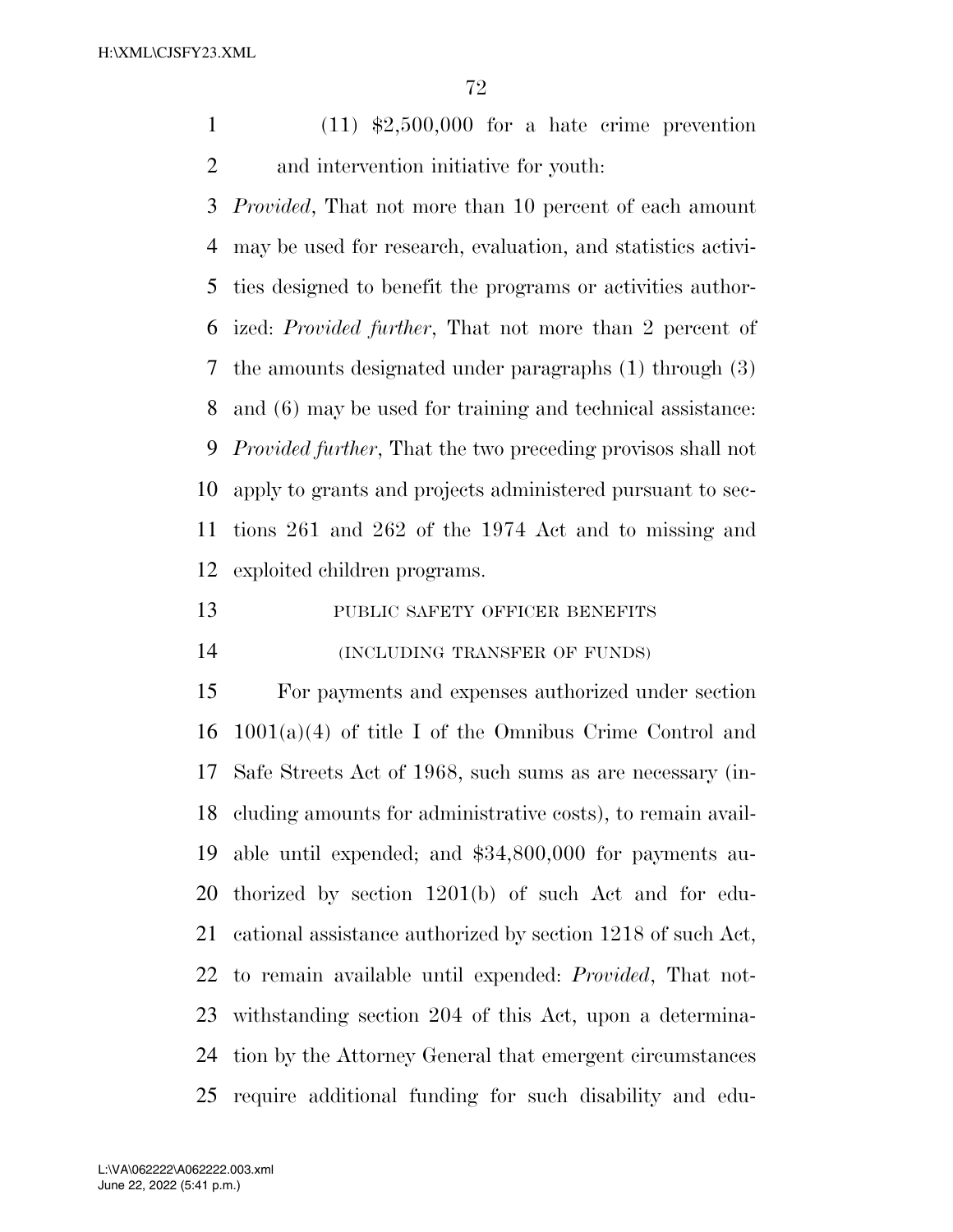cation payments, the Attorney General may transfer such amounts to ''Public Safety Officer Benefits'' from avail- able appropriations for the Department of Justice as may be necessary to respond to such circumstances: *Provided further*, That any transfer pursuant to the preceding pro- viso shall be treated as a reprogramming under section 505 of this Act and shall not be available for obligation or expenditure except in compliance with the procedures set forth in that section.

 COMMUNITY ORIENTED POLICING SERVICES COMMUNITY ORIENTED POLICING SERVICES PROGRAMS **(INCLUDING TRANSFER OF FUNDS)** 

 For activities authorized by the Violent Crime Con- trol and Law Enforcement Act of 1994 (Public Law 103– 322); the Omnibus Crime Control and Safe Streets Act of 1968 (''the 1968 Act''); the Violence Against Women and Department of Justice Reauthorization Act of 2005 (Public Law 109–162) (''the 2005 Act''); the American Law Enforcement Heroes Act of 2017 (Public Law 115– 37); the Law Enforcement Mental Health and Wellness Act (Public Law 115–113) (''the LEMHW Act''); the SUPPORT for Patients and Communities Act (Public Law 115–271); and the Supporting and Treating Officers In Crisis Act of 2019 (Public Law 116–32) (''the STOIC Act''), \$540,927,000, to remain available until expended: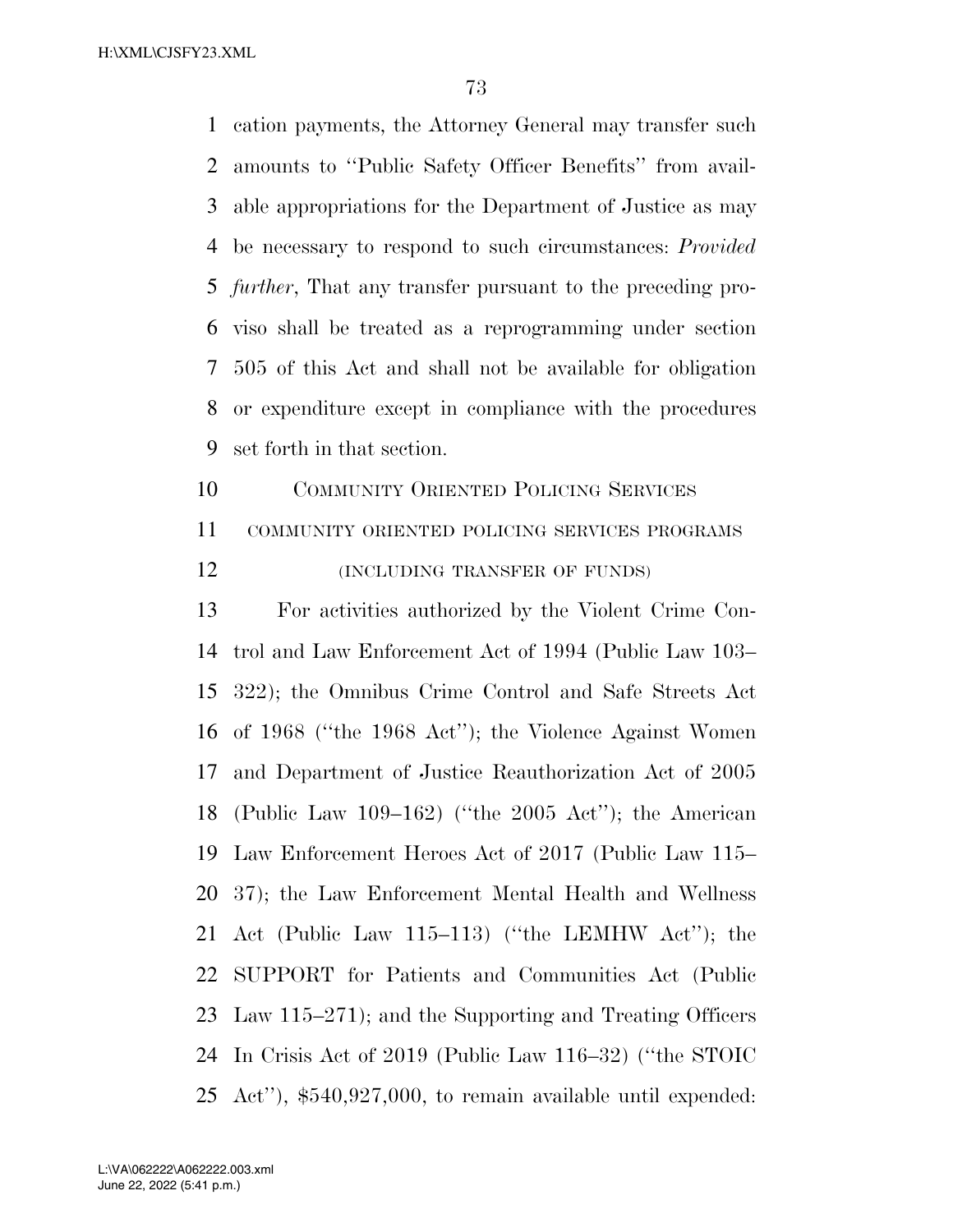*Provided*, That any balances made available through prior year deobligations shall only be available in accordance with section 505 of this Act: *Provided further*, That of the amount provided under this heading—

 (1) \$277,400,000 is for grants under section 1701 of title I of the 1968 Act (34 U.S.C. 10381) for the hiring and rehiring of additional career law enforcement officers under part Q of such title not- withstanding subsections (h) and (i) of such section and section 1704(c) of such title: *Provided*, That, notwithstanding section 1704(c) of such title (34 U.S.C. 10384(c)), funding for hiring or rehiring a career law enforcement officer may not exceed \$125,000 unless the Director of the Office of Com- munity Oriented Policing Services grants a waiver from this limitation: *Provided further*, That of the amounts appropriated under this paragraph, \$34,000,000 is for improving Tribal law enforce- ment, including hiring, equipment, training, anti- methamphetamine activities, and anti-opioid activi- ties: *Provided further*, That of the amounts appro- priated under this paragraph \$44,000,000 is for re- gional information sharing activities, as authorized by part M of title I of the 1968 Act, which shall be transferred to and merged with ''Research, Evalua-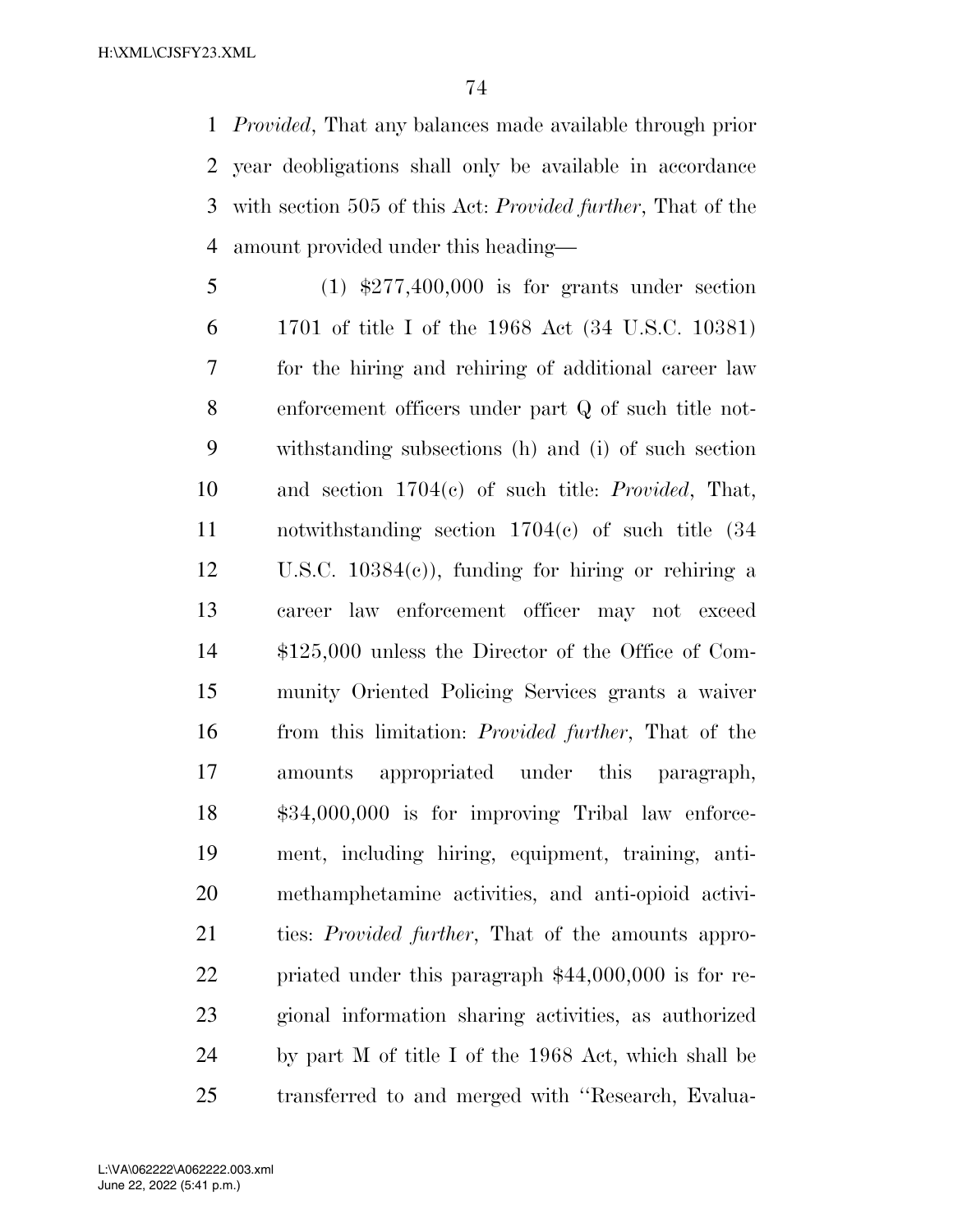tion, and Statistics'' for administration by the Office of Justice Programs: *Provided further*, That of the amounts appropriated under this paragraph, no less than \$4,000,000 is to support the Tribal Access Program: *Provided further*, That of the amounts ap- propriated under this paragraph, \$10,000,000 is for training, peer mentoring, mental health program ac- tivities, and other support services as authorized under the LEMHW Act and the STOIC Act: *Pro- vided further*, That of the amounts appropriated under this paragraph, \$10,000,000 is for the col- laborative reform model of technical assistance in furtherance of section 1701 of title I of the 1968 Act (34 U.S.C. 10381): *Provided further*, That of the amounts appropriated under this paragraph, no less than \$4,000,000 is for grant programs to create civilian review boards and develop best practices for civilian review boards;

19  $(2)$  \$12,000,000 is for activities authorized by 20 the POLICE Act of 2016 (Public Law 114–199);

 (3) \$16,500,000 is for competitive grants to State law enforcement agencies in States with high seizures of precursor chemicals, finished meth- amphetamine, laboratories, and laboratory dump sei-zures: *Provided*, That funds appropriated under this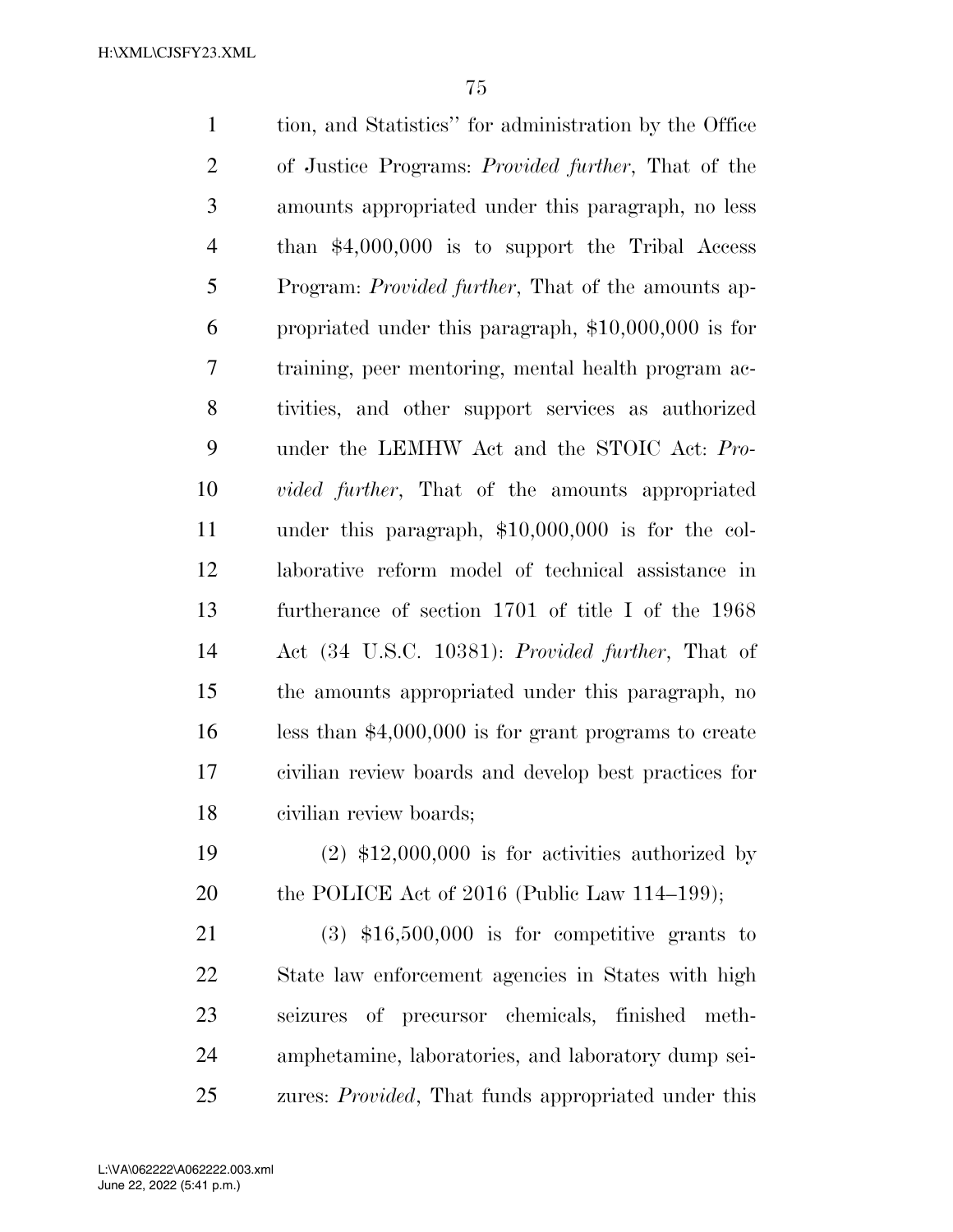paragraph shall be utilized for investigative purposes to locate or investigate illicit activities, including precursor diversion, laboratories, or methamphet-amine traffickers;

 (4) \$36,500,000 is for competitive grants to statewide law enforcement agencies in States with high rates of primary treatment admissions for her- oin and other opioids: *Provided*, That these funds shall be utilized for investigative purposes to locate or investigate illicit activities, including activities re- lated to the distribution of heroin or unlawful dis- tribution of prescription opioids, or unlawful heroin and prescription opioid traffickers through statewide collaboration;

 (5) \$55,000,000 is for competitive grants to be administered by the Community Oriented Policing Services Office for purposes authorized under the STOP School Violence Act (title V of division S of Public Law 115–141);

 (6) \$50,000,000 is for community policing de- velopment activities in furtherance of section 1701 of title I of the 1968 Act (34 U.S.C. 10381); and (7) \$93,527,000 is for a law enforcement tech- nologies and interoperable communications program, and related law enforcement and public safety equip-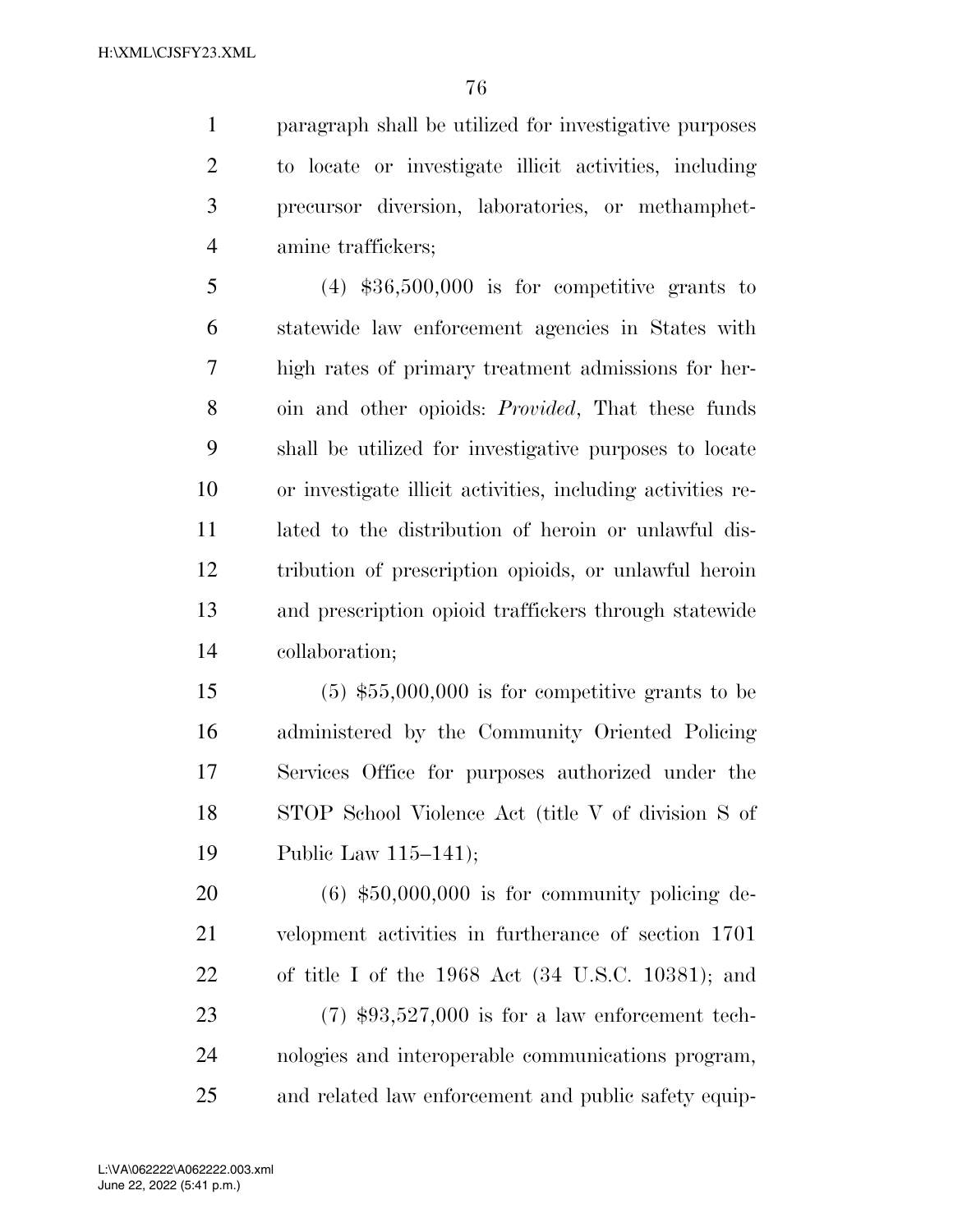ment, which shall be used for the projects, and in the amounts, in the table titled ''Community Ori- ented Policing Services, Technology and Equipment Community Projects'', in the report accompanying this Act: *Provided*, That such amounts may not be transferred for any other purpose: *Provided further*, That grants funded by such amounts shall not be subject to section 1703 of title I of the 1968 Act (34 U.S.C. 10383).

# GENERAL PROVISIONS—DEPARTMENT OF JUSTICE **INCLUDING TRANSFER OF FUNDS**)

 SEC. 201. In addition to amounts otherwise made available in this title for official reception and representa- tion expenses, a total of not to exceed \$50,000 from funds appropriated to the Department of Justice in this title shall be available to the Attorney General for official re-ception and representation expenses.

 SEC. 202. None of the funds appropriated under this title shall be used to require any person to perform, or facilitate in any way the performance of, any abortion.

 SEC. 203. Nothing in the preceding section shall re- move the obligation of the Director of the Bureau of Pris- ons to provide escort services necessary for a female in- mate to receive such service outside the Federal facility: *Provided*, That nothing in this section in any way dimin-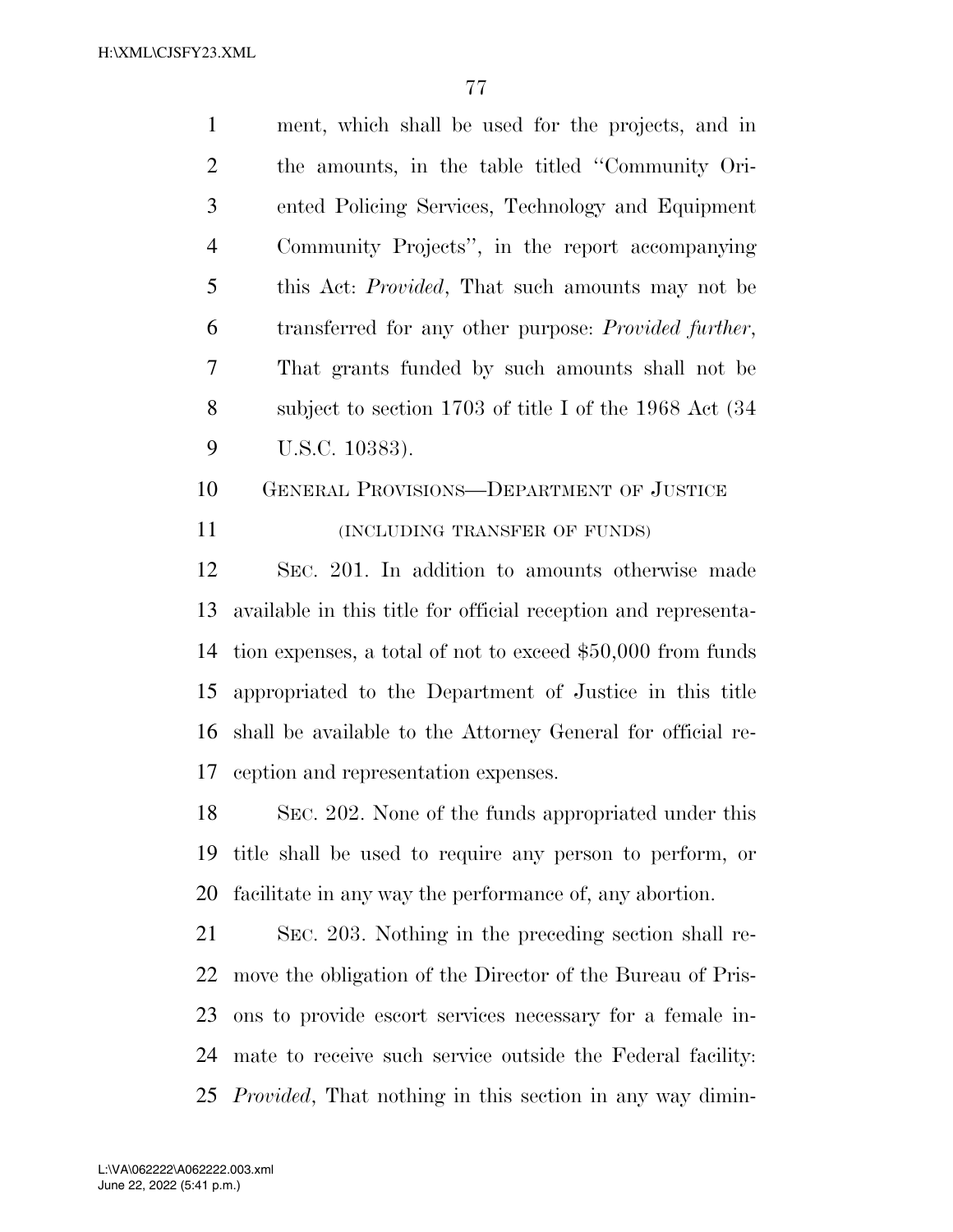ishes the effect of section 203 intended to address the phil- osophical beliefs of individual employees of the Bureau of Prisons.

 SEC. 204. Not to exceed 5 percent of any appropria- tion made available for the current fiscal year for the De- partment of Justice in this Act may be transferred be- tween such appropriations, but no such appropriation, ex- cept as otherwise specifically provided, shall be increased by more than 10 percent by any such transfers: *Provided*, That any transfer pursuant to this section shall be treated as a reprogramming of funds under section 505 of this Act and shall not be available for obligation except in com- pliance with the procedures set forth in that section: *Pro- vided further*, That this section shall not apply to the fol-lowing—

- (1) paragraph 1(Q) under the heading ''State and Local Law Enforcement Assistance''; and
- (2) paragraph (7) under the heading ''Commu-nity Oriented Policing Services Programs''.

 SEC. 205. None of the funds made available under this title may be used by the Federal Bureau of Prisons or the United States Marshals Service for the purpose of transporting an individual who is a prisoner pursuant to conviction for crime under State or Federal law and is classified as a maximum or high security prisoner, other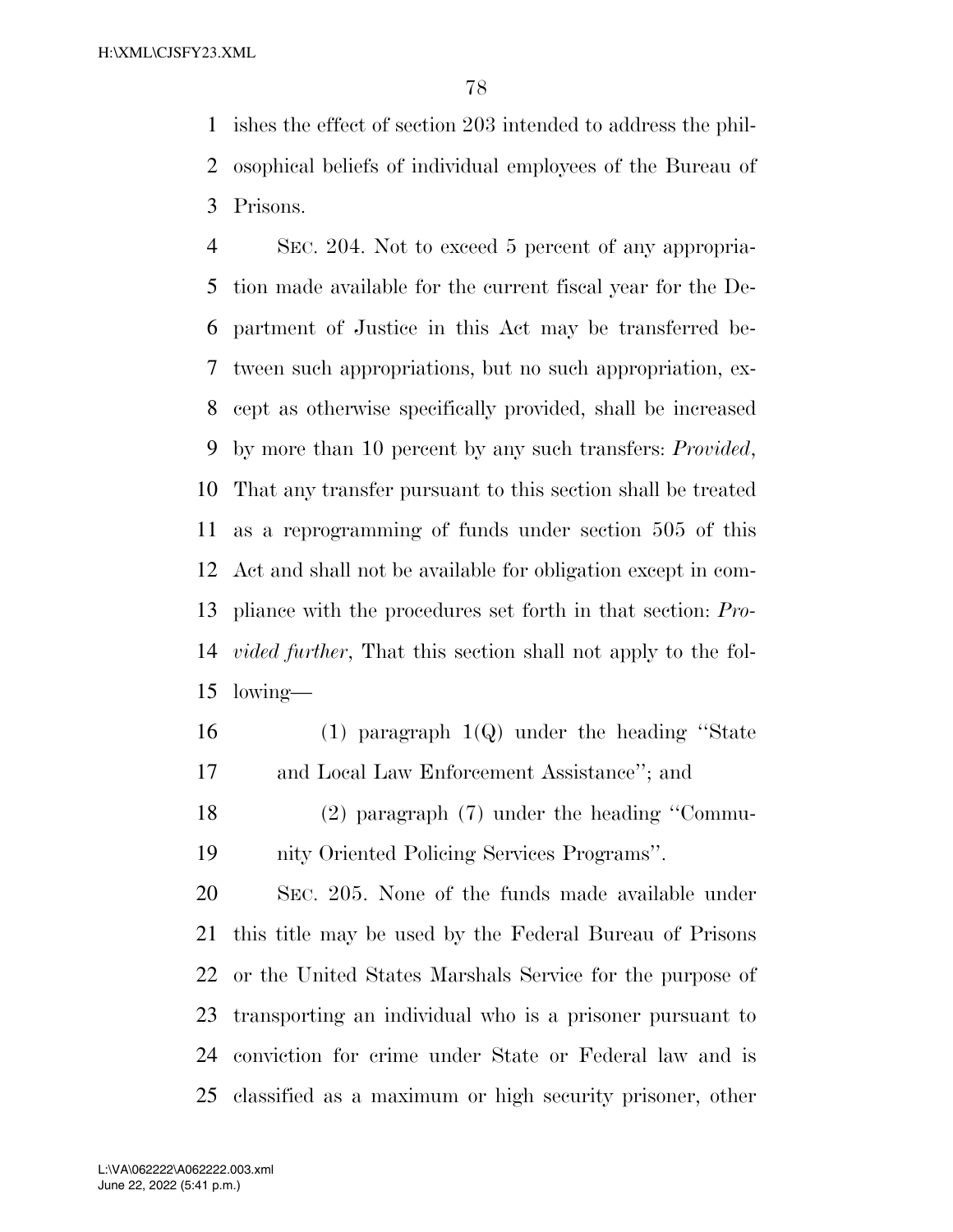than to a prison or other facility certified by the Federal Bureau of Prisons as appropriately secure for housing such a prisoner.

 SEC. 206. (a) None of the funds appropriated by this Act may be used by Federal prisons to purchase cable tele- vision services, or to rent or purchase audiovisual or elec- tronic media or equipment used primarily for recreational purposes.

 (b) Subsection (a) does not preclude the rental, main- tenance, or purchase of audiovisual or electronic media or equipment for inmate training, religious, or educational programs.

 SEC. 207. None of the funds made available under this title shall be obligated or expended for any new or enhanced information technology program having total es- timated development costs in excess of \$100,000,000, un- less the Deputy Attorney General and the investment re- view board certify to the Committees on Appropriations of the House of Representatives and the Senate that the information technology program has appropriate program management controls and contractor oversight mecha- nisms in place, and that the program is compatible with the enterprise architecture of the Department of Justice. SEC. 208. The notification thresholds and procedures set forth in section 505 of this Act shall apply to devi-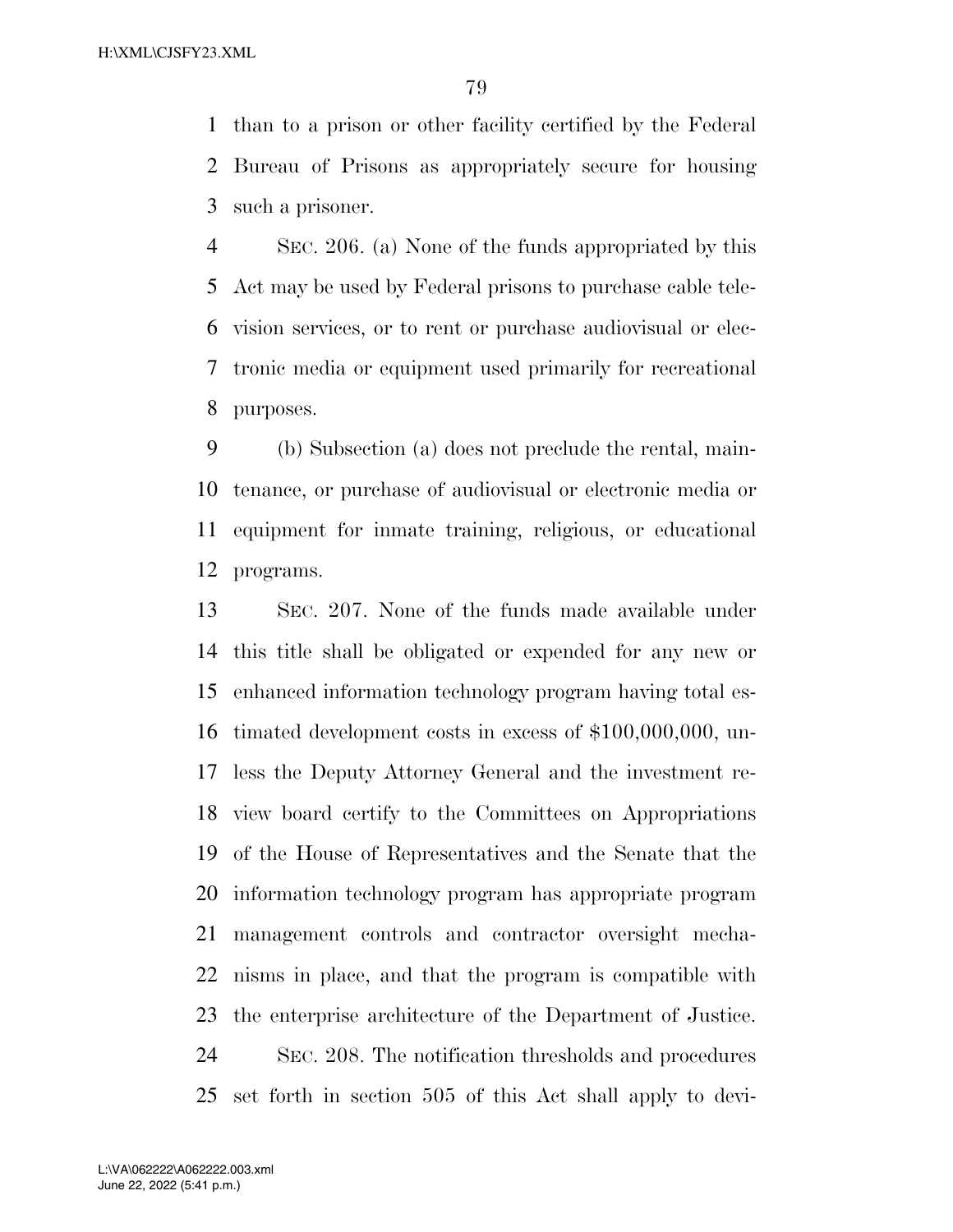ations from the amounts designated for specific activities in this Act and in the report accompanying this Act, and to any use of deobligated balances of funds provided under this title in previous years.

 SEC. 209. None of the funds appropriated by this Act may be used to plan for, begin, continue, finish, process, or approve a public-private competition under the Office of Management and Budget Circular A–76 or any suc- cessor administrative regulation, directive, or policy for work performed by employees of the Bureau of Prisons or of Federal Prison Industries, Incorporated.

 SEC. 210. Notwithstanding any other provision of law, no funds shall be available for the salary, benefits, or expenses of any United States Attorney assigned dual or additional responsibilities by the Attorney General or his designee that exempt that United States Attorney from the residency requirements of section 545 of title 28, United States Code.

 SEC. 211. At the discretion of the Attorney General, and in addition to any amounts that otherwise may be available (or authorized to be made available) by law, with respect to funds appropriated by this title under the head- ings ''Research, Evaluation and Statistics'', ''State and Local Law Enforcement Assistance'', and ''Juvenile Jus-tice Programs''—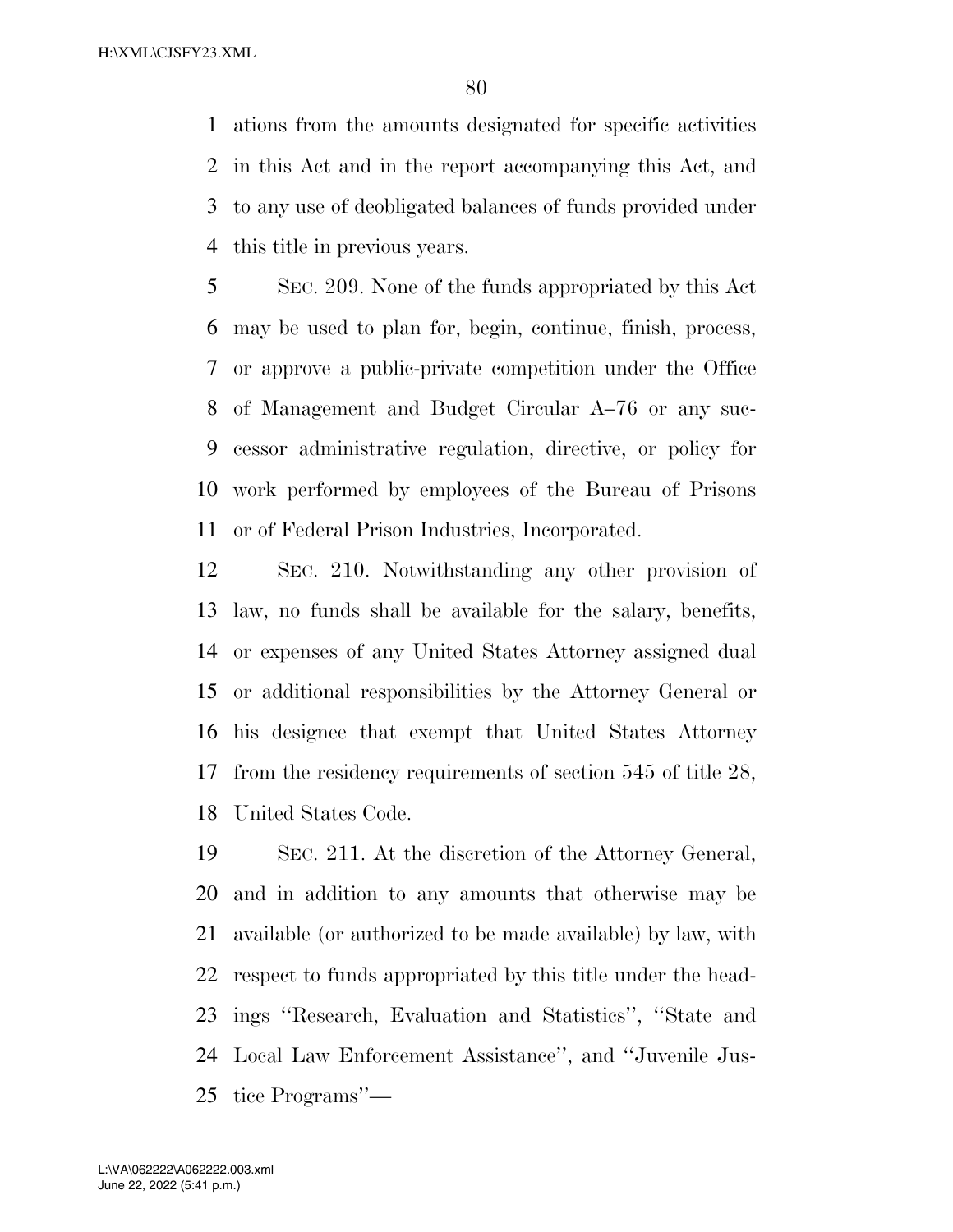(1) up to 2 percent of funds made available to the Office of Justice Programs for grant or reim- bursement programs may be used by such Office to provide training and technical assistance; and

 (2) up to 2 percent of funds made available for grant or reimbursement programs under such head- ings, except for amounts appropriated specifically for research, evaluation, or statistical programs adminis- tered by the National Institute of Justice and the Bureau of Justice Statistics, shall be transferred to and merged with funds provided to the National In- stitute of Justice and the Bureau of Justice Statis- tics, to be used by them for research, evaluation, or statistical purposes, without regard to the authoriza-tions for such grant or reimbursement programs.

16 This section shall not apply to paragraph  $1(Q)$  under the heading ''State and Local Law Enforcement Assistance''. SEC. 212. Upon request by a grantee for whom the Attorney General has determined there is a fiscal hard- ship, the Attorney General may, with respect to funds ap- propriated in this or any other Act making appropriations for fiscal years 2020 through 2023 for the following pro-grams, waive the following requirements:

 (1) For the adult and juvenile offender State and local reentry demonstration projects under part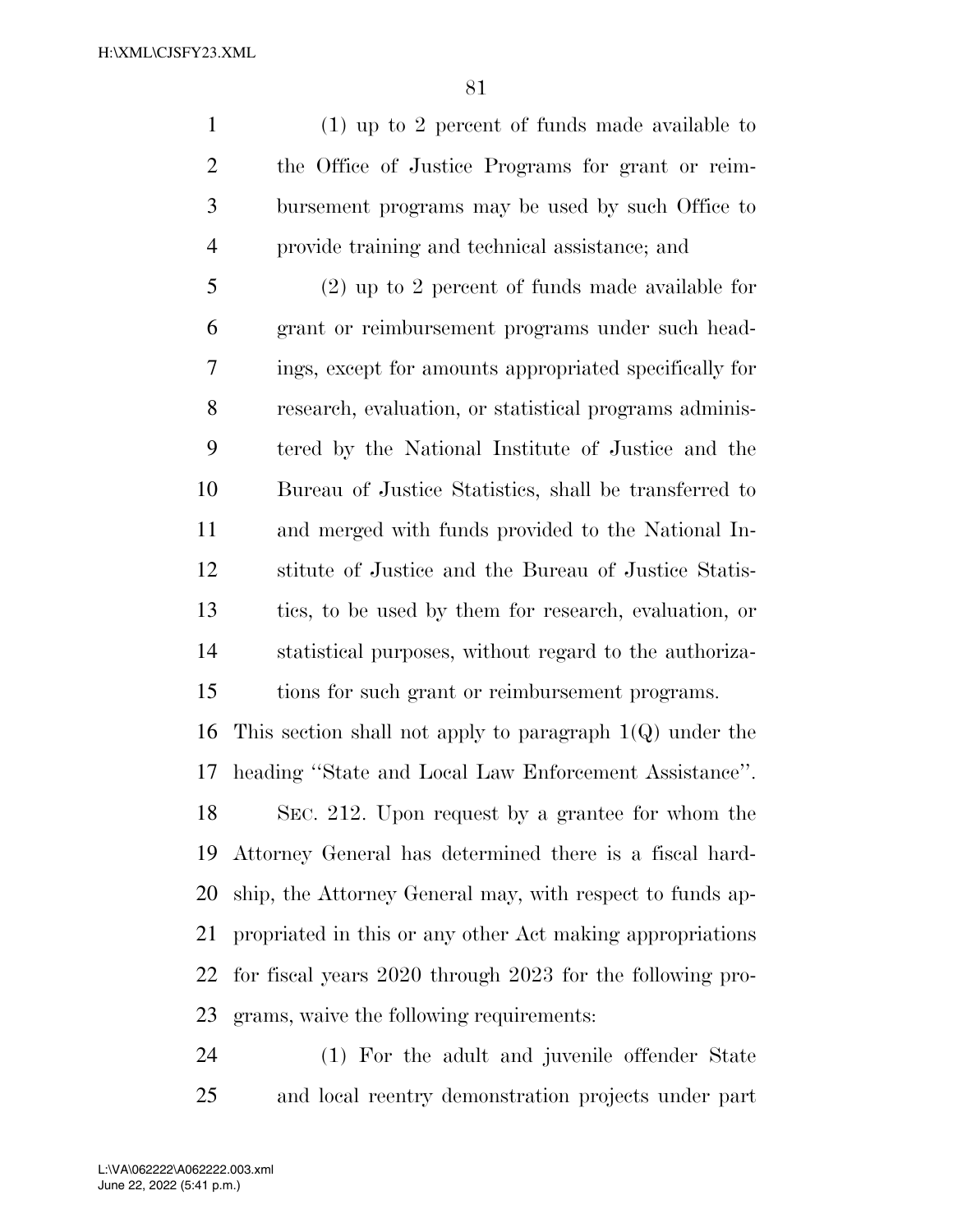FF of title I of the Omnibus Crime Control and Safe Streets Act of 1968 (34 U.S.C. 10631 et seq.), 3 the requirements under section  $2976(g)(1)$  of such 4 part  $(34 \text{ U.S.C. } 10631(g)(1)).$ 

 (2) For grants to protect inmates and safe- guard communities as authorized by section 6 of the Prison Rape Elimination Act of 2003 (34 U.S.C.  $30305(c)(3)$ , the requirements of section  $6(c)(3)$  of such Act.

 This section shall not apply to paragraph 1(Q) under the heading ''State and Local Law Enforcement Assistance''. SEC. 213. Notwithstanding any other provision of law, section 20109(a) of subtitle A of title II of the Violent Crime Control and Law Enforcement Act of 1994 (34 U.S.C. 12109(a)) shall not apply to amounts made avail-able by this or any other Act.

 SEC. 214. None of the funds made available under this Act, other than for the national instant criminal back- ground check system established under section 103 of the Brady Handgun Violence Prevention Act (34 U.S.C. 40901), may be used by a Federal law enforcement officer to facilitate the transfer of an operable firearm to an indi- vidual if the Federal law enforcement officer knows or sus-pects that the individual is an agent of a drug cartel, un-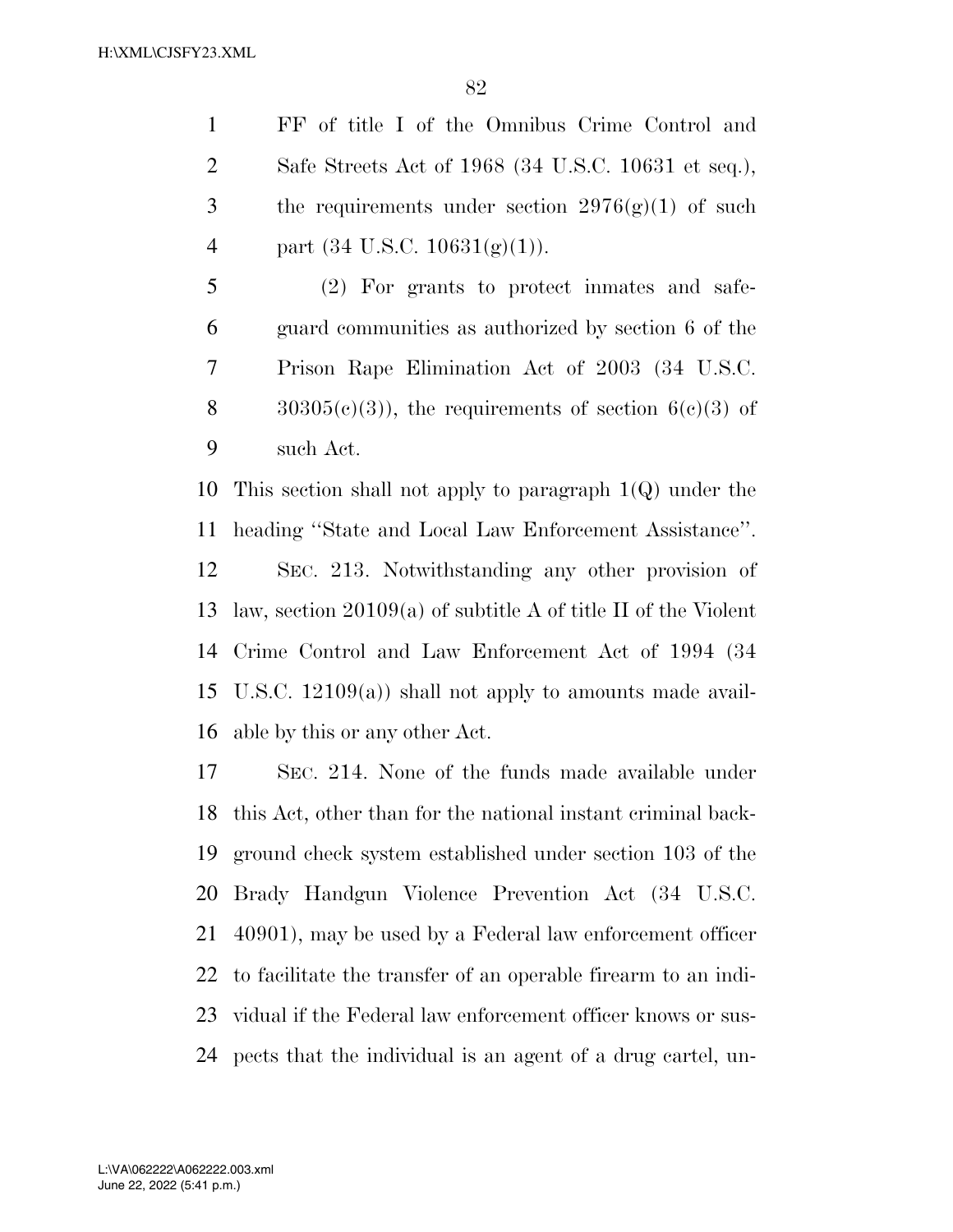less law enforcement personnel of the United States con-tinuously monitor or control the firearm at all times.

 SEC. 215. Discretionary funds that are made avail- able in this Act for the Office of Justice Programs may be used to participate in Performance Partnership Pilots authorized under such authorities as have been enacted for Performance Partnership Pilots in appropriations acts in prior fiscal years and the current fiscal year.

 SEC. 216. The Attorney General shall submit to the Committees on Appropriations of the House of Represent- atives and the Senate quarterly reports on the Crime Vic- tims Fund, the Working Capital Fund, the Three Percent Fund, and the Asset Forfeiture Fund. Such quarterly re- ports shall contain at least the same level of information and detail for each Fund as was provided to the Commit- tees on Appropriations of the House of Representatives and the Senate in fiscal year 2022.

 SEC. 217. In this fiscal year, amounts credited to and made available in the Department of Justice Working Capital Fund as an offsetting collection pursuant to sec- tion 11013 of Public Law 107–273 shall be so credited and available as provided in that section.

 SEC. 218. Section 3201 of the Crime Control Act of 1990 (28 U.S.C. 509 note), is amended—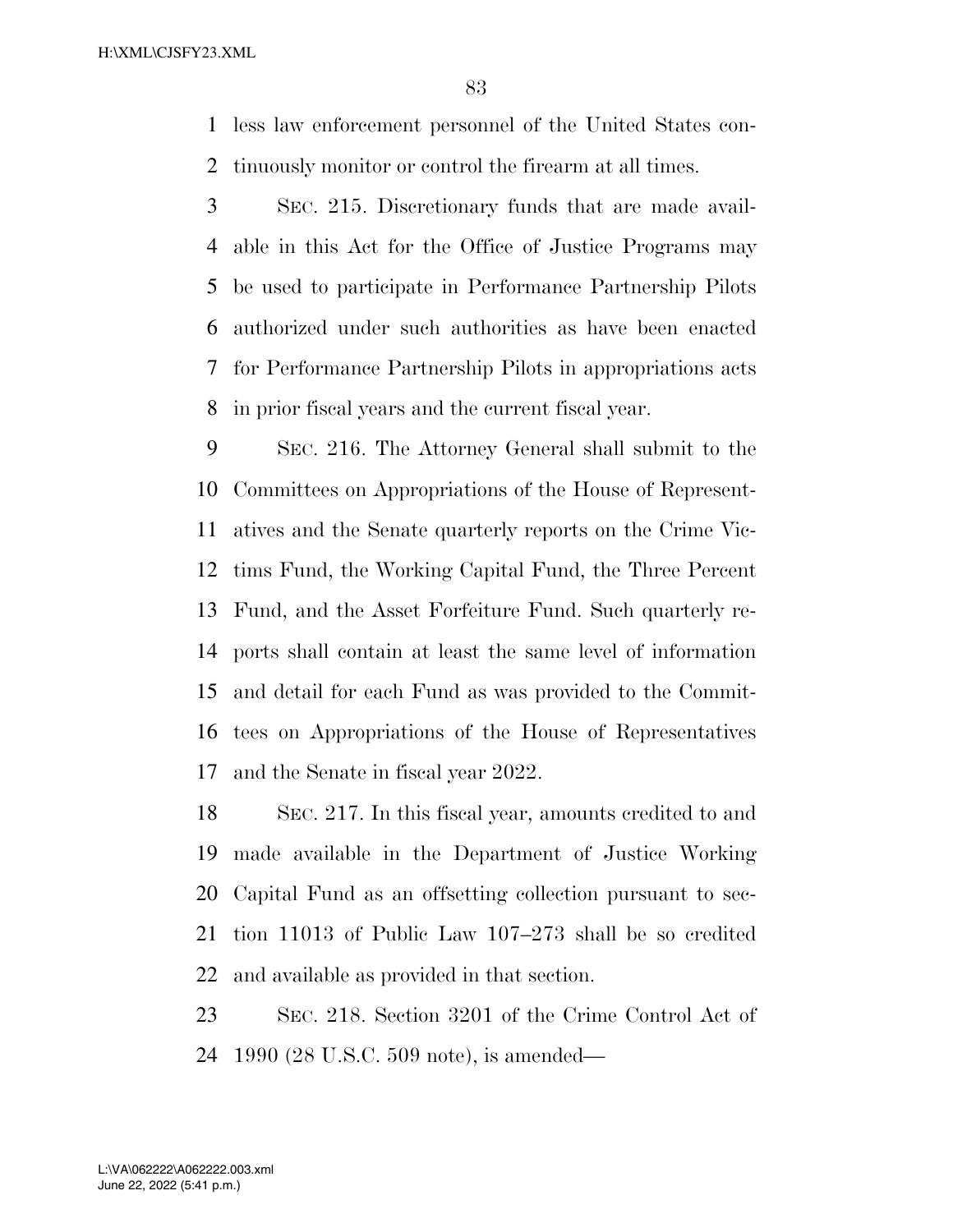| $\mathbf{1}$   | (1) by striking "or the Immigration and Natu-              |
|----------------|------------------------------------------------------------|
| $\overline{2}$ | ralization Service" and inserting "the Federal Pris-       |
| 3              | on System, the Bureau of Alcohol, Tobacco, Fire-           |
| $\overline{4}$ | arms and Explosives, or the United States Marshals         |
| 5              | Service"; and                                              |
| 6              | (2) by striking " $25,000$ " and inserting                 |
| 7              | " $50,000$ ".                                              |
| 8              | SEC. 219. None of the funds made available by this         |
| 9              | Act may be used to move the Bureau of Alcohol, Tobacco,    |
| 10             | Firearms and Explosives (ATF) Canine Training Center       |
| 11             | or the ATF National Canine Division from Front Royal,      |
| 12             | Virginia, to another location.                             |
| 13             | This title may be cited as the "Department of Justice"     |
| 14             | Appropriations Act, 2023".                                 |
| 15             | TITLE III                                                  |
| 16             | <b>SCIENCE</b>                                             |
| 17             |                                                            |
| 18             | OFFICE OF SCIENCE AND TECHNOLOGY POLICY                    |
|                | For necessary expenses of the Office of Science and        |
| 19             | Technology Policy, in carrying out the purposes of the Na- |
| 20             | tional Science and Technology Policy, Organization, and    |
| 21             | Priorities Act of 1976 (42 U.S.C. 6601 et seq.), hire of   |
| 22             | passenger motor vehicles, and services as authorized by    |
| 23             | section 3109 of title 5, United States Code, not to exceed |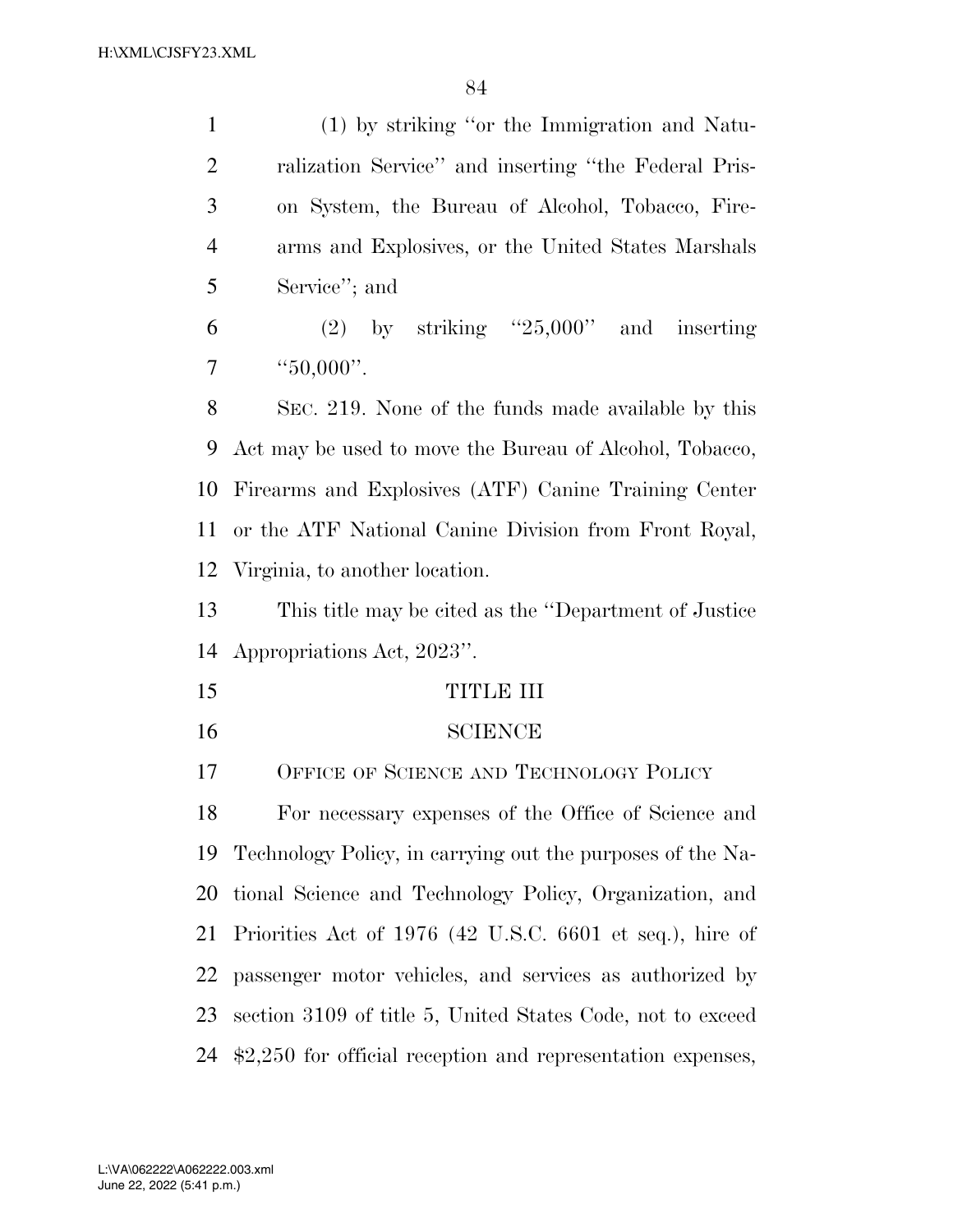and rental of conference rooms in the District of Colum-bia, \$7,965,000.

### NATIONAL SPACE COUNCIL

 For necessary expenses of the National Space Coun- cil, in carrying out the purposes of title V of Public Law 100–685 and Executive Order No. 13803, hire of pas- senger motor vehicles, and services as authorized by sec- tion 3109 of title 5, United States Code, not to exceed \$2,250 for official reception and representation expenses, \$1,965,000: *Provided*, That notwithstanding any other provision of law, the National Space Council may accept personnel support from Federal agencies, departments, and offices, and such Federal agencies, departments, and offices may detail staff without reimbursement to the Na-tional Space Council for purposes provided herein.

NATIONAL AERONAUTICS AND SPACE ADMINISTRATION

#### 17 SCIENCE

 For necessary expenses, not otherwise provided for, in the conduct and support of science research and devel- opment activities, including research, development, oper- ations, support, and services; maintenance and repair, fa- cility planning and design; space flight, spacecraft control, and communications activities; program management; per- sonnel and related costs, including uniforms or allowances therefor, as authorized by sections 5901 and 5902 of title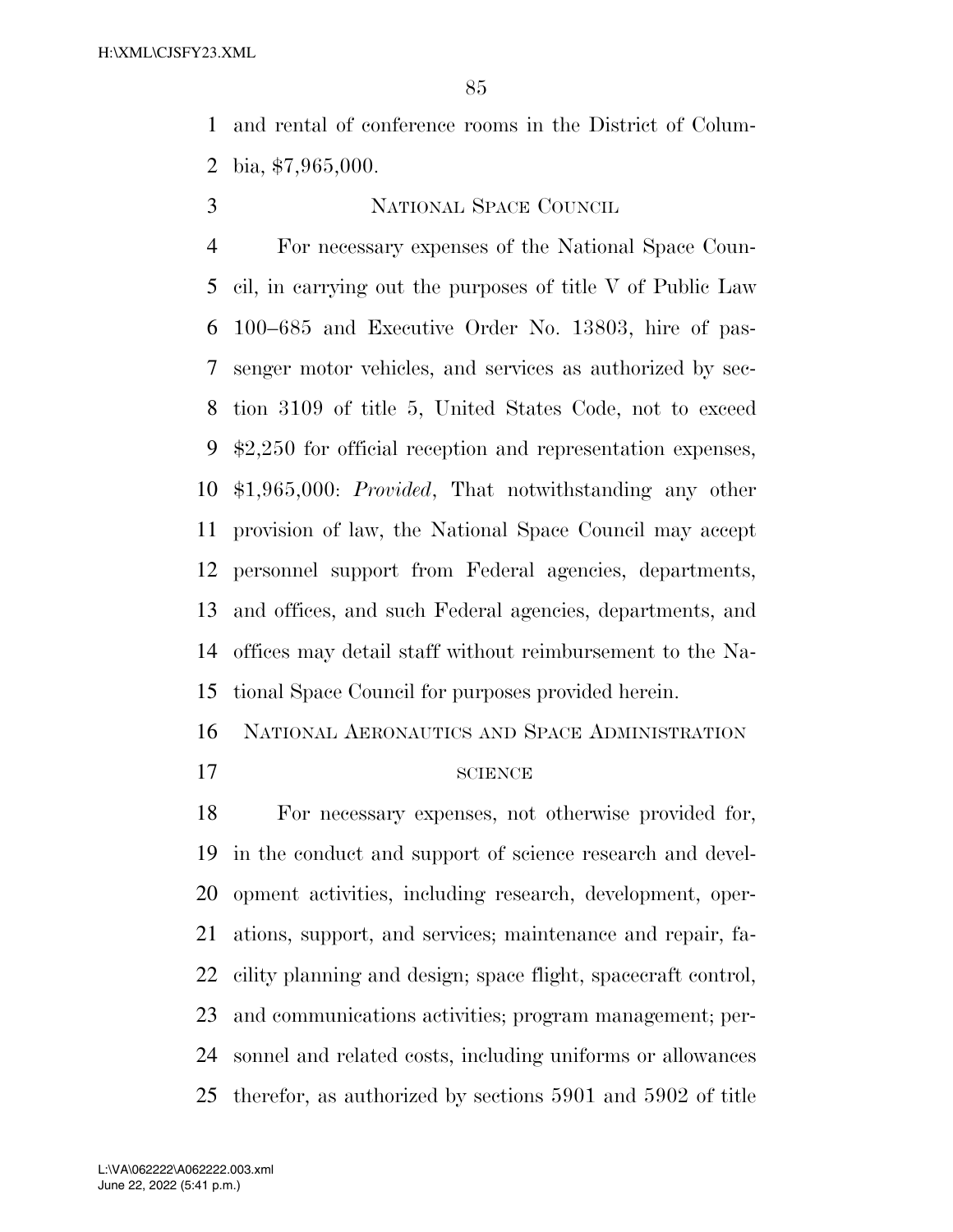5, United States Code; travel expenses; purchase and hire of passenger motor vehicles; and purchase, lease, charter, maintenance, and operation of mission and administrative aircraft, \$7,905,000,000, to remain available until Sep-tember 30, 2024.

#### AERONAUTICS

 For necessary expenses, not otherwise provided for, in the conduct and support of aeronautics research and development activities, including research, development, operations, support, and services; maintenance and repair, facility planning and design; space flight, spacecraft con- trol, and communications activities; program manage- ment; personnel and related costs, including uniforms or allowances therefor, as authorized by sections 5901 and 5902 of title 5, United States Code; travel expenses; pur- chase and hire of passenger motor vehicles; and purchase, lease, charter, maintenance, and operation of mission and administrative aircraft, \$950,000,000, to remain available until September 30, 2024.

#### 20 SPACE TECHNOLOGY

 For necessary expenses, not otherwise provided for, in the conduct and support of space technology research and development activities, including research, develop- ment, operations, support, and services; maintenance and repair, facility planning and design; space flight, space-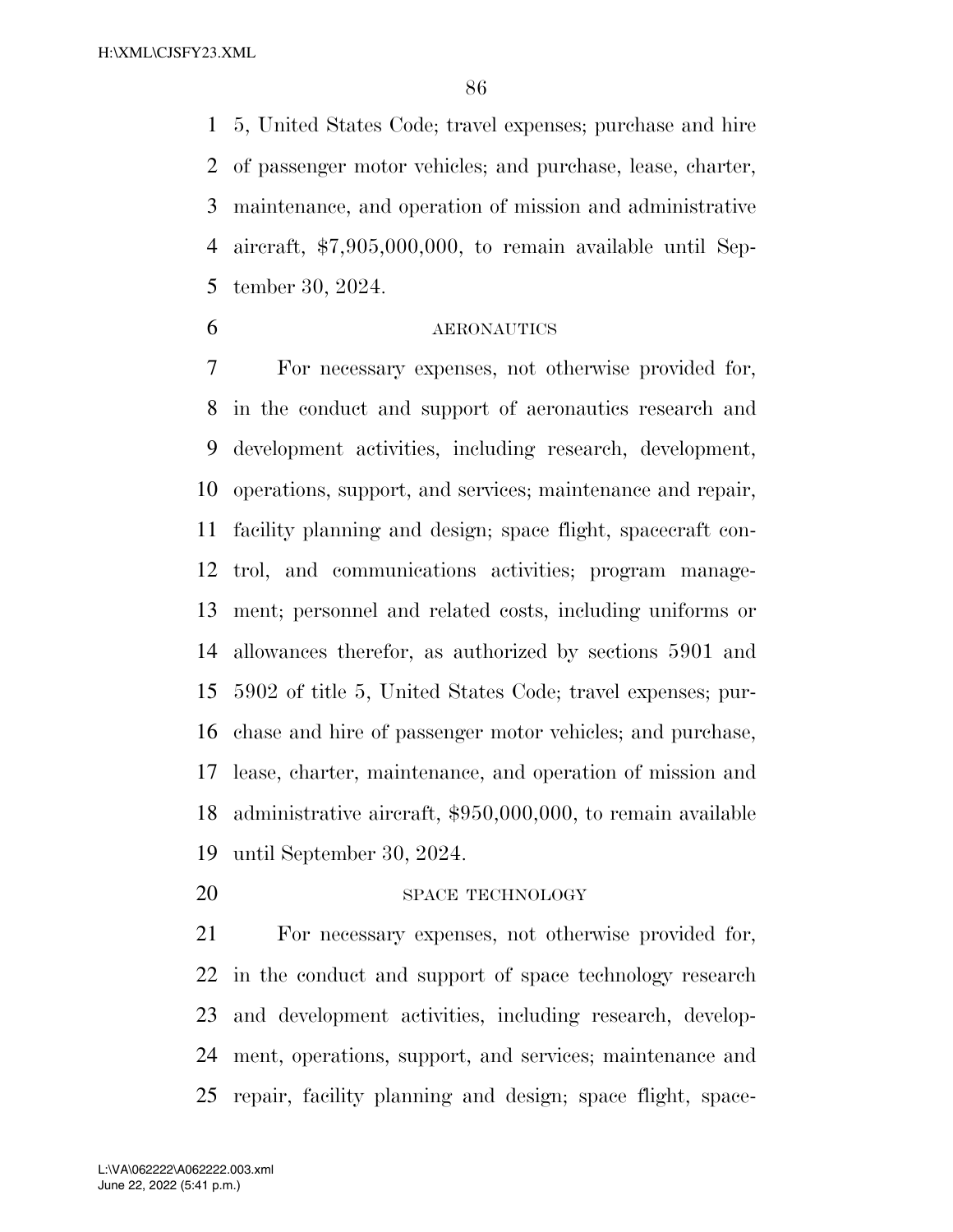craft control, and communications activities; program management; personnel and related costs, including uni- forms or allowances therefor, as authorized by sections 5901 and 5902 of title 5, United States Code; travel ex- penses; purchase and hire of passenger motor vehicles; and purchase, lease, charter, maintenance, and operation of mission and administrative aircraft, \$1,250,000,000, to remain available until September 30, 2024: *Provided*, That \$227,000,000 shall be for RESTORE–L/SPace In- frastructure DExterous Robot: *Provided further*, That \$110,000,000 shall be for the development, production, and demonstration of a nuclear thermal propulsion sys- tem, of which \$80,000,000 shall be for the design of a flight demonstration system: *Provided further*, That, not later than 180 days after the enactment of this Act, the National Aeronautics and Space Administration shall pro-vide a plan for the design of a flight demonstration.

18 DEEP SPACE EXPLORATION SYSTEMS

 For necessary expenses, not otherwise provided for, in the conduct and support of exploration research and development activities, including research, development, operations, support, and services; maintenance and repair, facility planning and design; space flight, spacecraft con- trol, and communications activities; program manage-ment; personnel and related costs, including uniforms or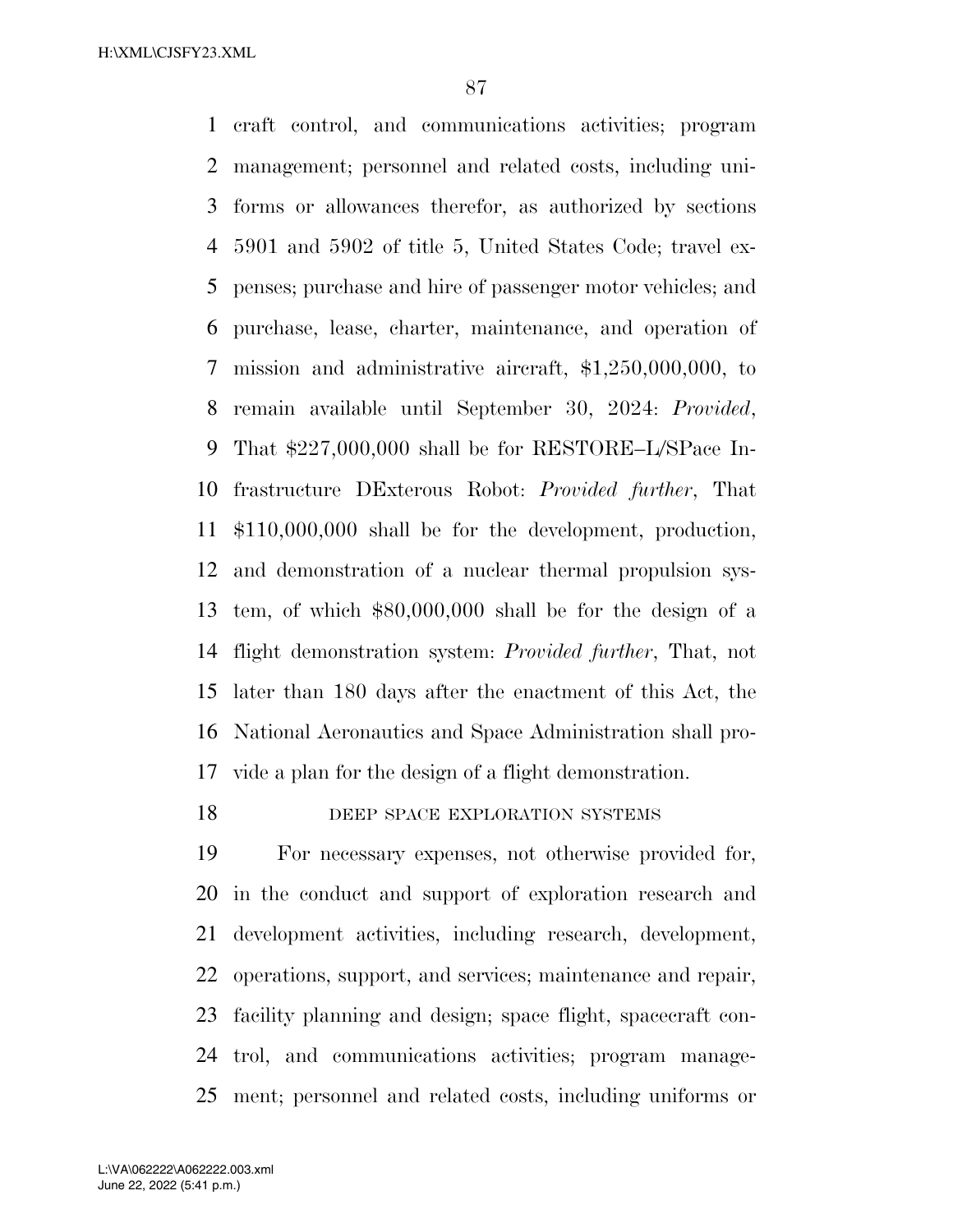allowances therefor, as authorized by sections 5901 and 5902 of title 5, United States Code; travel expenses; pur- chase and hire of passenger motor vehicles; and purchase, lease, charter, maintenance, and operation of mission and administrative aircraft, \$7,323,700,000, to remain avail- able until September 30, 2024: *Provided*, That not less than \$1,338,700,000 shall be for the Orion Multi-Purpose Crew Vehicle: *Provided further*, That not less than \$2,600,000,000 shall be for the Space Launch System (SLS) launch vehicle, which shall have a lift capability not less than 130 metric tons and which shall have core ele- ments and an Exploration Upper Stage developed simulta- neously to be used to the maximum extent practicable, in- cluding for Earth to Moon missions and Moon landings: *Provided further*, That of the amounts provided for SLS, not less than \$600,000,000 shall be for SLS Block 1B development including the Exploration Upper Stage and associated systems including related facilitization, to sup- port an SLS Block 1B mission available to launch on Artemis IV in addition to the planned Block 1 missions for Artemis I through Artemis III: *Provided further*, That up to \$749,900,000 shall be for Exploration Ground Sys- tems and associated Block 1B activities, including up to \$232,100,000 for a second mobile launch platform: *Pro-vided further*, That the National Aeronautics and Space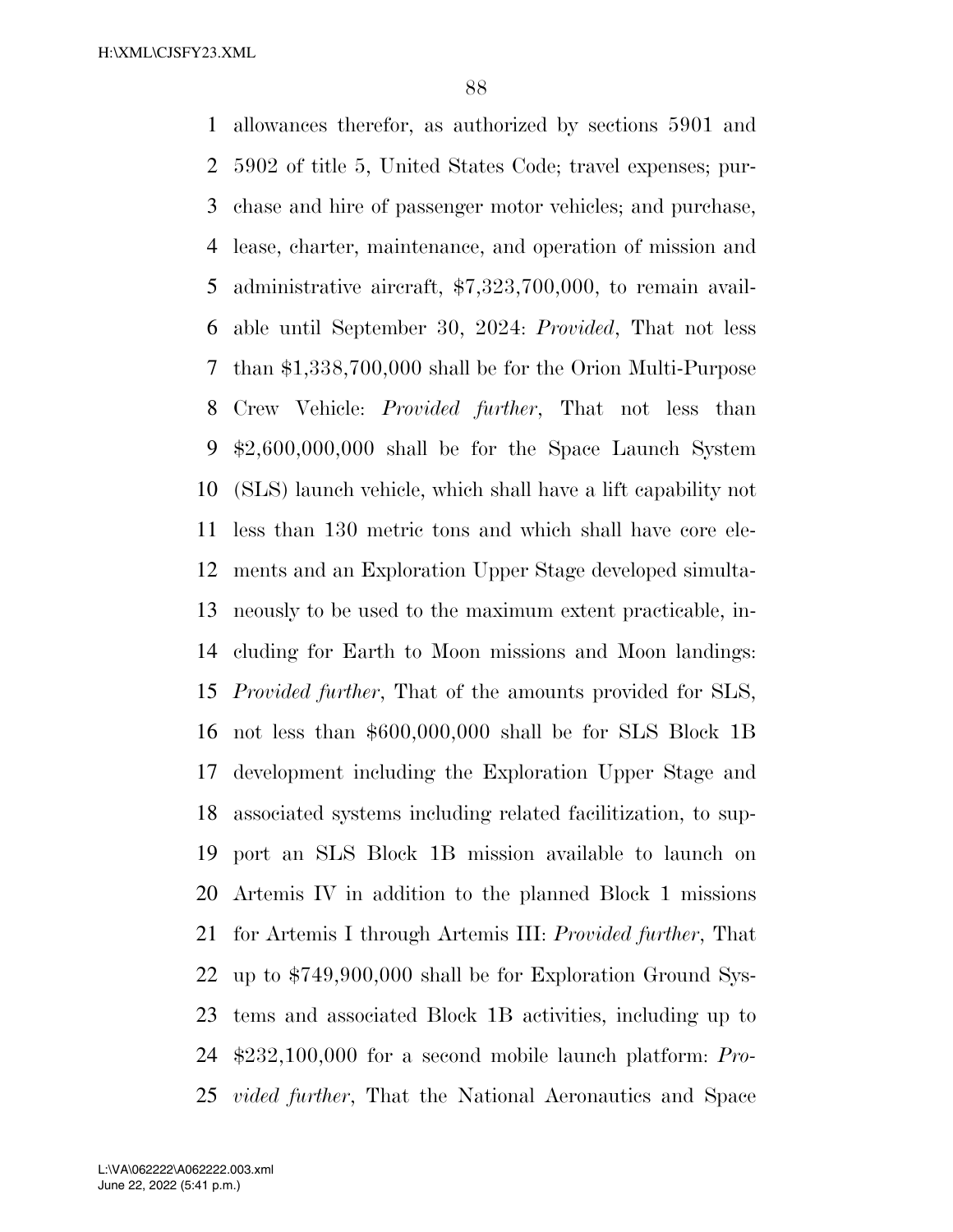Administration shall provide to the Committees on Appro- priations of the House of Representatives and the Senate, concurrent with the annual budget submission, a 5-year budget profile for an integrated system that includes the SLS, the Orion Multi-Purpose Crew Vehicle, and associ- ated ground systems that will ensure a crewed launch as early as possible, as well as a system-based funding profile for a sustained launch cadence that contemplates the use of an SLS Block 1B cargo variant with an 8.4 meter fair-ing and associated ground systems.

#### 11 SPACE OPERATIONS

 For necessary expenses, not otherwise provided for, in the conduct and support of space operations research and development activities, including research, develop- ment, operations, support and services; space flight, space- craft control, and communications activities, including op- erations, production, and services; maintenance and re- pair, facility planning and design; program management; personnel and related costs, including uniforms or allow- ances therefor, as authorized by sections 5901 and 5902 of title 5, United States Code; travel expenses; purchase and hire of passenger motor vehicles; and purchase, lease, charter, maintenance, and operation of mission and ad- ministrative aircraft, \$4,256,000,000, to remain available until September 30, 2024.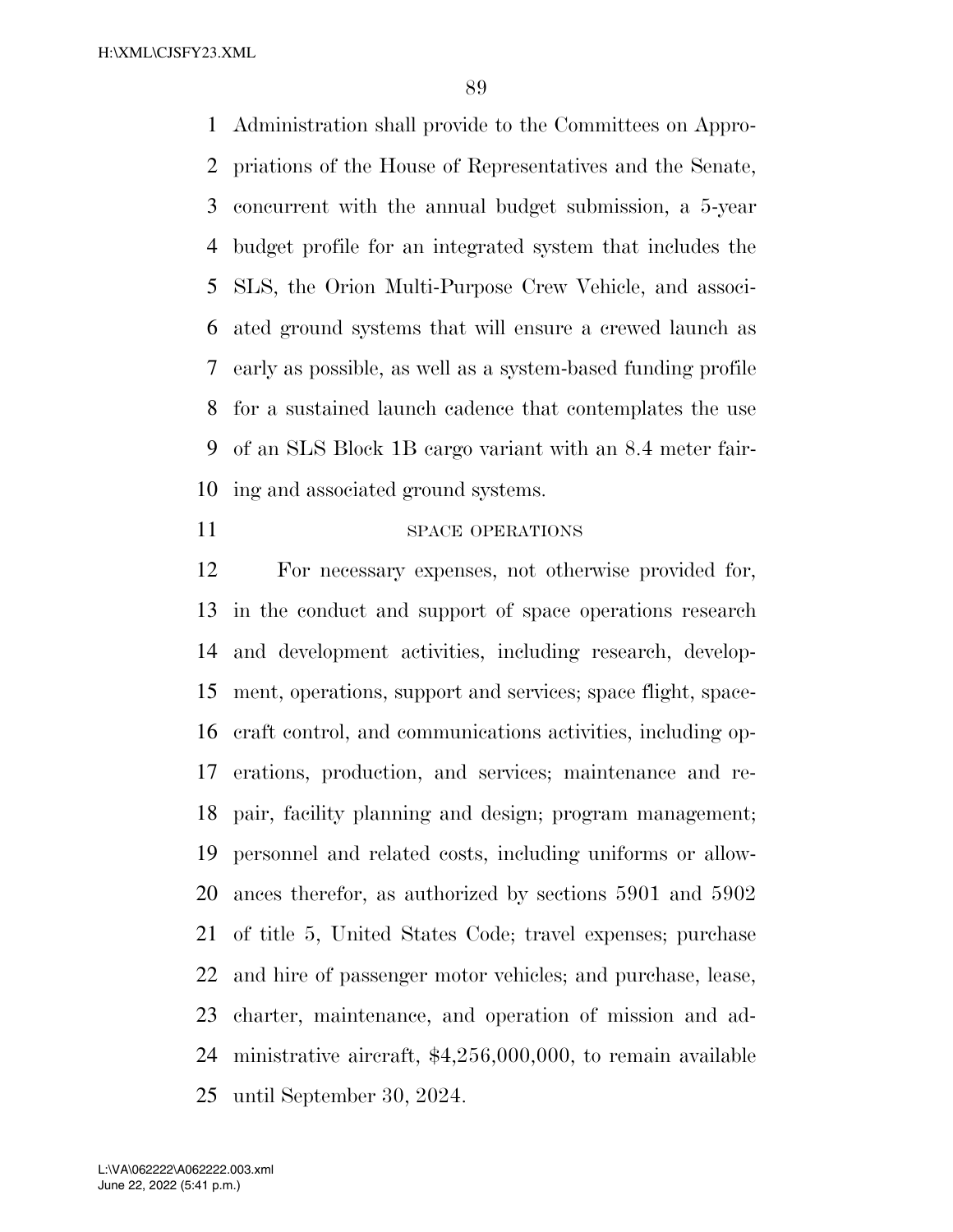1 SCIENCE, TECHNOLOGY, ENGINEERING, AND

#### 2 MATHEMATICS ENGAGEMENT

 For necessary expenses, not otherwise provided for, in the conduct and support of aerospace and aeronautical education research and development activities, including research, development, operations, support, and services; program management; personnel and related costs, includ- ing uniforms or allowances therefor, as authorized by sec- tions 5901 and 5902 of title 5, United States Code; travel expenses; purchase and hire of passenger motor vehicles; and purchase, lease, charter, maintenance, and operation of mission and administrative aircraft, \$150,100,000, to remain available until September 30, 2024, of which \$26,000,000 shall be for the Established Program to Stimulate Competitive Research and \$62,000,000 shall be for the National Space Grant College and Fellowship Pro-gram.

SAFETY, SECURITY AND MISSION SERVICES

 For necessary expenses, not otherwise provided for, in the conduct and support of science, aeronautics, space technology, exploration, space operations and education research and development activities, including research, development, operations, support, and services; mainte- nance and repair, facility planning and design; space flight, spacecraft control, and communications activities;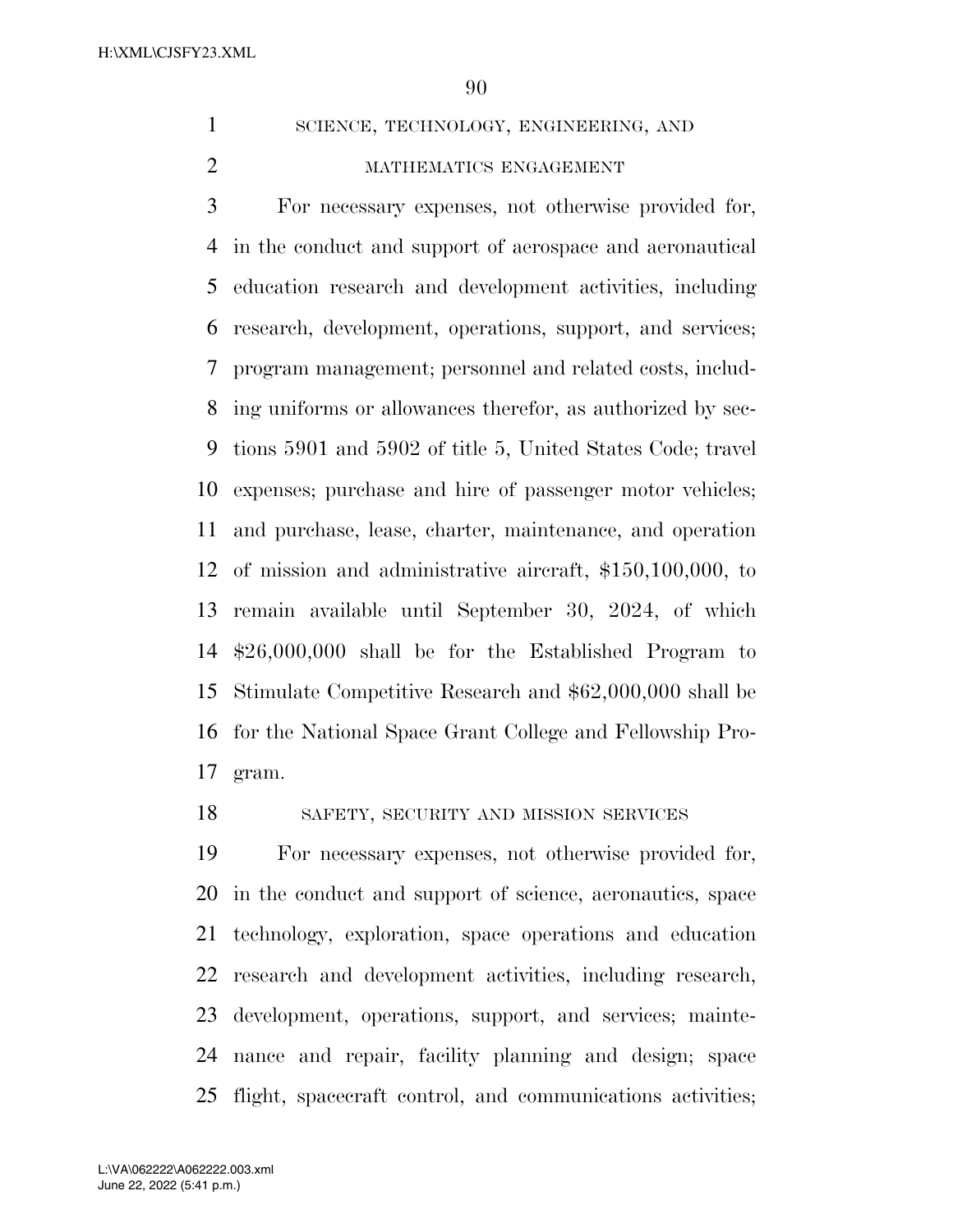program management; personnel and related costs, includ- ing uniforms or allowances therefor, as authorized by sec- tions 5901 and 5902 of title 5, United States Code; travel expenses; purchase and hire of passenger motor vehicles; not to exceed \$63,000 for official reception and represen- tation expenses; and purchase, lease, charter, mainte- nance, and operation of mission and administrative air- craft, \$3,138,700,000, to remain available until Sep- tember 30, 2024: *Provided*, That if available balances in the ''Science, Space, and Technology Education Trust Fund'' are not sufficient to provide for the grant disburse- ments required under the third and fourth provisos under such heading in the Department of Housing and Urban Development-Independent Agencies Appropriations Act, 1989 (Public Law 100–404) as amended by the Depart- ments of Veterans Affairs and Housing and Urban Devel- opment, and Independent Agencies Appropriations Act, 1995 (Public Law 103–327) up to \$1,000,000 shall be available from amounts made available under this heading to make such grant disbursements: *Provided further*, That of the amounts appropriated under this heading, \$4,171,000 shall be used for the projects, and in the amounts, specified in the table titled ''NASA Community Projects'' in the report accompanying this Act: *Provided further*, That the amounts made available for the projects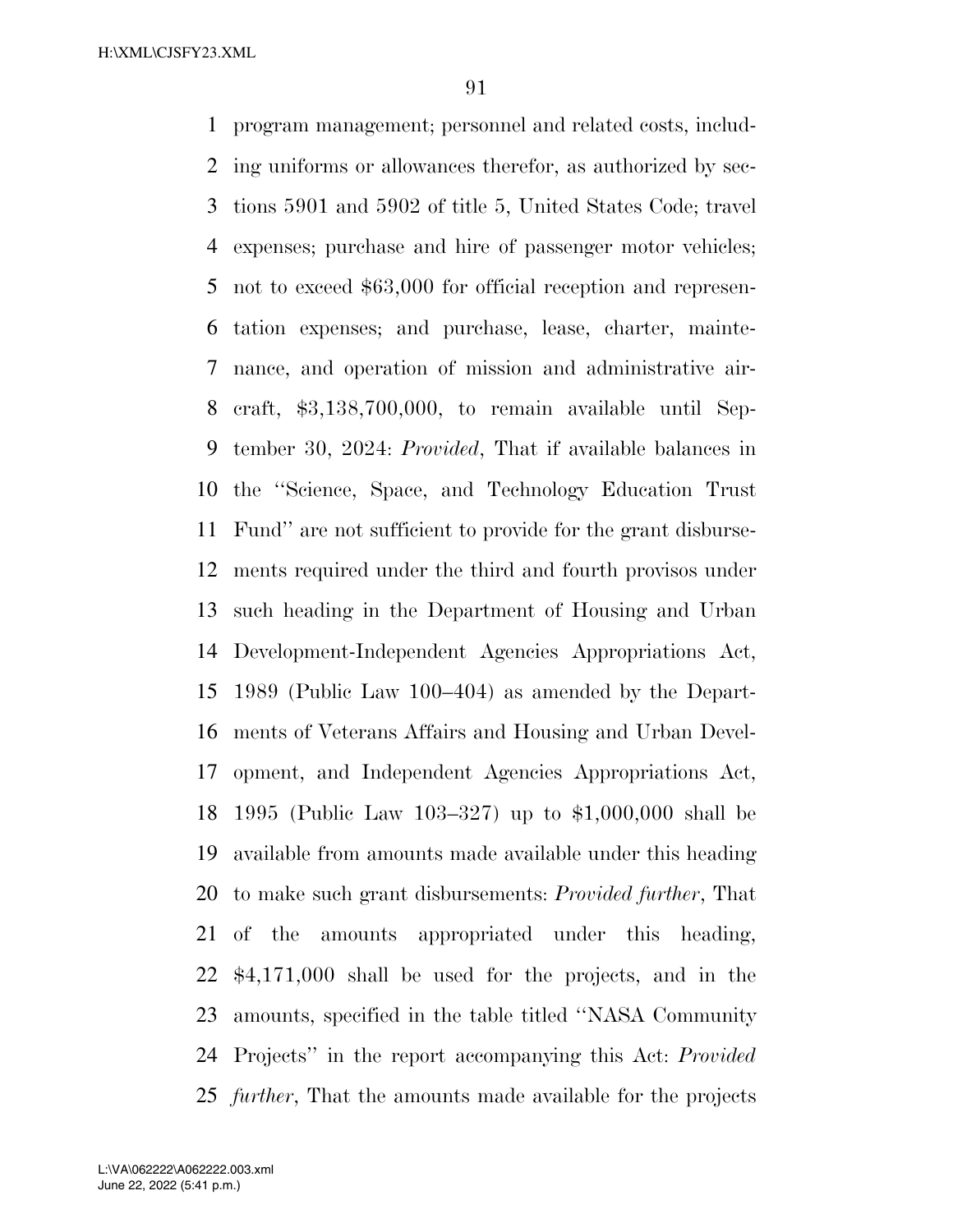referenced in the preceding proviso may not be transferred for any other purpose.

CONSTRUCTION AND ENVIRONMENTAL COMPLIANCE AND

#### RESTORATION

 For necessary expenses for construction of facilities including repair, rehabilitation, revitalization, and modi- fication of facilities, construction of new facilities and ad- ditions to existing facilities, facility planning and design, and restoration, and acquisition or condemnation of real property, as authorized by law, and environmental compli- ance and restoration, \$424,300,000, to remain available until September 30, 2028: *Provided*, That proceeds from leases deposited into this account shall be available for a period of 5 years to the extent and in amounts as provided in annual appropriations Acts: *Provided further*, That such proceeds referred to in the preceding proviso shall be avail- able for obligation for fiscal year 2023 in an amount not to exceed \$20,000,000: *Provided further*, That each an- nual budget request shall include an annual estimate of gross receipts and collections and proposed use of all funds collected pursuant to section 20145 of title 51, United States Code.

#### 23 OFFICE OF INSPECTOR GENERAL

 For necessary expenses of the Office of Inspector General in carrying out the Inspector General Act of 1978,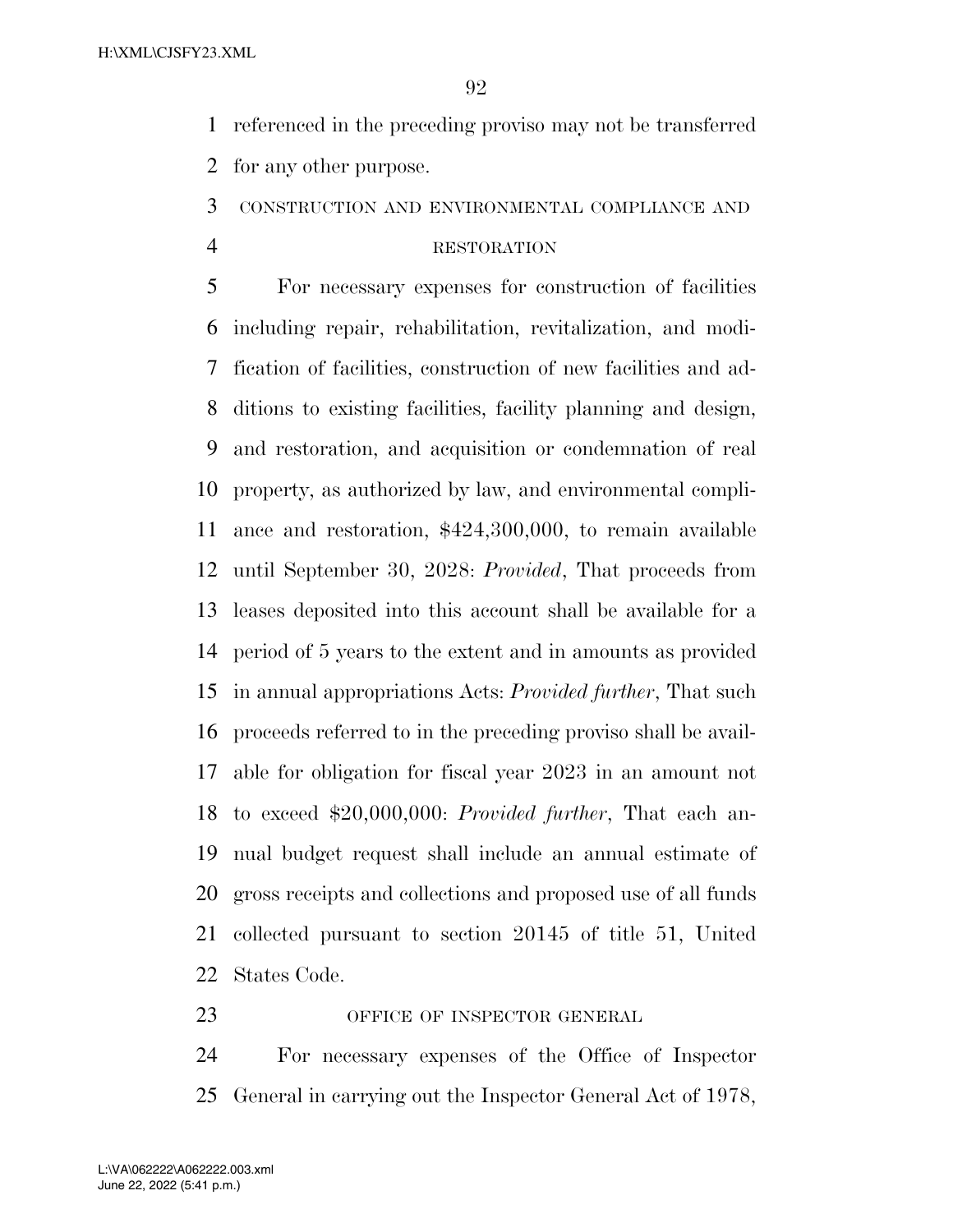\$48,400,000, of which \$500,000 shall remain available until September 30, 2024.

- ADMINISTRATIVE PROVISIONS
- (INCLUDING TRANSFERS OF FUNDS)

 Funds for any announced prize otherwise authorized shall remain available, without fiscal year limitation, until a prize is claimed or the offer is withdrawn.

 Not to exceed 5 percent of any appropriation made available for the current fiscal year for the National Aero- nautics and Space Administration in this Act may be transferred between such appropriations, but no such ap- propriation, except as otherwise specifically provided, shall be increased by more than 10 percent by any such trans- fers. Any funds transferred to ''Construction and Environ- mental Compliance and Restoration'' for construction ac- tivities shall not increase that account by more than 20 percent. Balances so transferred shall be merged with and available for the same purposes and the same time period as the appropriations to which transferred. Any transfer pursuant to this provision shall be treated as a reprogram- ming of funds under section 505 of this Act and shall not be available for obligation except in compliance with the procedures set forth in that section.

 Not to exceed 5 percent of any appropriation pro-vided for the National Aeronautics and Space Administra-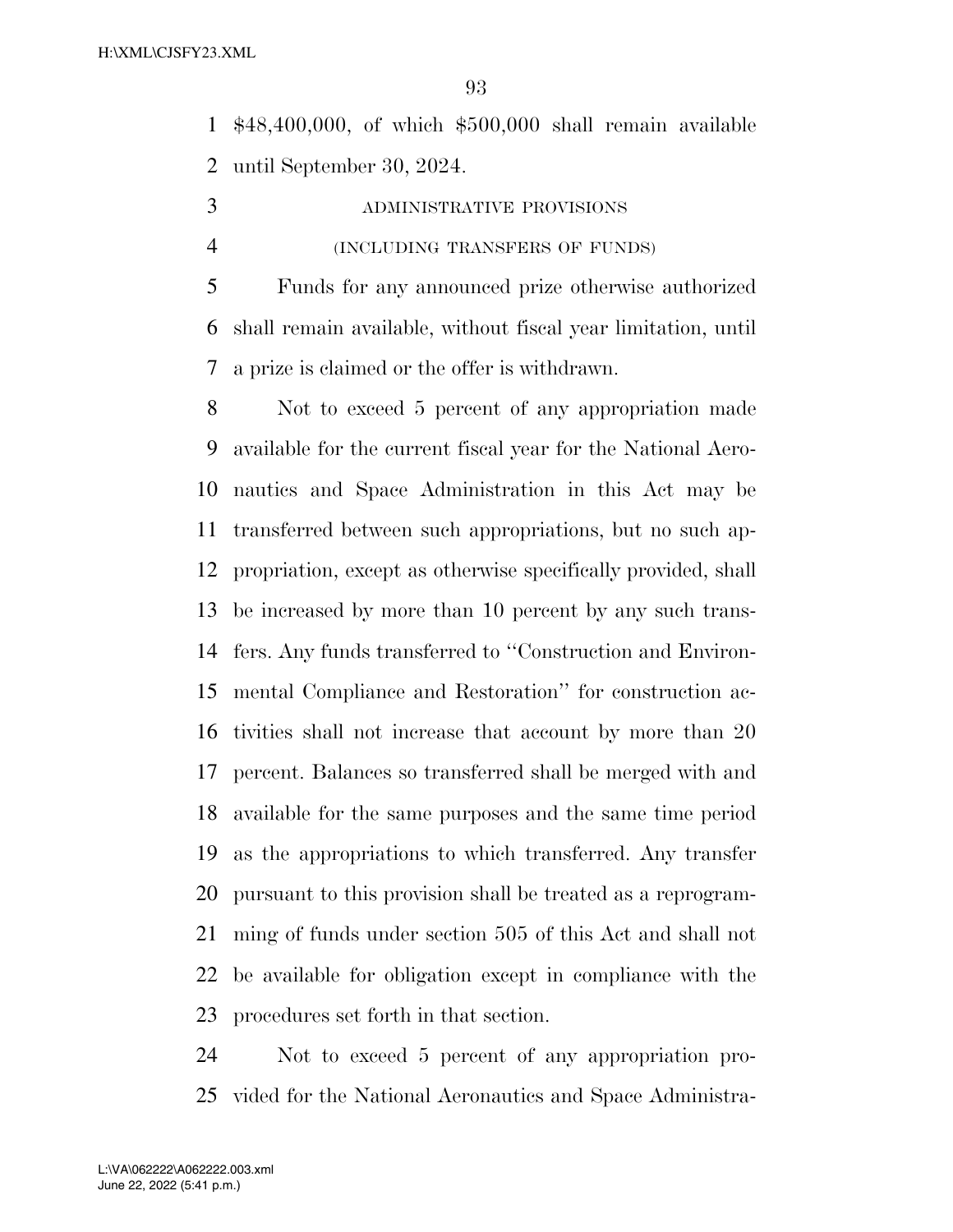tion under previous appropriations Acts that remains available for obligation or expenditure in fiscal year 2023 may be transferred between such appropriations, but no such appropriation, except as otherwise specifically pro- vided, shall be increased by more than 10 percent by any such transfers. Any transfer pursuant to this provision shall retain its original availability and shall be treated as a reprogramming of funds under section 505 of this Act and shall not be available for obligation except in com-pliance with the procedures set forth in that section.

 The spending plan required by this Act shall be pro- vided by the National Aeronautics and Space Administra- tion at the theme, program, project, and activity level. The spending plan, as well as any subsequent change of an amount established in that spending plan that meets the notification requirements of section 505 of this Act, shall be treated as a reprogramming under section 505 of this Act and shall not be available for obligation or expenditure except in compliance with the procedures set forth in that section.

21 Not more than 20 percent or \$50,000,000, whichever is less, of the amounts made available in the current-year Construction and Environmental Compliance and Restora- tion (CECR) appropriation may be applied to CECR projects funded under previous years' CECR appropria-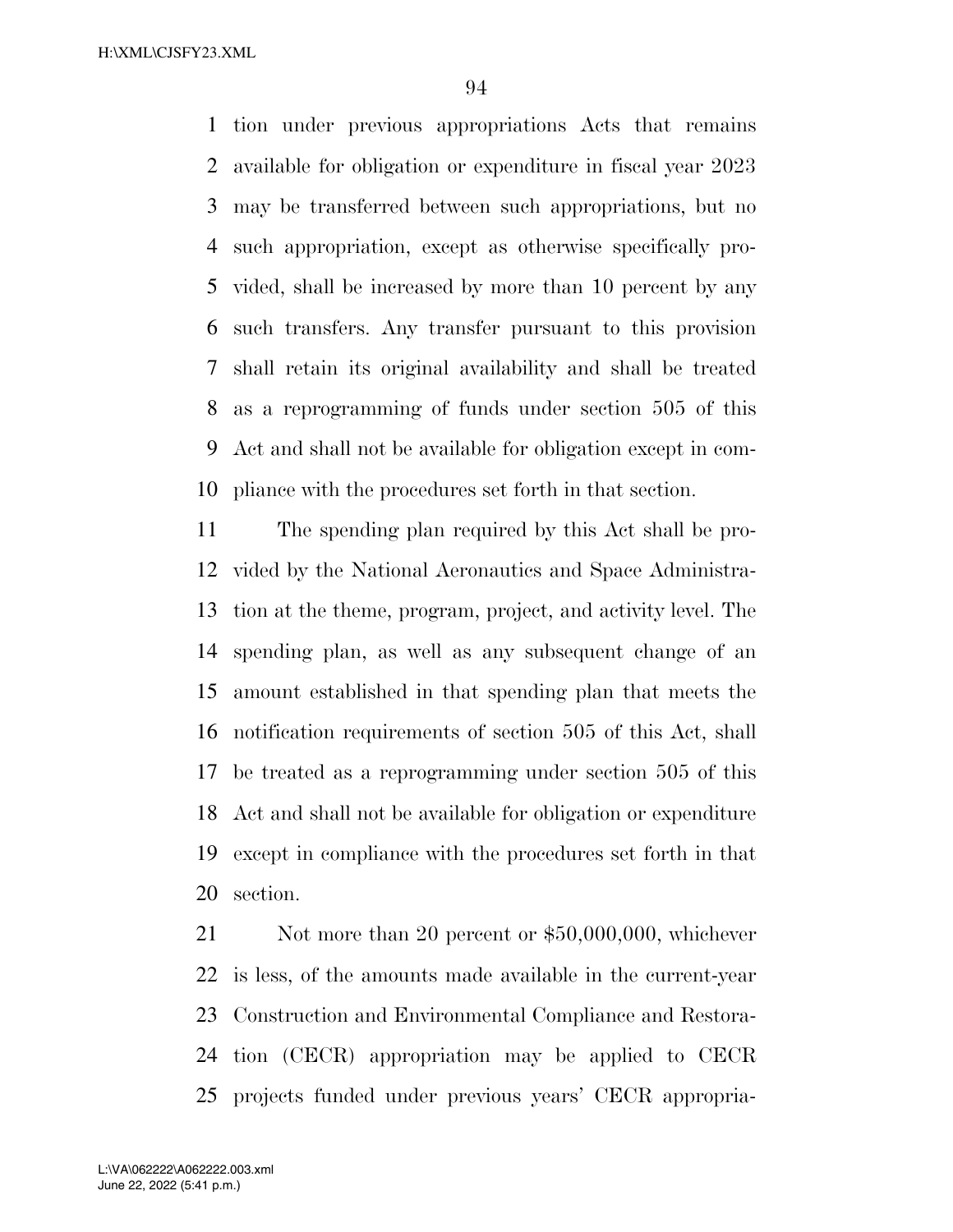tions. Use of current-year funds under this provision shall be treated as a reprogramming of funds under section 505 of this act and shall not be available for obligation except in compliance with the procedures set forth in that section. Of the amounts made available in this Act under the heading ''Science, Technology, Engineering, and Mathe- matics Engagement'' (''STEM Engagement''), up to \$5,000,000 shall be available to jointly fund, with an addi- tional amount of up to \$1,000,000 each from amounts made available in this Act under the headings ''Science'', ''Aeronautics'', ''Space Technology'', ''Deep Space Explo- ration Systems'', and ''Space Operations'', projects and activities for engaging students in STEM and increasing STEM research capacities of universities, including Mi-nority Serving Institutions.

- NATIONAL SCIENCE FOUNDATION
- RESEARCH AND RELATED ACTIVITIES

 For necessary expenses in carrying out the National Science Foundation Act of 1950 (42 U.S.C. 1861 et seq.), and Public Law 86–209 (42 U.S.C. 1880 et seq.); services as authorized by section 3109 of title 5, United States Code; maintenance and operation of aircraft and purchase of flight services for research support; acquisition of air- craft; and authorized travel; \$7,705,530,000, to remain available until September 30, 2024, of which not to exceed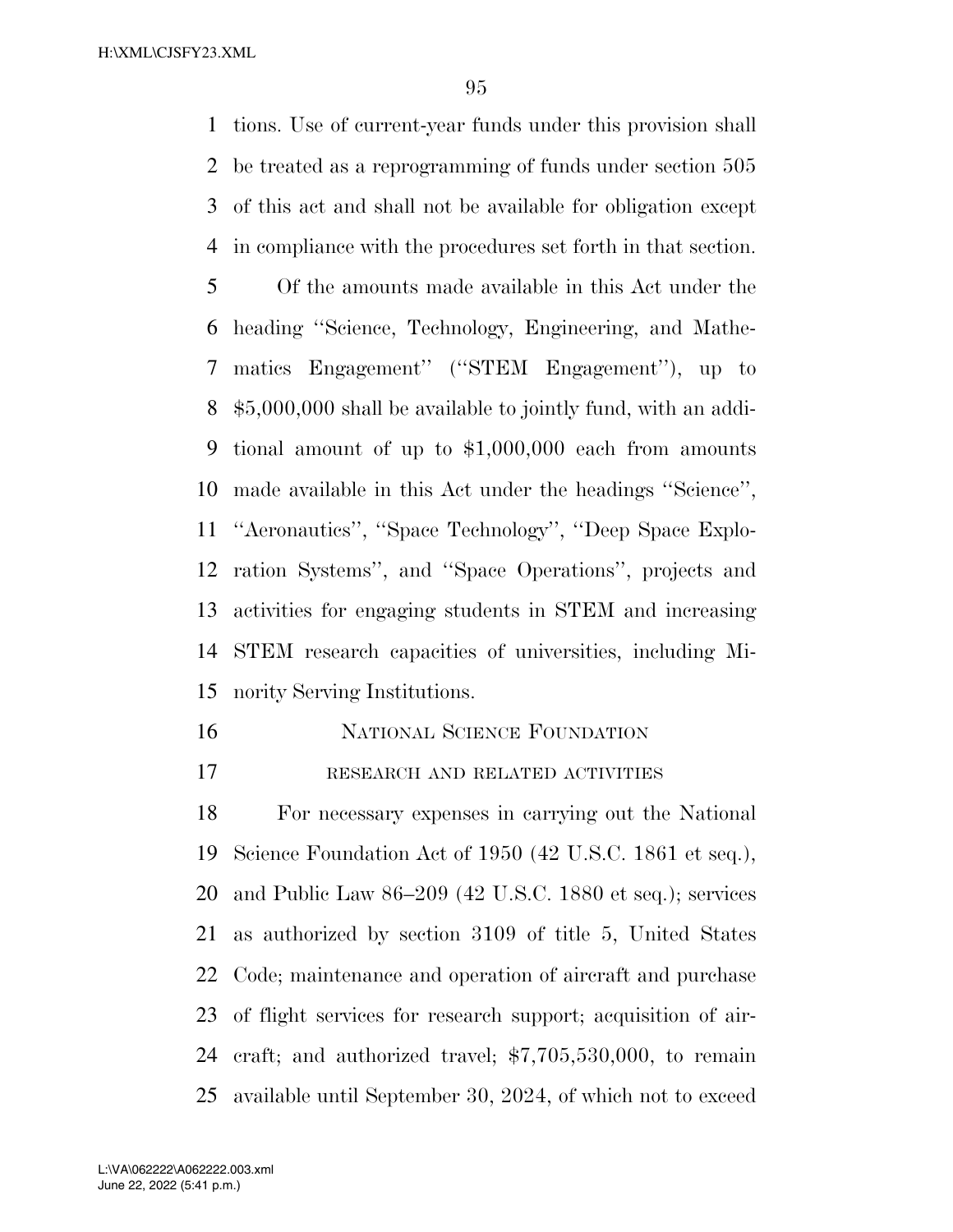\$640,000,000 shall remain available until expended for polar research and operations support, and for reimburse- ment to other Federal agencies for operational and science support and logistical and other related activities for the United States Antarctic program: *Provided*, That receipts for scientific support services and materials furnished by the National Research Centers and other National Science Foundation supported research facilities may be credited to this appropriation.

 MAJOR RESEARCH EQUIPMENT AND FACILITIES CONSTRUCTION

 For necessary expenses for the acquisition, construc- tion, commissioning, and upgrading of major research equipment, facilities, and other such capital assets pursu- ant to the National Science Foundation Act of 1950 (42 U.S.C. 1861 et seq.), including authorized travel, \$187,230,000, to remain available until expended.

#### 18 STEM EDUCATION

 For necessary expenses in carrying out science, math- ematics, and engineering education and human resources programs and activities pursuant to the National Science Foundation Act of 1950 (42 U.S.C. 1861 et seq.), includ- ing services as authorized by section 3109 of title 5, United States Code, authorized travel, and rental of con-ference rooms in the District of Columbia,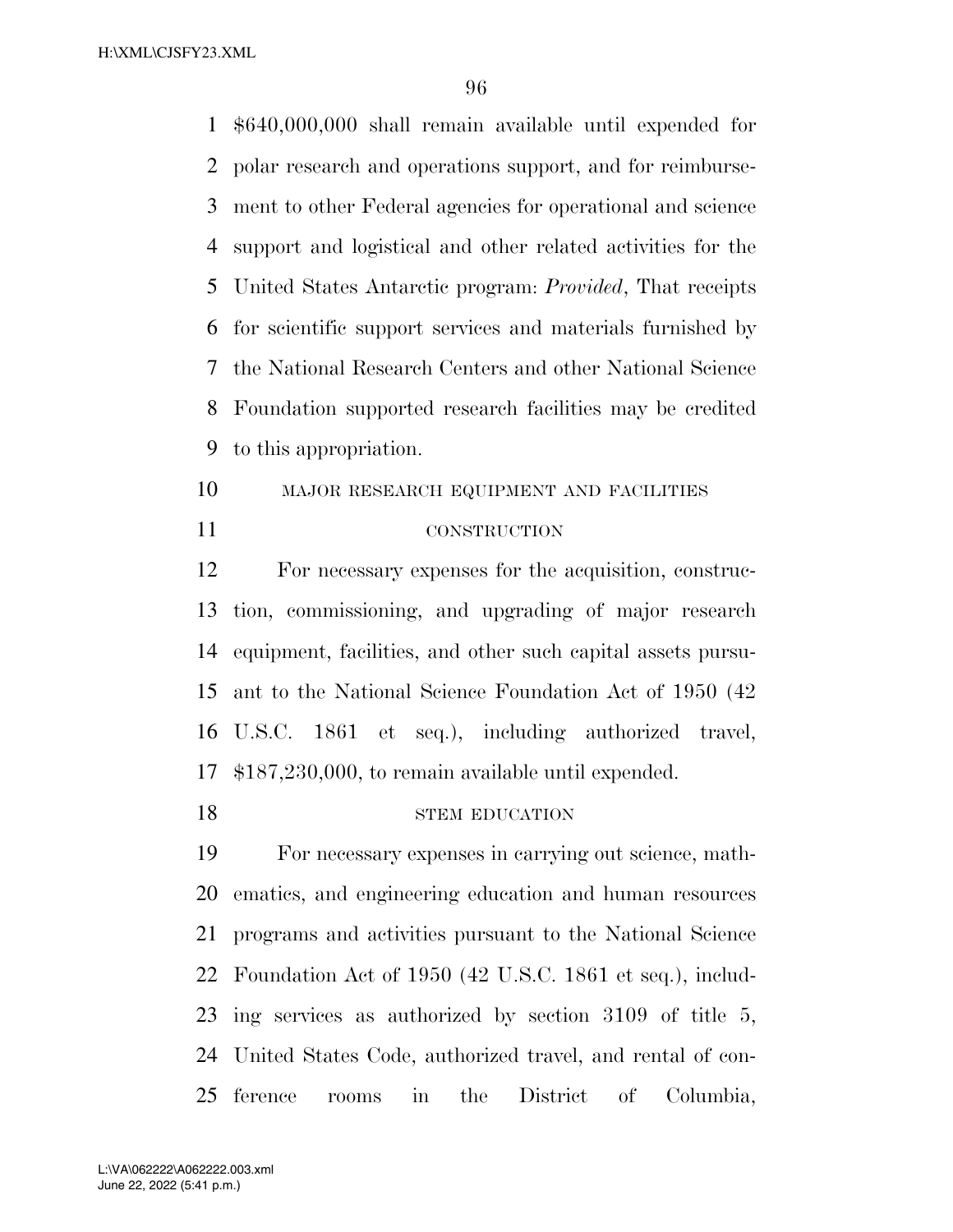\$1,250,000,000, to remain available until September 30, 2024.

AGENCY OPERATIONS AND AWARD MANAGEMENT

 For agency operations and award management nec- essary in carrying out the National Science Foundation Act of 1950 (42 U.S.C. 1861 et seq.); services authorized by section 3109 of title 5, United States Code; hire of pas- senger motor vehicles; uniforms or allowances therefor, as authorized by sections 5901 and 5902 of title 5, United States Code; rental of conference rooms in the District of Columbia; and reimbursement of the Department of Homeland Security for security guard services; \$460,000,000: *Provided*, That not to exceed \$8,280 is for official reception and representation expenses: *Provided further*, That contracts may be entered into under this heading in fiscal year 2023 for maintenance and operation of facilities and for other services to be provided during the next fiscal year.

OFFICE OF THE NATIONAL SCIENCE BOARD

 For necessary expenses (including payment of sala- ries, authorized travel, hire of passenger motor vehicles, the rental of conference rooms in the District of Columbia, and the employment of experts and consultants under sec- tion 3109 of title 5, United States Code) involved in car-rying out section 4 of the National Science Foundation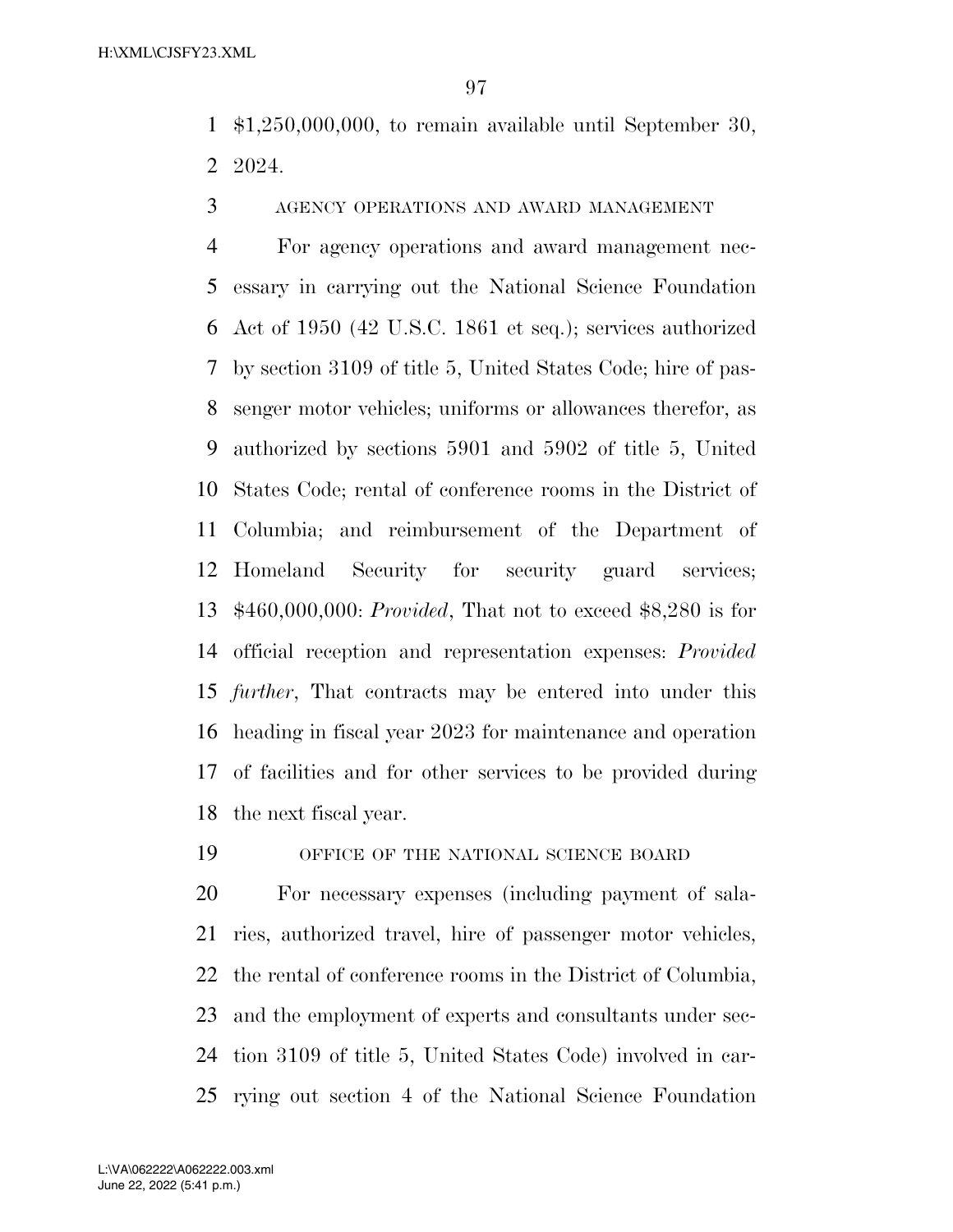Act of 1950 (42 U.S.C. 1863) and Public Law 86–209 (42 U.S.C. 1880 et seq.), \$5,090,000: *Provided*, That not to exceed \$2,500 shall be available for official reception and representation expenses.

OFFICE OF INSPECTOR GENERAL

 For necessary expenses of the Office of Inspector General as authorized by the Inspector General Act of 1978, \$23,393,000, of which \$400,000 shall remain avail-able until September 30, 2024.

- ADMINISTRATIVE PROVISIONS
- **INCLUDING TRANSFER OF FUNDS**)

 Not to exceed 5 percent of any appropriation made available for the current fiscal year for the National Science Foundation in this Act may be transferred be- tween such appropriations, but no such appropriation shall be increased by more than 10 percent by any such trans- fers. Any transfer pursuant to this paragraph shall be treated as a reprogramming of funds under section 505 of this Act and shall not be available for obligation except in compliance with the procedures set forth in that section.

 The Director of the National Science Foundation (NSF) shall notify the Committees on Appropriations of the House of Representatives and the Senate at least 30 days in advance of any planned divestment through trans-fer, decommissioning, termination, or deconstruction of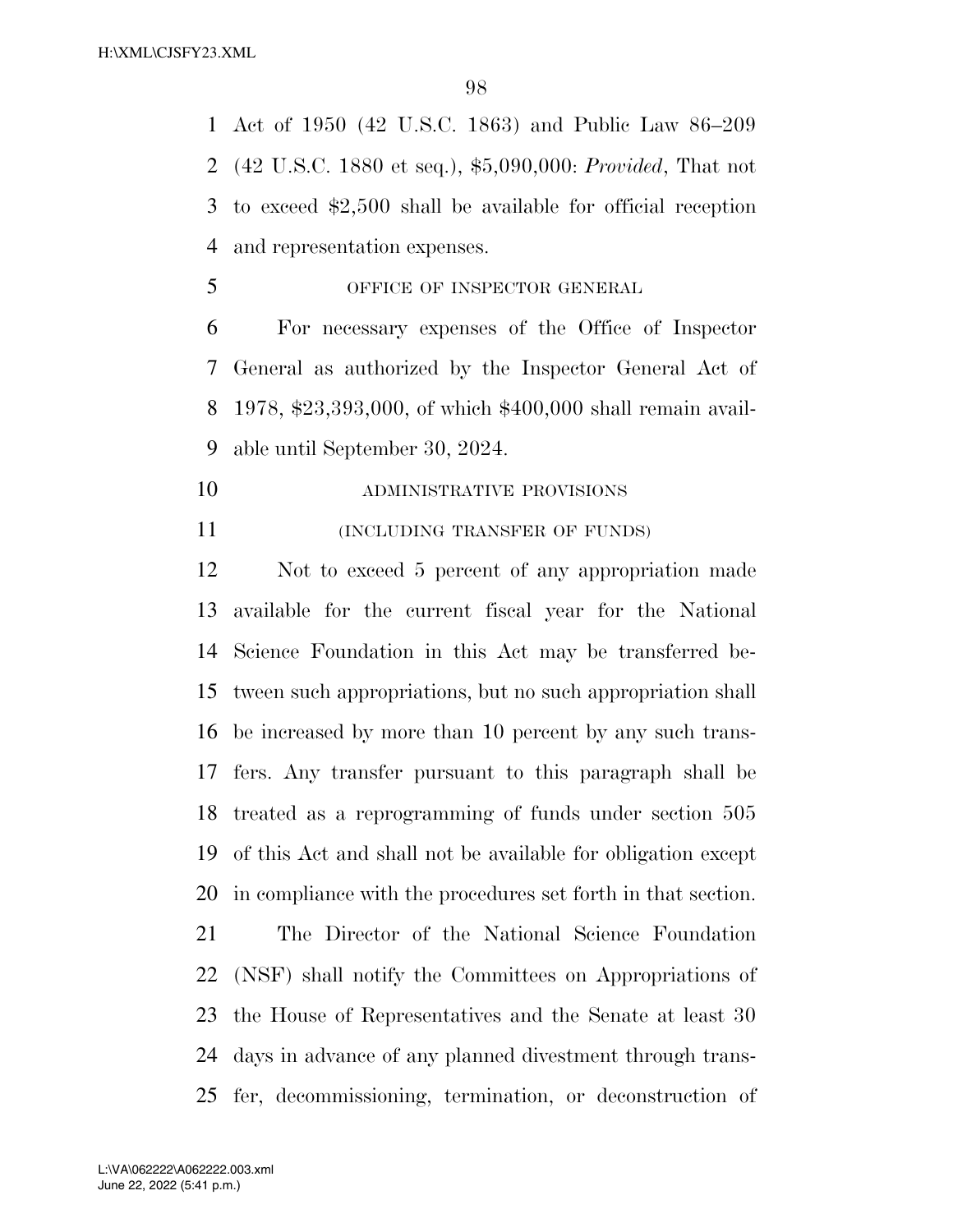any NSF-owned facilities or any NSF capital assets (in- cluding land, structures, and equipment) valued greater than \$2,500,000.

## NSF NONRECURRING EXPENSES FUND

(INCLUDING TRANSFERS OF FUNDS)

 There is hereby established in the Treasury of the United States a fund to be known as the ''NSF Non- recurring Expenses Fund'' (the Fund): *Provided,* That un- obligated balances of expired discretionary funds appro- priated for this or any succeeding fiscal year from the General Fund of the Treasury to the National Science Foundation by this or any other Act may be transferred (not later than the end of the fifth fiscal year after the last fiscal year for which such funds are available for the purposes for which appropriated) into the Fund: *Provided further,* That amounts deposited in the Fund shall be available until expended, and in addition to such other funds as may be available for such purposes, for informa- tion and business technology system modernization and fa- cilities infrastructure improvements, including non- recurring maintenance, necessary for the operation of the Foundation or its funded research facilities, subject to ap- proval by the Office of Management and Budget: *Provided further,* That amounts in the Fund may be obligated only after the Committees on Appropriations of the House of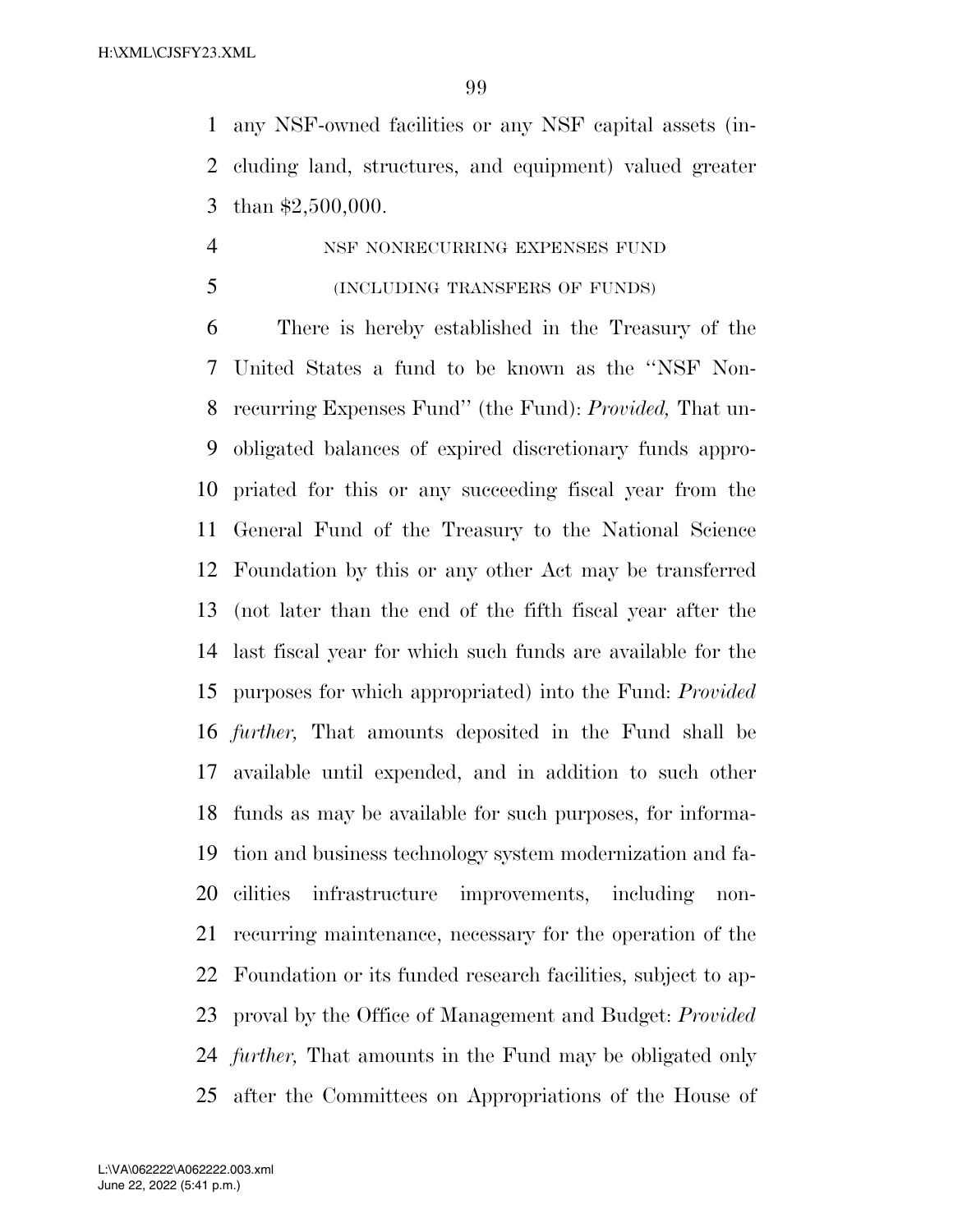Representatives and the Senate are notified at least 15 days in advance of the planned use of funds. This title may be cited as the ''Science Appropria- tions Act, 2023''. TITLE IV RELATED AGENCIES 8 COMMISSION ON CIVIL RIGHTS SALARIES AND EXPENSES For necessary expenses of the Commission on Civil Rights, including hire of passenger motor vehicles, \$14,350,000: *Provided*, That none of the funds appro- priated in this paragraph may be used to employ any indi- viduals under Schedule C of subpart C of part 213 of title 5 of the Code of Federal Regulations exclusive of one spe- cial assistant for each Commissioner: *Provided further*, That none of the funds appropriated in this paragraph shall be used to reimburse Commissioners for more than 75 billable days, with the exception of the chairperson, who is permitted 125 billable days: *Provided further*, That the Chair may accept and use any gift or donation to carry out the work of the Commission: *Provided further*, That none of the funds appropriated in this paragraph shall be used for any activity or expense that is not explicitly au-thorized by section 3 of the Civil Rights Commission Act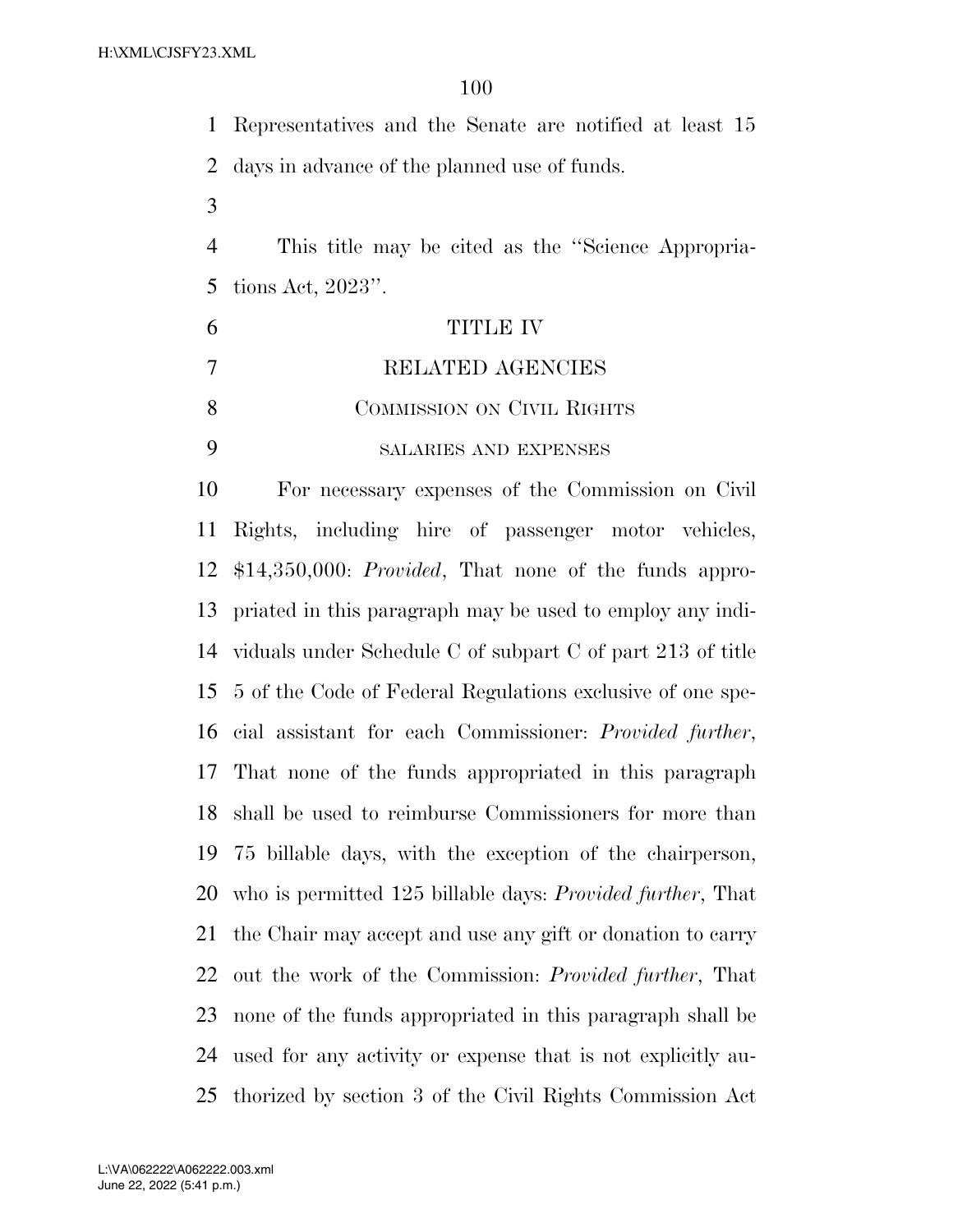of 1983 (42 U.S.C. 1975a): *Provided further*, That not- withstanding the preceding proviso, \$2,000,000 shall be used to separately fund the Commission on the Social Sta-tus of Black Men and Boys.

#### EQUAL EMPLOYMENT OPPORTUNITY COMMISSION

#### SALARIES AND EXPENSES

 For necessary expenses of the Equal Employment Opportunity Commission as authorized by title VII of the Civil Rights Act of 1964, the Age Discrimination in Em- ployment Act of 1967, the Equal Pay Act of 1963, the Americans with Disabilities Act of 1990, section 501 of the Rehabilitation Act of 1973, the Civil Rights Act of 1991, the Genetic Information Nondiscrimination Act (GINA) of 2008 (Public Law 110–233), the ADA Amend- ments Act of 2008 (Public Law 110–325), and the Lilly Ledbetter Fair Pay Act of 2009 (Public Law 111–2), in- cluding services as authorized by section 3109 of title 5, United States Code; hire of passenger motor vehicles as authorized by section 1343(b) of title 31, United States Code; nonmonetary awards to private citizens; and up to \$31,500,000 for payments to State and local enforcement agencies for authorized services to the Commission, \$464,650,000: *Provided*, That the Commission is author- ized to make available for official reception and represen-tation expenses not to exceed \$2,250 from available funds: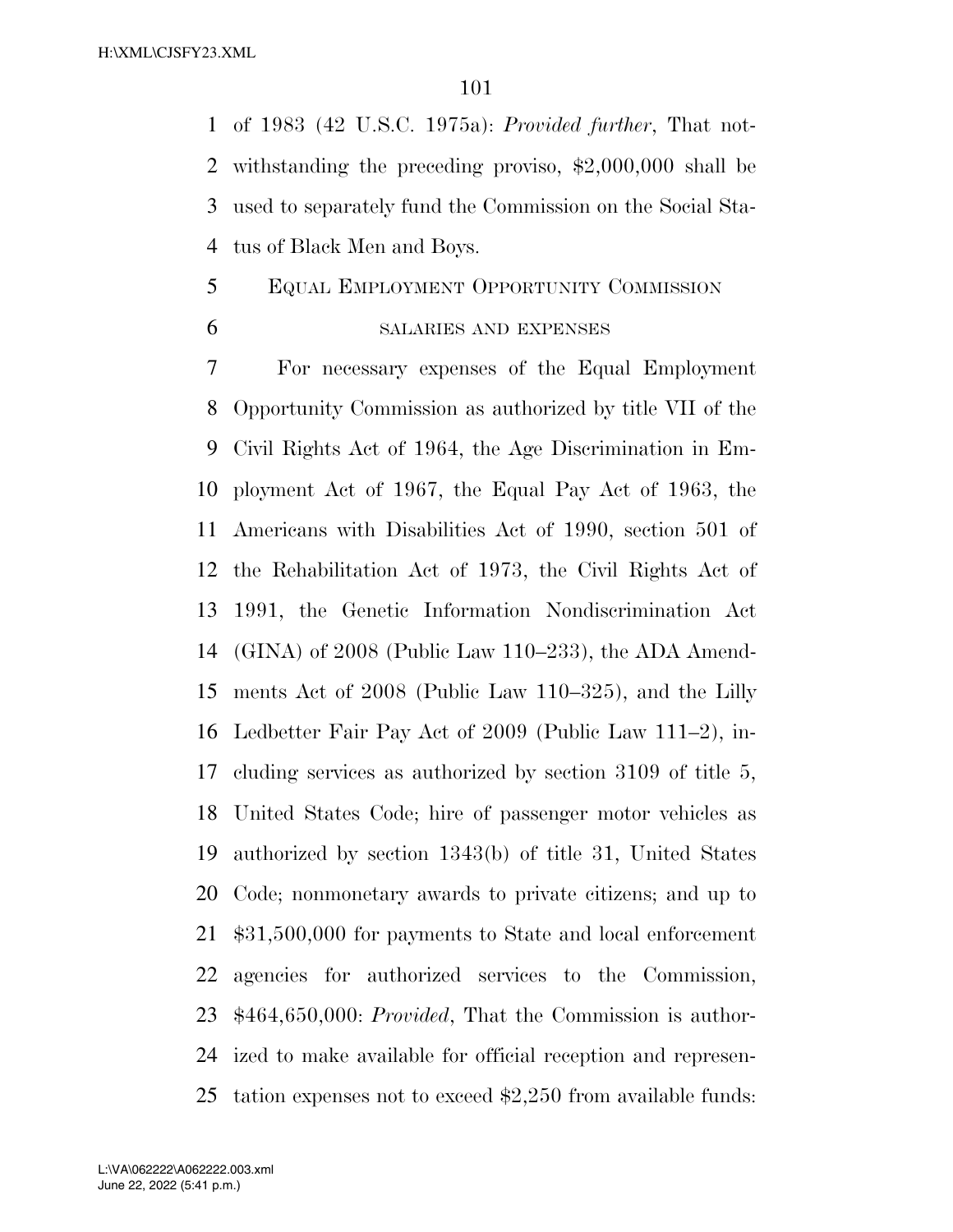*Provided further*, That the Commission may take no action to implement any workforce repositioning, restructuring, or reorganization until such time as the Committees on Appropriations of the House of Representatives and the Senate have been notified of such proposals, in accordance with the reprogramming requirements of section 505 of this Act: *Provided further*, That the Chair may accept and use any gift or donation to carry out the work of the Com-mission.

 INTERNATIONAL TRADE COMMISSION SALARIES AND EXPENSES

 For necessary expenses of the International Trade Commission, including hire of passenger motor vehicles and services as authorized by section 3109 of title 5, United States Code, and not to exceed \$2,250 for official reception and representation expenses, \$122,400,000, to remain available until expended.

LEGAL SERVICES CORPORATION

PAYMENT TO THE LEGAL SERVICES CORPORATION

 For payment to the Legal Services Corporation to carry out the purposes of the Legal Services Corporation Act of 1974, \$675,000,000, of which \$631,100,000 is for basic field programs and required independent audits; \$5,700,000 is for the Office of Inspector General, of which such amounts as may be necessary may be used to conduct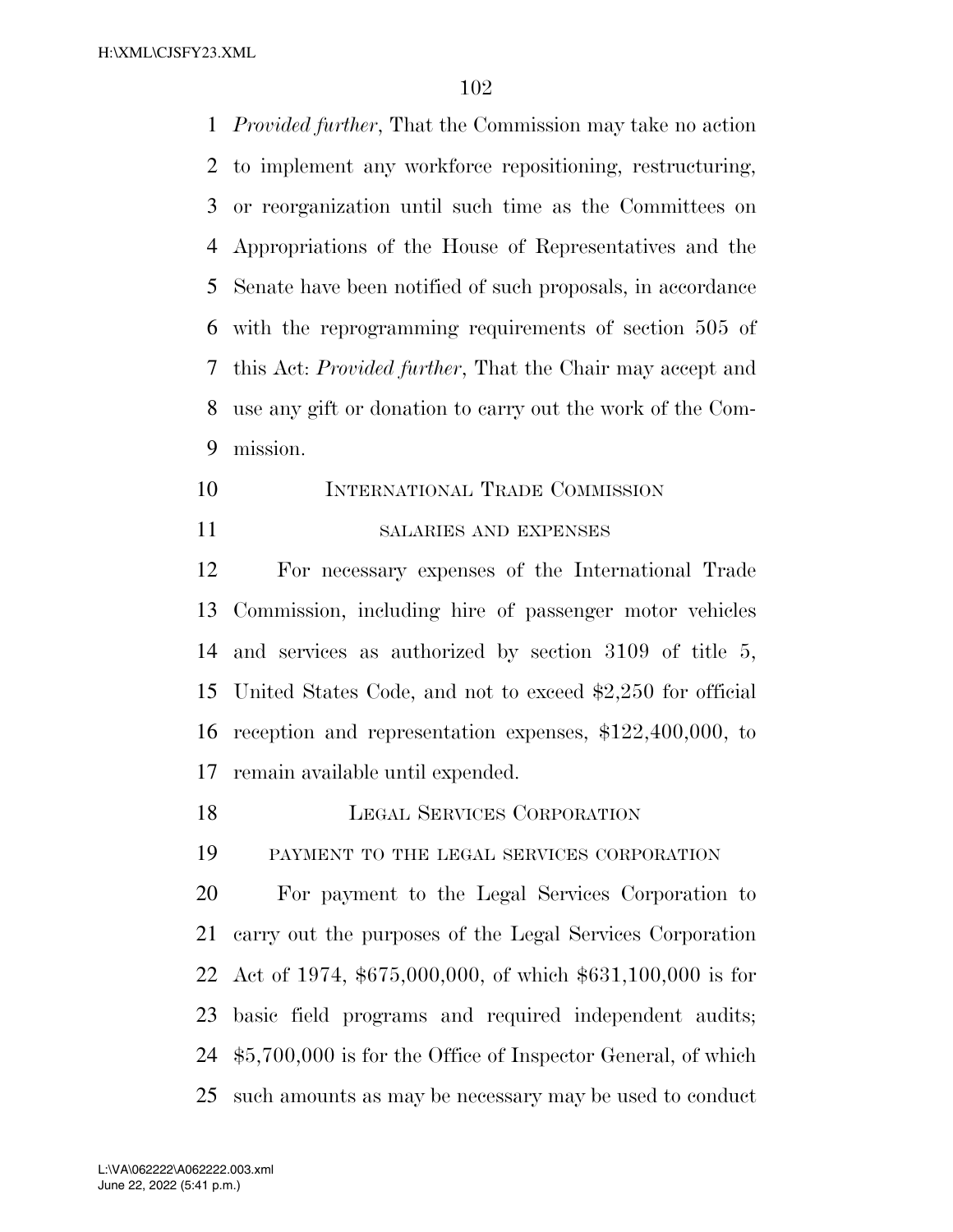additional audits of recipients; \$26,200,000 is for manage- ment and grants oversight; \$5,000,000 is for client self- help and information technology; \$5,000,000 is for a Pro Bono Innovation Fund; and \$2,000,000 is for loan repay- ment assistance: *Provided*, That the Legal Services Cor- poration may continue to provide locality pay to officers and employees at a rate no greater than that provided by the Federal Government to Washington, DC-based em- ployees as authorized by section 5304 of title 5, United States Code, notwithstanding section 1005(d) of the Legal Services Corporation Act (42 U.S.C. 2996d(d)): *Provided further*, That the authorities provided in section 204 of this Act shall be applicable to the Legal Services Corpora- tion: *Provided further*, That, for the purposes of section 505 of this Act, the Legal Services Corporation shall be considered an agency of the United States Government. ADMINISTRATIVE PROVISION—LEGAL SERVICES

#### CORPORATION

 None of the funds appropriated in this Act to the Legal Services Corporation shall be expended for any pur- pose prohibited or limited by, or contrary to any of the provisions of, sections 501, 502, 503, 504, 505, and 506 of Public Law 105–119, and all funds appropriated in this Act to the Legal Services Corporation shall be subject to the same terms and conditions set forth in such sections,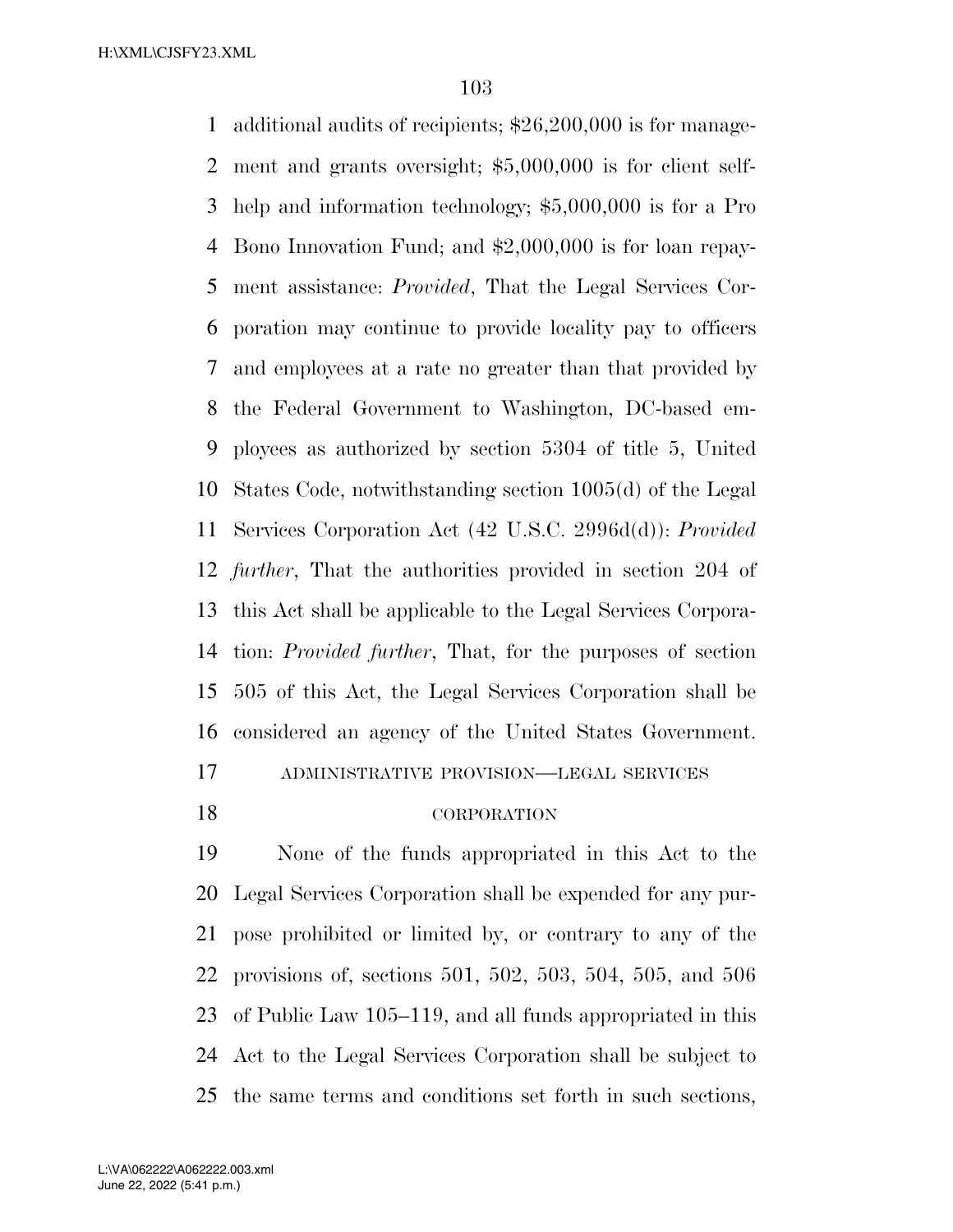| $\mathbf{1}$ | except that all references in sections 502 and 503 to 1997             |
|--------------|------------------------------------------------------------------------|
| 2            | and 1998 shall be deemed to refer instead to 2022 and                  |
| 3            | 2023, respectively: <i>Provided</i> , That for the purposes of ap-     |
| 4            | plications of such sections 501 and 502, any requirement               |
| 5            | relating to the proportion of attorneys serving on the gov-            |
| 6            | erning body of an entity providing legal assistance shall              |
| 7            | be deemed to be satisfied if at least 33 percent of such               |
| 8            | governing body is composed of attorneys otherwise meet-                |
| 9            | ing the criteria established by section $1007(c)$ of the Legal         |
| 10           | Services Corporation Act $(42 \text{ U.S. C } 2996f(c))$ , and section |
| 11           | $502(2)(b)(ii)$ of Public Law 104–134 shall not apply.                 |
| 12           | <b>MARINE MAMMAL COMMISSION</b>                                        |
| 13           | SALARIES AND EXPENSES                                                  |
| 14           | For necessary expenses of the Marine Mammal Com-                       |
| 15           | mission as authorized by title II of the Marine Mammal                 |
| 16           | Protection Act of 1972 (16 U.S.C. 1361 et<br>$seq.$ ),                 |
| 17           | \$4,500,000.                                                           |
| 18           | OFFICE OF THE UNITED STATES TRADE                                      |
| 19           | REPRESENTATIVE                                                         |
| 20           | SALARIES AND EXPENSES                                                  |
| 21           | For necessary expenses of the Office of the United                     |
| 22           | States Trade Representative, including the hire of pas-                |
| 23           | senger motor vehicles and the employment of experts and                |
| 24           | consultants as authorized by section $3109$ of title 5,                |
|              | 25 United States Code, \$60,000,000, of which \$1,000,000              |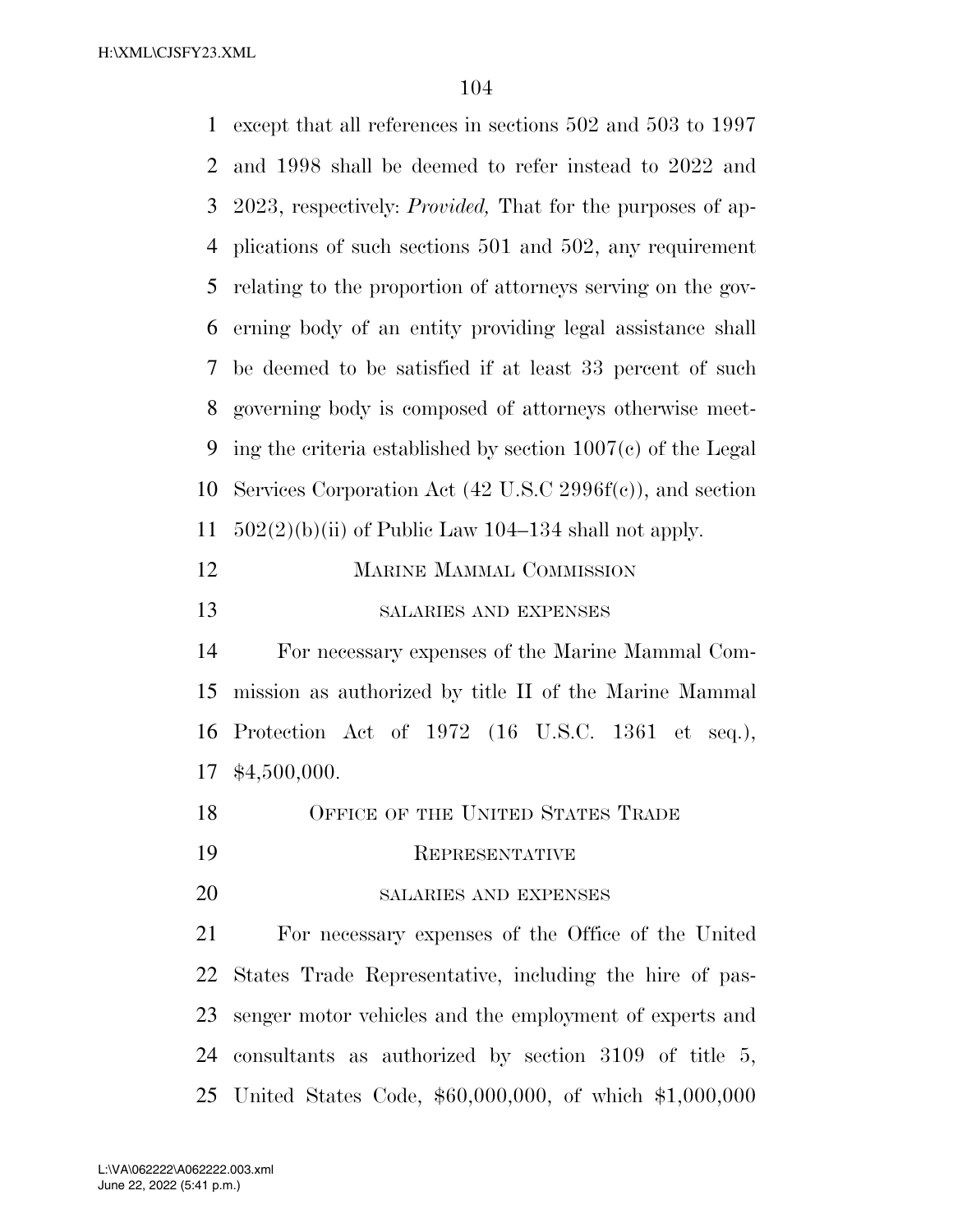shall remain available until expended: *Provided*, That of the total amount made available under this heading, not to exceed \$124,000 shall be available for official reception and representation expenses.

 TRADE ENFORCEMENT TRUST FUND (INCLUDING TRANSFER OF FUNDS)

 For activities of the United States Trade Representa- tive authorized by section 611 of the Trade Facilitation and Trade Enforcement Act of 2015 (19 U.S.C. 4405), including transfers, \$15,000,000, to be derived from the Trade Enforcement Trust Fund: *Provided*, That any 12 transfer pursuant to subsection  $(d)(1)$  of such section shall be treated as a reprogramming under section 505 of this Act.

- STATE JUSTICE INSTITUTE
- SALARIES AND EXPENSES

 For necessary expenses of the State Justice Institute, as authorized by the State Justice Institute Act of 1984 (42 U.S.C. 10701 et seq.) \$7,640,000, of which \$500,000 shall remain available until September 30, 2024: *Provided*, That not to exceed \$2,250 shall be available for official reception and representation expenses: *Provided further*, That, for the purposes of section 505 of this Act, the State Justice Institute shall be considered an agency of the United States Government.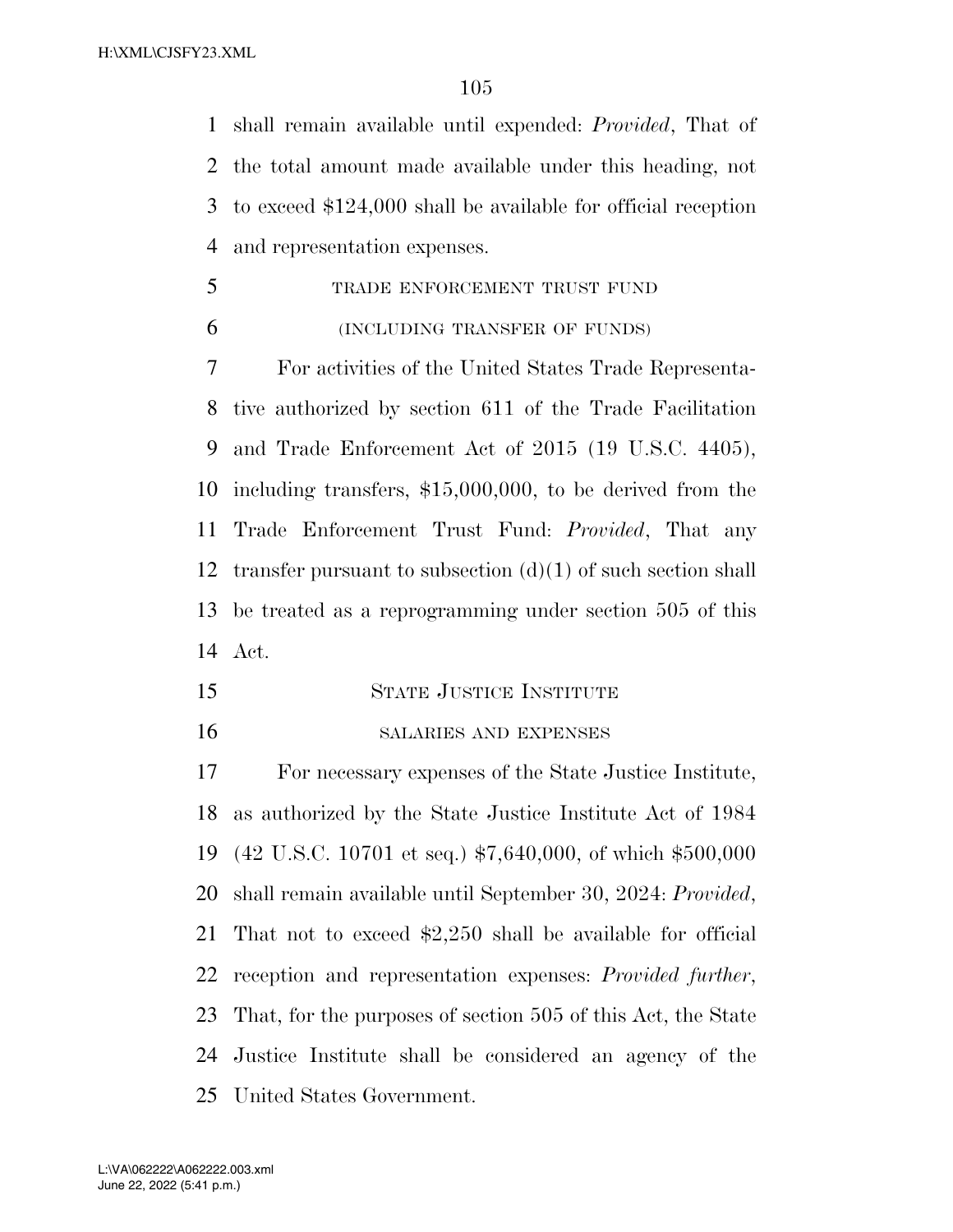|                | 106                                                         |
|----------------|-------------------------------------------------------------|
| $\mathbf{1}$   | TITLE V                                                     |
| $\overline{2}$ | <b>GENERAL PROVISIONS</b>                                   |
| 3              | (INCLUDING RESCISSIONS)                                     |
| $\overline{4}$ | (INCLUDING TRANSFER OF FUNDS)                               |
| 5              | SEC. 501. No part of any appropriation contained in         |
| 6              | this Act shall be used for publicity or propaganda purposes |
| $\overline{7}$ | not authorized by the Congress.                             |
| 8              | SEC. 502. No part of any appropriation contained in         |
| 9              | this Act shall remain available for obligation beyond the   |
| 10             | current fiscal year unless expressly so provided herein.    |
| 11             | SEC. 503. The expenditure of any appropriation              |
| 12             | under this Act for any consulting service through procure-  |
| 13             | ment contract, pursuant to section 3109 of title 5, United  |
| 14             | States Code, shall be limited to those contracts where such |
| 15             | expenditures are a matter of public record and available    |
| 16             | for public inspection, except where otherwise provided      |
| 17             | under existing law, or under existing Executive order       |
| 18             | issued pursuant to existing law.                            |
|                |                                                             |

 SEC. 504. If any provision of this Act or the applica- tion of such provision to any person or circumstances shall be held invalid, the remainder of the Act and the applica- tion of each provision to persons or circumstances other than those as to which it is held invalid shall not be af-fected thereby.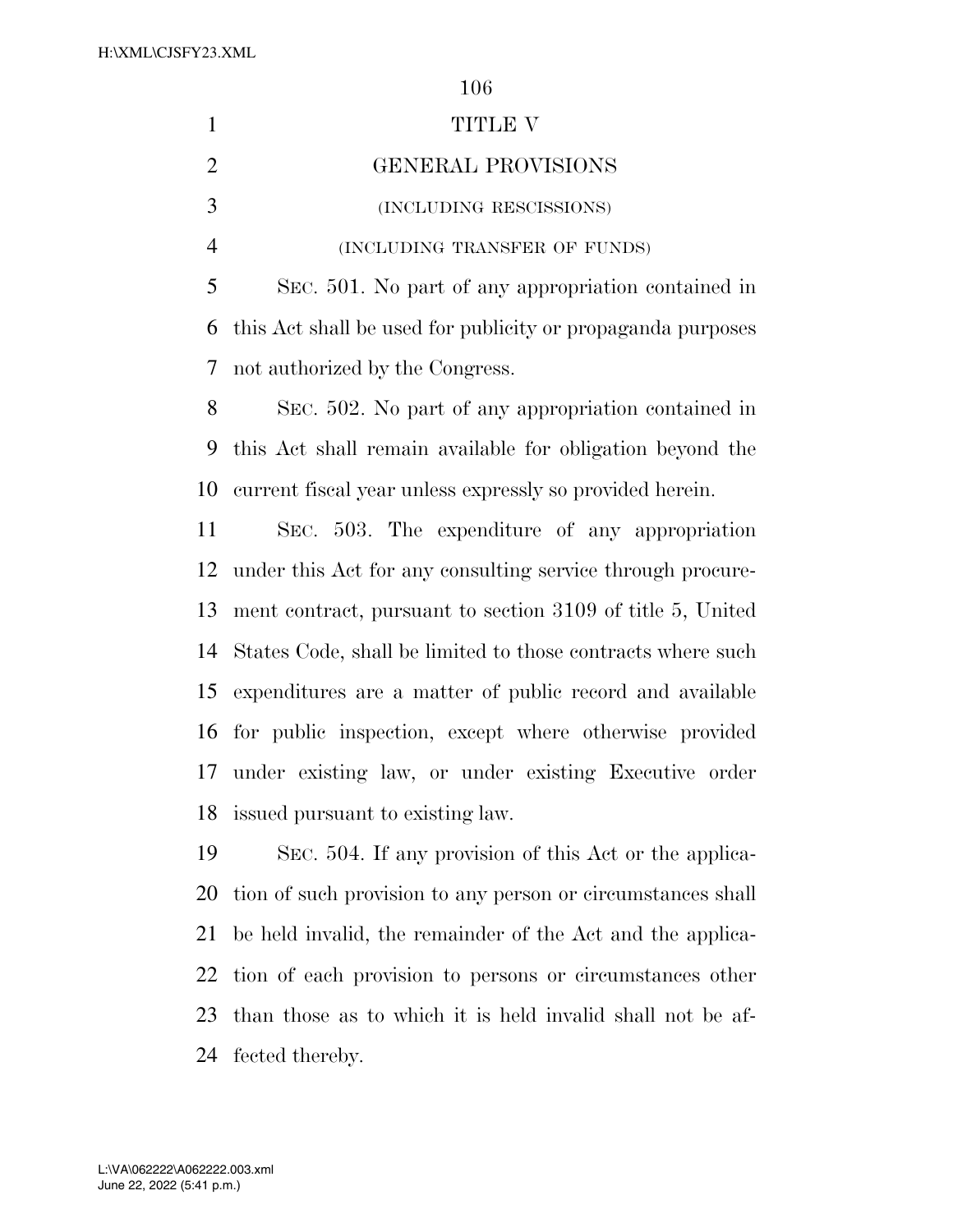SEC. 505. None of the funds provided under this Act, or provided under previous appropriations Acts to the agencies funded by this Act that remain available for obli- gation or expenditure in fiscal year 2023, or provided from any accounts in the Treasury of the United States derived by the collection of fees available to the agencies funded by this Act, shall be available for obligation or expenditure through a reprogramming of funds that: (1) creates or ini- tiates a new program, project, or activity; (2) eliminates a program, project, or activity; (3) increases funds or per- sonnel by any means for any project or activity for which funds have been denied or restricted; (4) relocates an of- fice or employees; (5) reorganizes or renames offices, pro- grams, or activities; (6) contracts out or privatizes any functions or activities presently performed by Federal em- ployees; (7) augments existing programs, projects, or ac- tivities in excess of \$500,000 or 10 percent, whichever is less, or reduces by 10 percent funding for any program, project, or activity, or numbers of personnel by 10 percent; or (8) results from any general savings, including savings from a reduction in personnel, which would result in a change in existing programs, projects, or activities as ap- proved by Congress; unless the House and Senate Com- mittees on Appropriations are notified 15 days in advance of such reprogramming of funds.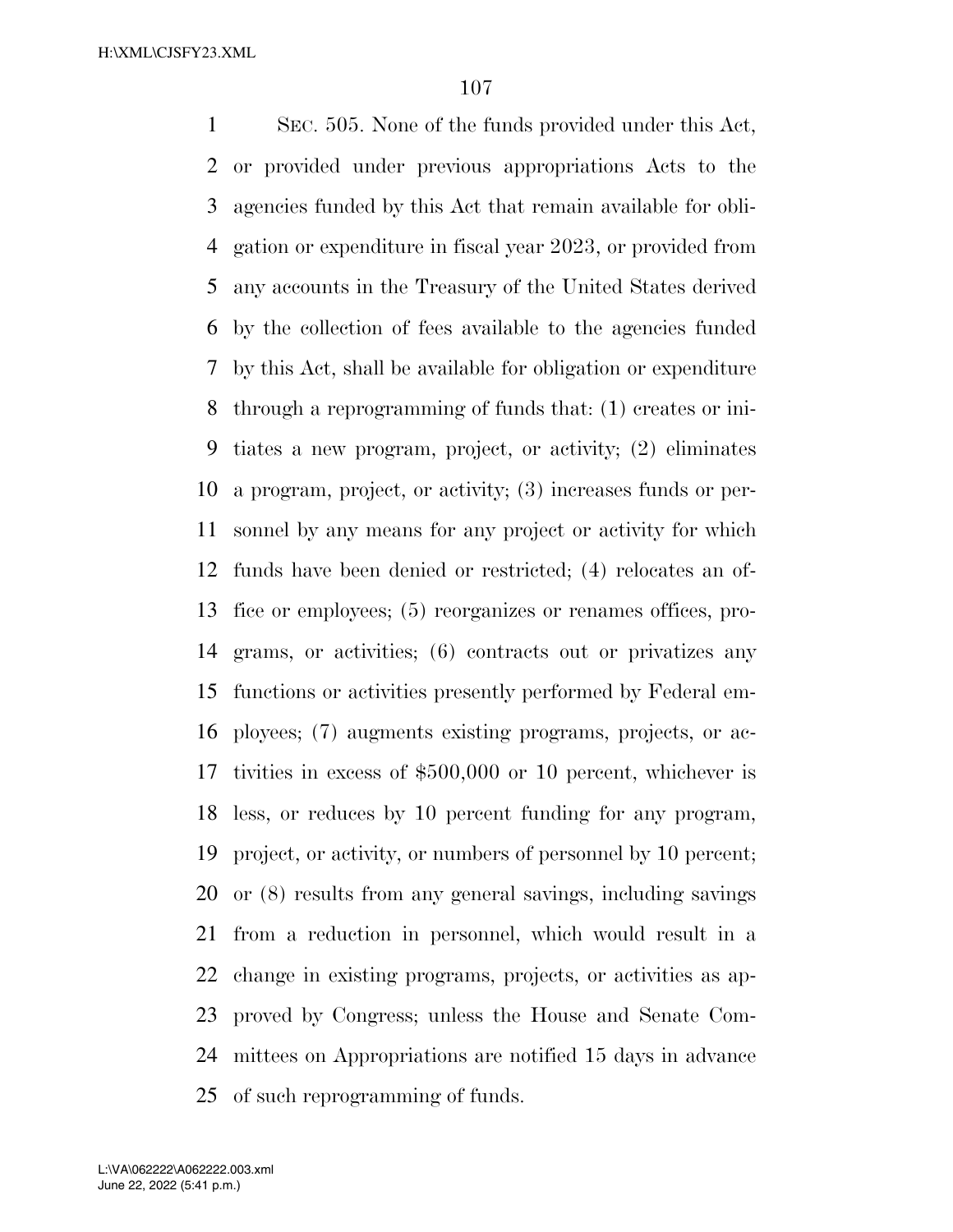SEC. 506. (a) If it has been finally determined by a court or Federal agency that any person intentionally affixed a label bearing a ''Made in America'' inscription, or any inscription with the same meaning, to any product sold in or shipped to the United States that is not made in the United States, the person shall be ineligible to re- ceive any contract or subcontract made with funds made available in this Act, pursuant to the debarment, suspen- sion, and ineligibility procedures described in sections 9.400 through 9.409 of title 48, Code of Federal Regula-tions.

 (b)(1) To the extent practicable, with respect to au- thorized purchases of promotional items, funds made available by this Act shall be used to purchase items that are manufactured, produced, or assembled in the United States, its territories or possessions.

 (2) The term ''promotional items'' has the meaning given the term in OMB Circular A–87, Attachment B, 19 Item  $(1)(f)(3)$ .

 SEC. 507. (a) The Departments of Commerce and Justice, the National Science Foundation, and the Na- tional Aeronautics and Space Administration shall provide to the Committees on Appropriations of the House of Rep- resentatives and the Senate a quarterly report on the sta-tus of balances of appropriations at the account level. For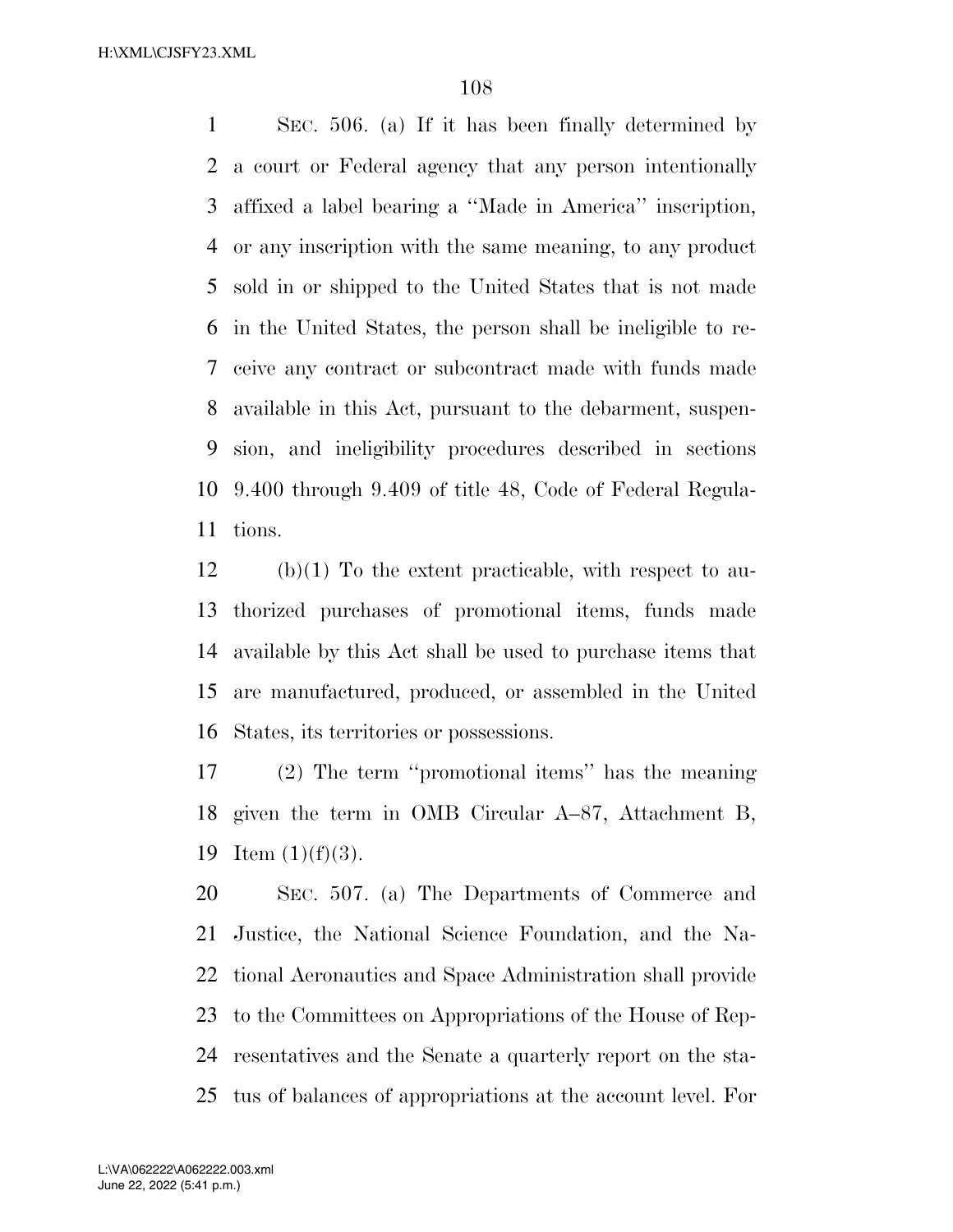unobligated, uncommitted balances and unobligated, com- mitted balances the quarterly reports shall separately identify the amounts attributable to each source year of appropriation from which the balances were derived. For balances that are obligated, but unexpended, the quarterly reports shall separately identify amounts by the year of obligation.

 (b) The report described in subsection (a) shall be submitted within 30 days of the end of each quarter.

 (c) If a department or agency is unable to fulfill any aspect of a reporting requirement described in subsection (a) due to a limitation of a current accounting system, the department or agency shall fulfill such aspect to the maximum extent practicable under such accounting sys- tem and shall identify and describe in each quarterly re-port the extent to which such aspect is not fulfilled.

 SEC. 508. Any costs incurred by a department or agency funded under this Act resulting from, or to pre- vent, personnel actions taken in response to funding re- ductions included in this Act shall be absorbed within the total budgetary resources available to such department or agency: *Provided*, That the authority to transfer funds be- tween appropriations accounts as may be necessary to carry out this section is provided in addition to authorities included elsewhere in this Act: *Provided further*, That use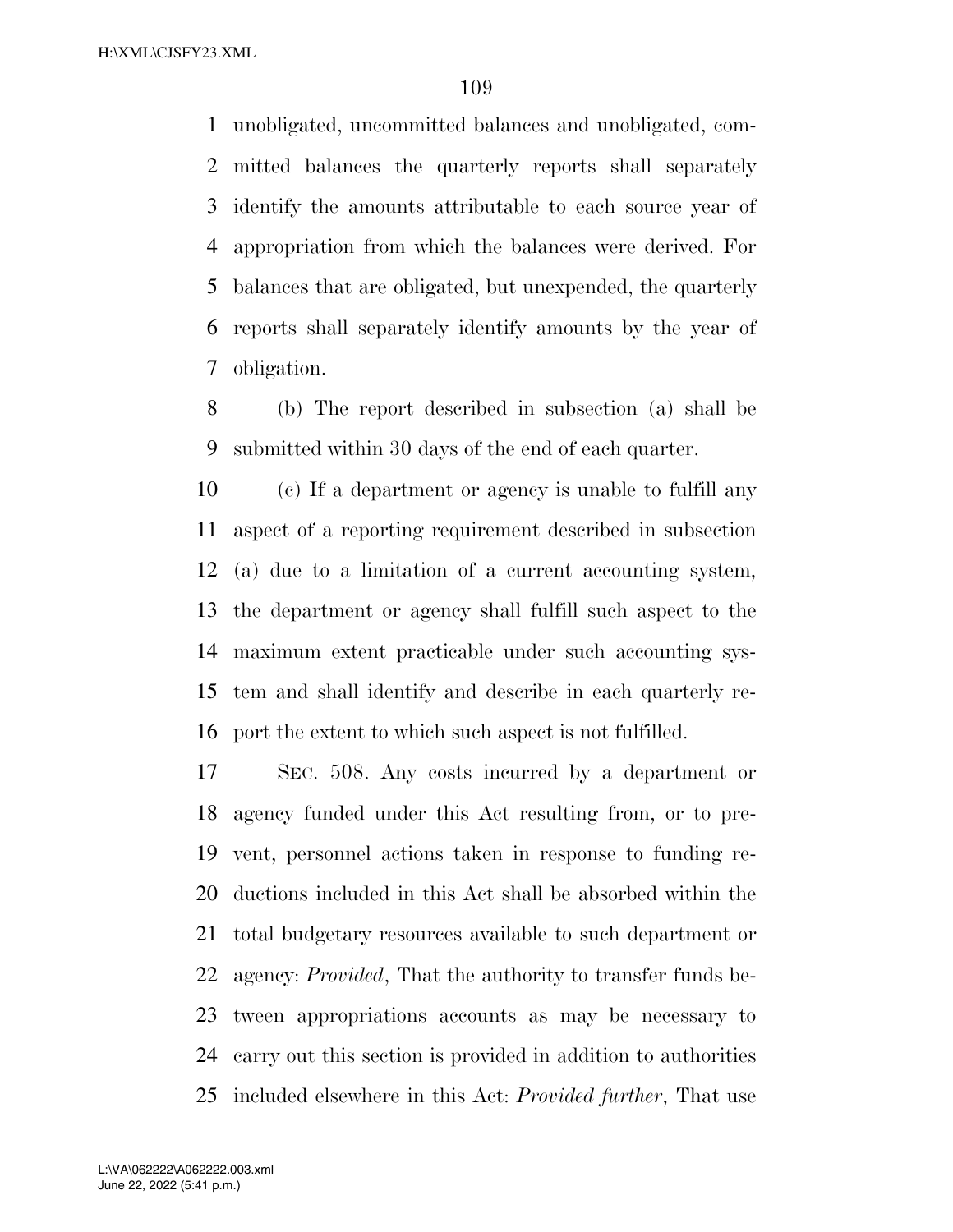of funds to carry out this section shall be treated as a reprogramming of funds under section 505 of this Act and shall not be available for obligation or expenditure except in compliance with the procedures set forth in that section: *Provided further*, That for the Department of Commerce, this section shall also apply to actions taken for the care and protection of loan collateral or grant property.

 SEC. 509. None of the funds provided by this Act shall be available to promote the sale or export of tobacco or tobacco products, or to seek the reduction or removal by any foreign country of restrictions on the marketing of tobacco or tobacco products, except for restrictions which are not applied equally to all tobacco or tobacco products of the same type.

 SEC. 510. Notwithstanding any other provision of law, amounts deposited or available in the Fund estab- lished by section 1402 of chapter XIV of title II of Public Law 98–473 (34 U.S.C. 20101) in any fiscal year in ex- cess of \$2,050,000,000 shall not be available for obligation until the following fiscal year: *Provided*, That notwith- standing section 1402(d) of such Act, of the amounts available from the Fund for obligation: (1) \$10,000,000 shall be transferred to the Department of Justice Office of Inspector General and remain available until expended for oversight and auditing purposes associated with this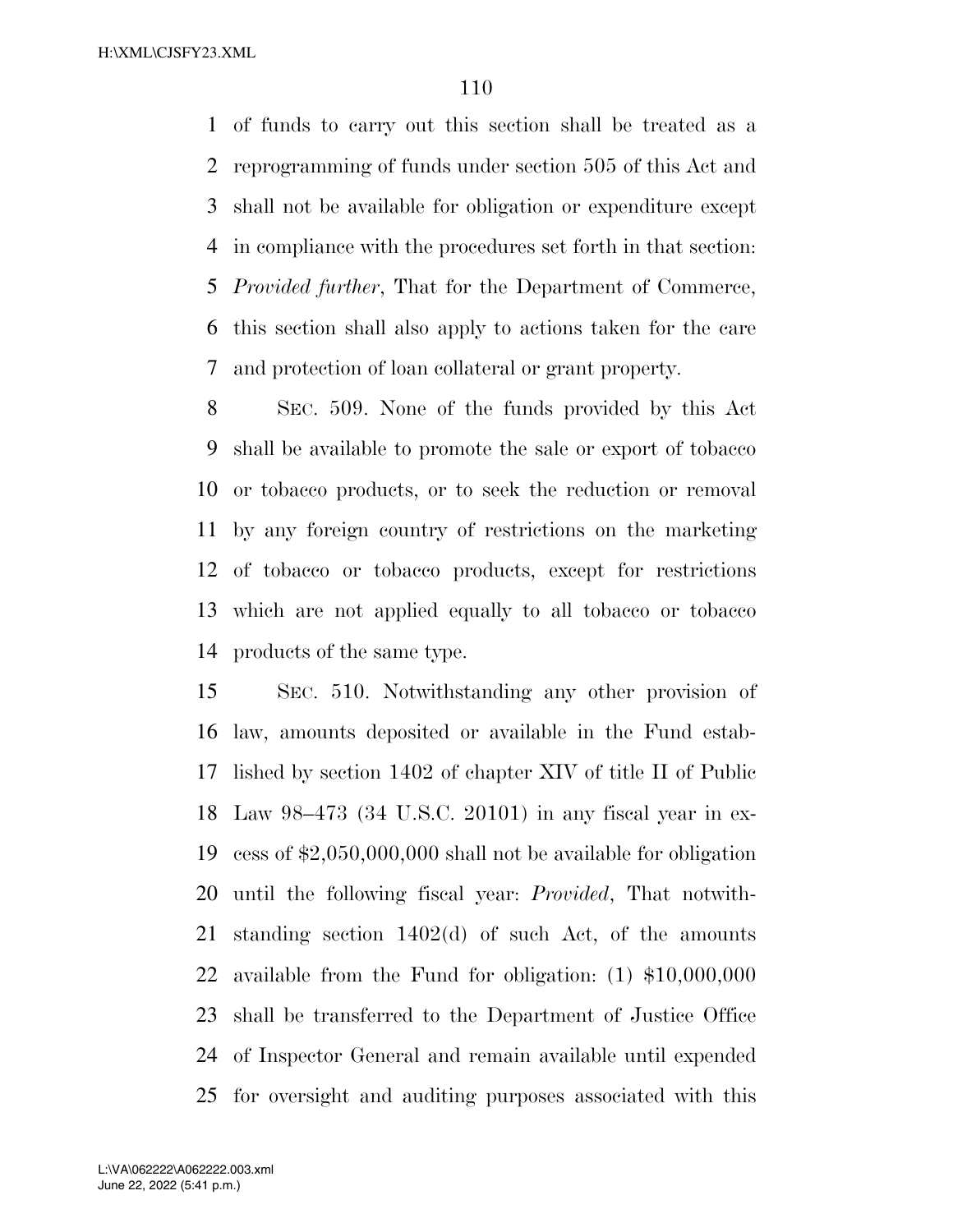section; and (2) 5 percent shall be available to the Office for Victims of Crime for grants, consistent with the re- quirements of the Victims of Crime Act, to Indian Tribes to improve services for victims of crime.

 SEC. 511. None of the funds made available to the Department of Justice in this Act may be used to discrimi- nate against or denigrate the religious or moral beliefs of students who participate in programs for which financial assistance is provided from those funds, or of the parents or legal guardians of such students.

 SEC. 512. None of the funds made available in this Act may be transferred to any department, agency, or in- strumentality of the United States Government, except pursuant to a transfer made by, or transfer authority pro-vided in, this Act or any other appropriations Act.

 SEC. 513. (a) The Inspectors General of the Depart- ment of Commerce, the Department of Justice, the Na- tional Aeronautics and Space Administration, the Na- tional Science Foundation, and the Legal Services Cor- poration shall conduct audits, pursuant to the Inspector General Act (5 U.S.C. App.), of grants or contracts for which funds are appropriated by this Act, and shall submit reports to Congress on the progress of such audits, which may include preliminary findings and a description of areas of particular interest, within 180 days after initi-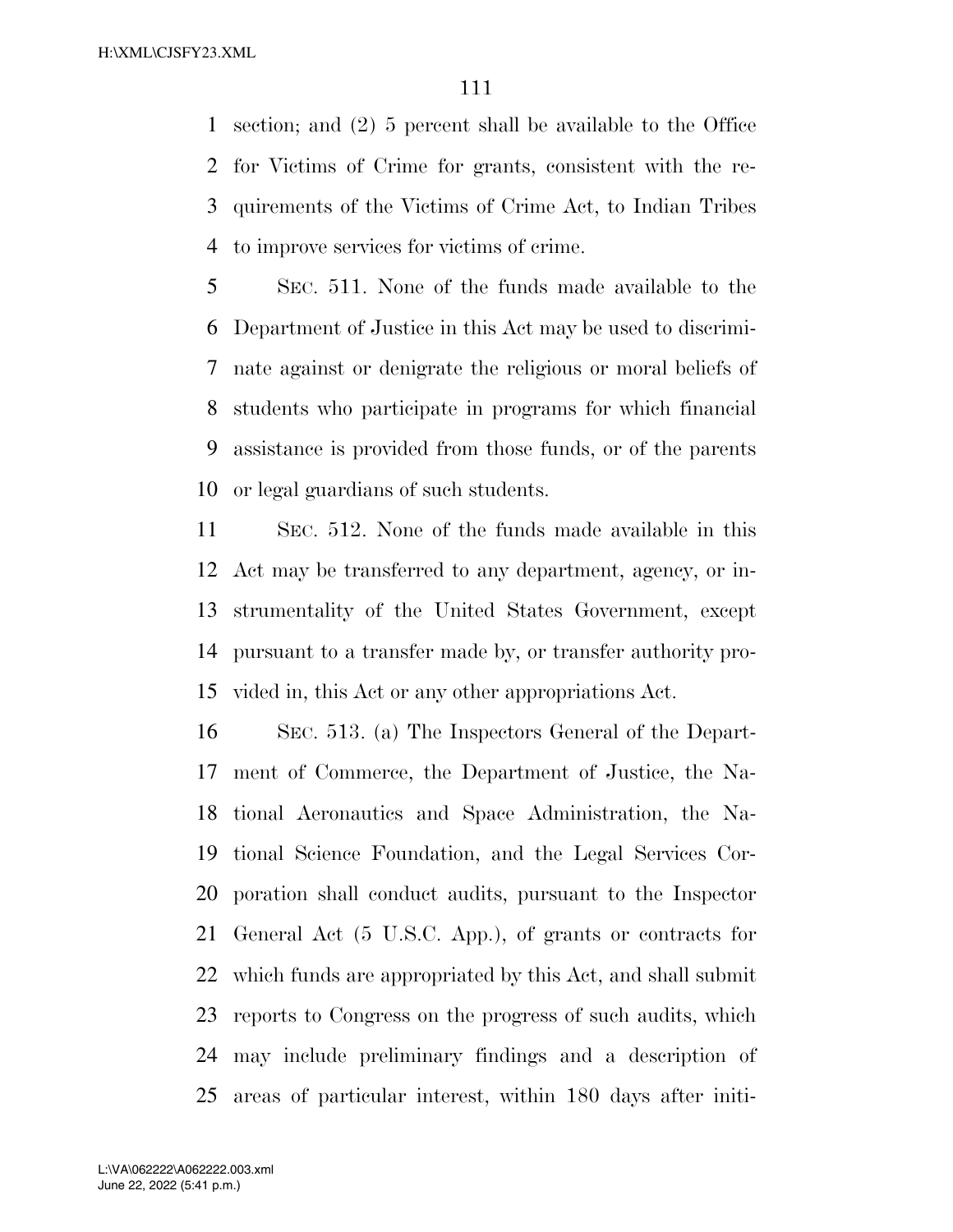ating such an audit and every 180 days thereafter until any such audit is completed.

- (b) Within 60 days after the date on which an audit described in subsection (a) by an Inspector General is completed, the Secretary, Attorney General, Adminis- trator, Director, or President, as appropriate, shall make the results of the audit available to the public on the Inter- net website maintained by the Department, Administra- tion, Foundation, or Corporation, respectively. The results shall be made available in redacted form to exclude—
- (1) any matter described in section 552(b) of 12 title 5, United States Code; and
- (2) sensitive personal information for any indi- vidual, the public access to which could be used to commit identity theft or for other inappropriate or unlawful purposes.

 (c) Any person awarded a grant or contract funded by amounts appropriated by this Act shall submit a state- ment to the Secretary of Commerce, the Attorney General, the Administrator, Director, or President, as appropriate, certifying that no funds derived from the grant or contract will be made available through a subcontract or in any other manner to another person who has a financial inter-est in the person awarded the grant or contract.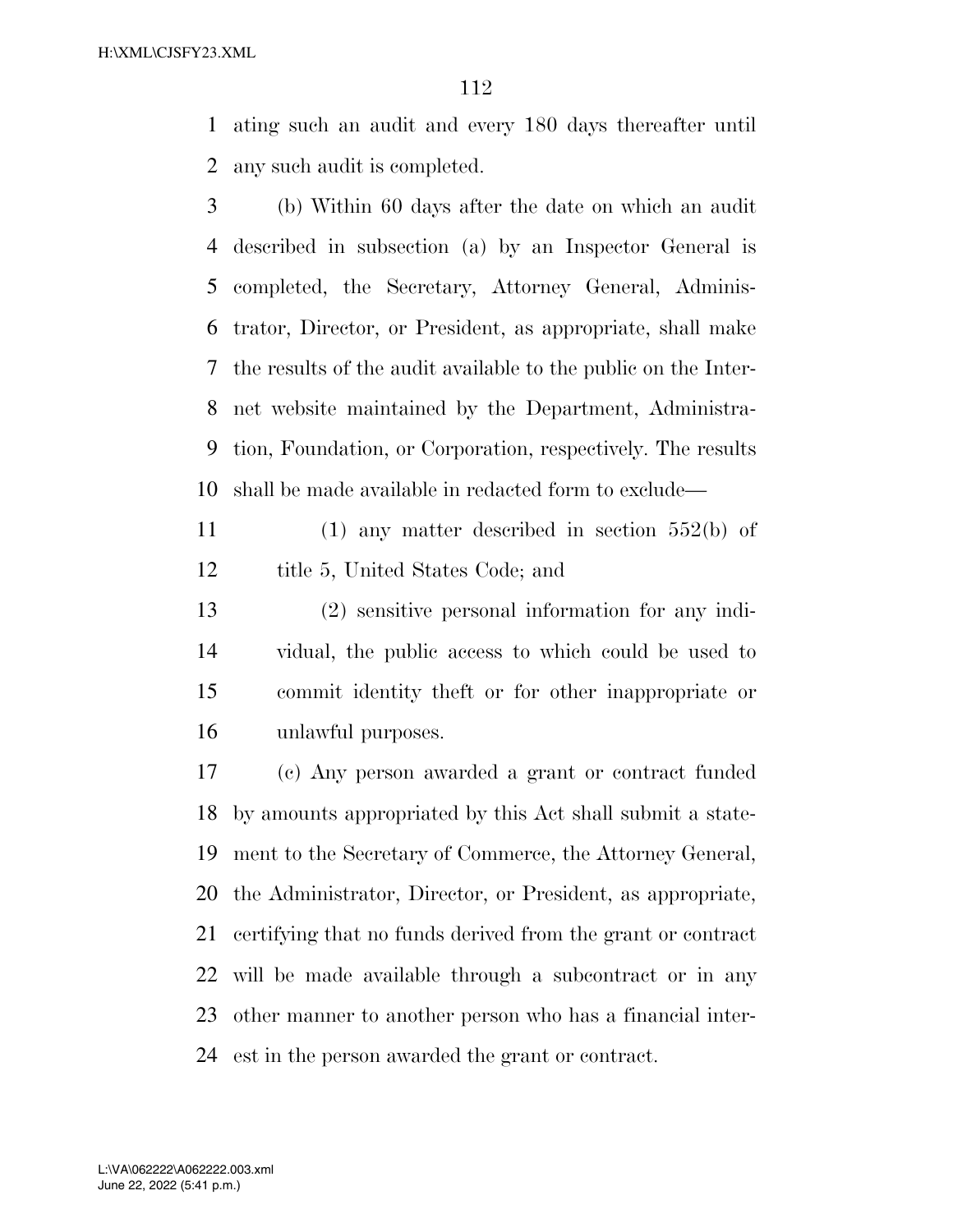(d) The provisions of the preceding subsections of this section shall take effect 30 days after the date on which the Director of the Office of Management and Budget, in consultation with the Director of the Office of Government Ethics, determines that a uniform set of rules and requirements, substantially similar to the require- ments in such subsections, consistently apply under the executive branch ethics program to all Federal depart-ments, agencies, and entities.

 SEC. 514. (a) None of the funds appropriated or oth- erwise made available under this Act may be used by the Departments of Commerce and Justice, the National Aer- onautics and Space Administration, or the National Science Foundation to acquire a high-impact or moderate- impact information system, as defined for security cat- egorization in the National Institute of Standards and Technology's (NIST) Federal Information Processing Standard Publication 199, ''Standards for Security Cat- egorization of Federal Information and Information Sys-tems'' unless the agency has—

 (1) reviewed the supply chain risk for the infor- mation systems against criteria developed by NIST and the Federal Bureau of Investigation (FBI) to inform acquisition decisions for high-impact and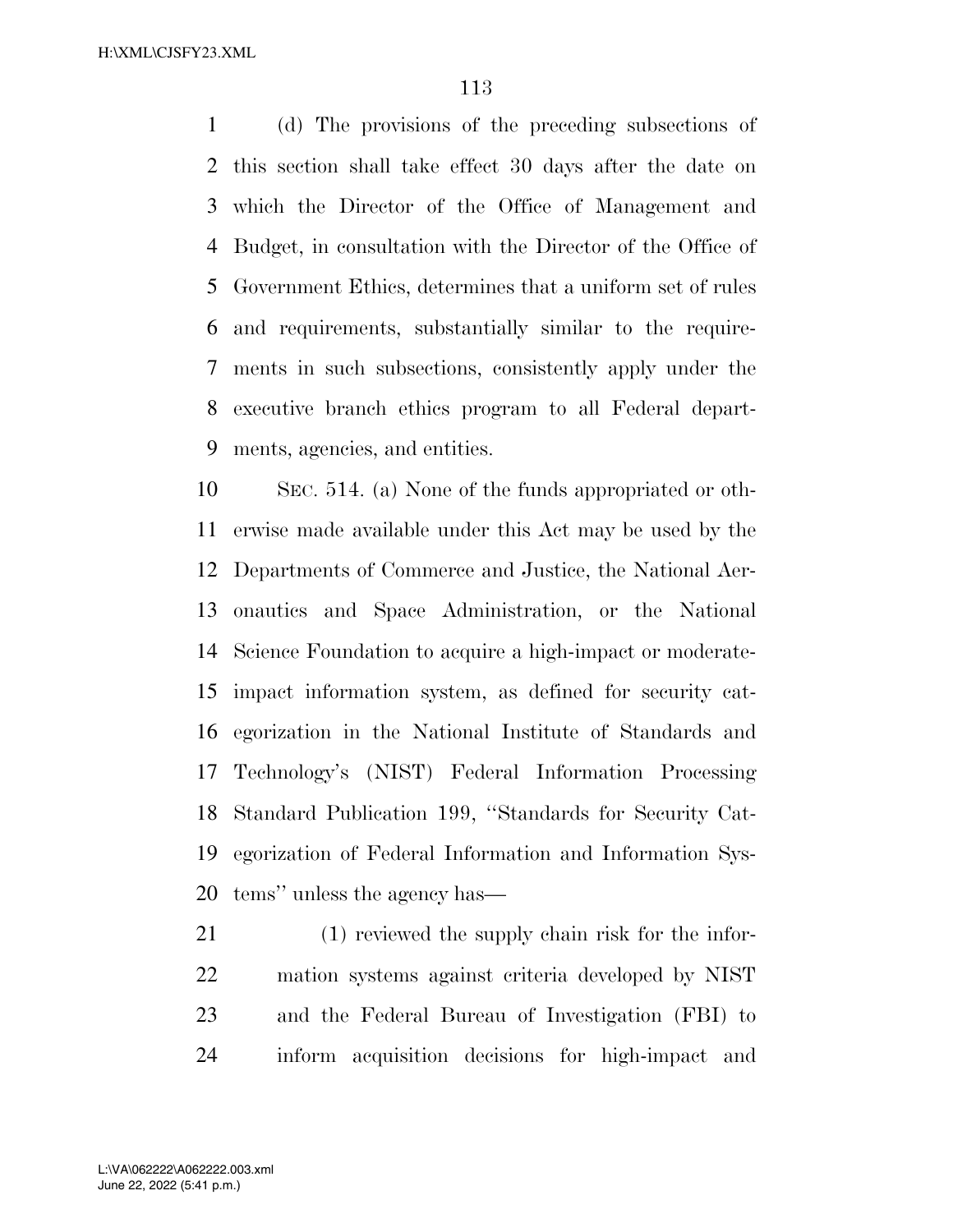- moderate-impact information systems within the Federal Government;
- (2) reviewed the supply chain risk from the pre- sumptive awardee against available and relevant threat information provided by the FBI and other appropriate agencies; and

 (3) in consultation with the FBI or other ap- propriate Federal entity, conducted an assessment of any risk of cyber-espionage or sabotage associated with the acquisition of such system, including any risk associated with such system being produced, manufactured, or assembled by one or more entities identified by the United States Government as pos- ing a cyber threat, including but not limited to, those that may be owned, directed, or subsidized by the People's Republic of China, the Islamic Republic of Iran, the Democratic People's Republic of Korea, or the Russian Federation.

 (b) None of the funds appropriated or otherwise made available under this Act may be used to acquire a high-impact or moderate-impact information system re- viewed and assessed under subsection (a) unless the head of the assessing entity described in subsection (a) has—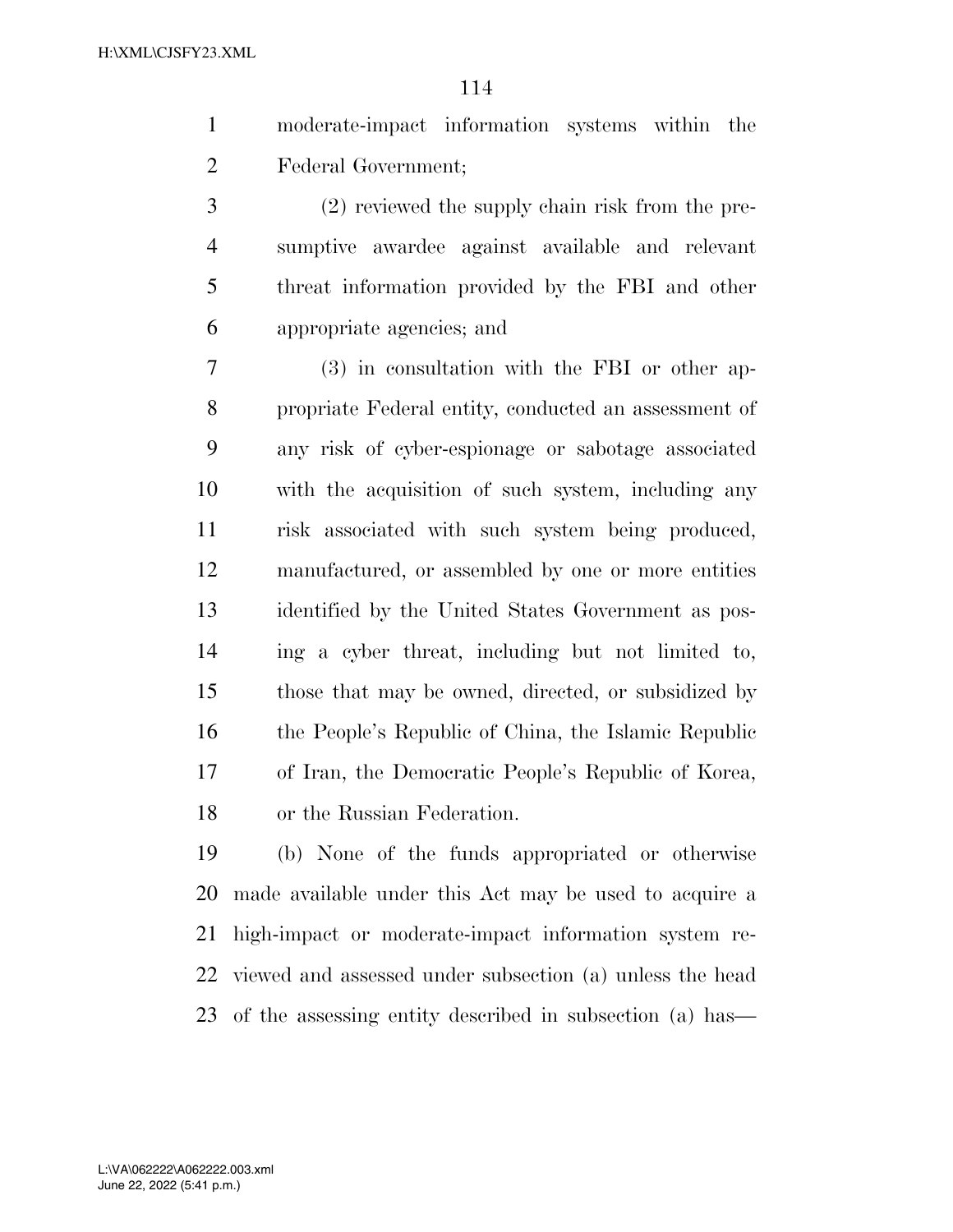| $\mathbf{1}$   | (1) developed, in consultation with NIST, the              |
|----------------|------------------------------------------------------------|
| $\overline{2}$ | FBI, and supply chain risk management experts, a           |
| 3              | mitigation strategy for any identified risks;              |
| $\overline{4}$ | (2) determined, in consultation with NIST and              |
| 5              | the FBI, that the acquisition of such system is in         |
| 6              | the national interest of the United States; and            |
| 7              | (3) reported that determination to the Commit-             |
| 8              | tees on Appropriations of the House of Representa-         |
| 9              | tives and the Senate and the agency Inspector Gen-         |
| 10             | eral.                                                      |
| 11             | SEC. 515. None of the funds made available in this         |
| 12             | Act shall be used in any way whatsoever to support or      |
| 13             | justify the use of torture by any official or contract em- |
| 14             | ployee of the United States Government.                    |
| 15             | SEC. 516. None of the funds made available in this         |
| 16             | Act may be used to include in any new bilateral or multi-  |
|                | 17 lateral trade agreement the text of—                    |
| 18             | $(1)$ paragraph 2 of article 16.7 of the United            |
| 19             | States–Singapore Free Trade Agreement;                     |
| 20             | $(2)$ paragraph 4 of article 17.9 of the United            |
| 21             | States–Australia Free Trade Agreement; or                  |
| 22             | $(3)$ paragraph 4 of article 15.9 of the United            |
| 23             | States–Morocco Free Trade Agreement.                       |
| 24             | SEC. 517. None of the funds made available in this         |
| 25             | Act may be used to authorize or issue a national security  |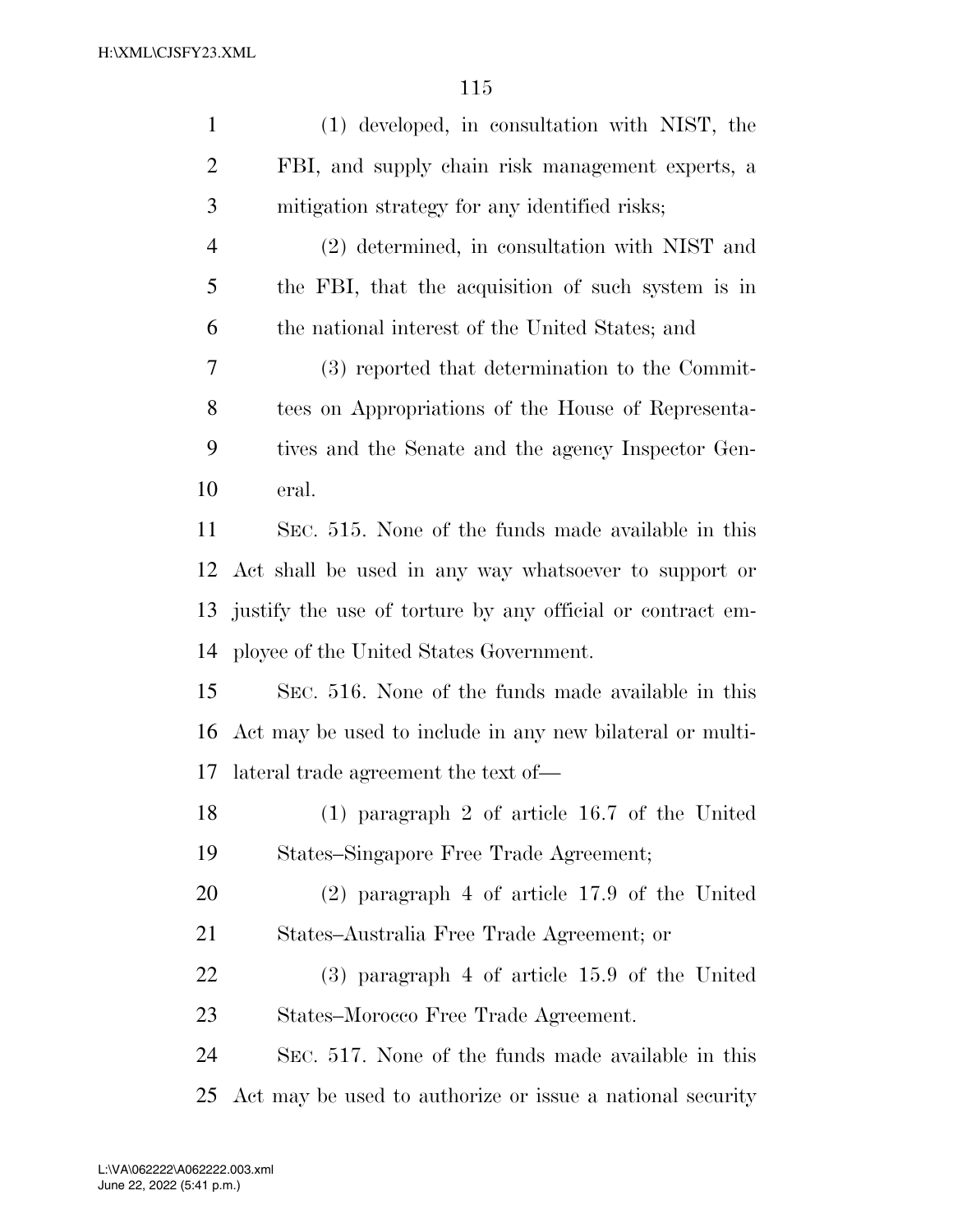letter in contravention of any of the following laws author- izing the Federal Bureau of Investigation to issue national security letters: The Right to Financial Privacy Act of 1978; The Electronic Communications Privacy Act of 1986; The Fair Credit Reporting Act; The National Secu- rity Act of 1947; USA PATRIOT Act; USA FREEDOM Act of 2015; and the laws amended by these Acts.

 SEC. 518. If at any time during any quarter, the pro- gram manager of a project within the jurisdiction of the Departments of Commerce or Justice, the National Aero- nautics and Space Administration, or the National Science Foundation totaling more than \$75,000,000 has reason- able cause to believe that the total program cost has in- creased by 10 percent or more, the program manager shall immediately inform the respective Secretary, Adminis- trator, or Director. The Secretary, Administrator, or Di- rector shall notify the House and Senate Committees on Appropriations within 30 days in writing of such increase, and shall include in such notice: the date on which such determination was made; a statement of the reasons for such increases; the action taken and proposed to be taken to control future cost growth of the project; changes made in the performance or schedule milestones and the degree to which such changes have contributed to the increase in total program costs or procurement costs; new esti-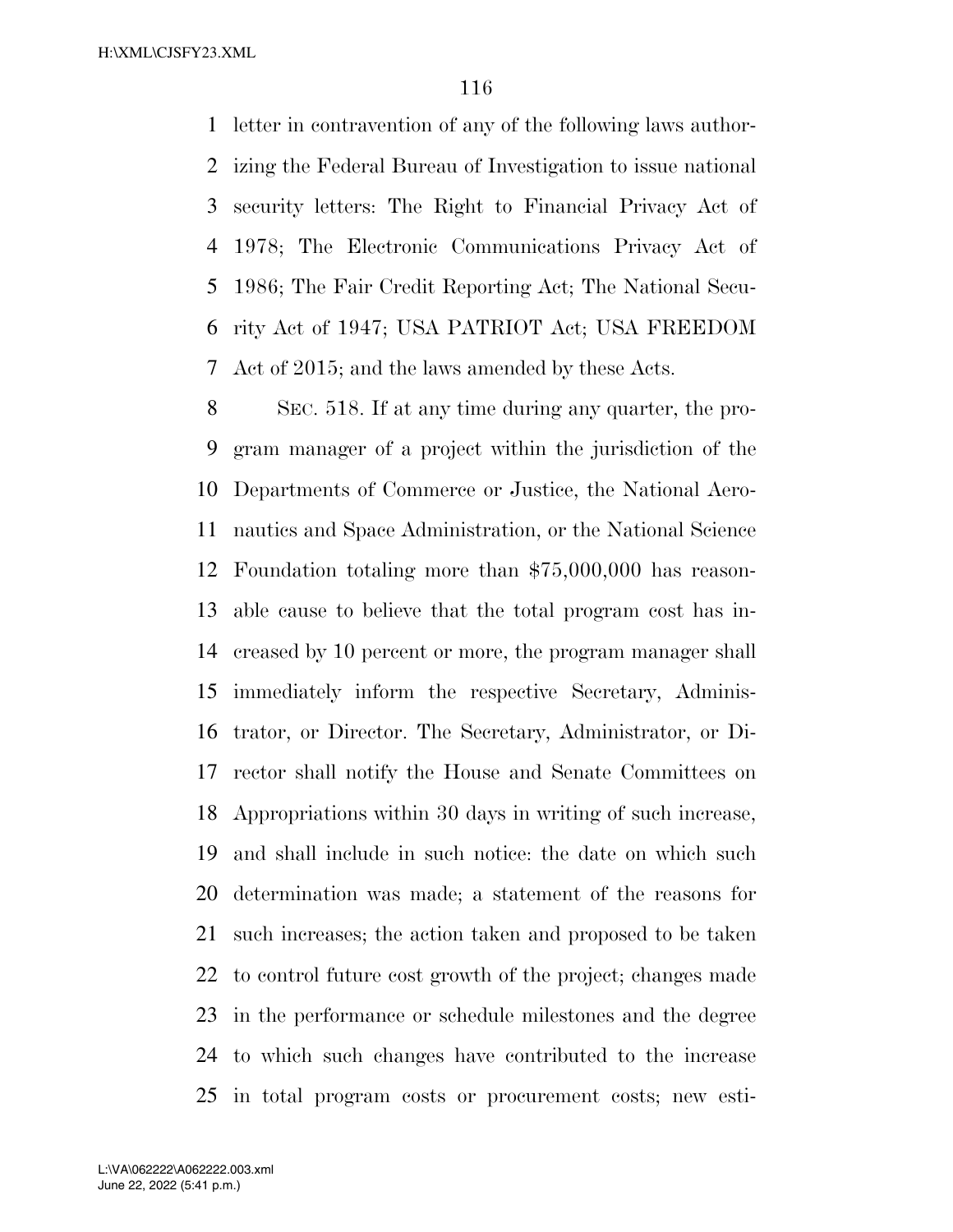mates of the total project or procurement costs; and a statement validating that the project's management struc- ture is adequate to control total project or procurement costs.

 SEC. 519. Funds appropriated by this Act, or made available by the transfer of funds in this Act, for intel- ligence or intelligence related activities are deemed to be specifically authorized by the Congress for purposes of sec- tion 504 of the National Security Act of 1947 (50 U.S.C. 3094) during fiscal year 2023 until the enactment of the Intelligence Authorization Act for fiscal year 2023.

 SEC. 520. None of the funds appropriated or other- wise made available by this Act may be used to enter into a contract in an amount greater than \$5,000,000 or to award a grant in excess of such amount unless the pro- spective contractor or grantee certifies in writing to the agency awarding the contract or grant that, to the best of its knowledge and belief, the contractor or grantee has filed all Federal tax returns required during the three years preceding the certification, has not been convicted of a criminal offense under the Internal Revenue Code of 1986, and has not, more than 90 days prior to certifi- cation, been notified of any unpaid Federal tax assessment for which the liability remains unsatisfied, unless the as-sessment is the subject of an installment agreement or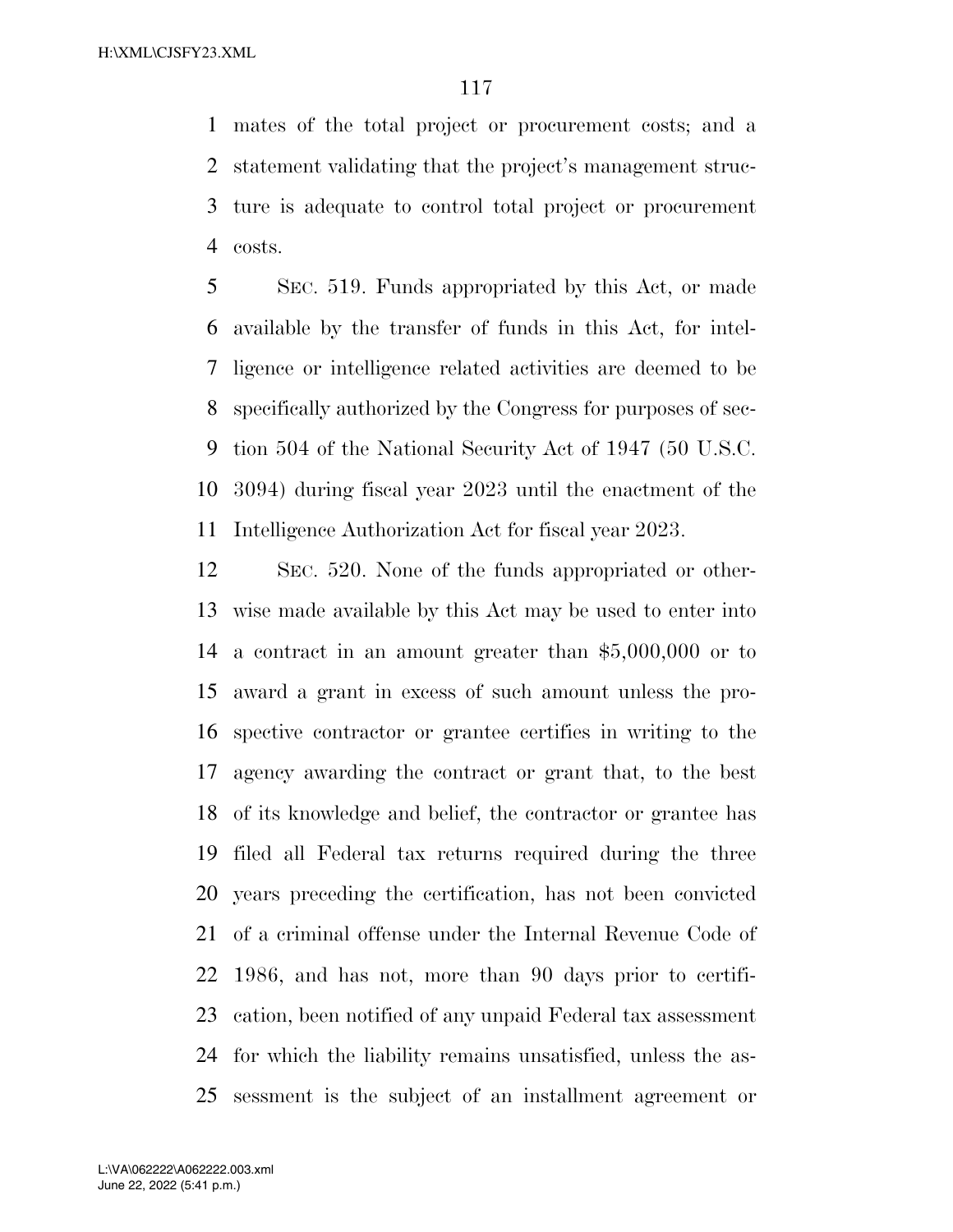offer in compromise that has been approved by the Inter- nal Revenue Service and is not in default, or the assess- ment is the subject of a non-frivolous administrative or judicial proceeding.

(RESCISSIONS)

 SEC. 521. (a) Of the unobligated balances from prior year appropriations available to the Department of Jus- tice, the following funds are hereby rescinded, not later than September 30, 2023, from the following accounts in the specified amounts—

 (1) ''State and Local Law Enforcement Activi- ties, Office on Violence Against Women, Violence Against Women Prevention and Prosecution Pro-grams'', \$15,000,000;

 (2) ''State and Local Law Enforcement Activi- ties, Office of Justice Programs'', \$75,000,000; and (3) ''State and Local Law Enforcement Activi- ties, Community Oriented Policing Services'', \$15,000,000.

 (b) Of the unobligated balances available to the De- partment of Justice, the following funds are hereby per- manently rescinded, not later than September 30, 2023, from the following accounts in the specified amounts—

 (1) ''Working Capital Fund'', \$100,000,000; and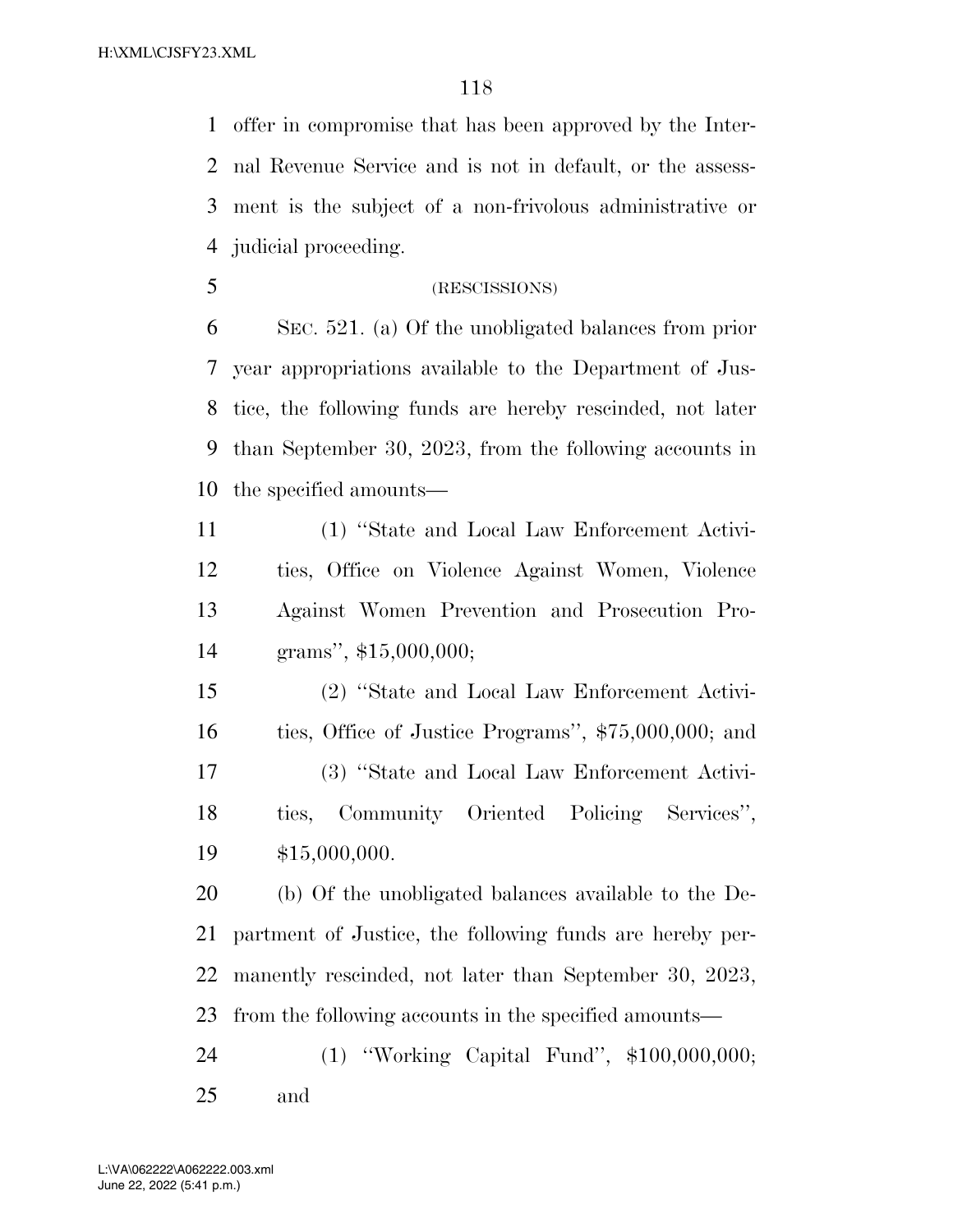(2) ''Legal Activities, Assets Forfeiture Fund'', \$100,000,000.

 (c) The Departments of Justice shall submit to the Committees on Appropriations of the House of Represent- atives and the Senate a report no later than September 1, 2023, specifying the amount of each rescission made pursuant to subsections (a) and (b).

 (d) The amounts rescinded pursuant to subsections (a) and (b) shall not be derived from—

 (1) amounts that were designated by the Con- gress as an emergency or disaster relief requirement pursuant to the concurrent resolution on the budget or the Balanced Budget and Emergency Deficit Con-trol Act of 1985;

 (2) amounts provided under subparagraph (Q) of paragraph (1) under the heading ''State and Local Law Enforcement Activities—Office of Justice Programs—State and Local Law Enforcement As- sistance'' in title II of division B of Public Law 117–103; or

 (3) amounts provided under paragraph (7) under the heading ''State and Local Law Enforce- ment Activities—Community Oriented Policing Serv-ices—Community Oriented Policing Services Pro-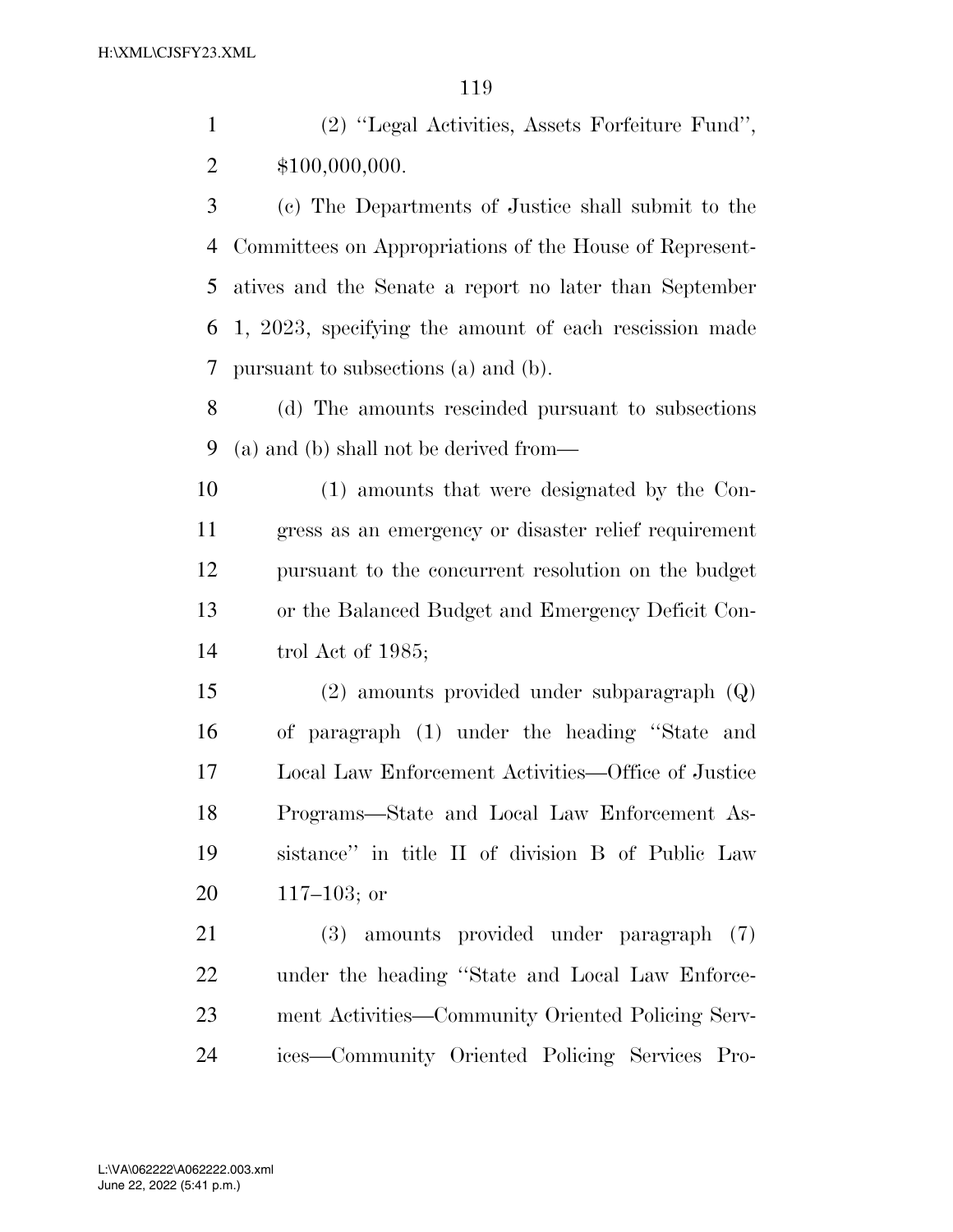grams'' in title II of division B of Public Law 117– 103.

 SEC. 522. None of the funds made available in this Act may be used to purchase first class or premium airline travel in contravention of sections 301–10.122 through 301–10.124 of title 41 of the Code of Federal Regulations. SEC. 523. None of the funds made available in this Act may be used to send or otherwise pay for the attend- ance of more than 50 employees from a Federal depart- ment or agency, who are stationed in the United States, at any single conference occurring outside the United States unless—

 (1) such conference is a law enforcement train- ing or operational conference for law enforcement personnel and the majority of Federal employees in attendance are law enforcement personnel stationed outside the United States; or

 (2) such conference is a scientific conference and the department or agency head determines that such attendance is in the national interest and noti- fies the Committees on Appropriations of the House of Representatives and the Senate within at least 15 days of that determination and the basis for that de-termination.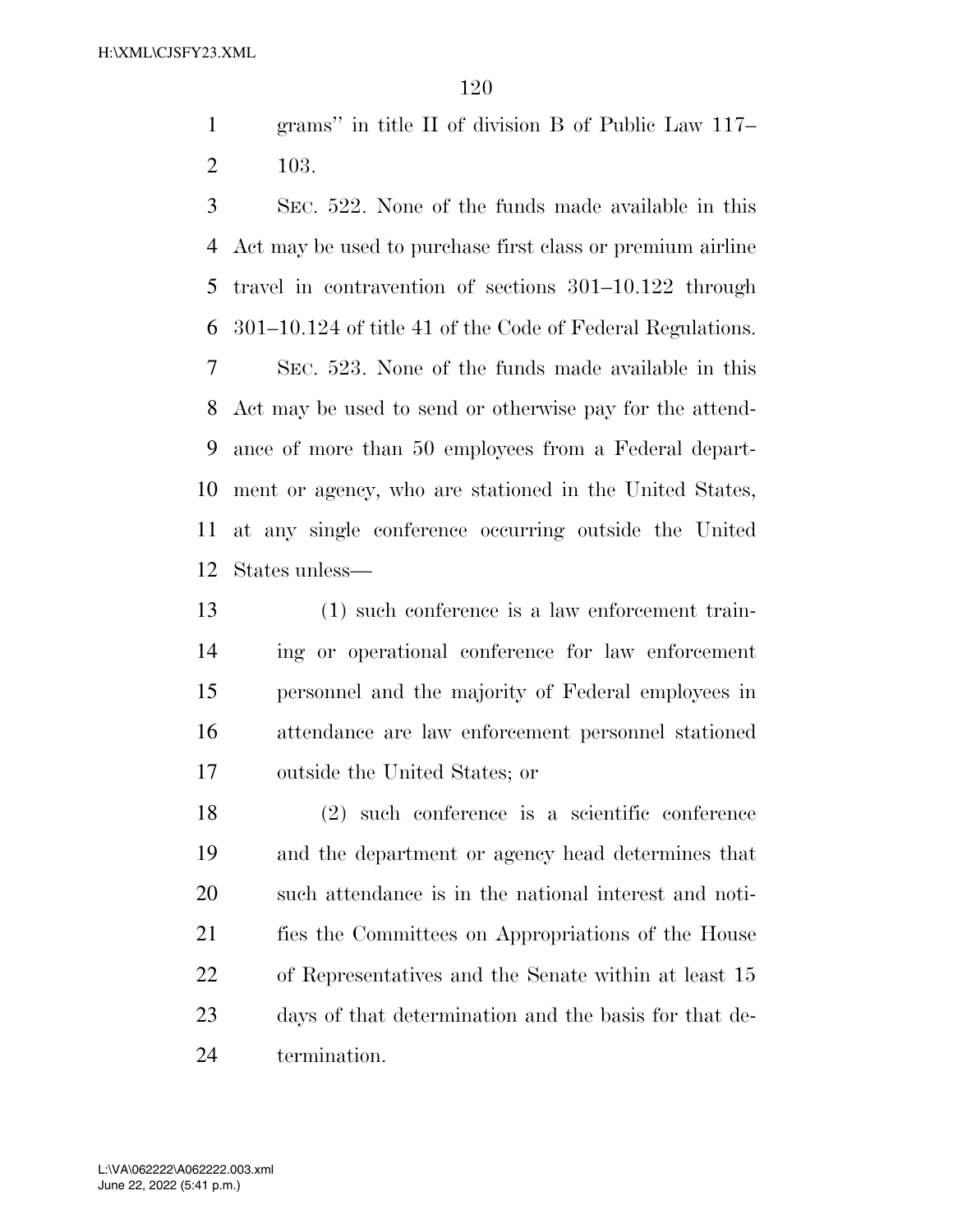SEC. 524. The Director of the Office of Management and Budget shall instruct any department, agency, or in- strumentality of the United States receiving funds appro- priated under this Act to track undisbursed balances in expired grant accounts and include in its annual perform- ance plan and performance and accountability reports the following:

 (1) Details on future action the department, agency, or instrumentality will take to resolve undisbursed balances in expired grant accounts.

 (2) The method that the department, agency, or instrumentality uses to track undisbursed balances in expired grant accounts.

 (3) Identification of undisbursed balances in ex- pired grant accounts that may be returned to the Treasury of the United States.

 (4) In the preceding 3 fiscal years, details on the total number of expired grant accounts with undisbursed balances (on the first day of each fiscal year) for the department, agency, or instrumentality and the total finances that have not been obligated to a specific project remaining in the accounts.

 SEC. 525. To the extent practicable, funds made available in this Act should be used to purchase light bulbs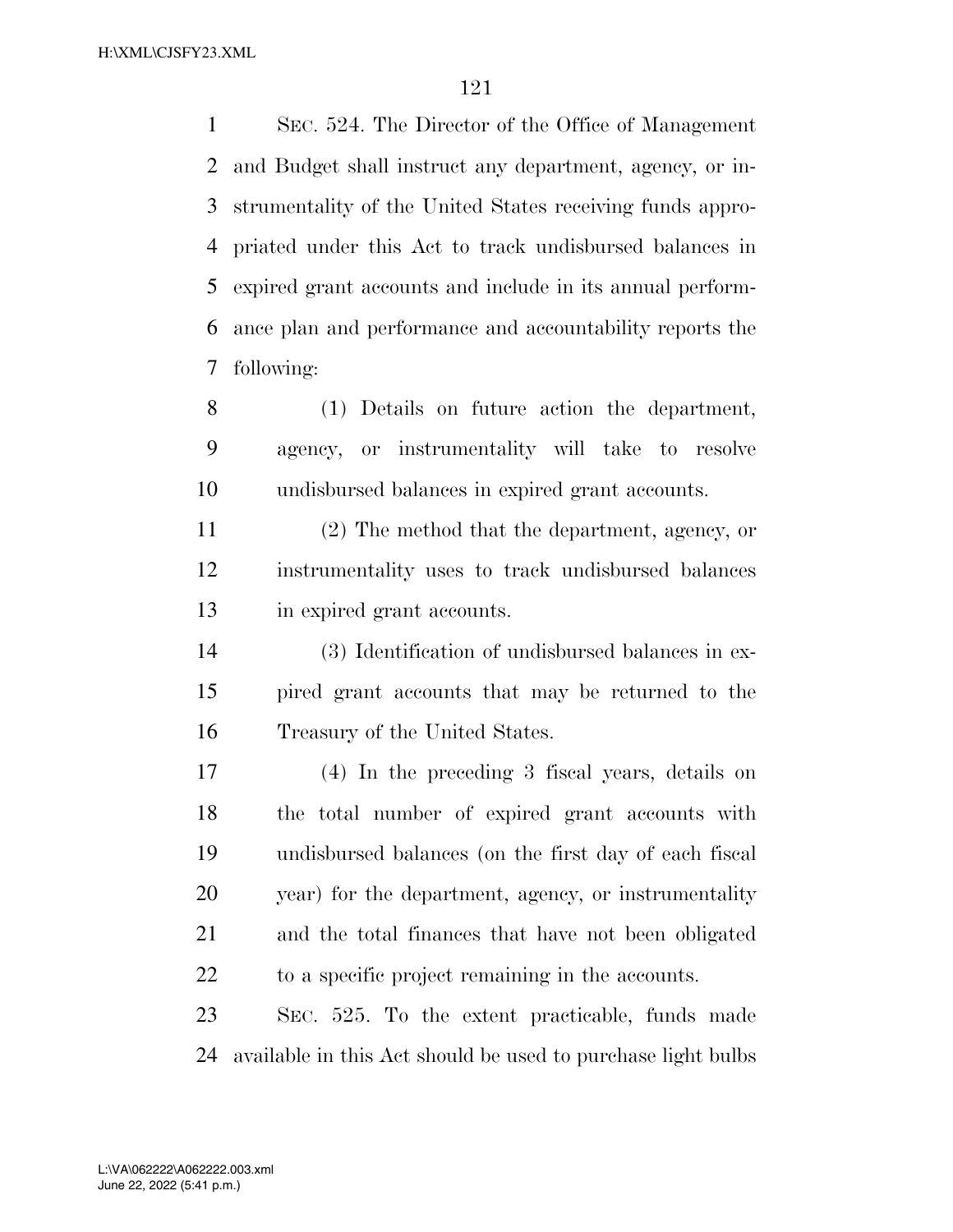that are ''Energy Star'' qualified or have the ''Federal En-ergy Management Program'' designation.

 SEC. 526. (a) None of the funds made available by this Act may be used for the National Aeronautics and Space Administration (NASA), the Office of Science and Technology Policy (OSTP), or the National Space Council (NSC) to develop, design, plan, promulgate, implement, or execute a bilateral policy, program, order, or contract of any kind to participate, collaborate, or coordinate bilat- erally in any way with China or any Chinese-owned com- pany unless such activities are specifically authorized by a law enacted after the date of enactment of this Act.

 (b) None of the funds made available by this Act may be used to effectuate the hosting of official Chinese visitors at facilities belonging to or utilized by NASA.

 (c) The limitations described in subsections (a) and (b) shall not apply to activities which NASA, OSTP, or NSC, after consultation with the Federal Bureau of Inves-tigation, have certified—

 (1) pose no risk of resulting in the transfer of technology, data, or other information with national security or economic security implications to China or a Chinese-owned company; and

 (2) will not involve knowing interactions with officials who have been determined by the United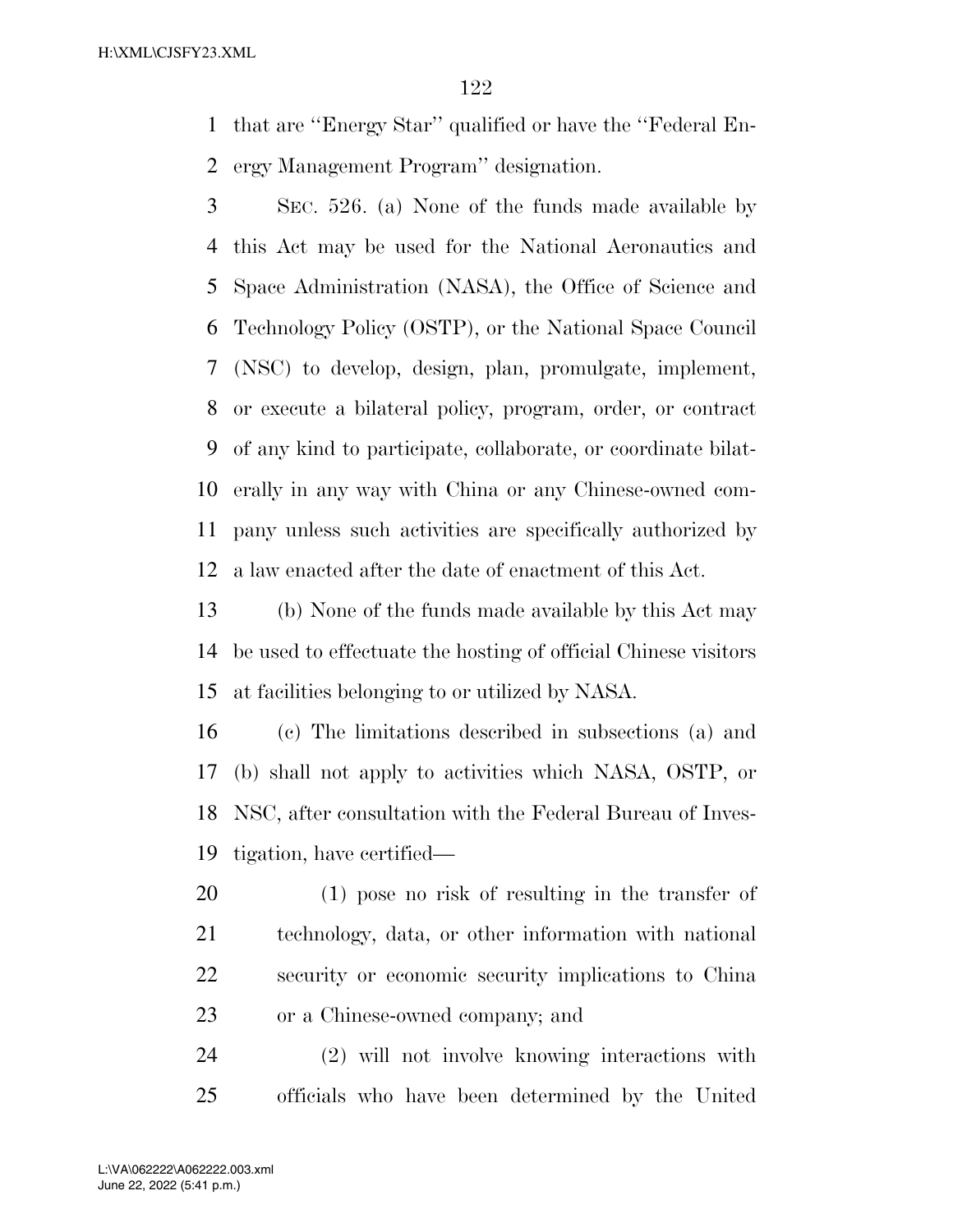States to have direct involvement with violations of human rights.

 (d) Any certification made under subsection (c) shall be submitted to the Committees on Appropriations of the House of Representatives and the Senate, and the Federal Bureau of Investigation, no later than 30 days prior to the activity in question and shall include a description of the purpose of the activity, its agenda, its major partici-pants, and its location and timing.

 SEC. 527. (a) None of the funds made available in this Act may be used to maintain or establish a computer network unless such network blocks the viewing, downloading, and exchanging of pornography.

 (b) Nothing in subsection (a) shall limit the use of funds necessary for any Federal, State, Tribal, or local law enforcement agency or any other entity carrying out criminal investigations, prosecution, adjudication, or other law enforcement- or victim assistance-related activity.

 SEC. 528. The Departments of Commerce and Jus- tice, the National Aeronautics and Space Administration, the National Science Foundation, the Commission on Civil Rights, the Equal Employment Opportunity Commission, the International Trade Commission, the Legal Services Corporation, the Marine Mammal Commission, the Offices of Science and Technology Policy and the United States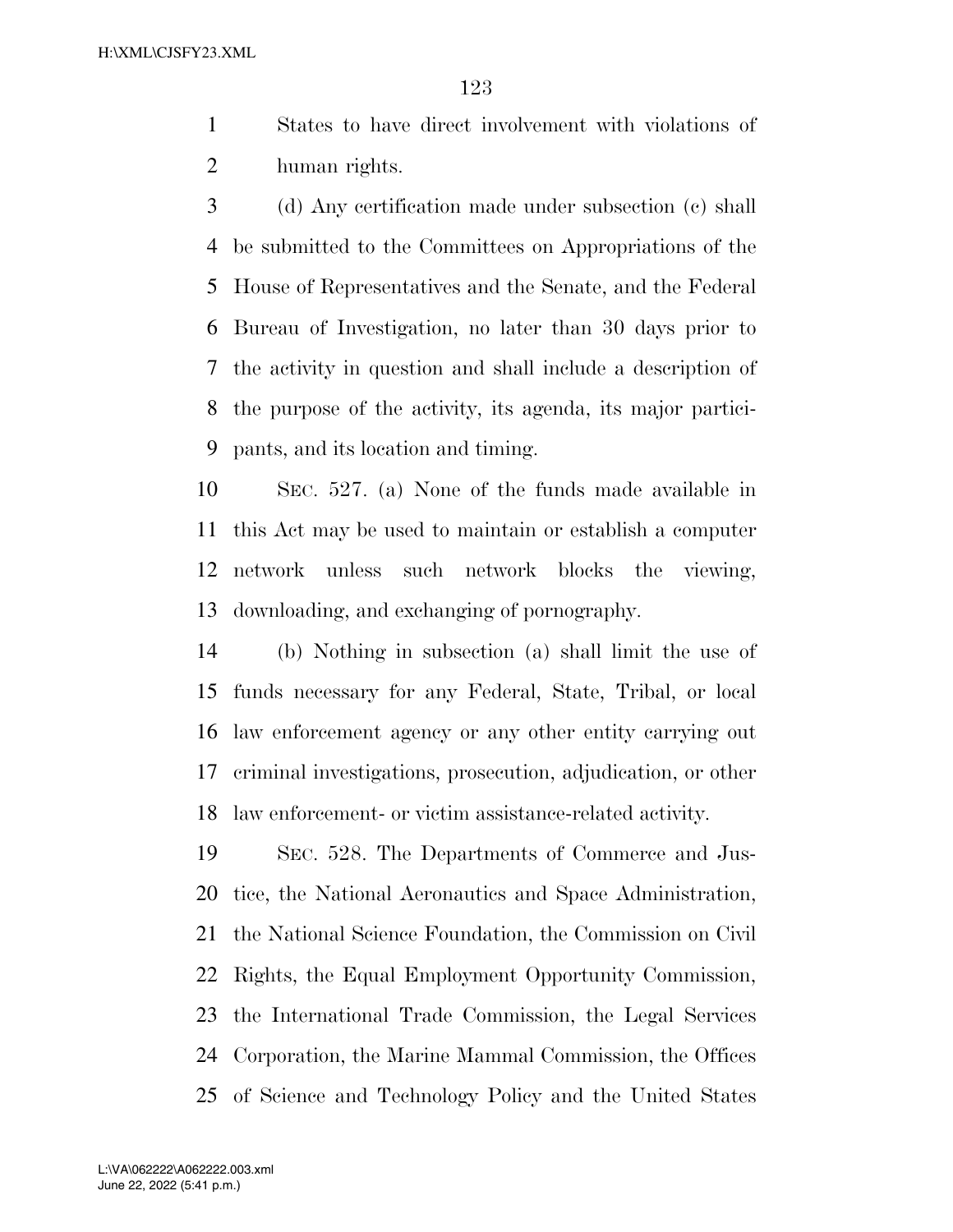Trade Representative, the National Space Council, and the State Justice Institute shall submit spending plans, signed by the respective department or agency head, to the Committees on Appropriations of the House of Rep- resentatives and the Senate not later than 45 days after the date of enactment of this Act.

 SEC. 529. Notwithstanding any other provision of this Act, none of the funds appropriated or otherwise made available by this Act may be used to pay award or incentive fees for contractor performance that has been judged to be below satisfactory performance or for per- formance that does not meet the basic requirements of a contract.

 SEC. 530. None of the funds made available by this Act may be used in contravention of section 7606 (''Legit- imacy of Industrial Hemp Research'') of the Agricultural Act of 2014 (Public Law 113–79) by the Department of Justice or the Drug Enforcement Administration.

 SEC. 531. None of the funds made available under this Act to the Department of Justice may be used, with respect to any of the States of Alabama, Alaska, Arizona, Arkansas, California, Colorado, Connecticut, Delaware, Florida, Georgia, Hawaii, Illinois, Indiana, Iowa, Ken- tucky, Louisiana, Maine, Maryland, Massachusetts, Michi-gan, Minnesota, Mississippi, Missouri, Montana, Nevada,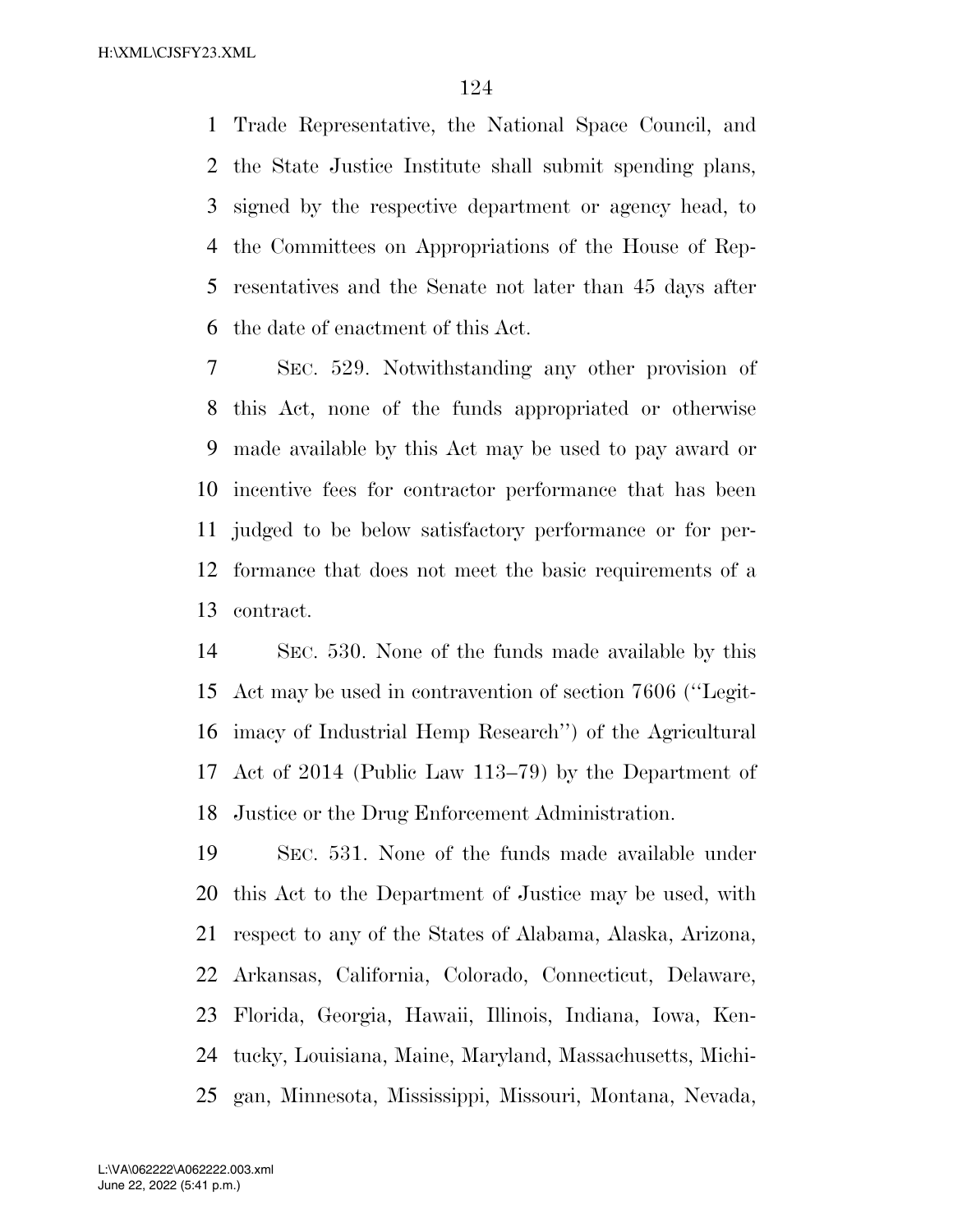New Hampshire, New Jersey, New Mexico, New York, North Carolina, North Dakota, Ohio, Oklahoma, Oregon, Pennsylvania, Rhode Island, South Carolina, South Da- kota, Tennessee, Texas, Utah, Vermont, Virginia, Wash- ington, West Virginia, Wisconsin, and Wyoming, or with respect to the District of Columbia, the Commonwealth of the Northern Mariana Islands, the United States Virgin Islands, Guam, or Puerto Rico, to prevent any of them from implementing their own laws that authorize the use, distribution, possession, or cultivation of medical mari-juana.

 SEC. 532. The Department of Commerce, the Na- tional Aeronautics and Space Administration, and the Na- tional Science Foundation shall provide a quarterly report to the Committees on Appropriations of the House of Rep- resentatives and the Senate on any official travel to China by any employee of such Department or agency, including the purpose of such travel.

 SEC. 533. Of the amounts made available by this Act, not less than 10 percent of each total amount provided, respectively, for Public Works grants authorized by the Public Works and Economic Development Act of 1965 and grants authorized by section 27 of the Stevenson-Wydler Technology Innovation Act of 1980 (15 U.S.C. 3722) shall be allocated for assistance in persistent poverty counties: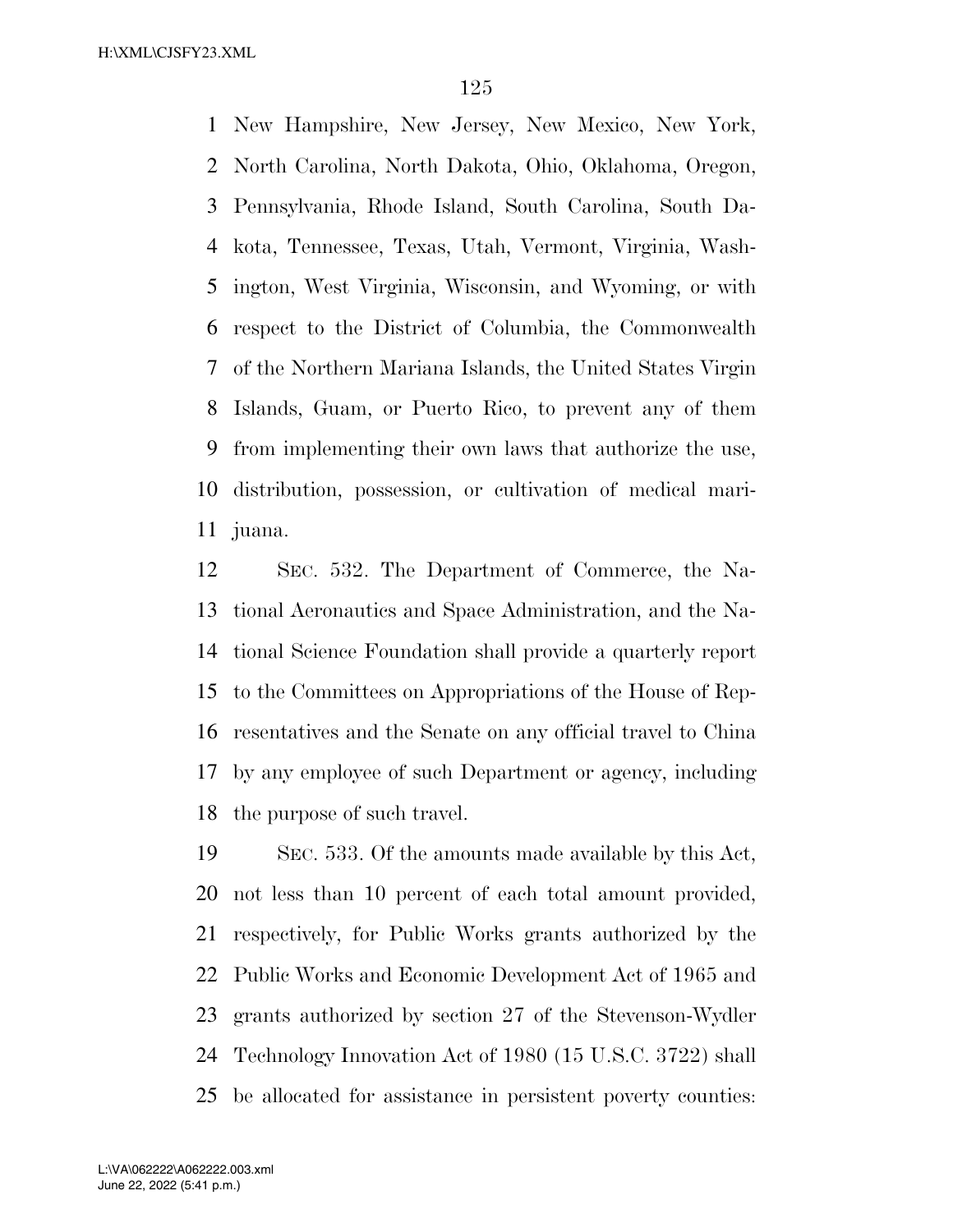*Provided*, That for purposes of this section, the term ''per- sistent poverty counties'' means any county that has had 20 percent or more of its population living in poverty over the past 30 years, as measured by the 1993 Small Area Income and Poverty Estimates, the 2000 decennial cen- sus, and the most recent Small Area Income and Poverty Estimates, or any Territory or possession of the United States.

 SEC. 534. Funds made available to the Department of Commerce and under the heading ''Department of Jus- tice—Federal Bureau of Investigation—Salaries and Ex- penses' ''' in this Act and any remaining unobligated bal- ances of funds made available to the Department of Com- merce and under the heading ''Department of Justice— Federal Bureau of Investigation—Salaries and Expenses'' in prior year Acts, other than amounts designated by the Congress as being for an emergency requirement pursuant to a concurrent resolution on the budget or the Balanced Budget and Emergency Deficit Control Act of 1985, shall be available to provide payments pursuant to section 901(i)(2) of title IX of division J of the Further Consoli-22 dated Appropriations Act, 2020 (22 U.S.C. 2680b(i)(2)): *Provided*, That payments made pursuant to the matter preceding this proviso may not exceed \$2,000,000 for the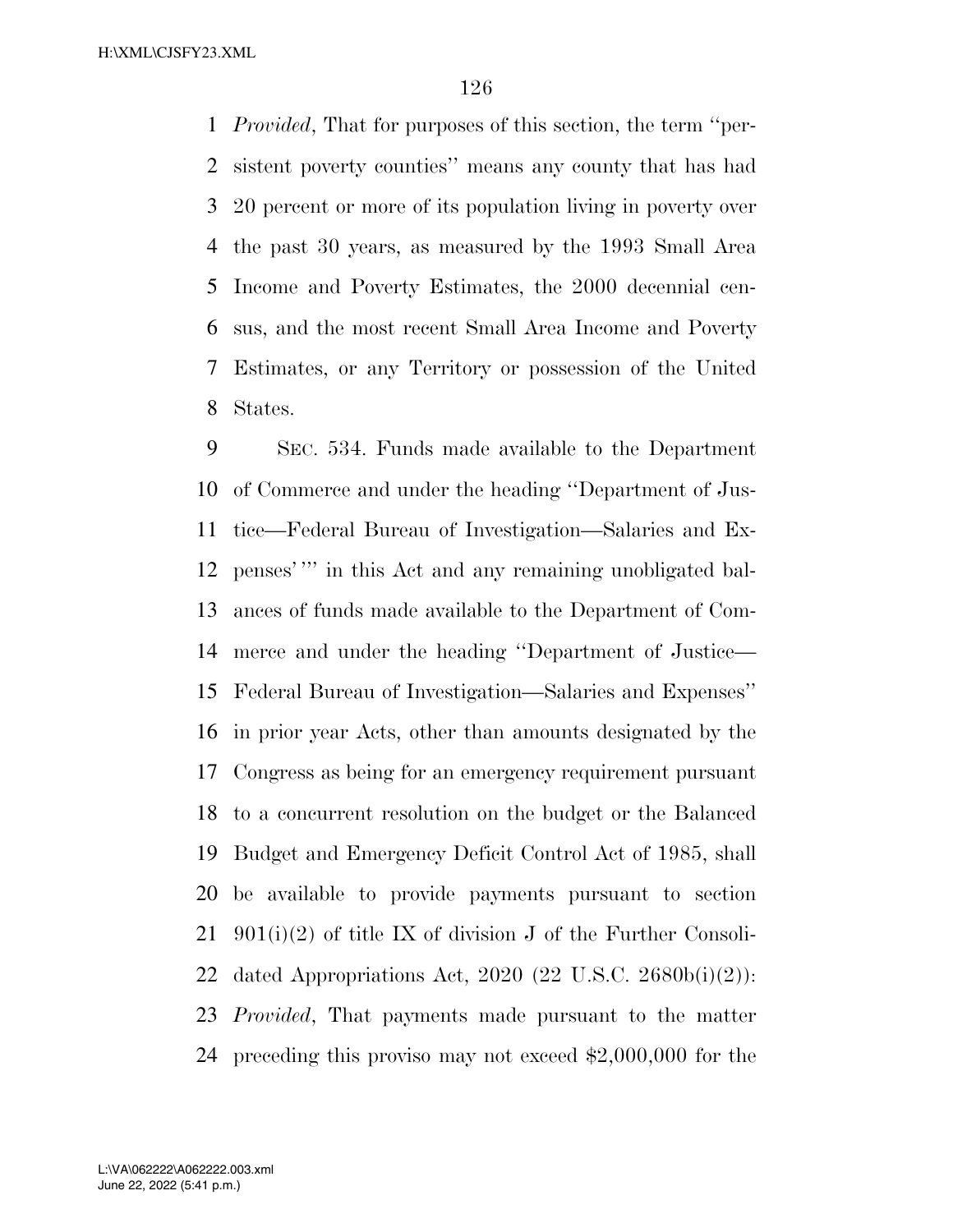Department of Commerce and \$5,000,000 for the Federal Bureau of Investigation.

 SEC. 535. (a) None of the funds made available by this Act may be used for the National Aeronautics and Space Administration (NASA), the Office of Science and Technology Policy (OSTP), or the National Space Council (NSpC) to develop, design, plan, promulgate, implement, or execute a bilateral policy, program, order, or contract of any kind to participate, collaborate, or coordinate bilat- erally in any way with the Russian Federation or any Rus- sian-owned company unless such activities are specifically authorized by a law enacted after the date of enactment of this Act.

 (b) None of the funds made available by this Act may be used to effectuate the hosting of official Russian visi-tors at facilities belonging to or utilized by NASA.

 (c) The limitations described in subsections (a) and (b) shall not apply to activities which NASA, OSTP, or NSpC, after consultation with the Federal Bureau of In-vestigation, have certified—

 (1) will pose no risk of resulting in the transfer of technology, data, or other information with na- tional security or economic security implications to the Russian Federation or a Russian-owned com-pany; and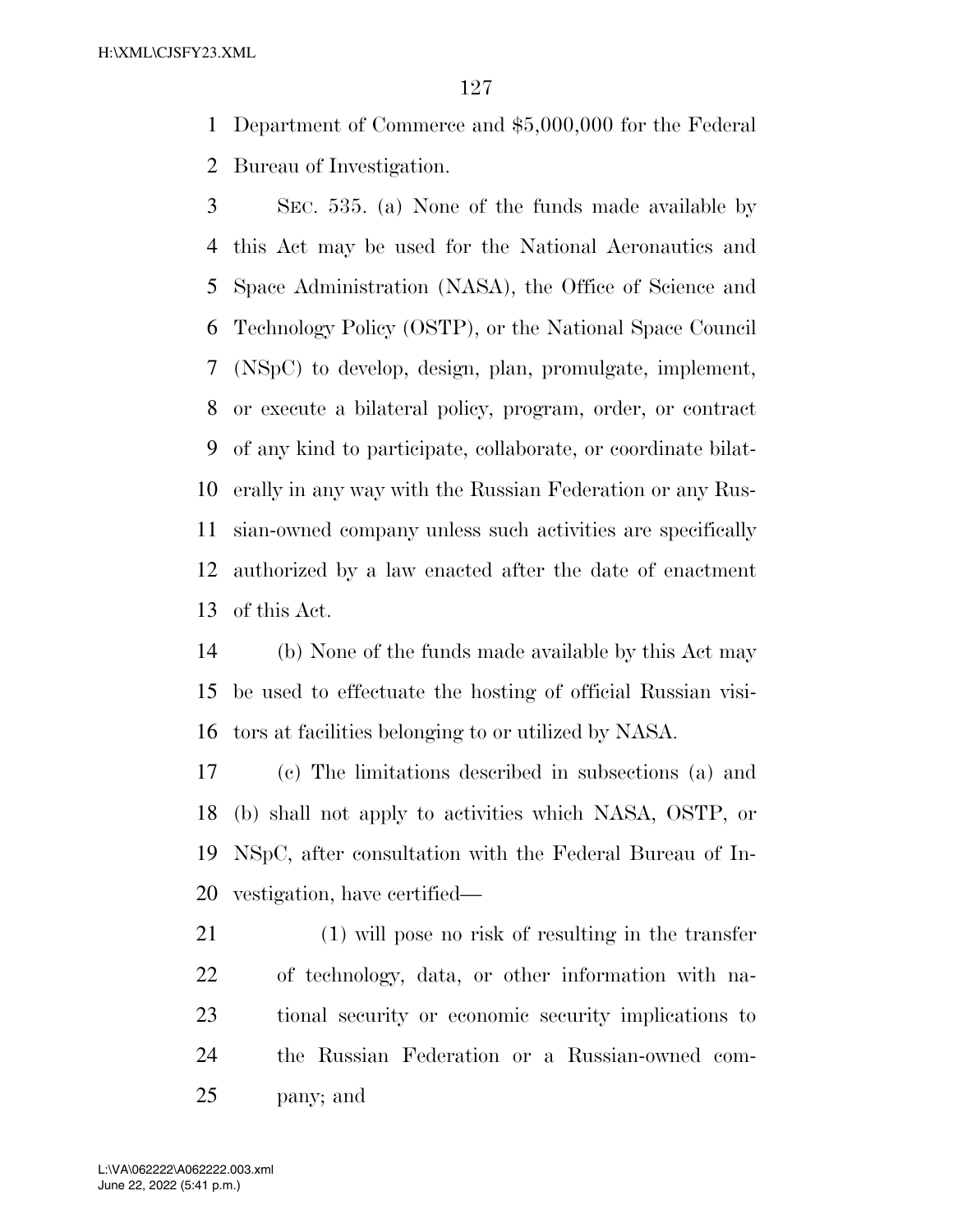(2) will not involve knowing interactions with officials who have been determined by the United States to have direct involvement with violations of human rights.

 (d) The limitations described in subsections (a) and (b) shall not apply to activities related to the International Space Station (ISS), U.S. commercial launches supporting ISS, other ongoing cooperative science activities, and ur-gent safety matters.

 (e) Any certification made under subsection (c) shall be submitted to the Committees on Appropriations of the House of Representatives and the Senate, and the Federal Bureau of Investigation, no later than 30 days prior to the activity in question and shall include a description of the purpose of the activity, its agenda, its major partici-pants, and its location and timing.

 SEC. 536. None of the funds made available under this Act may be used to conduct, contract for, or otherwise support, live tissue training.

 SEC. 537. (a) None of the funds in this Act may be used for design or construction of the Mobile Launcher 2 until 30 days after the Administrator of the National Aeronautics and Space Administration (the ''Adminis- trator'') submits a plan to the Committees on Appropria-tions of the House of Representatives and the Senate (the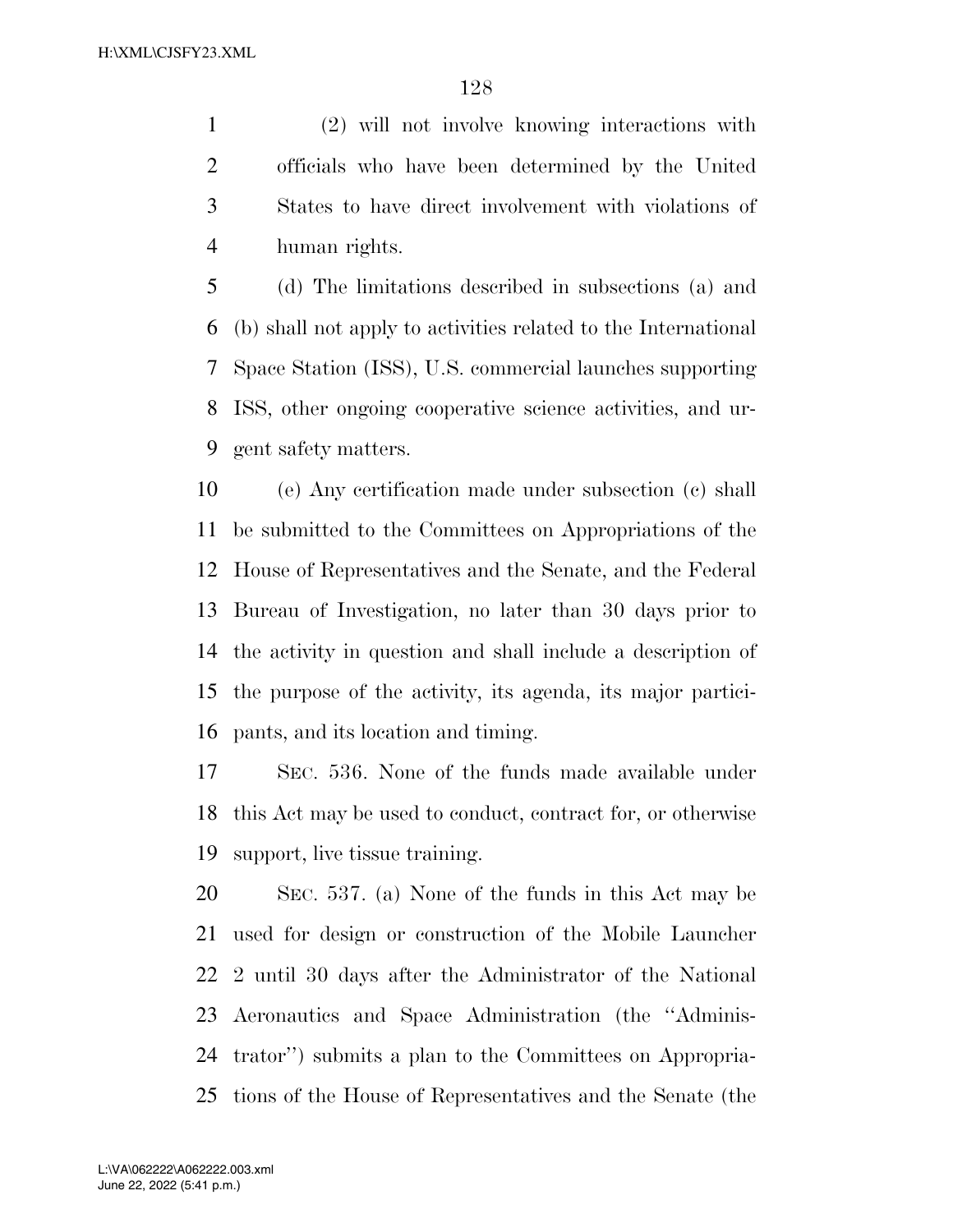''Committees''), the Government Accountability Office, and the Office of Inspector General of the National Aero- nautics and Space Administration detailing a cost and schedule baseline for the Mobile Launcher 2. Such plan shall include each of the requirements described in sub- section (c)(2) of section 30104 of title 51, United States Code, as well as an estimated date for completion of design and construction of the Mobile Launcher 2.

 (b) Not later than 90 days after the submission of the plan described in subsection (a), and every 90 days thereafter, the Administrator shall report to the Commit- tees, the Government Accountability Office, and the Office of Inspector General of the National Aeronautics and Space Administration on steps taken to implement such plan.

 This Act may be cited as the ''Commerce, Justice, Science, and Related Agencies Appropriations Act, 2023''.